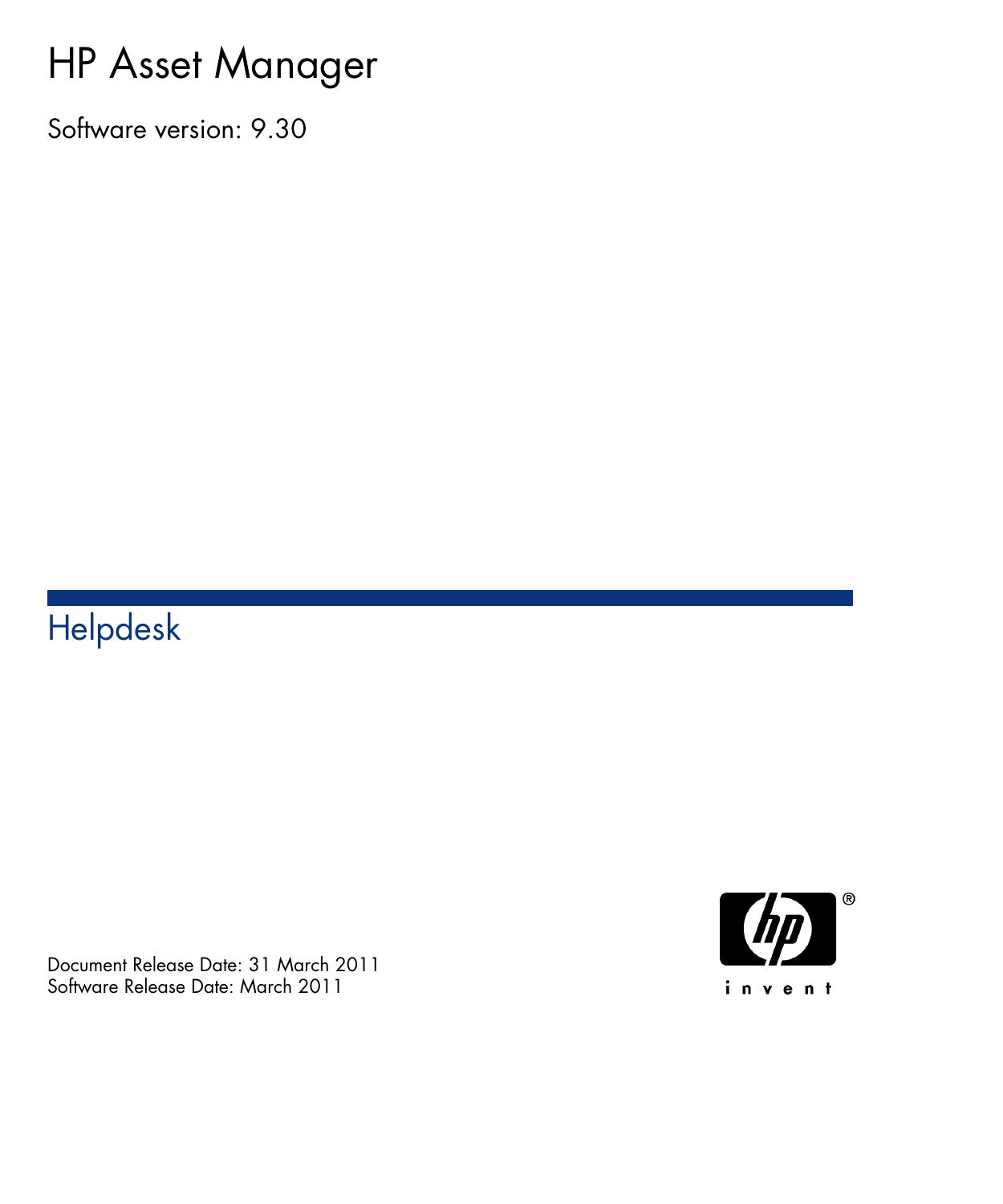## Legal Notices

#### **Copyright Notices**

© Copyright 1994-2011 Hewlett-Packard Development Company, L.P.

#### **Restricted Rights Legend**

Confidential computer software.

Valid license from HP required for possession, use or copying.

Consistent with FAR 12.211 and 12.212, Commercial Computer Software, Computer Software Documentation, and Technical Data for Commercial Items are licensed to the U.S. Government under vendor's standard commercial license.

#### **Warranty**

The only warranties for HP products and services are set forth in the express warranty statements accompanying such products and services.

Nothing herein should be construed as constituting an additional warranty.

HP shall not be liable for technical or editorial errors or omissions contained herein.

The information contained herein is subject to change without notice.

For information about third-party and/or open source license agreements, or to view open source code, use one of the following ways:

- <sup>n</sup> In the ThirdParty directory of the software installation CD-ROM
- n In the directories in which the binary files of the third-party and/or open source tools are located after installation of the software.
- n Through the component's url indicated in the **Open Source and Third-Party Software License Agreements** guide

#### **Trademark Notices**

- n Adobe®, Adobe logo®, Acrobat® and Acrobat Logo® are trademarks of Adobe Systems Incorporated.
- n Corel® and Corel logo® are trademarks or registered trademarks of Corel Corporation or Corel Corporation Limited.
- Java is a registered trademark of Oracle and/or its affiliates.
- n Microsoft®, Windows®, Windows NT®, Windows® XP, Windows Mobile® and Windows Vista® are U.S. registered trademarks of Microsoft Corporation.
- Oracle<sup>®</sup> is a registered trademark of Oracle Corporation and/or its affiliates.
- UNIX<sup>®</sup> is a registered trademark of The Open Group.

#### **Acknowledgements**

This product includes software developed by the Apache Software Foundation [\(http://www.apache.org/](http://www.apache.org/) [http://www.apache.org/]), which is Copyright © The Apache Software Foundation. All rights reserved.

This product includes software developed by The OpenLDAP Foundation, which is Copyright ©, The OpenLDAP Foundation, Redwood City, California, USA. All Rights Reserved. OpenLDAP® is a registered trademark of the OpenLDAP Foundation.

This product includes software developed by the OpenSSL Project for use in the OpenSSL Toolkit (http://www.openssl.org/), which is Copyright © The OpenSSL Project. All rights reserved.

This product includes software developed by the OpenSymphony Group (http://www.opensymphony.com/), which is Copyright © The OpenSymphony Group. All rights reserved.

This product includes code licensed from RSA Data Security.

This product includes software developed by the JDOM Project (http://www.jdom.org/), which is Copyright © Jason Hunter & Brett McLaughlin. All rights reserved.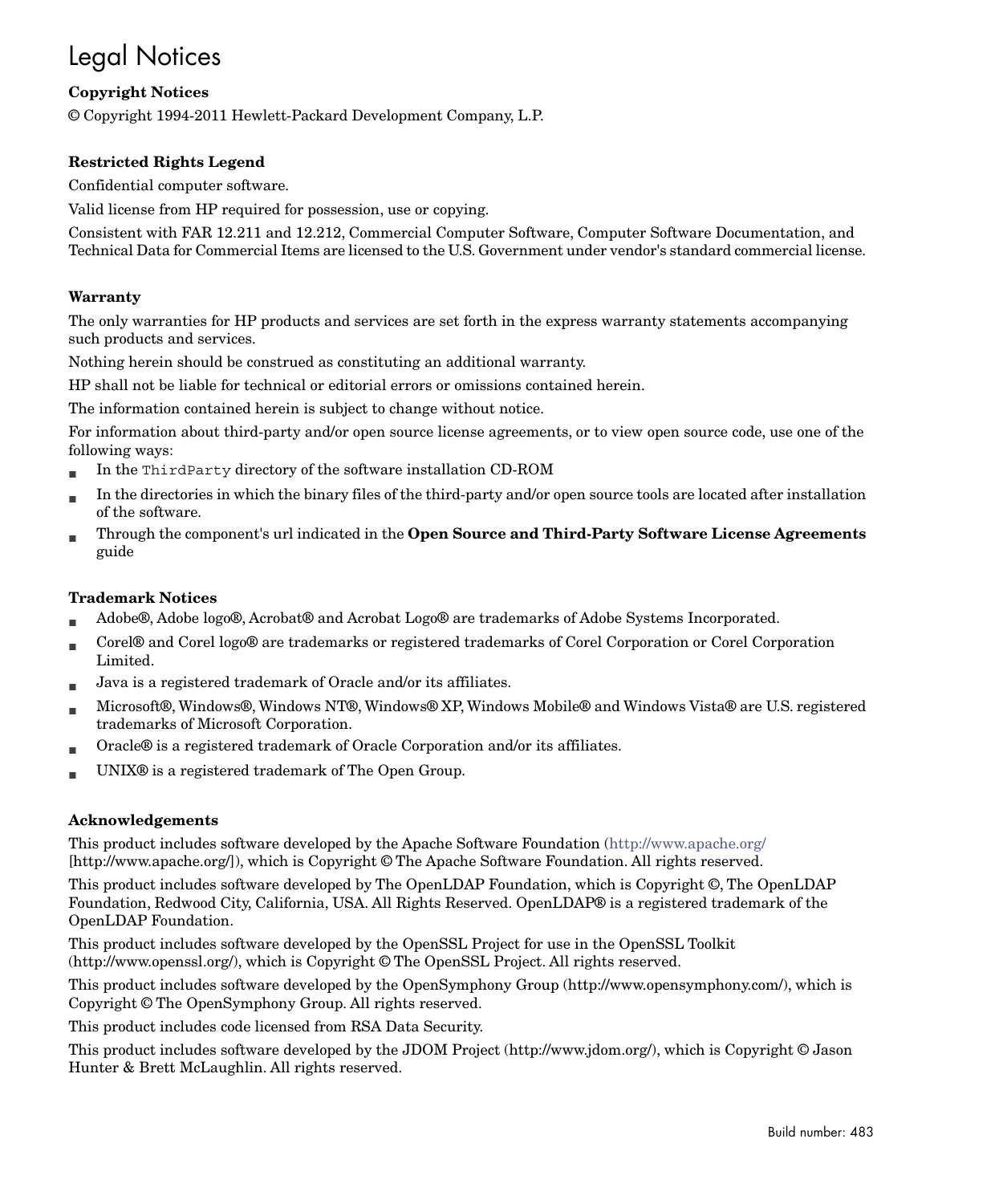# Table of Contents

| 11<br>Introduction $\ldots \ldots \ldots \ldots \ldots \ldots \ldots \ldots$                                                                                             |                      |
|--------------------------------------------------------------------------------------------------------------------------------------------------------------------------|----------------------|
| What does the Helpdesk module do?                                                                                                                                        | 11<br>11<br>12       |
| 15<br>Chapter 1. General overview                                                                                                                                        |                      |
| Typical players and tasks of the Helpdesk module                                                                                                                         | 15<br>16<br>18<br>19 |
| Chapter 2. Practical cases<br>21                                                                                                                                         |                      |
| Scenario 1: Problem solved during the initial call. 21<br>Scenario 2: Problem already saved as a helpdesk ticket. 24<br>Scenario 3: Problem that must be resolved later. | 26                   |
| Chapter 3. Self service<br>31<br>Using the self-service wizard 31                                                                                                        |                      |
| 33<br>Chapter 4. Answering calls                                                                                                                                         |                      |
|                                                                                                                                                                          |                      |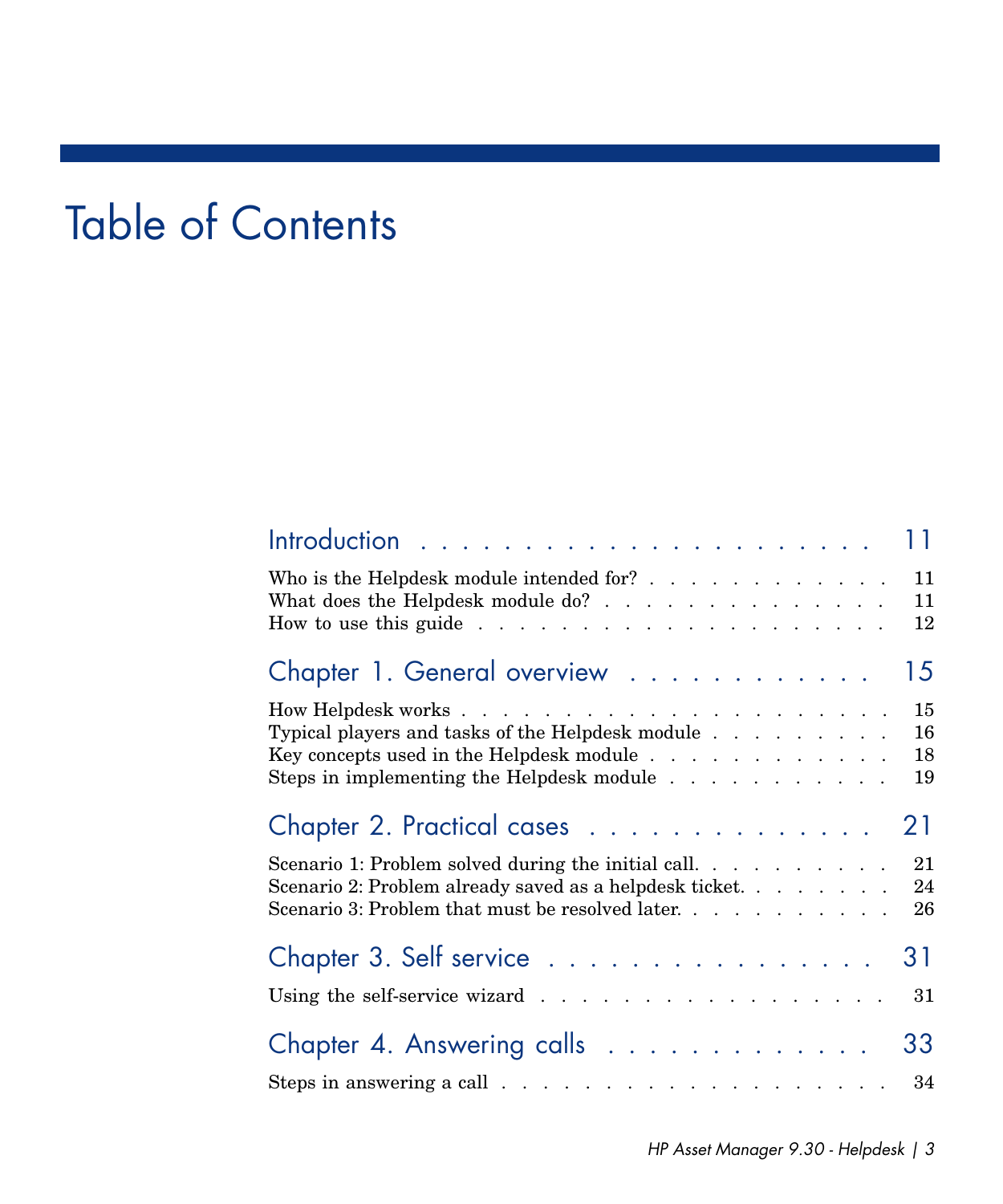| Activating the answer-call wizard<br>Shortcut keys that can be used when taking a call $\ldots$                                                                                                                                                                                                                     | 34<br>35<br>48<br>52                                     |
|---------------------------------------------------------------------------------------------------------------------------------------------------------------------------------------------------------------------------------------------------------------------------------------------------------------------|----------------------------------------------------------|
| Chapter 5. Helpdesk groups                                                                                                                                                                                                                                                                                          | 55                                                       |
| Structure of a helpdesk group<br>Overview of helpdesk groups<br>Defining a helpdesk group supervisor<br>Populating the composition of helpdesk groups<br>Defining areas of expertise of helpdesk groups<br>Defining locations concerned by the helpdesk group<br>Defining contracts concerned by the helpdesk group | 55<br>56<br>58<br>59<br>59<br>60<br>60                   |
| Chapter 6. Problem types                                                                                                                                                                                                                                                                                            | 61                                                       |
| Problem type codes and shortcuts<br>Associating a severity to a problem type<br>Link between the problem type and the decision tree $\ldots$<br>Link between a problem type and a model $\ldots$<br>Groups with expertise on a problem type                                                                         | 62<br>62<br>63<br>63<br>63                               |
| Chapter 7. Helpdesk tickets                                                                                                                                                                                                                                                                                         | 65                                                       |
| Work orders made for a helpdesk ticket<br>Taking notes on a helpdesk ticket<br>Buttons used in processing helpdesk tickets<br>Activities linked to processing the ticket<br>Suspending a helpdesk ticket                                                                                                            | 65<br>67<br>68<br>69<br>70<br>70<br>71<br>73<br>74<br>78 |
| Chapter 8. Severities                                                                                                                                                                                                                                                                                               | 83                                                       |
| Using severities.<br>$\cdots$<br>Creating severities                                                                                                                                                                                                                                                                | 83<br>85                                                 |
| Chapter 9. Escalation schemes                                                                                                                                                                                                                                                                                       | 87                                                       |
| Overview of using escalation schemes<br>Resolution time                                                                                                                                                                                                                                                             | 88<br>91                                                 |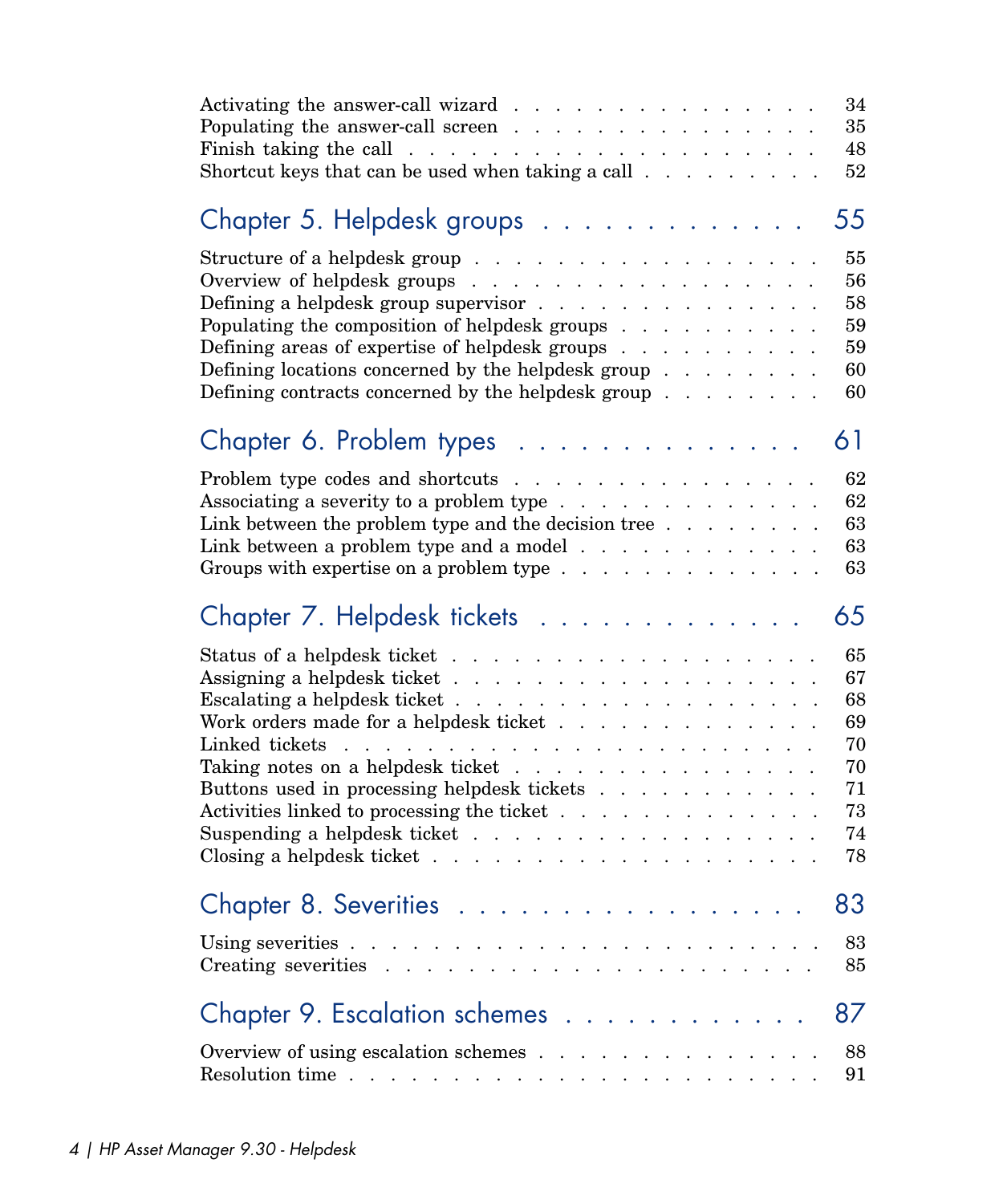| 91<br>Alarms to be triggered on certain deadlines<br>Actions to be triggered when the status of a ticket changes<br>93<br>Actions to be triggered when the assignment of a ticket changes<br>Elements taken into account in automatically assigning an escalation           | 94 |
|-----------------------------------------------------------------------------------------------------------------------------------------------------------------------------------------------------------------------------------------------------------------------------|----|
| 95                                                                                                                                                                                                                                                                          |    |
| 97<br>Chapter 10. Knowledge base                                                                                                                                                                                                                                            |    |
| 99<br>Chapter 11. Decision trees                                                                                                                                                                                                                                            |    |
| 100<br>Overview of the decision tree $\ldots$ $\ldots$ $\ldots$ $\ldots$ $\ldots$ $\ldots$ $\ldots$<br>102<br>Creating a decision tree $\ldots$ $\ldots$ $\ldots$ $\ldots$ $\ldots$ $\ldots$ $\ldots$ $\ldots$<br>Solving a problem using the decision tree $\ldots$<br>103 |    |
| 107<br>Chapter 12. Tracking tools                                                                                                                                                                                                                                           |    |
| 107<br>Dashboard<br>the contract of the contract of the contract of the contract of the contract of the contract of the contract of the contract of the contract of the contract of the contract of the contract of the contract of the contract o<br>111<br>112            |    |
| 115<br>Chapter 13. Glossary                                                                                                                                                                                                                                                 |    |
| 115<br>115<br>116<br>116<br>116<br>117<br>118<br>118<br>119<br>119<br>119<br>120<br>120<br>120                                                                                                                                                                              |    |
| Chapter 14. References<br>123<br>$\mathcal{A}$ , and $\mathcal{A}$ , and $\mathcal{A}$ , and $\mathcal{A}$                                                                                                                                                                  |    |
| Toolbar icons (Helpdesk)<br>123<br>123<br>DBMSs supporting double outer-joins<br>124                                                                                                                                                                                        |    |
| 125<br>Index<br>and a series and a series                                                                                                                                                                                                                                   |    |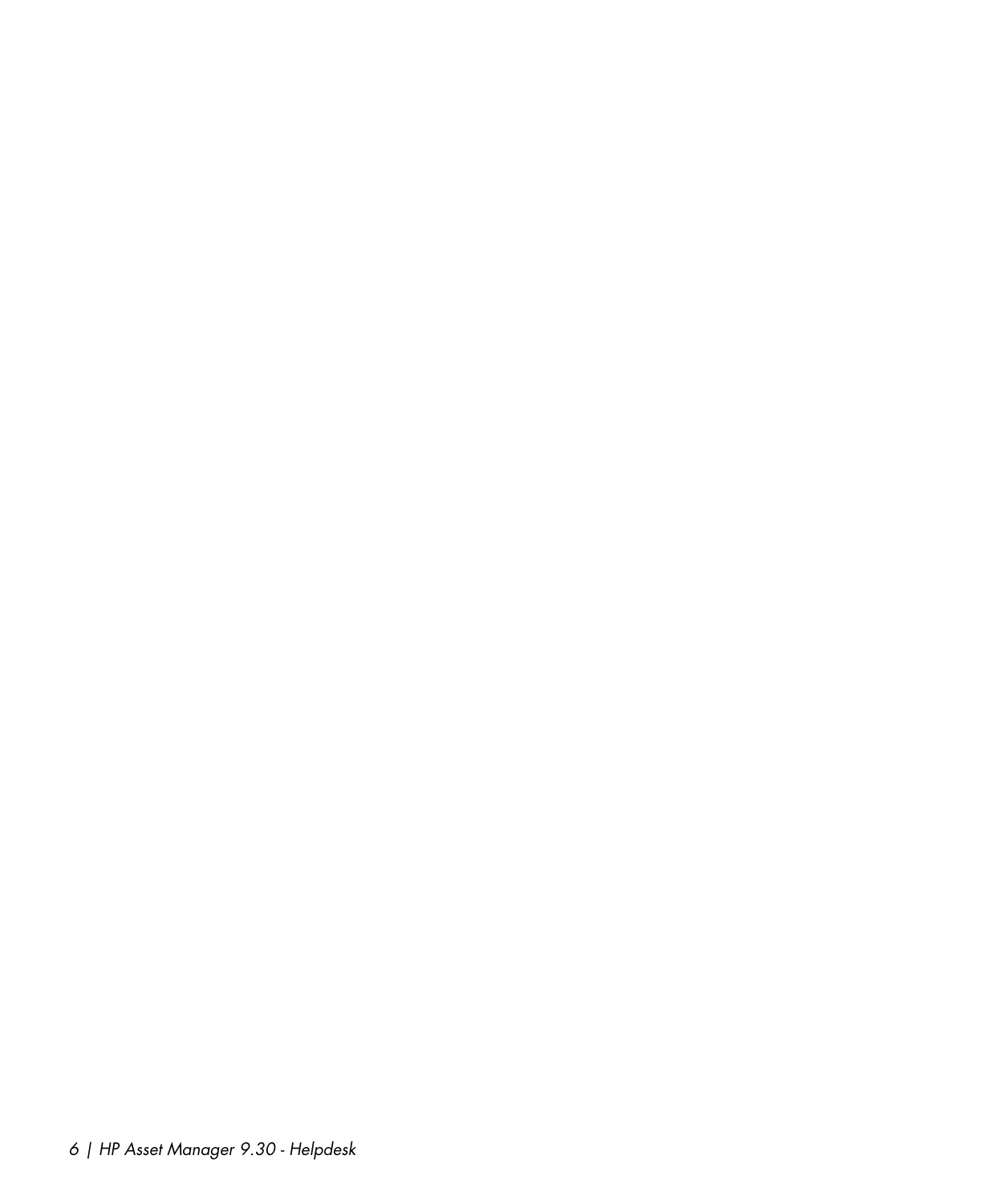# List of Figures

| 1.1. Helpdesk module - automatic mechanisms 15                                                      |  |
|-----------------------------------------------------------------------------------------------------|--|
| 4.1. Answer call - steps $\ldots$ $\ldots$ $\ldots$ $\ldots$ $\ldots$ $\ldots$ $\ldots$ $\ldots$ 34 |  |
| 9.1. Escalation schemes - automatic assignment of a ticket 89                                       |  |
| 9.2. Escalation schemes - the role of locations and severities 90                                   |  |
| 9.3. Alarm functions - record example 91                                                            |  |
| 11.1. Decision trees - logical links between node types 100                                         |  |
| 11.2. Decision trees - example 102                                                                  |  |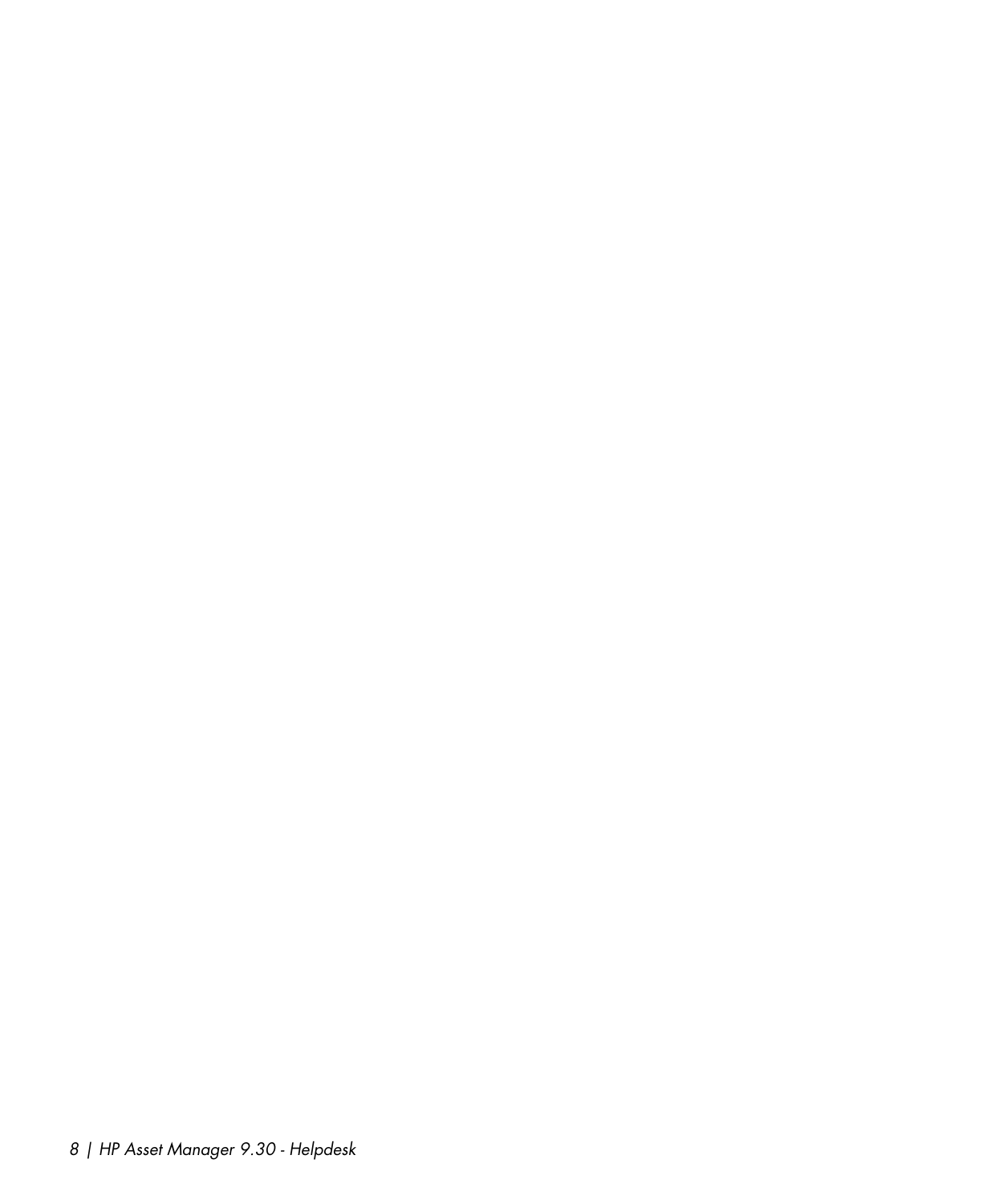# List of Tables

| 4.1. Answer call - value of the ticket fields according to the button used |  |
|----------------------------------------------------------------------------|--|
|                                                                            |  |
| 4.2. Answer call - shortcut keys $\ldots$ 52                               |  |
| 7.1. Helpdesk tickets - buttons in the records detail 72                   |  |
| 9.1. Alarms - examples of types and delays 92                              |  |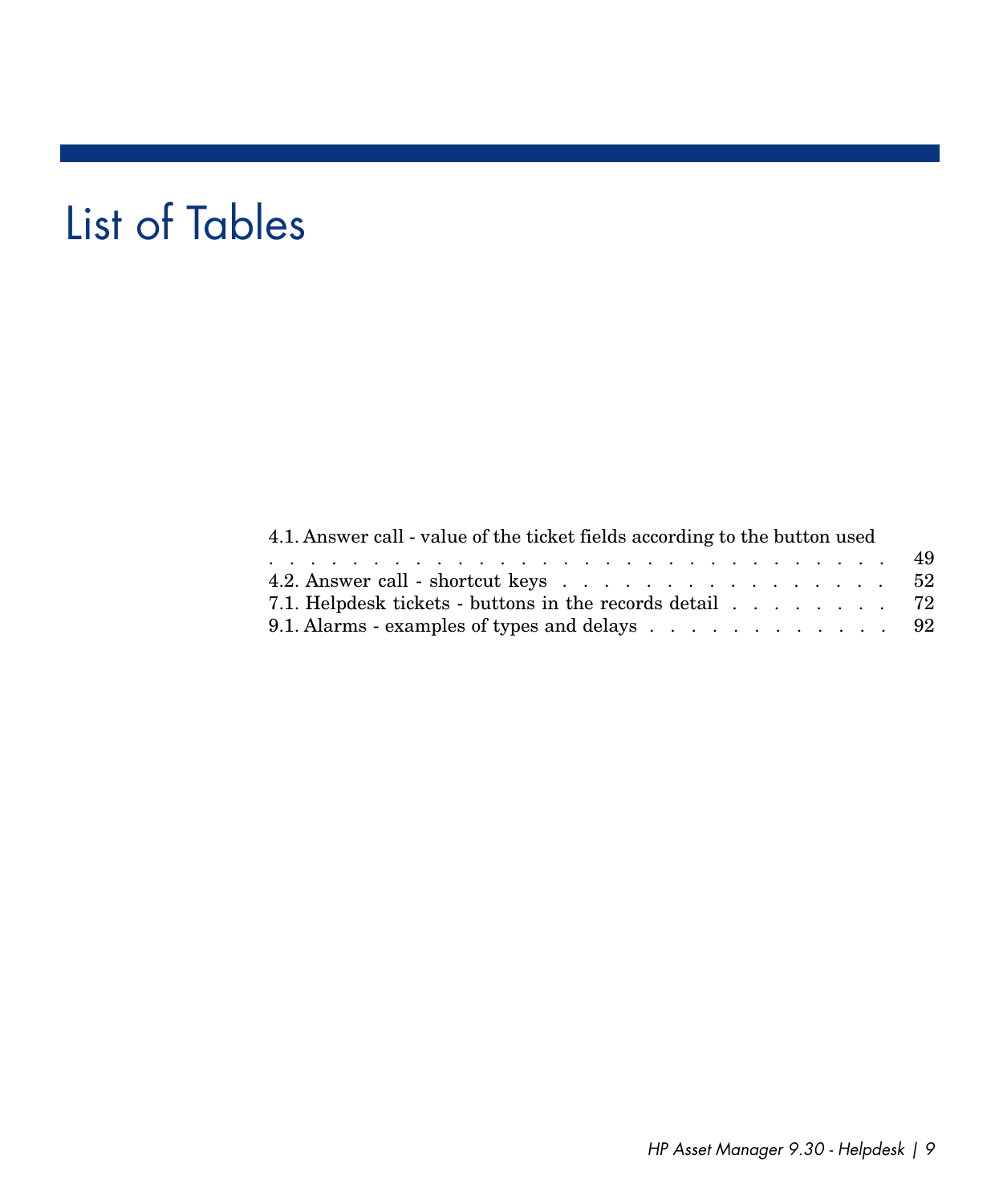*10 | HP Asset Manager 9.30 - Helpdesk*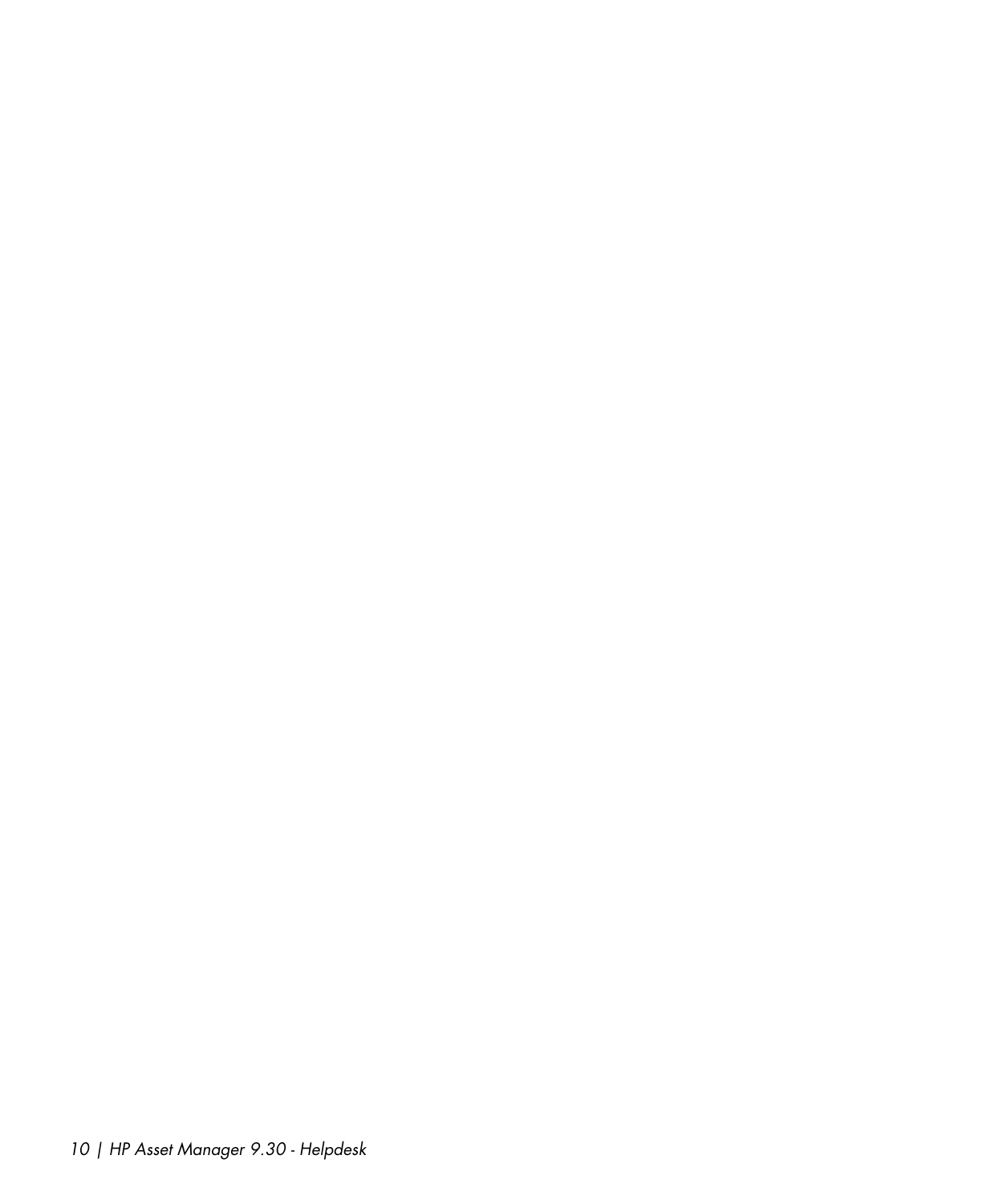## **Introduction**

## <span id="page-10-0"></span>Who is the Helpdesk module intended for?

The Asset Manager helpdesk is designed for technical support teams that are sufficiently well-structured to able to benefit from a program that formally organizes the problem-solving cycle.

Among the most habitual users of the Helpdesk module are the:

- Technicians in charge of helpdesk calls.
- Engineers and technicians in charge of helpdesk tickets.
- <span id="page-10-1"></span>Helpdesk group supervisors.
- <sup>n</sup> Helpdesk department supervisors.
- IT managers.

## What does the Helpdesk module do?

To make the most efficient use of your helpdesk, Asset Manager organizes the work of the technical support team, from answering help requests to the final resolution of problems, following the process in detail.

If your helpdesk team has few members or is loosely structured, you may be able to use the "Work order records". (Consult the **Portfolio** guide, chapter **Work orders** and **projects**).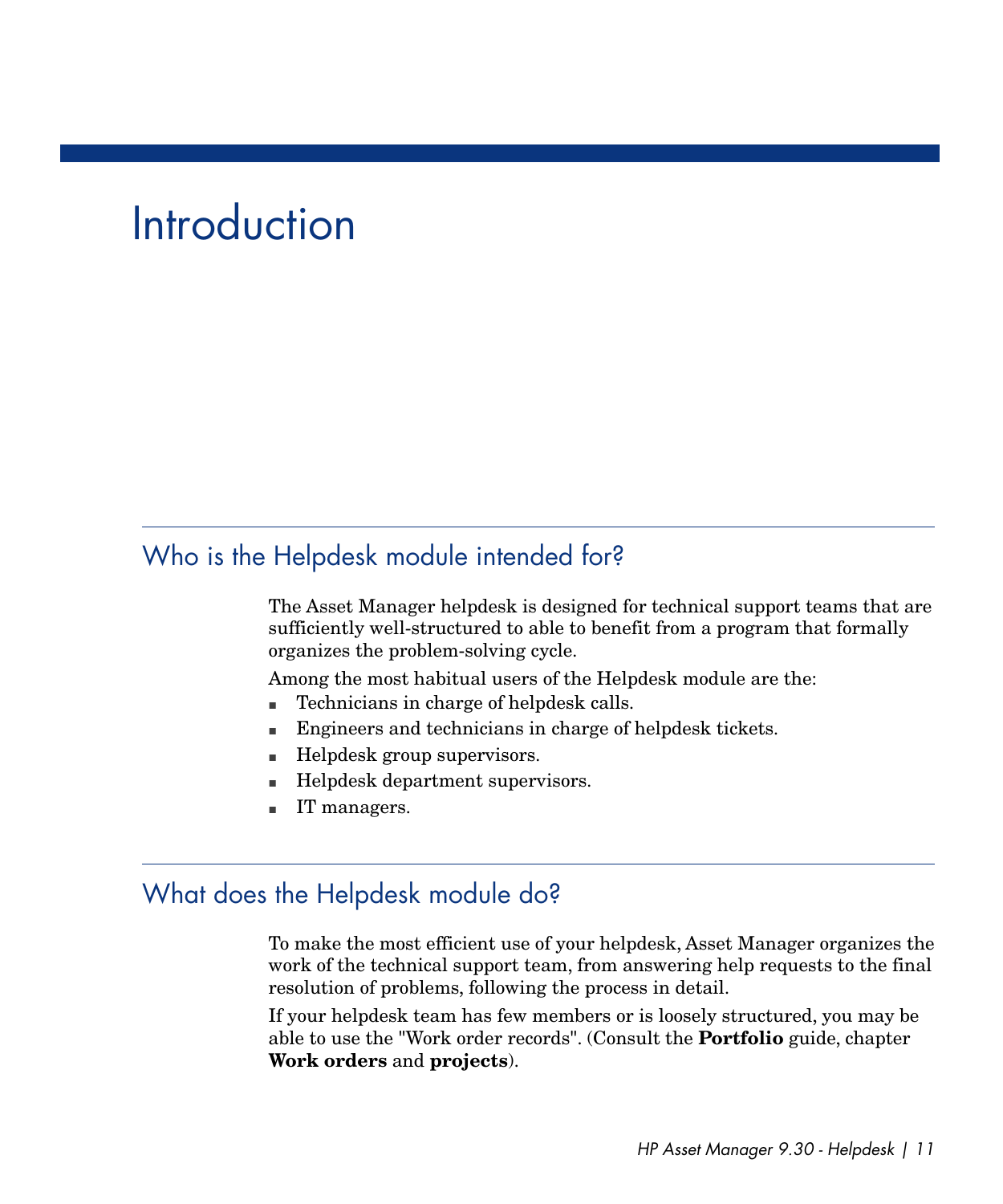## How to use this guide

## <span id="page-11-0"></span>**Chapter [General overview](#page-14-0)**

This chapter explains how the Helpdesk module is designed and how to implement it.

Read this information for an overview of Asset Manager.

## **Chapter [Practical cases](#page-20-0)**

In order to help you understand the Helpdesk module, we have created practical cases for you to execute in the Asset Manager demonstration database. Each scenario corresponds to a typical situation that occurs for the Helpdesk team. Using these practical cases, you will be able to work in most of the tables found in the Helpdesk module and use the tools that created to carry out most tasks.

Read the chapter [Practical cases](#page-20-0) [page 21] to familiarize yourself with the Helpdesk module. The next part of the guide will give you systematic information on each table and each tool.

## **Main chapters**

The core chapters of the [HP Asset Manager 9.30 - Helpdesk](#page-0-0) [page 2] guide describe the main tables and tools of the Helpdesk guide:

- **n** [Answering calls](#page-32-0) [page 33]
- [Helpdesk groups](#page-54-0) [page 55]
- [Problem types](#page-60-0)  $[page 61]$
- [Helpdesk tickets](#page-64-0) [page 65]
- **s** [Severities](#page-82-0) [page 83]
- $\blacksquare$  [Escalation schemes](#page-86-0) [page 87]
- **n** [Knowledge base](#page-96-0) [page 97]
- [Decision trees](#page-98-0) [page 99]
- [Tracking tools](#page-106-0) [page 107]

## **Chapter [Glossary](#page-114-0)**

The terminology specific to the Helpdesk module is relatively specialized. The glossary contains most of these key terms for the Asset Manager software. Read this glossary for an explanation of these terms.

## **Chapter [References](#page-122-0)**

This chapter contains exhaustive and systematic reference information.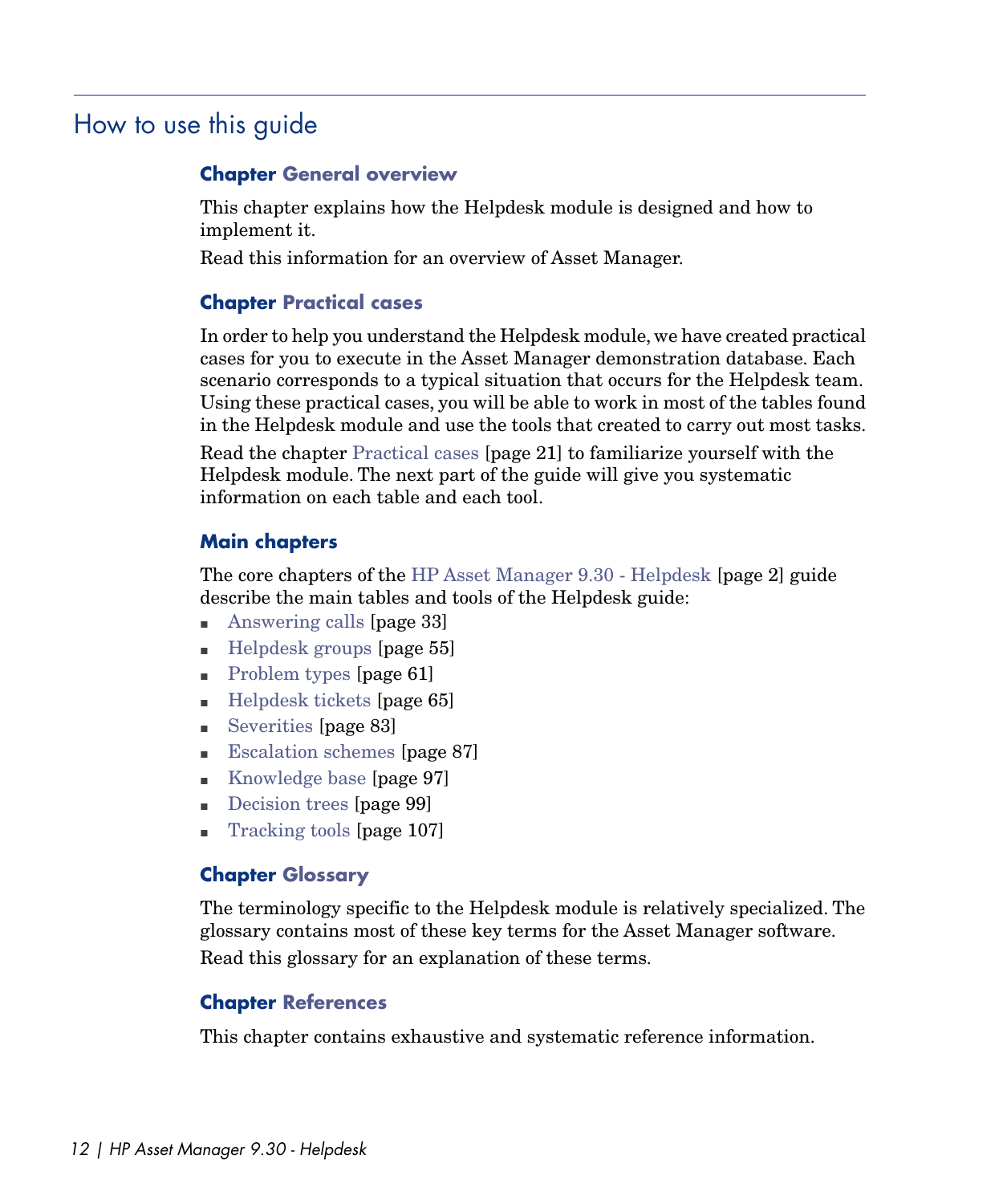Read this chapter if you would like to learn more about all the components of Asset Manager that are used in the Helpdesk module. You can also find here advanced or supplementary information.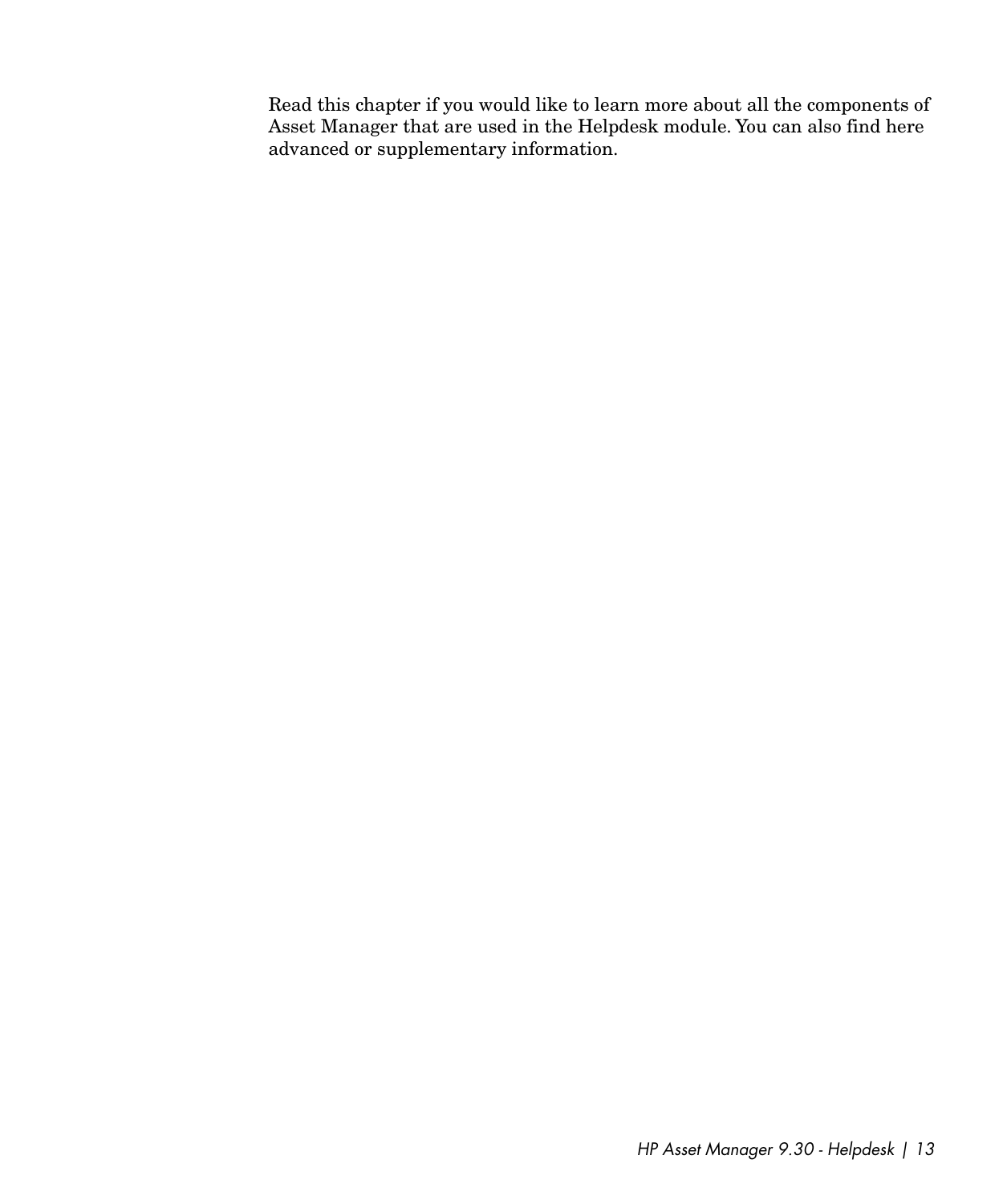*14 | HP Asset Manager 9.30 - Helpdesk*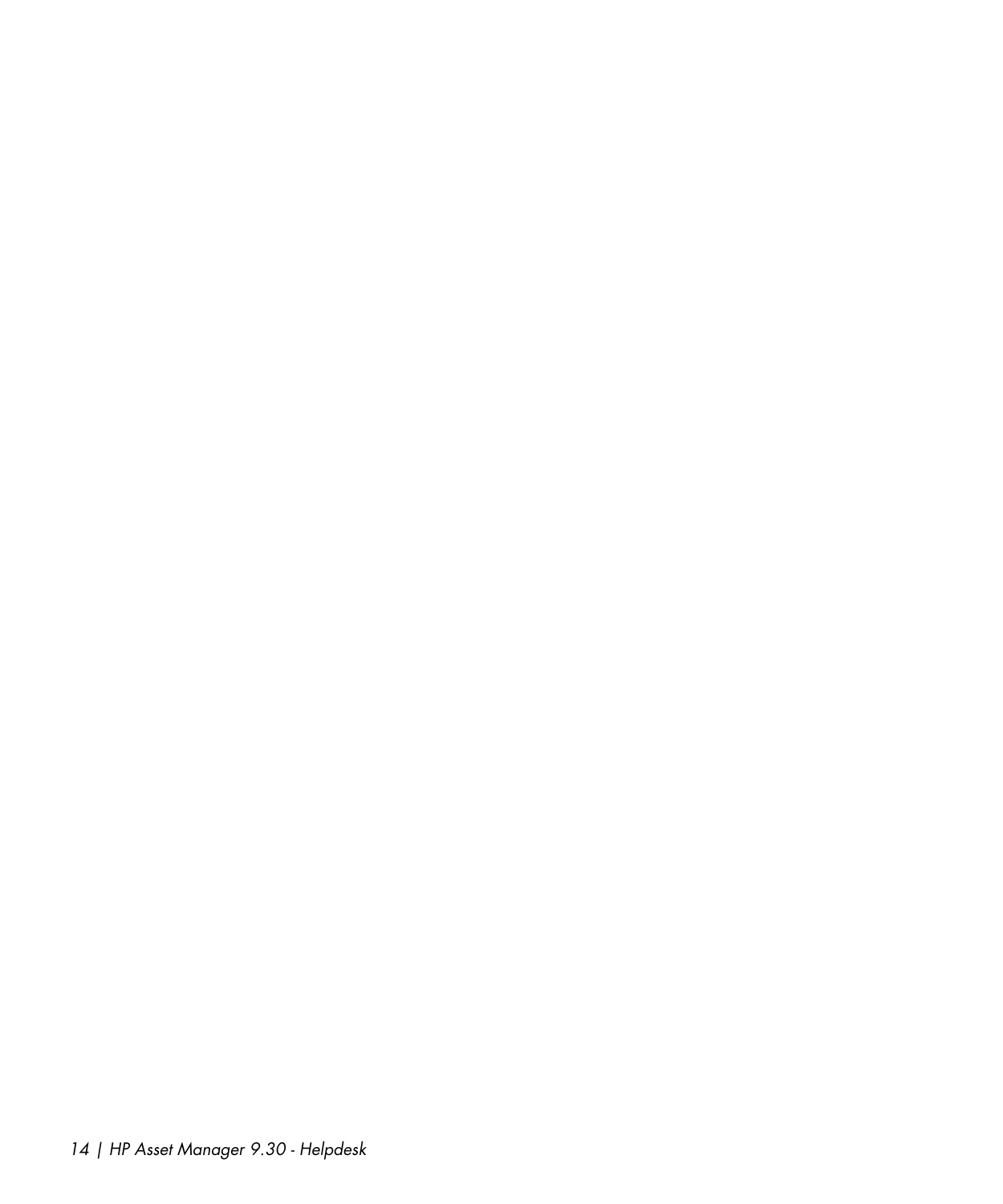## 1 General overview

## <span id="page-14-0"></span>How Helpdesk works

<span id="page-14-1"></span>The following diagram shows a few of the automated procedures that form the structure of the Asset Manager helpdesk:

Figure 1.1. Helpdesk module - automatic mechanisms

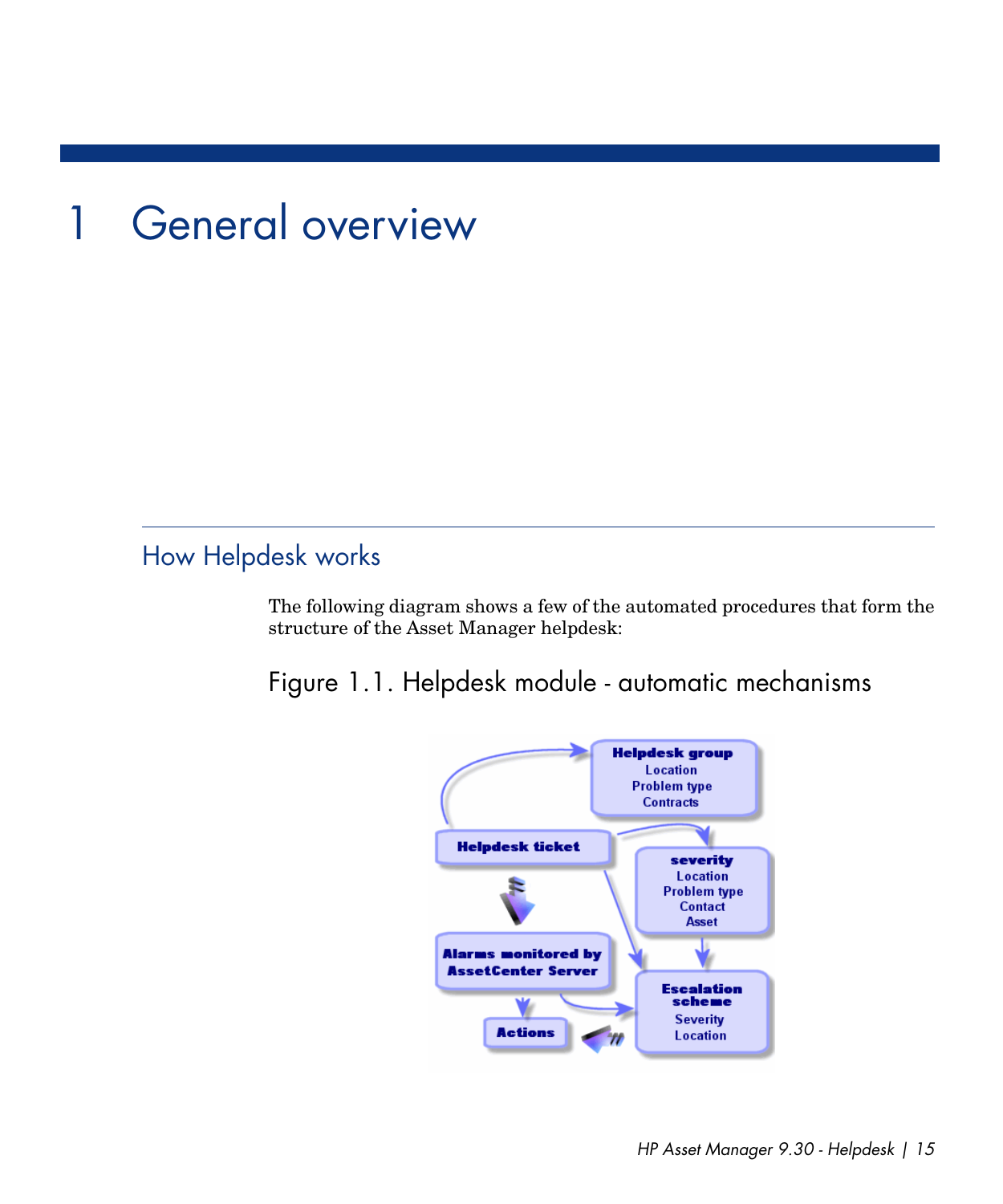When a helpdesk ticket is opened:

1 It is assigned to a helpdesk group and to a particular member of that group. Asset Manager automatically proposes a member of the helpdesk group according to the location of the asset with a problem and the type of problem. When the DBMSs support double outer-joins, the automatic group-selection procedure goes a step further:Any contracts relating to the helpdesk groups are taking into consideration before assigning a ticket to a particular group.

## Warning:

To obtain the list of DBMSs supporting double outer-joins, refer to section [DBMSs](#page-123-0) [supporting double outer-joins](#page-123-0) [page 124].

- 2 To automatically assign an escalation scheme to the helpdesk ticket, Asset Manager uses an intermediate concept called "severity".Asset Manager automatically assigns a severity level to the ticket, according to the type of problem, the person and the asset concerned by the ticket, and the asset location.
- 3 After establishing the severity, Asset Manager can finally determine the escalation scheme for the ticket, which depends not only on the severity, but on the asset location as well.
- 4 The escalation scheme defines the actions to trigger, depending on the progression of the helpdesk ticket's processing:
	- <sup>n</sup> Certain actions are defined in the alarms monitored by Asset Manager Automated Process Manager. These alarms measure the progress on the helpdesk ticket over time.
	- <sup>n</sup> Other actions are triggered when someone changes the assignment or the status of the ticket (ticket open, waiting for assignment, closed, etc.).

<span id="page-15-0"></span>This is a very general overview of helpdesk management using Asset Manager. Look through the rest of this manual for further information.

## Typical players and tasks of the Helpdesk module

This section uses real-life examples to help you understand how to divide the support tasks among different members of the helpdesk team.The way in which you divide up tasks depends on the size of your team and how it is structured.

The division you choose will be formalized using the user profile that an Asset Manager administrator assigns to the players in the helpdesk team.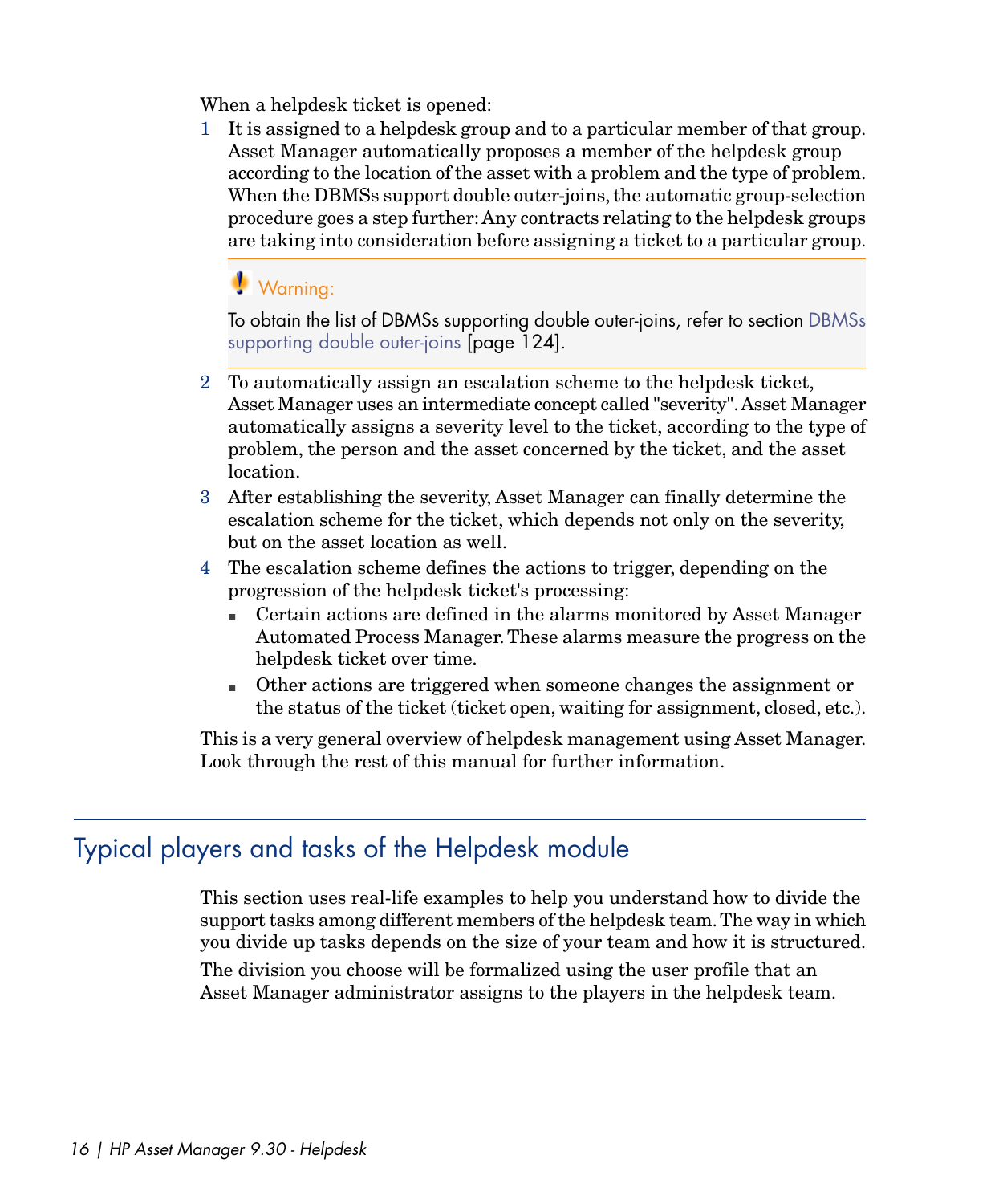## Players in the helpdesk team

**Self-service user (Helpdesk user without catalog access):** users who are not members of the helpdesk group, while can create and view their own tickets.

**Operator:** employee whose major task is to record help requests. The level of technical competence of this person depends on how your organization is structured.

**Person responsible for ticket (Ticket supervisor or assignee):** technically competent individual. This person may answer the initial call, or may be involved in a deferred reply. They mainly work on helpdesk tickets.

**Helpdesk group:** group of technicians with similar areas of competence for a given group of locations and possibly involved in a given contract.

**Helpdesk group supervisor:** person who manages a group of helpdesk technicians. This person may be involved in the initial call or only in a deferred reply. The supervisor's main function is to oversee the activities of the helpdesk employees.

**Helpdesk administrator:** person who supervises all activity relating to the helpdesk.

## Tasks to be performed

- <sup>n</sup> Recording the problems encountered.
- $\blacksquare$  Assigning the tickets.
- <sup>n</sup> Solving the problems and managing the helpdesk tickets.
- $\blacksquare$  Supervising the activities.
- <sup>n</sup> Consulting messages and news items.

## Matching players with tasks to be performed

The structure of your team and the capabilities of the individuals will determine how your players divide up the work.

## **Self-service user**

They can create new tickets for repoort the problems they have encountered.

- They can view their open and closed tickets.
- n They can update their submitted tickets (modifying the associated asset, the problem type, descriptions and reassigning the escalation scheme.)
- n They can close their submitted tickets when needed.

## **Operators**

n all cases: They record requests.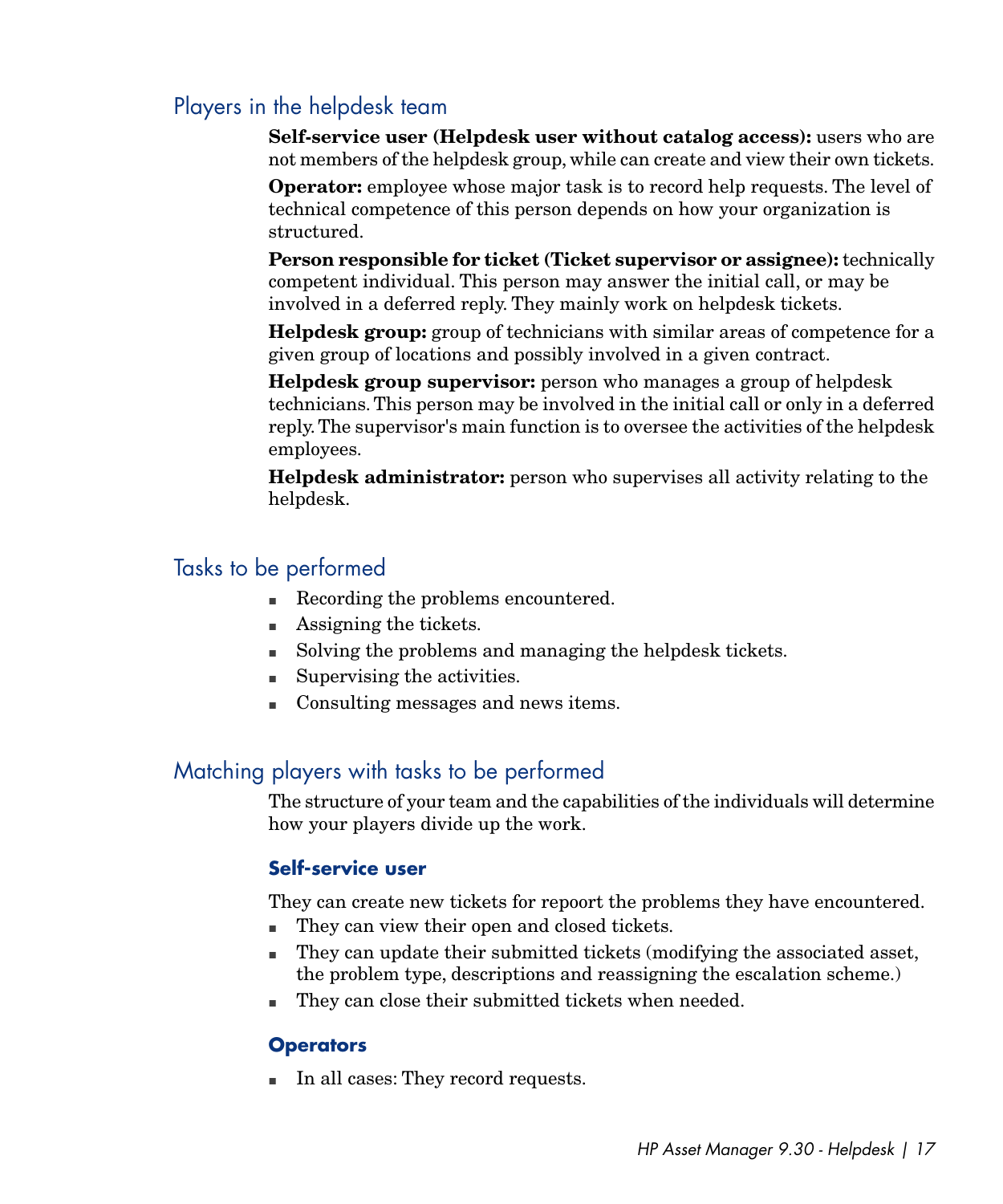- <sup>n</sup> If they are technically competent:They provide first-level technical support. They create tickets that are closed immediately if the problem has been solved and open tickets if the problem must be solved later.
- <sup>n</sup> If they are not technically competent they systematically create helpdesk tickets.
- $\blacksquare$  If they are also ticket supervisors, they can access the helpdesk ticket details for their group.

## **Ticket supervisors**

- $\blacksquare$  If the team is not highly structured: They record help requests from the beginning, like operators.
- <sup>n</sup> If the team is more structured:They never create tickets during calls. Instead they start the work on tickets that have been assigned to them by the group supervisor, the helpdesk administrator, or by themselves by working on tickets assigned to their group.
- n In all cases: Helpdesk ticket supervisors mainly work on helpdesk tickets that have been assigned to them.

### **Helpdesk administrator**

Their role is to define helpdesk groups, severities, schedules, escalation schemes, ticket features, problem types and the structure of the decision tree.

<span id="page-17-0"></span>In some cases, the helpdesk administrator assigns tickets created by the operators to the competent helpdesk ticket supervisors.

## Key concepts used in the Helpdesk module

This section covers the key terms applied to helpdesk management. This information is grouped into four categories:

**Items that help you to manage the problem solving cycle. These elements enable you to record problems and track their resolution:**

- Helpdesk tickets
- Work orders
- News items
- The knowledge base
- n The decision tree

**Items that help you to structure the management of the helpdesk. These items are defined when you set up your Asset Manager helpdesk, and they follow the evolution of the helpdesk group.**

■ Helpdesk groups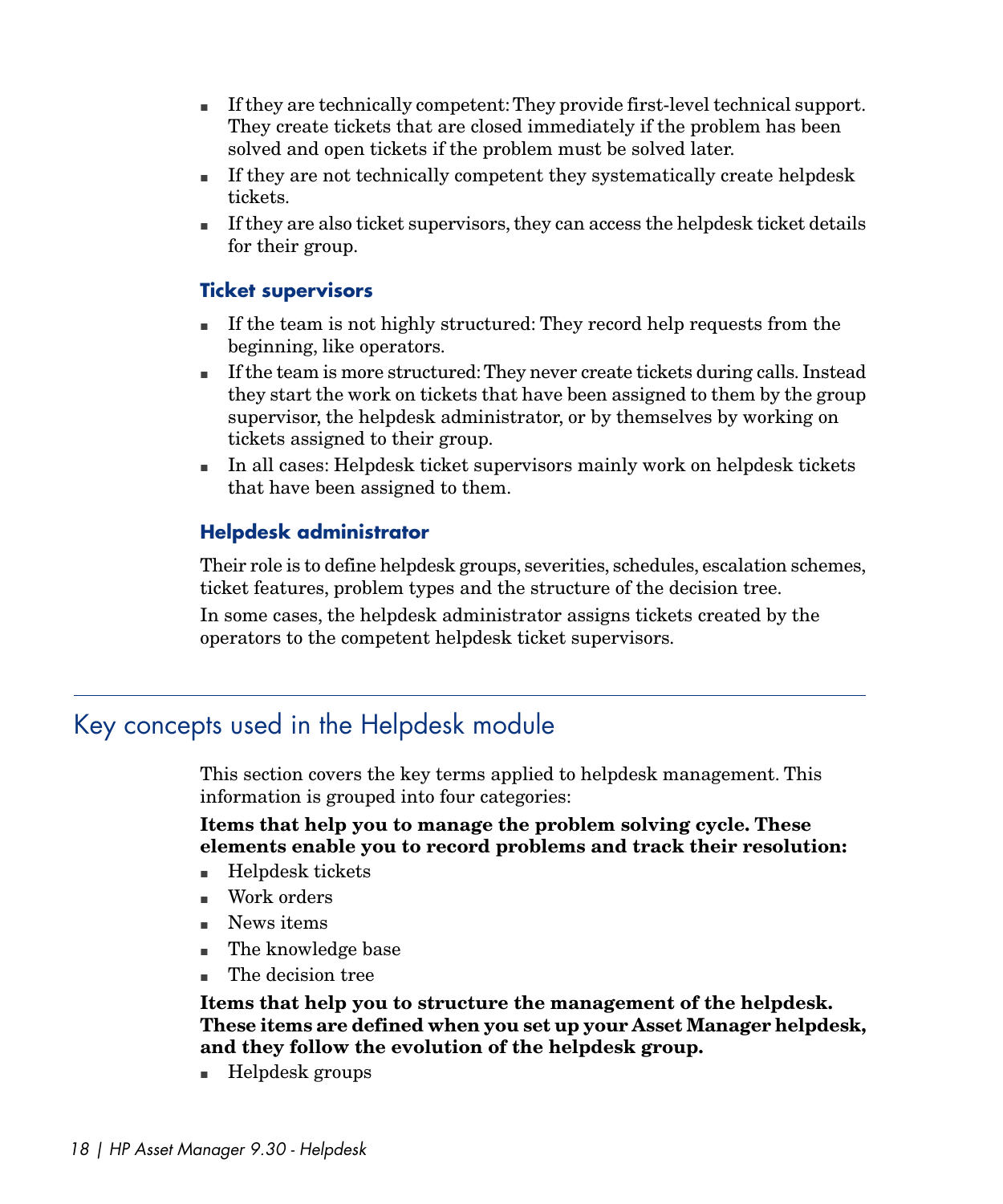- Problem types
- **Severities**
- Business-day calendars
- Escalation schemes

## **Tools to help record problems:**

- The answer-call wizard
- The self-service wizard

## **Main roles in the helpdesk team:**

- <sup>n</sup> Helpdesk administrator
- <sup>n</sup> Helpdesk group supervisor
- <sup>n</sup> Ticket supervisor

## **Other roles:**

 $\bullet$  Self-service user

All these concepts are described in the chapter [Glossary](#page-114-0) [page 115].

<span id="page-18-0"></span>We recommend that you read about these concepts before advancing further in this guide.

## Steps in implementing the Helpdesk module

In order to implement the helpdesk under optimal conditions, we recommend following the steps detailed below:

1 Analyze your organization first.

In order to implement the helpdesk using Asset Manager, you must make a preliminary study of your organization: analyze the support teams and their competence, how helpdesk questions are processed, etc.

- 2 Configure the messaging system.
- 3 If necessary, modify the parameters displayed by the **Edit/ Options** menu, in the **Helpdesk** group.
- 4 Configure and execute Asset Manager Automated Process Manager.
- 5 After completing this analysis, you can define various items that form the basic structure of your helpdesk: helpdesk groups, escalation schemes, etc. By defining these items, you set up automatic procedures (automatically assigning escalation schemes to open helpdesk tickets, triggering actions when helpdesk tickets are opened, assigning maximum resolution dates, etc.).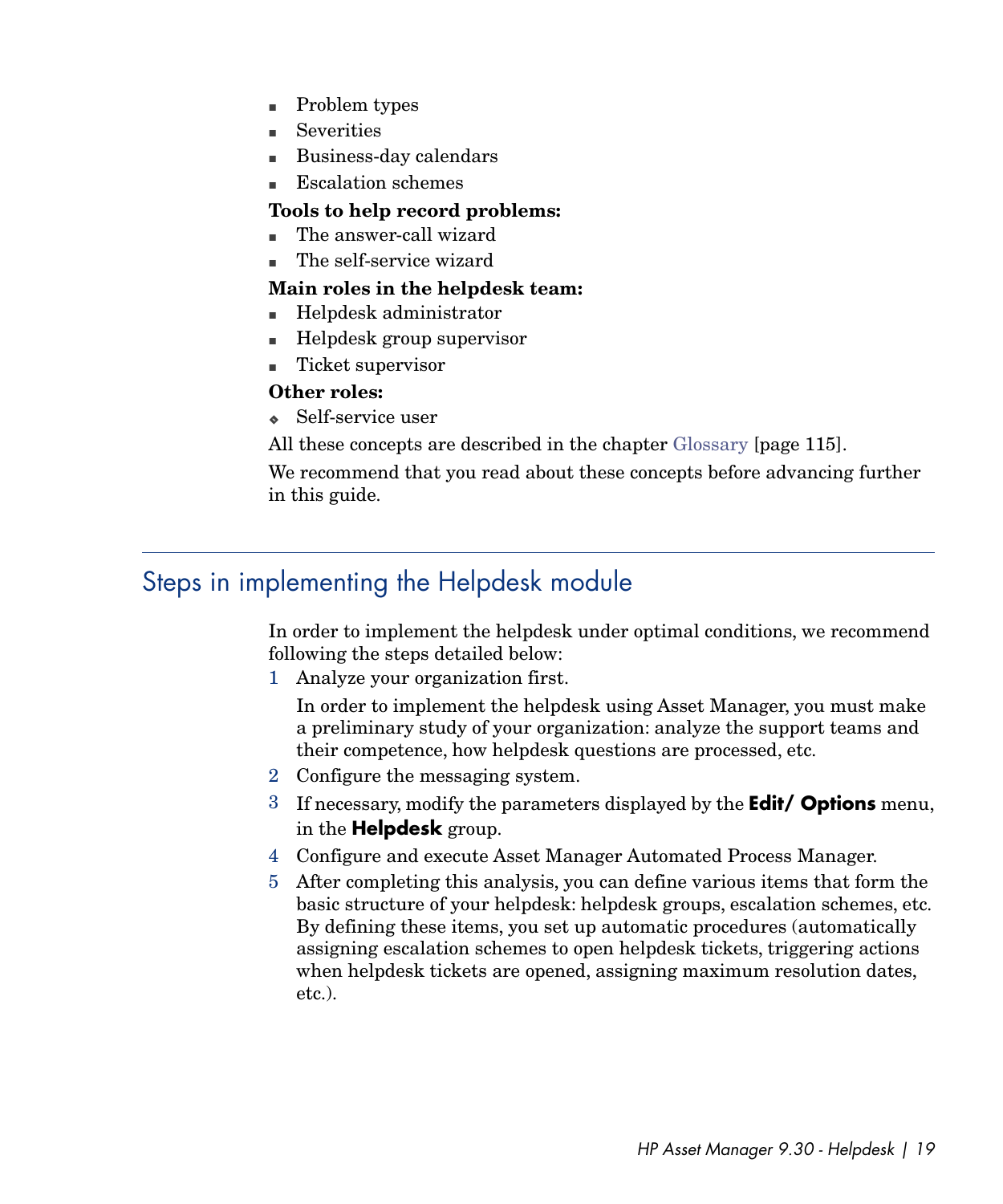*20 | HP Asset Manager 9.30 - Helpdesk*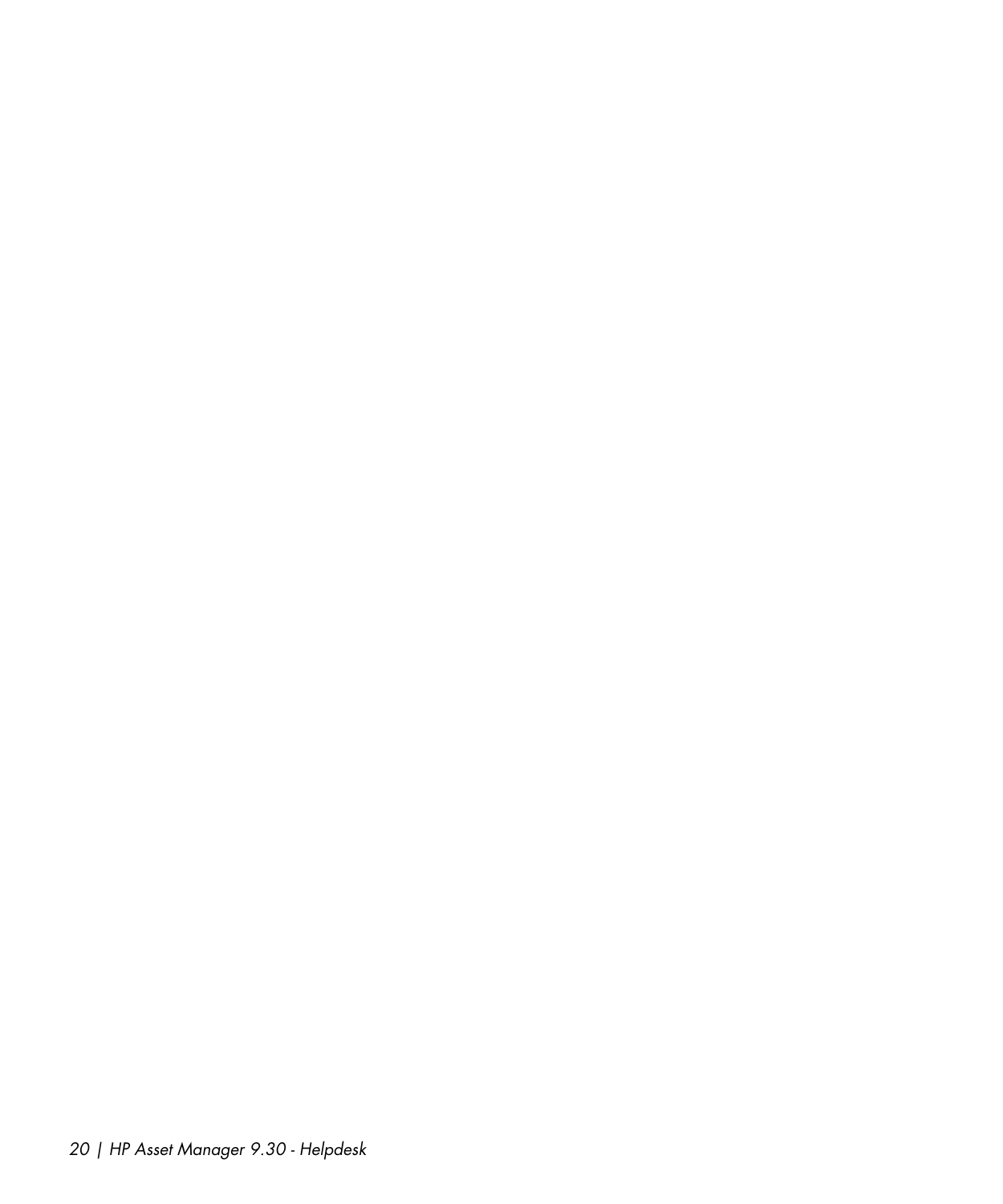## 2 Practical cases

## <span id="page-20-0"></span>Scenario 1: Problem solved during the initial call.

## Step 1: You receive a call from a user.

Display the answer-call wizard using the **Asset lifecycle/ Helpdesk/ User actions/ Answer call** navigation link.

#### Windows client only

Or you can display the wizard by pressing **F2** if you are using the Windows client.

## Step 2: You take the details of the user.

- 1 Enter the **Caller** name and click **Next**.
- 2 Modify the **Contact** if necessary (the **Contact** is the caller by default) and click **Next**.
- 3 Select the asset in question and click **Next**.
- 4 Skip the "Helpdesk ticket" selection page.
- 5 Specify the **Problem type** and click **Next**.
- 6 Assign the **Severity** and **Escalation scheme**.
- 7 Select the **Complete a ticket** action item and click **Finish**.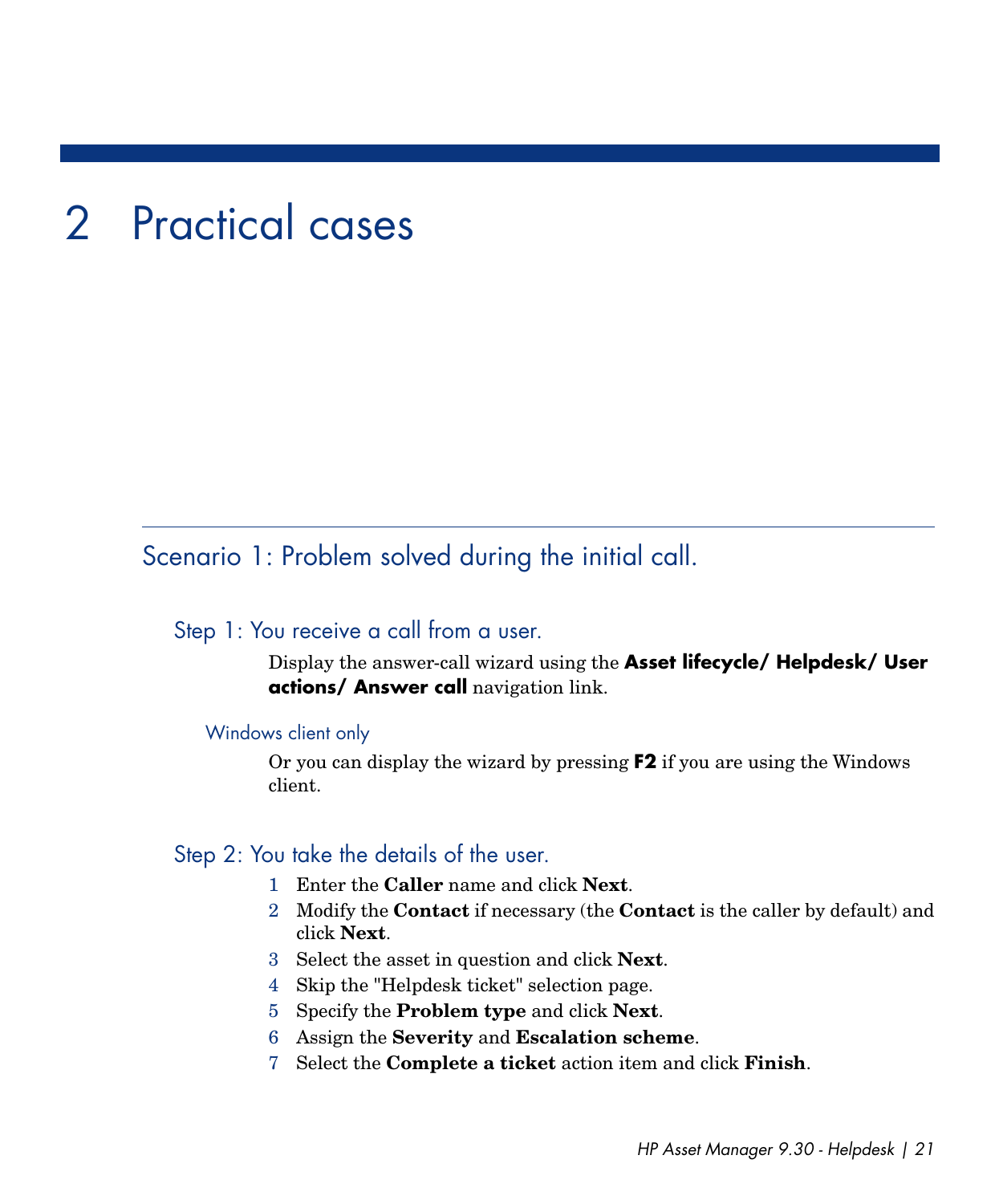## Windows client only

If the wizard is displayed through **F2**, fill in the answer call window using the following information:

|                   |                          | Answer call: Helpdesk ticket #TICK001015      |                                        |                                                                                             | $\blacksquare$ |
|-------------------|--------------------------|-----------------------------------------------|----------------------------------------|---------------------------------------------------------------------------------------------|----------------|
| Ticket TICK001015 |                          | 00:12:17                                      |                                        | Person responsible for ticket:,                                                             |                |
|                   | Caller: Colombo, Gerald  |                                               | QE                                     | <b>Resolution</b>                                                                           |                |
| Ticket:           |                          |                                               | 4回-  参                                 | Questions                                                                                   |                |
| New ticket        |                          |                                               |                                        | Is the screen completely blank?                                                             |                |
|                   |                          | Asset: Dell Inspiron 9300 (LAP000001)         | $Q \Box \bullet$                       |                                                                                             |                |
|                   | Type: Monitor            |                                               | འ▣▸                                    | History<br>Help<br>No                                                                       |                |
| Description: II   |                          |                                               |                                        | Yes                                                                                         |                |
|                   |                          |                                               |                                        | 呷<br>< Previous<br>Tree                                                                     | Next >         |
|                   |                          |                                               |                                        |                                                                                             |                |
|                   |                          |                                               |                                        | <b>Solutions</b>                                                                            |                |
|                   |                          |                                               |                                        | Besolution                                                                                  | Detail         |
|                   |                          |                                               |                                        | Screen switched off or unplugged Verify con                                                 | Rejected       |
|                   |                          | Escalation: Standard Default (1 business day) | འ▣▼                                    | Q<br>Call iiyama maintenance on 800 275-7666.<br>Screen switched off or unpluggedVerify con |                |
|                   | Contact: Colombo, Gerald |                                               | $\mathbb{R}$ $\mathbb{R}$ $\mathbb{R}$ | The resolution or color depth of the graphics<br>Q                                          | Save           |
|                   |                          |                                               |                                        | Call iiyama maintenance on 800 275-7666.<br>Q                                               |                |
|                   | Notes: 0181 345 9805     |                                               |                                        | k                                                                                           | Select         |
|                   | Save call                | Close the ticket                              |                                        | Proceed<br>Fill out                                                                         | Cancel         |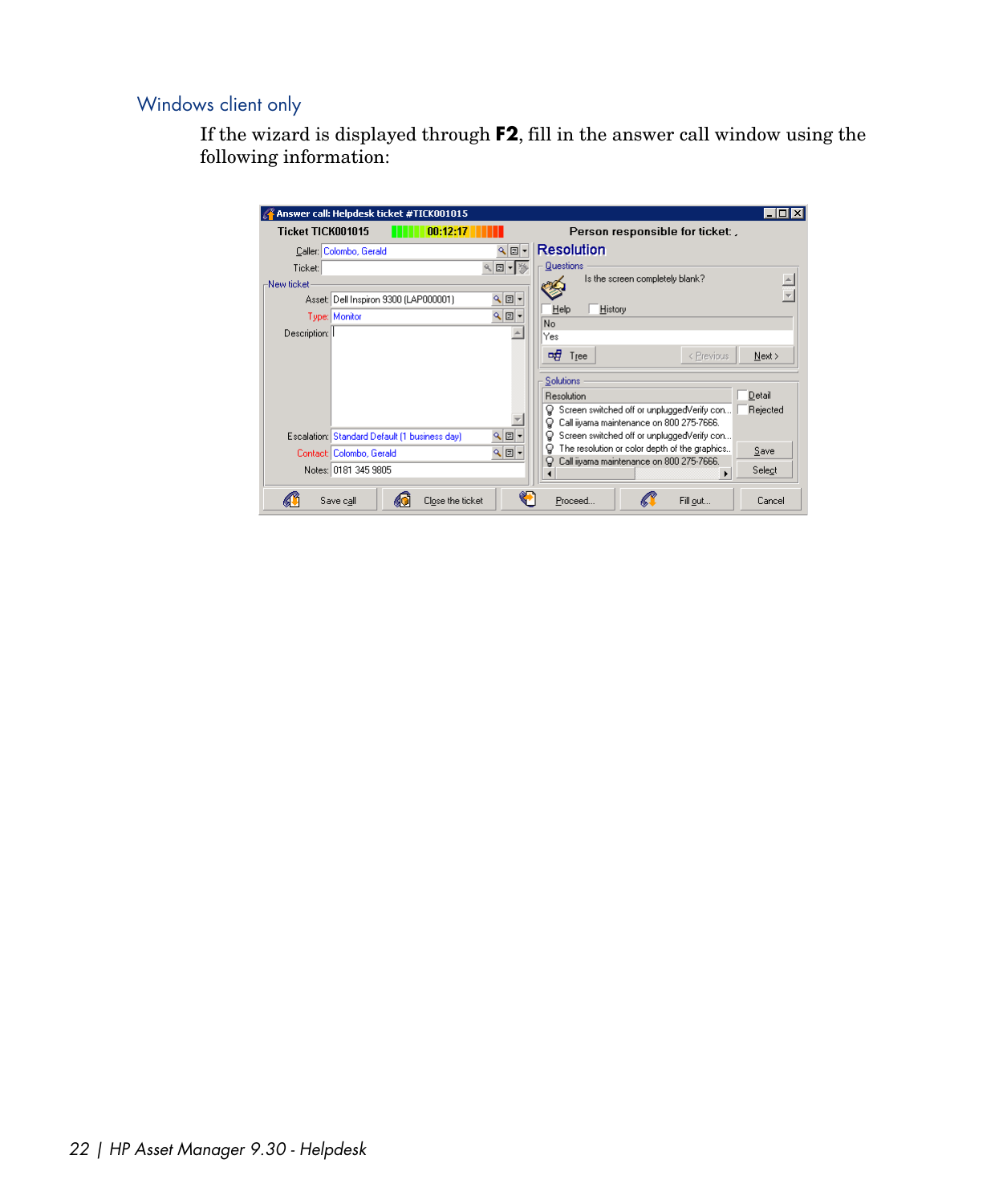## Step 3: Look for a solution to the problem.

To do this, click  $\otimes$  solve to the right of the ticket detail screen (Windows client) or select **Solve** from the **Action** drop-down list..

| <b>Resolution</b>                                                                                                  |                     |               |
|--------------------------------------------------------------------------------------------------------------------|---------------------|---------------|
| Problem                                                                                                            |                     |               |
| Type: Monitor                                                                                                      |                     |               |
| Description:                                                                                                       |                     |               |
|                                                                                                                    |                     |               |
| Questions<br>Is the screen completely blank?                                                                       |                     |               |
|                                                                                                                    |                     | $\frac{1}{x}$ |
| Help<br>History                                                                                                    |                     |               |
| No                                                                                                                 |                     |               |
| Yes                                                                                                                |                     |               |
|                                                                                                                    |                     |               |
| 呷<br>Tree                                                                                                          | < Previous          | Next >        |
| Solutions                                                                                                          |                     |               |
| Resolution                                                                                                         | Short desc.         | Detail        |
| Screen switched off or unpluggedVerify con<br>Q                                                                    | Blank screen        | Rejected      |
| Q<br>Call iiyama maintenance on 800 275-7666.                                                                      | Display not working |               |
| Screen switched off or unpluggedVerify con Blank screen<br>Q                                                       |                     |               |
| Q<br>The resolution or color depth of the graphics Bad resolution<br>Q<br>Call iiyama maintenance on 800 275-7666. | Display not working | Save          |
|                                                                                                                    |                     |               |
|                                                                                                                    |                     | Select        |
| $\blacksquare$                                                                                                     | K                   | Close         |

- 1 Ask the user the question in the **Questions** frame.
- 2 Select a response and click **Next**.
- 3 Predefined solutions to the problem appear in the **Solutions** frame. Examine these solutions by selecting the **Details** box.

#### Windows client only

If the wizard is displayed through **F2**, click the **Description** field, enter some information, then use the right portion of the screen, labeled **Resolution**.

## Step 4: End the call.

 $\blacksquare$  If a standard solution exists

Select this solution and then click the **Select** button.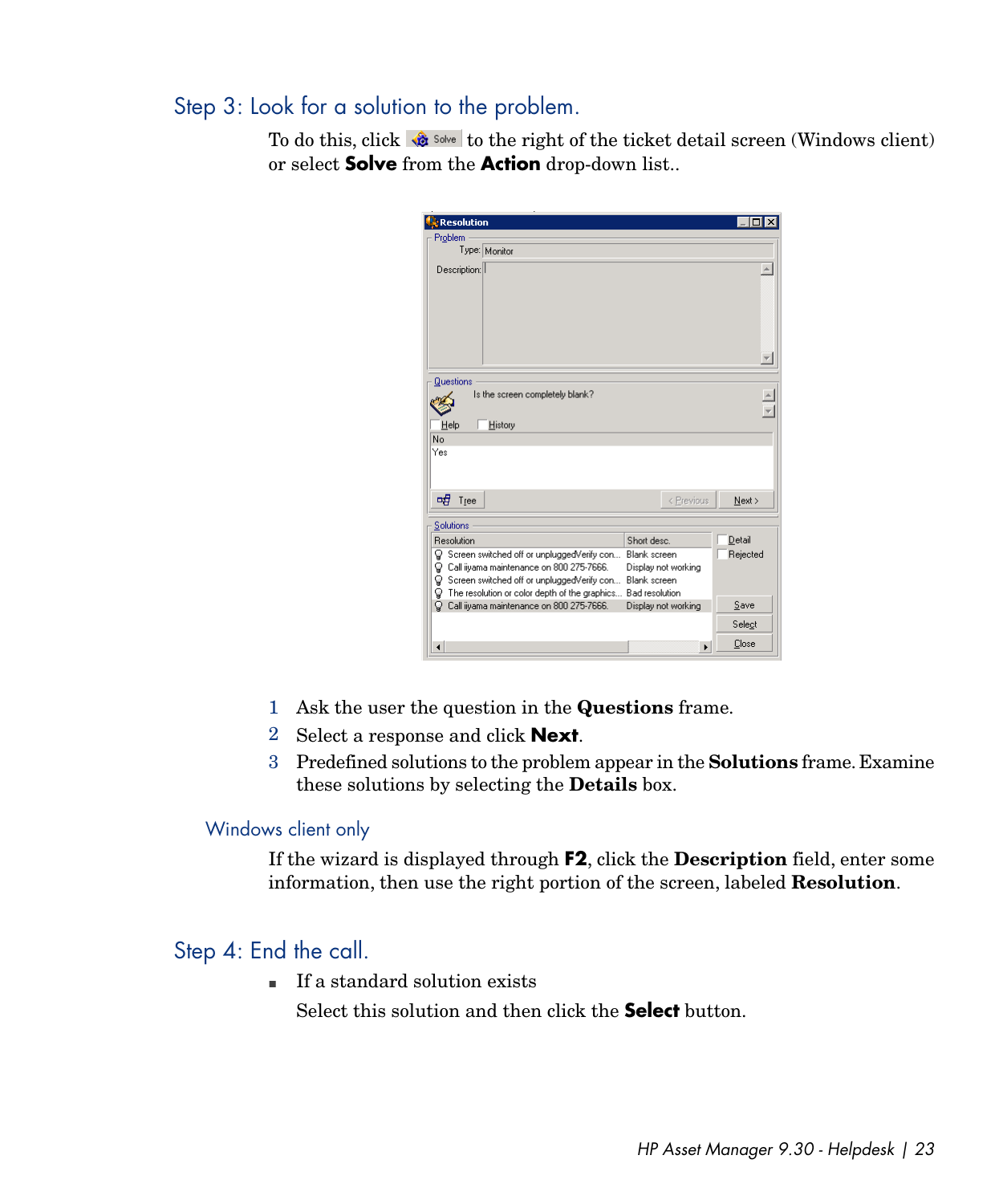A **Closed** ticket is automatically created with the information you enter. To view it, display the table of helpdesk tickets via the **Asset lifecycle/ Helpdesk/ Helpdesk tickets** navigation link, and select the ticket. Use the ticket number appearing in the title bar of the answer call window to find the ticket in its table.

 $\blacksquare$  If no standard solution exists Describe the problem and its solution in the **Description** frame and click **Close**.

A **Closed** ticket is automatically created with the information you enter.

#### Windows client only

If the wizard is displayed through **F2**, describe the problem and its solution in

<span id="page-23-0"></span>the **Description** frame in the left-hand window and click  $\bigcirc$  algost the ticket when there is no standard solution.

## Scenario 2: Problem already saved as a helpdesk ticket.

## Step 1: You receive a call from a user.

Display the answer-call wizard using the **Asset lifecycle/ Helpdesk/ User actions/ Answer call** navigation link.

#### Windows client only

Or you can display the wizard by pressing **F2** if you are using the Windows client.

## Step 2: You fill in the information on the selected ticket.

- 1 Enter the **Caller** name and click **Next**.
- 2 Modify the **Contact** if necessary (the **Contact** is the caller by default) and click **Next**.
- 3 Skip the "Asset" selection page.
- 4 Select the ticket and click **Next**.
- 5 Specify the **Problem type** and click **Next**.
- 6 Assign the **Severity** and **Escalation scheme**.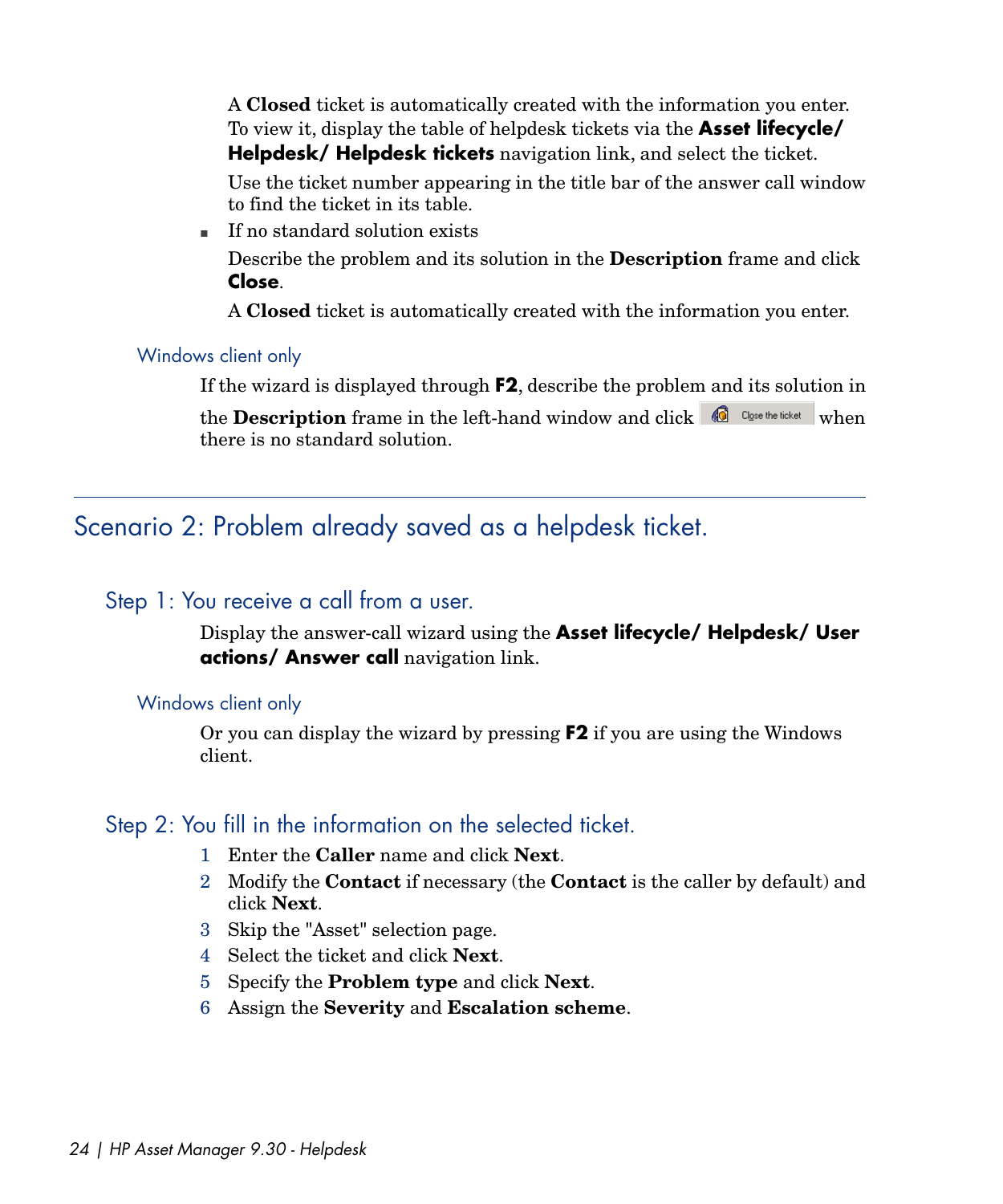#### Windows client only

If the wizard is displayed through **F2**, fill in the answer call window, using the following information:

|                            | Answer call: Helpdesk ticket #DEMO_T06                   |  |
|----------------------------|----------------------------------------------------------|--|
| Ticket DEMO T06            | 00:01:11<br>Person responsible for ticket:,              |  |
|                            | Description of the ticket<br>Caller: Burbank Unit,<br>QE |  |
|                            | Ticket: DEMO_T06 (Hardware probler의회회)                   |  |
| Complete a ticket          |                                                          |  |
| Asset:                     | ੧▣►                                                      |  |
|                            | འ▣▸<br>Type: Hardware problem                            |  |
| Additional<br>description: |                                                          |  |
|                            |                                                          |  |
|                            |                                                          |  |
| Escalation:                | থ⊠∽                                                      |  |
|                            | འ▣▸<br>Contact: Brodin, Terry                            |  |
|                            |                                                          |  |
|                            | Notes: (650) 572-9041                                    |  |
| Save call                  | Close the ticket<br>Proceed<br>Fill out<br>Cancel        |  |

## Step 3: You end the call.



 $\blacksquare$  If the problem still is not solved

Select the **Save a call** option and click **Next**.

The ticket is modified according to what you entered in Step 2.

 $\blacksquare$  If the problem is solved

Select the **Close a ticket** option and click **Next**.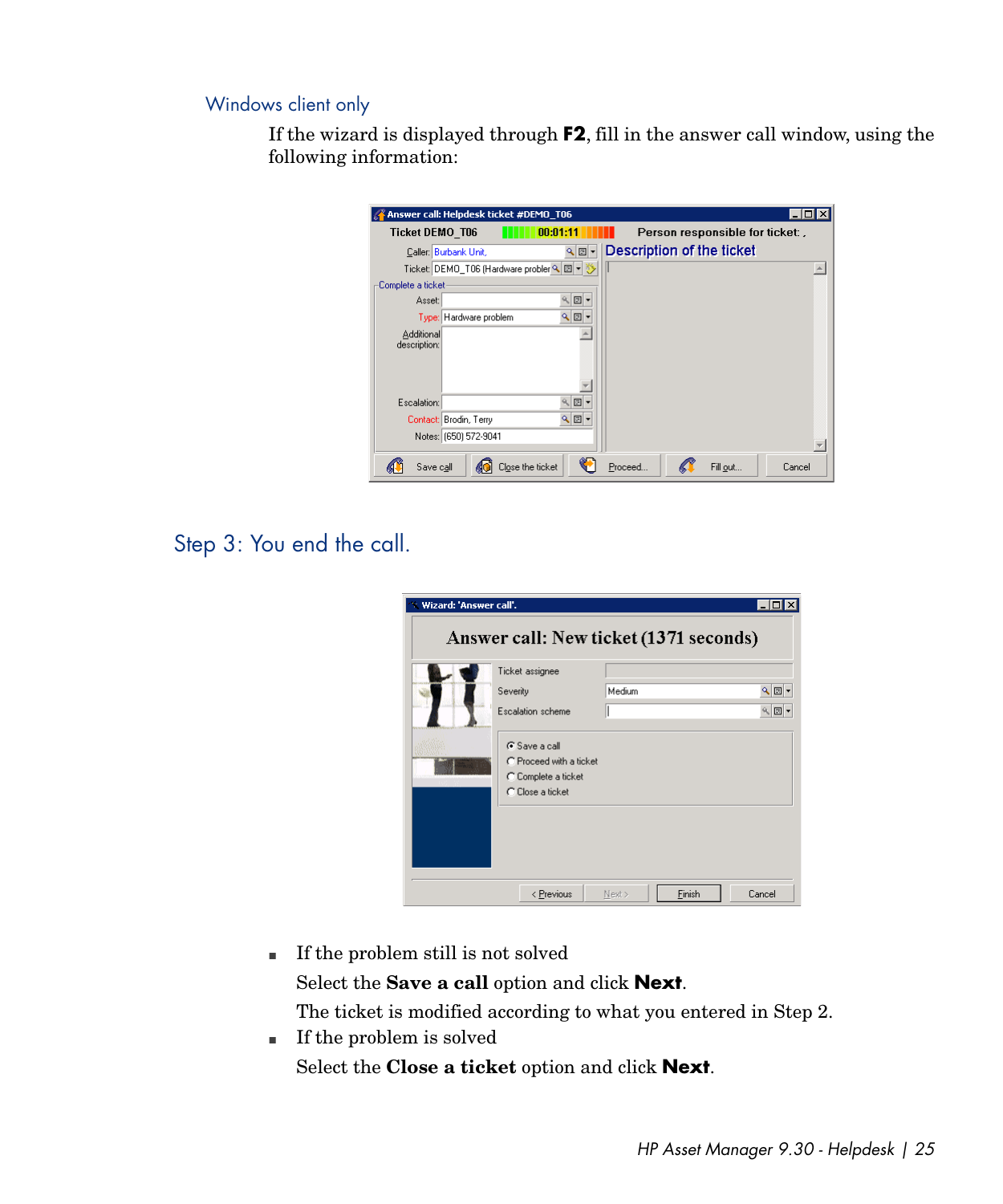The ticket is modified according to what you entered in Step 2. The ticket status is set to **Closed**.

If you need to access a ticket detail

Select the **Proceed with a ticket** or **Complete a ticket** option and click **Next**.

The ticket is modified according to what you entered in Step 2 and you may continue to modify it.

Using the **Complete a ticket** action, in contrast to the **Proceed with a ticket** action,Asset Manager does not modify the **Status** or **Assigned** fields in the ticket detail.

#### Windows client only

If the wizard is displayed through **F2**:

 $\blacksquare$  If the problem still is not solved

 $Click the$   $\mathbb{G}$  savecall button.

The ticket is modified according to what you entered in the left-hand box.

 $\blacksquare$  If the problem is solved

 $Click the$   $\circled{6}$   $C_{\text{Qse the ticket}}$  button.

The ticket is modified according to what you entered in the left-hand box. The ticket status is set to **Closed**.

<sup>n</sup> If you need to access a ticket detail

Click **C** Proceed... or **C** Fillgut...

The ticket is modified according to what you entered in the left-hand box and you may continue to modify it.

<span id="page-25-0"></span>Using the  $\bigotimes$  Filgut. button, in contrast to the  $\bigotimes$  Proceed. button, Asset Manager does not modify the **Status** or **Assigned** fields in the ticket detail.

## Scenario 3: Problem that must be resolved later.

## Step 1: You receive a call from a user.

Display the answer-call wizard using the **Asset lifecycle/ Helpdesk/ User actions/ Answer call** navigation link.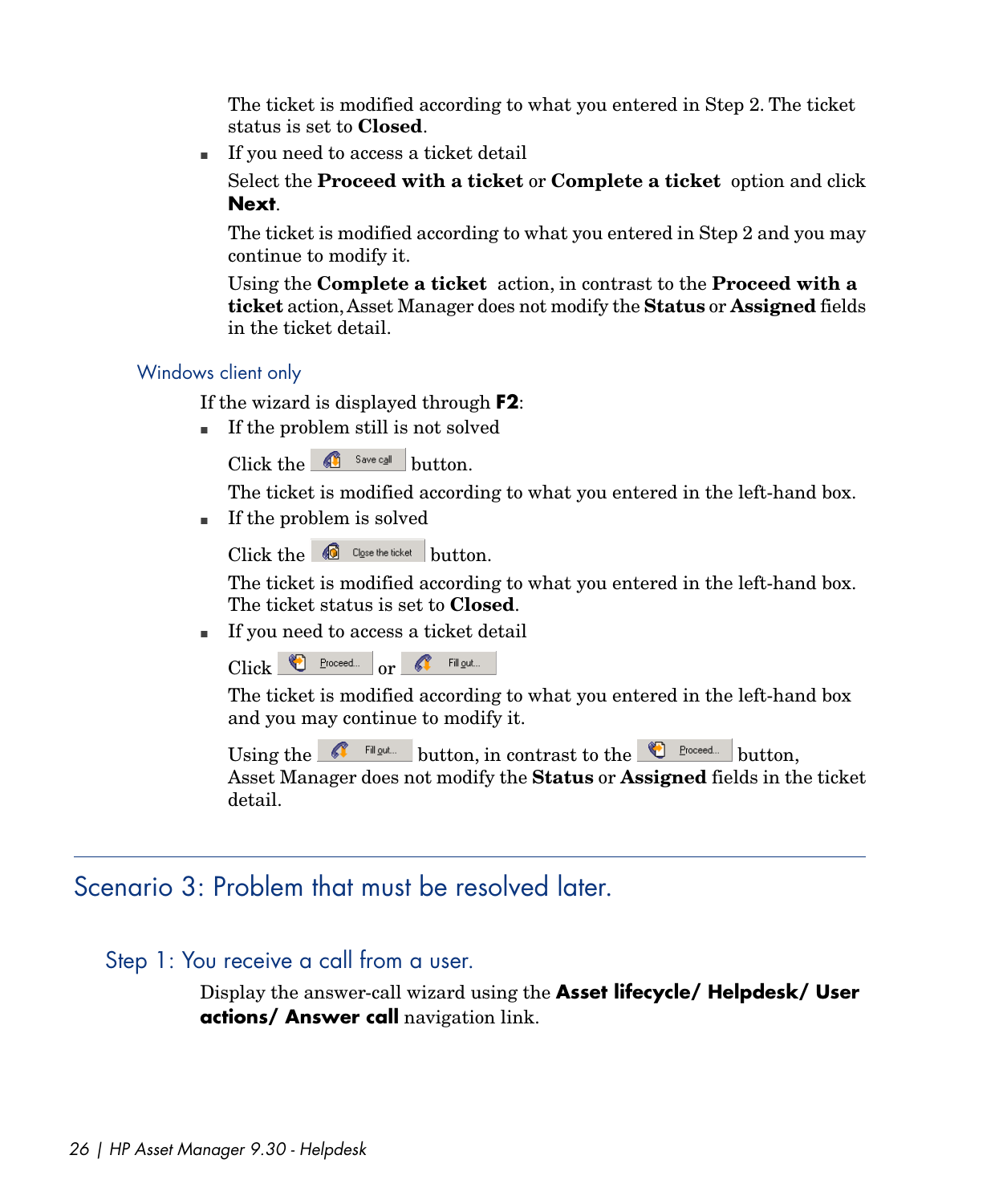#### Windows client only

Or you can display the wizard by pressing **F2** if you are using the Windows client.

## Step 2: You fill in the information of the ticket.

- 1 Enter the **Caller** name and click **Next**.
- 2 Modify the **Contact** if necessary (the **Contact** is the caller by default) and click **Next**.
- 3 Select the asset and click **Next**.
- 4 Skip the "Helpdesk ticket" selection page.
- 5 Specify the **Problem type** and click **Next**.
- 6 Assign the **Severity** and **Escalation scheme**.
- 7 Select the **Complete a ticket** action item and click **Finish**.

#### Windows client only

If the wizard is displayed through **F2**, fill in the answer call window, using the following information:



## Step 3: You look for a solution to the problem.

Click to the right of the ticket detail screen and read the **Questions** section of the **Resolution** window to examine the problem with the user. The list of questions has been created in advance in the decision tree (**Asset lifecycle/ Helpdesk/ Decision tree** menu).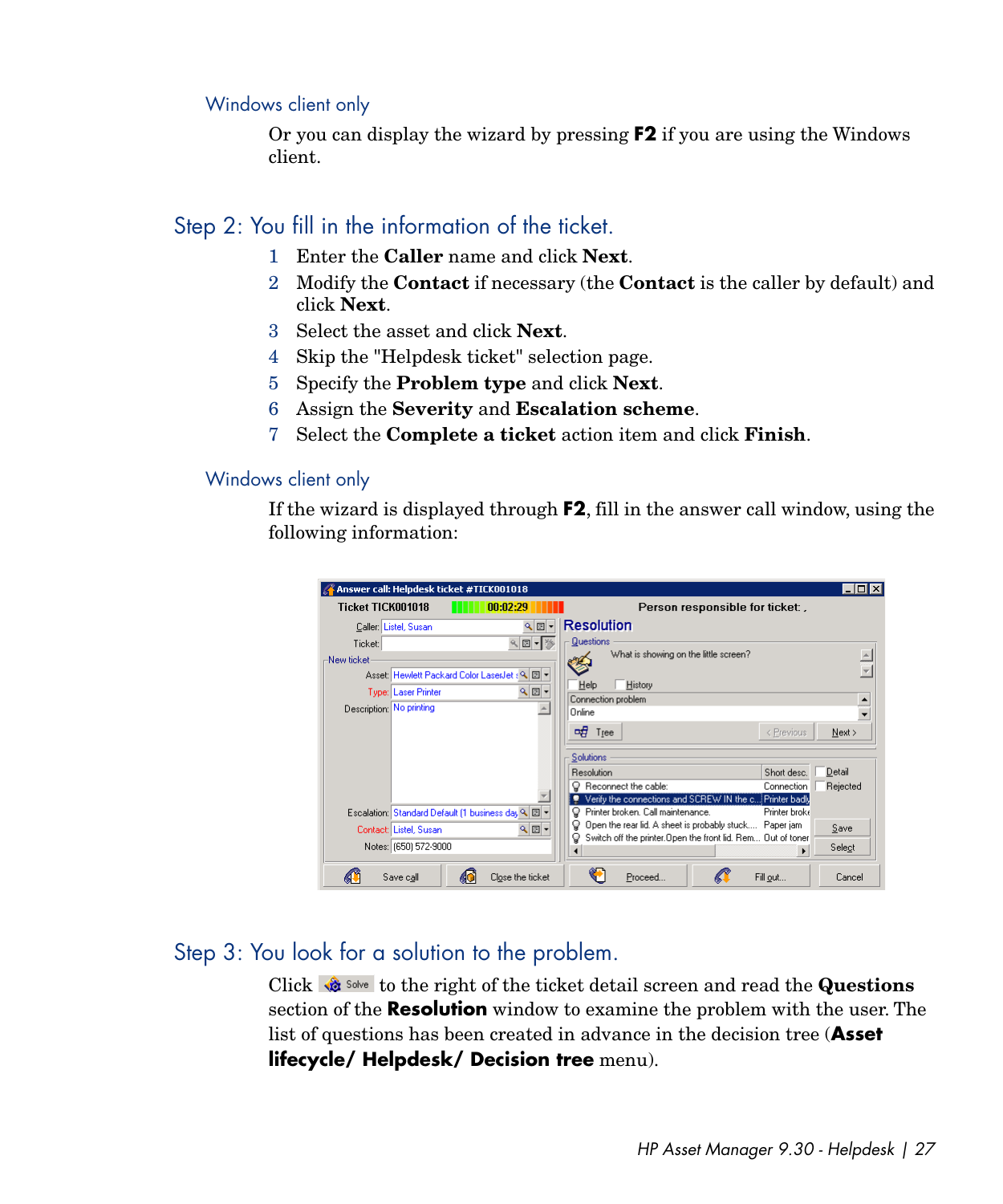Read the **Description** section to see if a standard solution already exists. In this example, let's imagine that the problem cannot be solved during the call.

#### Windows client only

If the wizard is displayed through **F2**, read the **Questions** section to examine the problem with the user.

## Step 4: You create a helpdesk ticket to store the problem.

This step only applies to the wizard displayed through pressing **F2** in the Windows client, if you are using the wizard through **Asset lifecycle/ Helpdesk/ User actions/ Answer call** navigation link, you can ignore this step because the ticket is already created in Step 2.

Click the  $\bigotimes$  savecall button.

## Step 5: Manage the existing helpdesk ticket.

There are several ways to display the list of helpdesk tickets currently being processed:

#### **Example 1 Asset lifecycle/ Helpdesk/ Helpdesk tickets** navigation link.

This menu displays the list of all helpdesk tickets.

The filters in the **Helpdesk tickets** specific menu let you select the tickets according to the criteria you define.

## <sup>n</sup> **Asset lifecycle/ Helpdesk/ Dashboard** menu

This menu displays the list of helpdesk tickets whose status is neither **Closed** nor **Closed and verified**.

The Dashboard changes depending on the person who displays it: the Helpdesk administrator, Group supervisor or simply a Member of a helpdesk group.

The  $\frac{q}{p}$  lickets. button displays the list of helpdesk tickets assigned to a technician or a group selected in the Dashboard.

#### **To create a work order record within a helpdesk ticket:**

To create a work order record within a helpdesk ticket, first display the ticket detail, then

- n click  $\leq$  WorkDrd to the right of the ticket detail (Windows client) or select **Work Order** from the **Action** drop-down list.
- n or select the **Work Order** tab and use the **F** button (Windows client) or **Add** (Web client) to add work orders attached to the helpdesk ticket.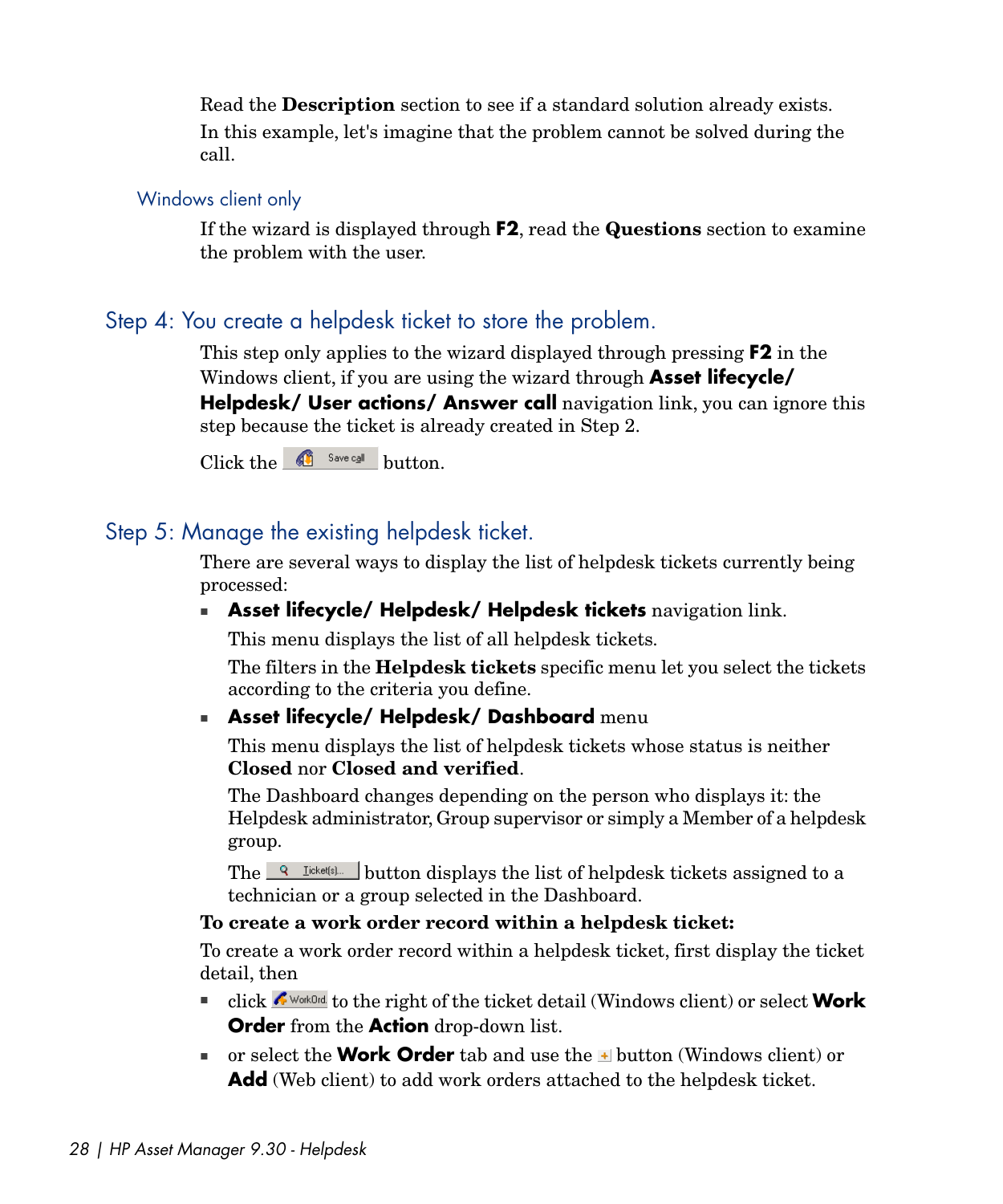#### **To close a ticket:**

When the ticket has been definitively processed, display the ticket detail and click . Asset Manager creates a history of the ticket in the **Activity** tab, modifies the **Description** field (SQL name: Description) in the **General** tab, adjusts the date of closure in the **Closure** tab and modifies the **Status** (SQL name: seStatus) of the ticket. You may also make another step by assigning the value **Closed and verified** to the **Status** field when you have verified the ticket with the user.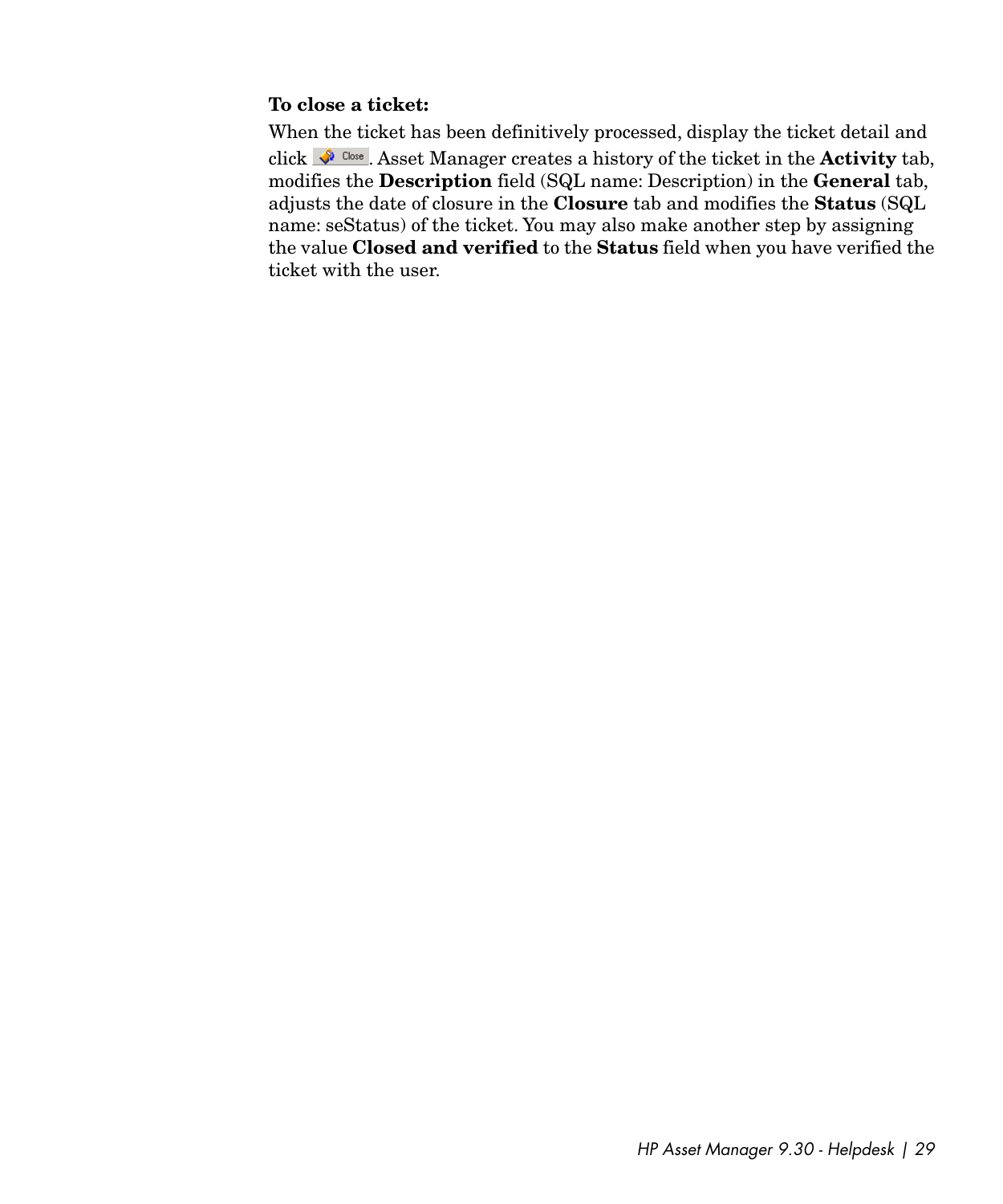*30 | HP Asset Manager 9.30 - Helpdesk*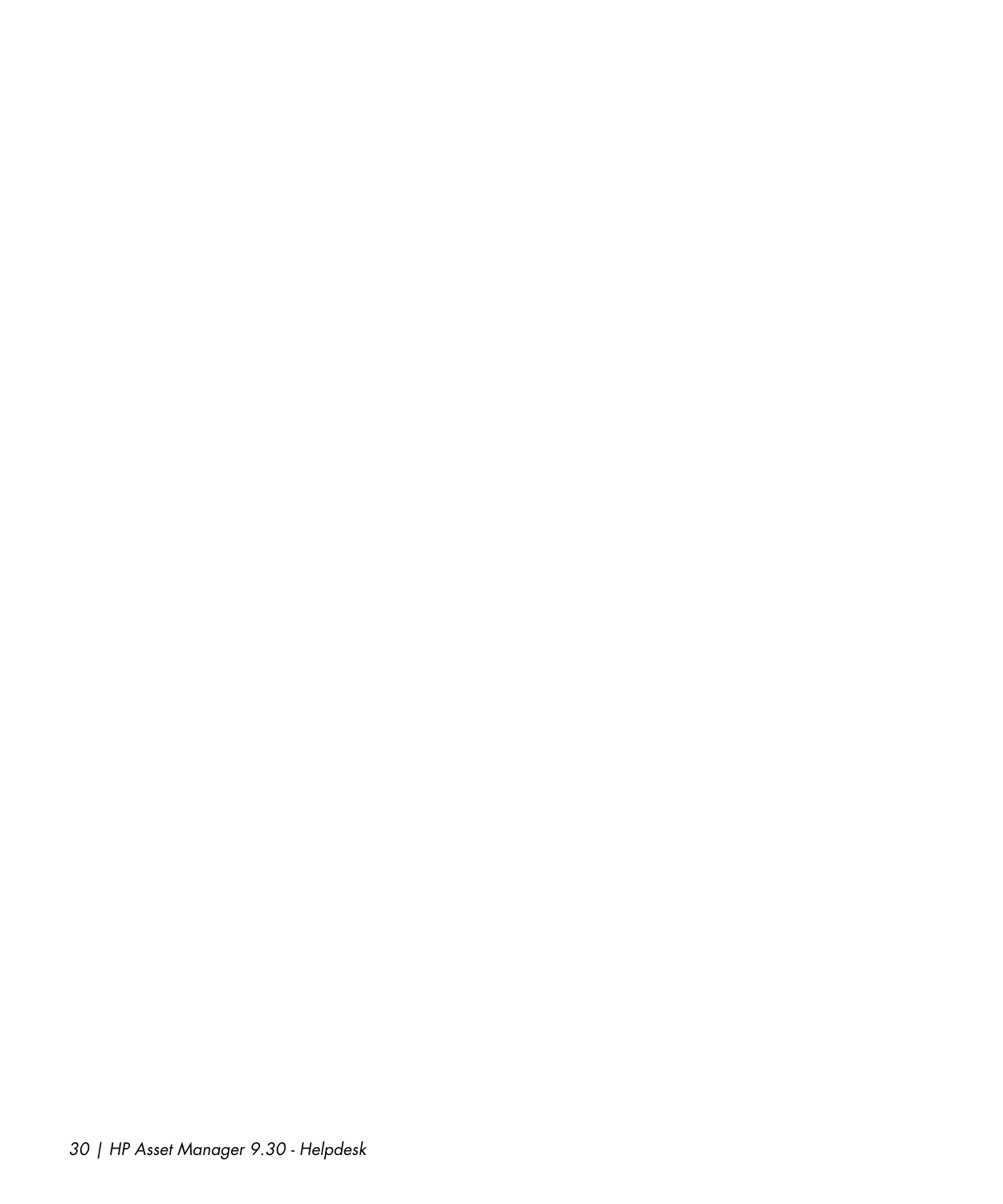## 3 Self service

<span id="page-30-0"></span>The self-service wizard extends the helpdesk functionality by enabling employees to create, update and close tickets by themselves. This chapter explains how to use Asset Manager's self-service wizard, which is available via the **Asset lifecycle/ Helpdesk/ User actions/ Self service** navigation link.

<span id="page-30-1"></span>This wizard facilitates users to create new tickets, view their open and closed tickets, update the details of the open tickets they have submitted before and close the tickets by themselves when necessary.

## Using the self-service wizard

The self-service wizard page is composed of two parts. The left part contains six action buttons; and the right part displays the query results.

After you have launched the self-service wizard, you can perform the following operations.

## View open and closed tickets

The open ticket list titled "xxx's open tickets" is automatically displayed on the right upon running the wizard; where 'XXX' stands for the current user name. To view each of the ticket detail,

1 Select the ticket you want to query from the open ticket list.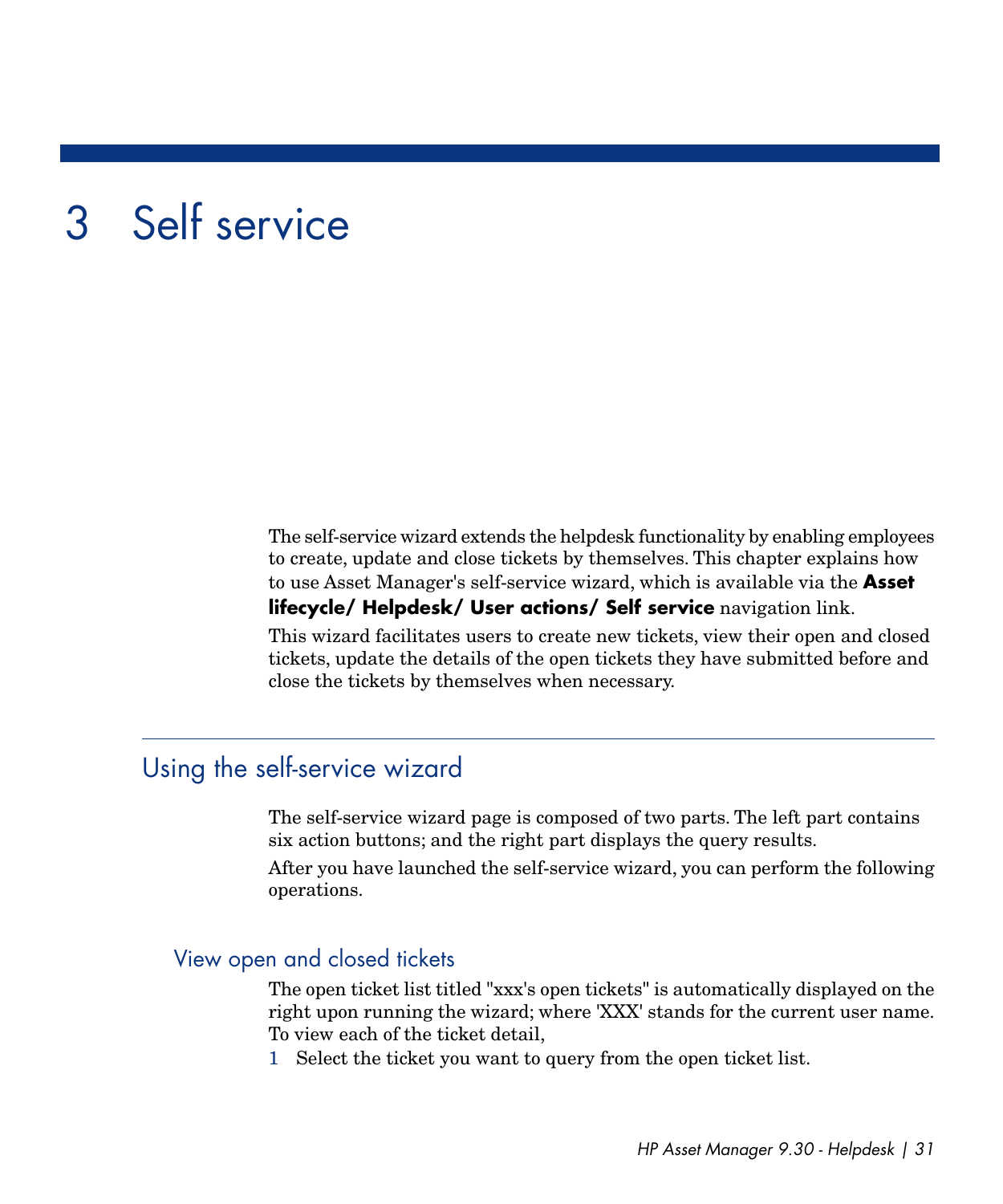- 2 Click **View ticket**.
- 3 Click **Return to tickets** to go back to the list view, and repeat step 1-3 to view other ticket details.

To view the closed tickets, make sure you are in the initial state of the wizard page (with the open ticket list displayed on the right).

- 1 Click **View closed tickets**.
- 2 Select the ticket you want to query from the closed ticket list.
- 3 Click **View ticket**.
- 4 Click **Return to tickets** to go back to the list view, and repeat step 1-4 to view other ticket details.

### Create a new ticket

- 1 Click **Open a new ticket**.
- 2 Populate the ticket attributes.
- 3 Click **OK**.

A new ticket with status "Awaiting assignment" is automatically saved in the Helpdesk tickets table. The helpdesk group will receive the ticket and respond to it.

## Add additional information after ticket creation

You can add comments to the open ticket you have submitted previously.

- 1 Select the ticket you want to update from the open ticket list.
- 2 Click **Update ticket**.
- 3 Enter the information in the **Comments** field and click the tick to verify.
- 4 Click **OK**.

## Close the ticket

You can close the ticket when needed. For example, you have already found out the solution; thus, no longer need the helpdesk engineer's help.

- 1 Select the ticket you want to close from the your open ticket list.
- 2 Click **Close ticket**.
- 3 Enter the **Resolution** notes and click the tick to verify the information.
- 4 Click **OK**.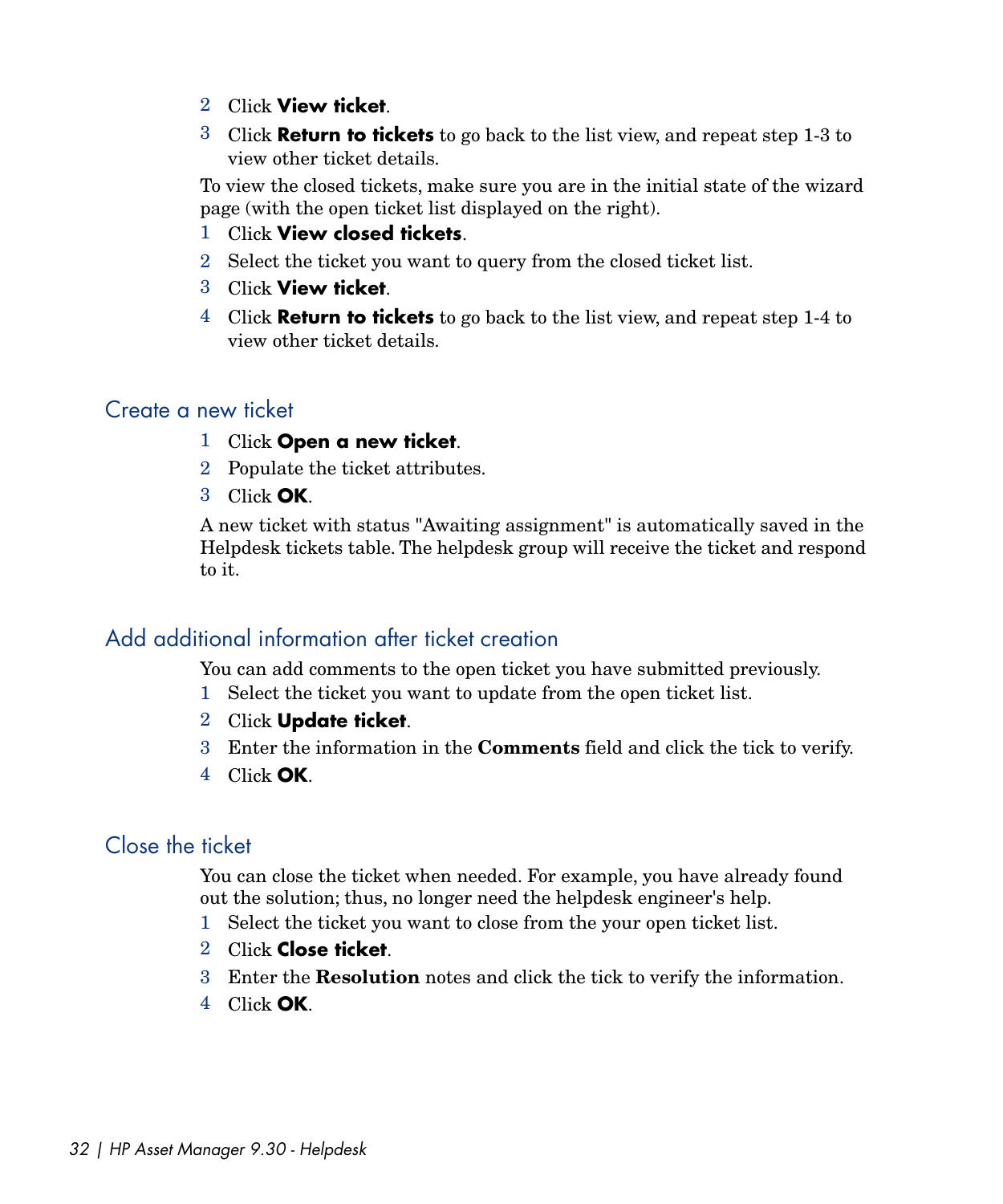## 4 Answering calls

<span id="page-32-0"></span>This chapter explains how to use Asset Manager's answer-call wizard, which is available via the **Asset lifecycle/ Helpdesk/ User actions/ Answer call**

navigation link, the  $\hat{v}$  icon (Windows client), or the F2 keyboard key (Windows client).

The answer-call wizard is a function that guides the person taking calls. (We use "call" in the broadest possible sense of the word: Telephone call, a visit by a user, a fax, etc.)

It gives you a simplified and guided view of an existing ticket or ticket being created.

It is designed to facilitate as much as possible the recording of helpdesk tickets.

Taking a call consists in:

- 1 Identifying the caller.
- 2 If the call concerns a ticket that has already been created: Adding the new information to the ticket, or closing the ticket.
- 3 If the call concerns a new problem that has not yet been logged:
	- 1 Entering the relevant information.
	- 2 Creating a ticket (open or closed).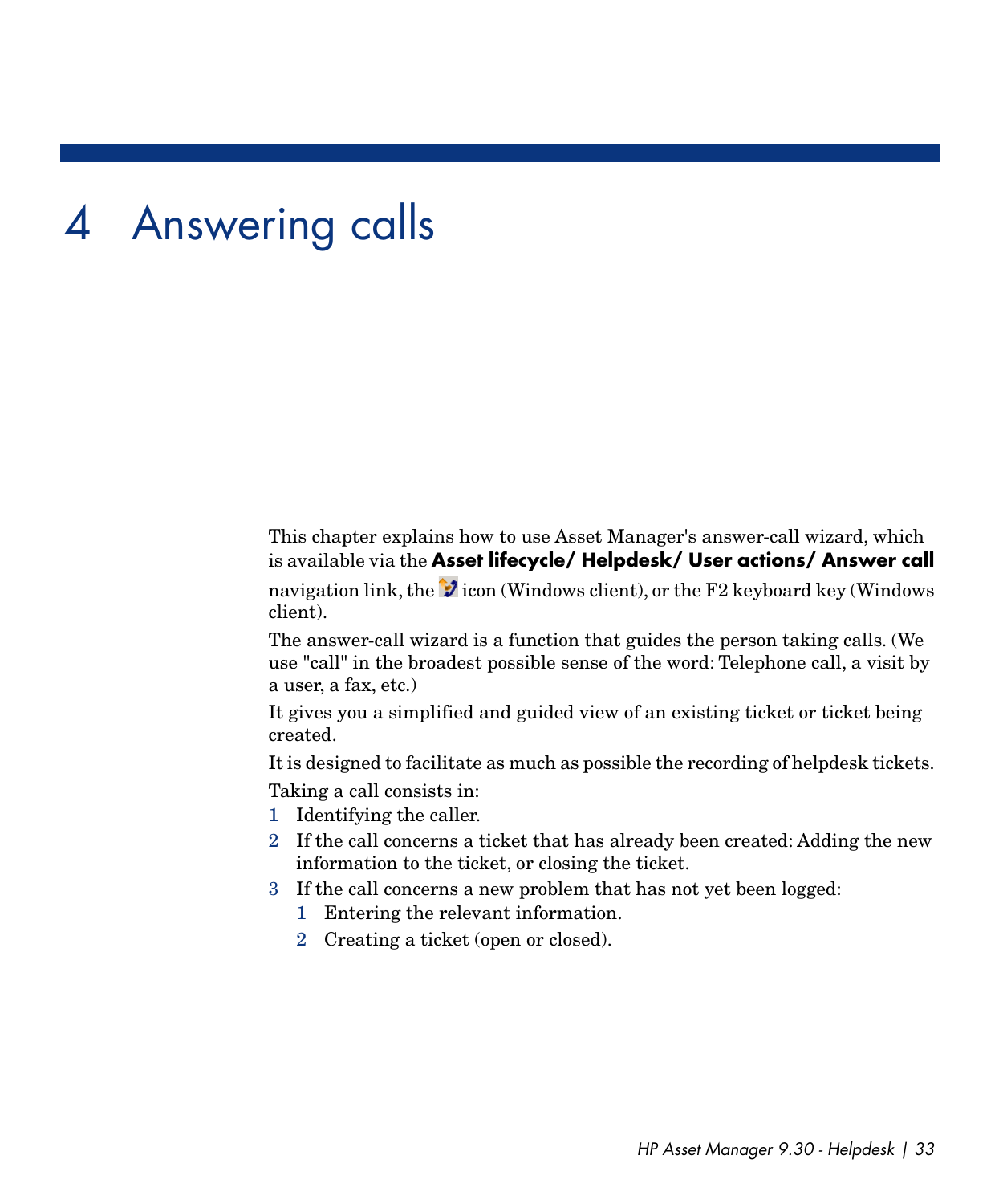## Steps in answering a call

<span id="page-33-0"></span>The answer-call wizard helps you enter information about the calls received by the helpdesk team. You are not obliged to use this tool since you can create tickets without having to go through the answer-call wizard.

<span id="page-33-2"></span>The following diagram gives an overview of how a call is taken:

Figure 4.1. Answer call - steps



## <span id="page-33-1"></span>Activating the answer-call wizard

Activate the answer-call wizard using the **Asset lifecycle/ Helpdesk/ User actions/ Answer call** navigation link, the F2 key (Windows client), or by clicking (Windows client).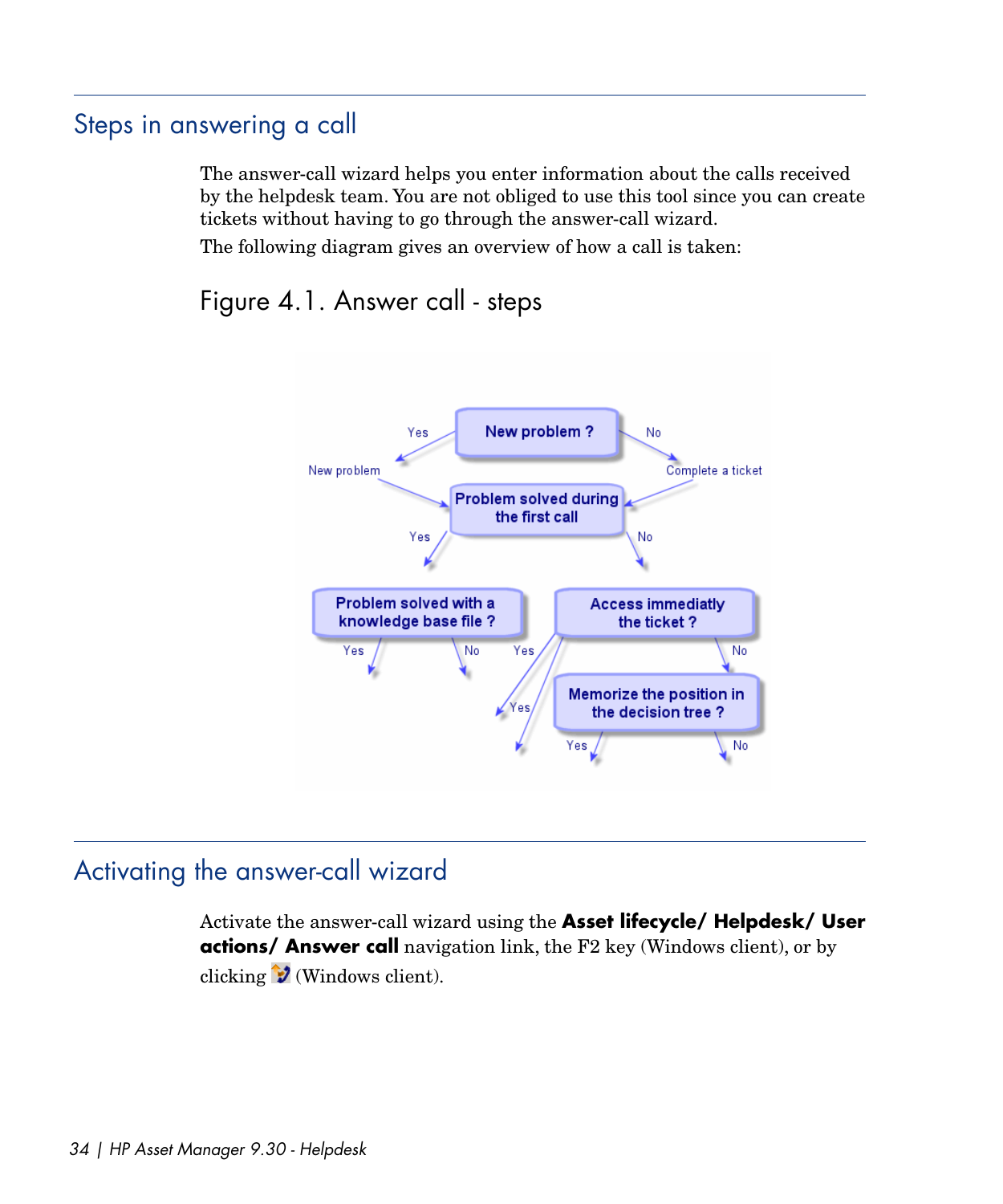## **Q** Tip:

<span id="page-34-0"></span>For Windows client user, if answer call is already in process when you open the wizard, Asset Manager displays another answer call window and starts the answer call procedure.

## Populating the answer-call screen

This section describes how to populate the answer-call screen. It covers:

- <sup>n</sup> The design of the answer-call screen displayed through pressing **F2**.
- How to enter information.
- Automatically populated fields

## Design of the answer-call screen

The answer-call screen displayed through pressing F2 in the Windows client is made up of several parts:

- The status bar at the top of the screen displays general information.
- n The left zone of the window must be populated. This is called the "data entry" zone".
- n The right zone of the window provides information on the field selected on the left. This is called the "help zone".

#### Status bar

**Ticket FILE16** Person responsible for ticket: Drainer, John 00:19:47

## **Ticket number**

The number, which appears on the top of the screen at the start of the call, is the number that will be given to the ticket if you decide to create it at the end of the call. In this way, it is easy to give the ticket reference to your caller. Later on, the number displayed is either that of a new ticket being created, or that of a ticket to be modified.

## **Time-elapsed indicator**

The colored indicator displays the time elapsed since the start of the call.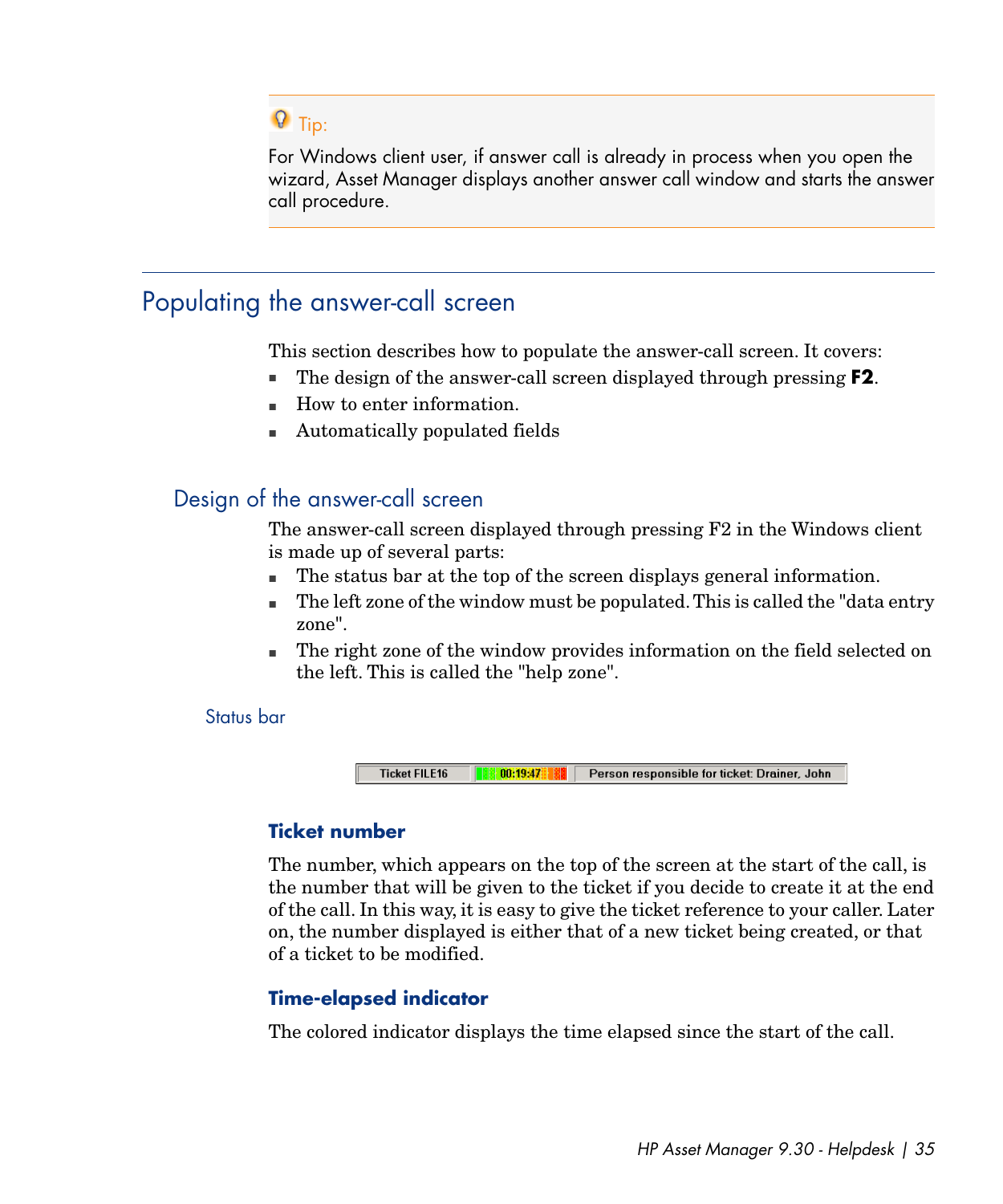You can modify the parameters of the indicator using the **Edit/ Options** menu item, in the **Helpdesk** category.

There is no intelligence behind the indicator: It is for information only.

## **Person responsible for ticket (Ticket supervisor)**

The person responsible for the ticket is that belonging to the ticket selected in the **Ticket** field in left zone of the screen, if the call concerns an existing ticket.

If a new ticket is opened, Asset Manager automatically selects the supervisor from the helpdesk group to which the ticket is assigned.

## **Data entry zone**

Use the mouse or the keyboard's tabulation button to move through the different fields.

- <sup>n</sup> If the **Ticket** field is not populated, the bottom zone shows **New problem**.
- <sup>n</sup> If the **Ticket** field is populated (automatically or by hand), the bottom zone shows **Complete a ticket**.

To force the creation of a new ticket when the **Ticket** field is populated, click the  $\bullet$  button. Click it a second time to be able to complete the selected ticket.

### Help zone

The information in the help zone is not updated immediately. An update delay has been implemented so you can move between the different fields without being slowed down by the updating process. You can modify this parameter using the **Edit/ Options** menu, in the **Helpdesk** group.

To update the information without having to wait, press **F5** or click  $\bullet$ . This button only appears if there is information to be updated.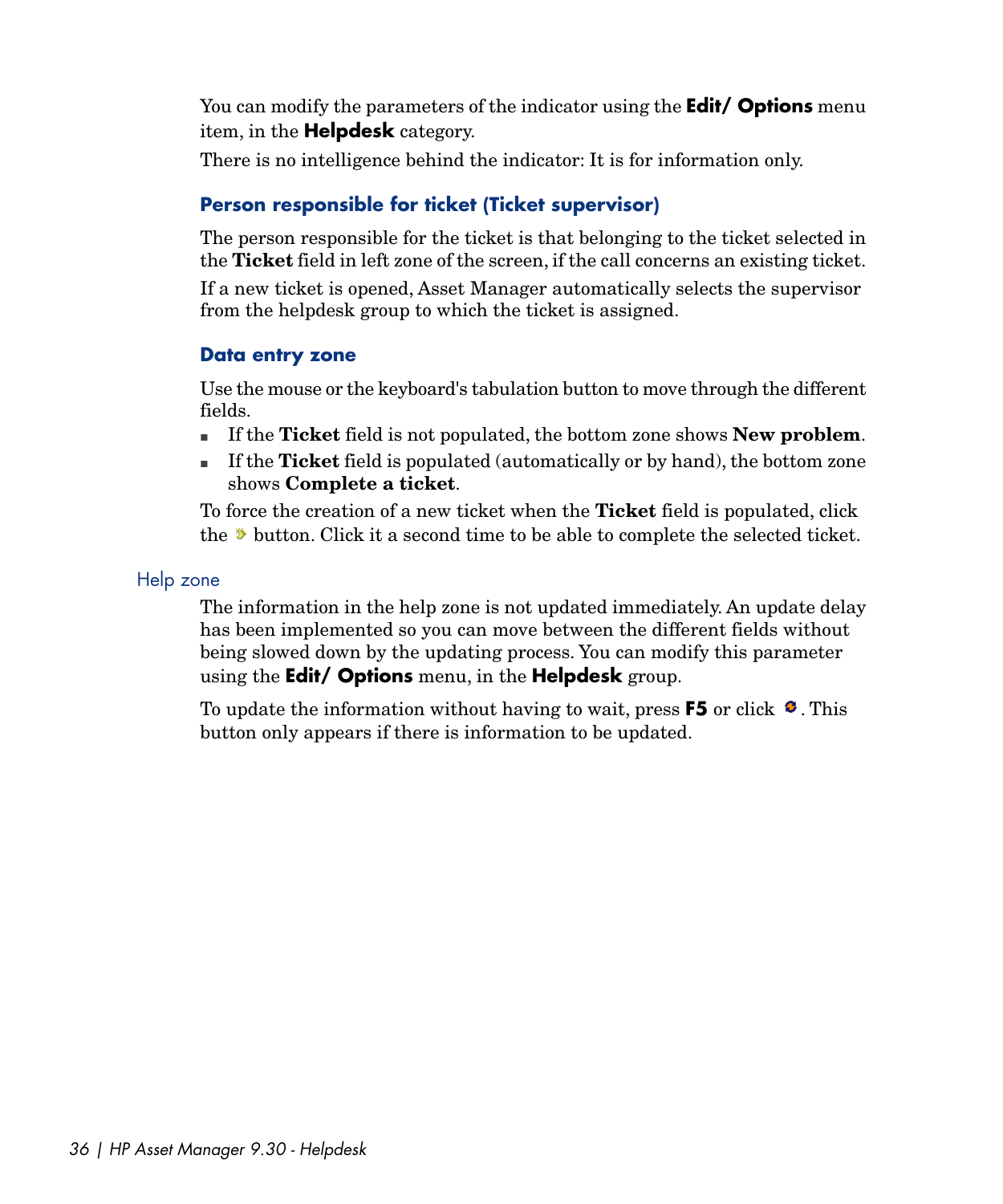## Entering information

#### **Caller**

This is the person who has called you to report a problem.



#### Window client only

The caller information in the answer-call screen displayed through pressing F2 in the Windows client.

| Caller               |                                                   |   |
|----------------------|---------------------------------------------------|---|
|                      | Title: Administrative Controller                  |   |
| Department: Finance, |                                                   | Œ |
|                      | Location: Ariane Building/31st Floor/024 - CQ E ~ |   |
|                      | Telephone: 0181 345 9805                          |   |
|                      | Fax: 0181 345 9801                                |   |
| Training:            |                                                   |   |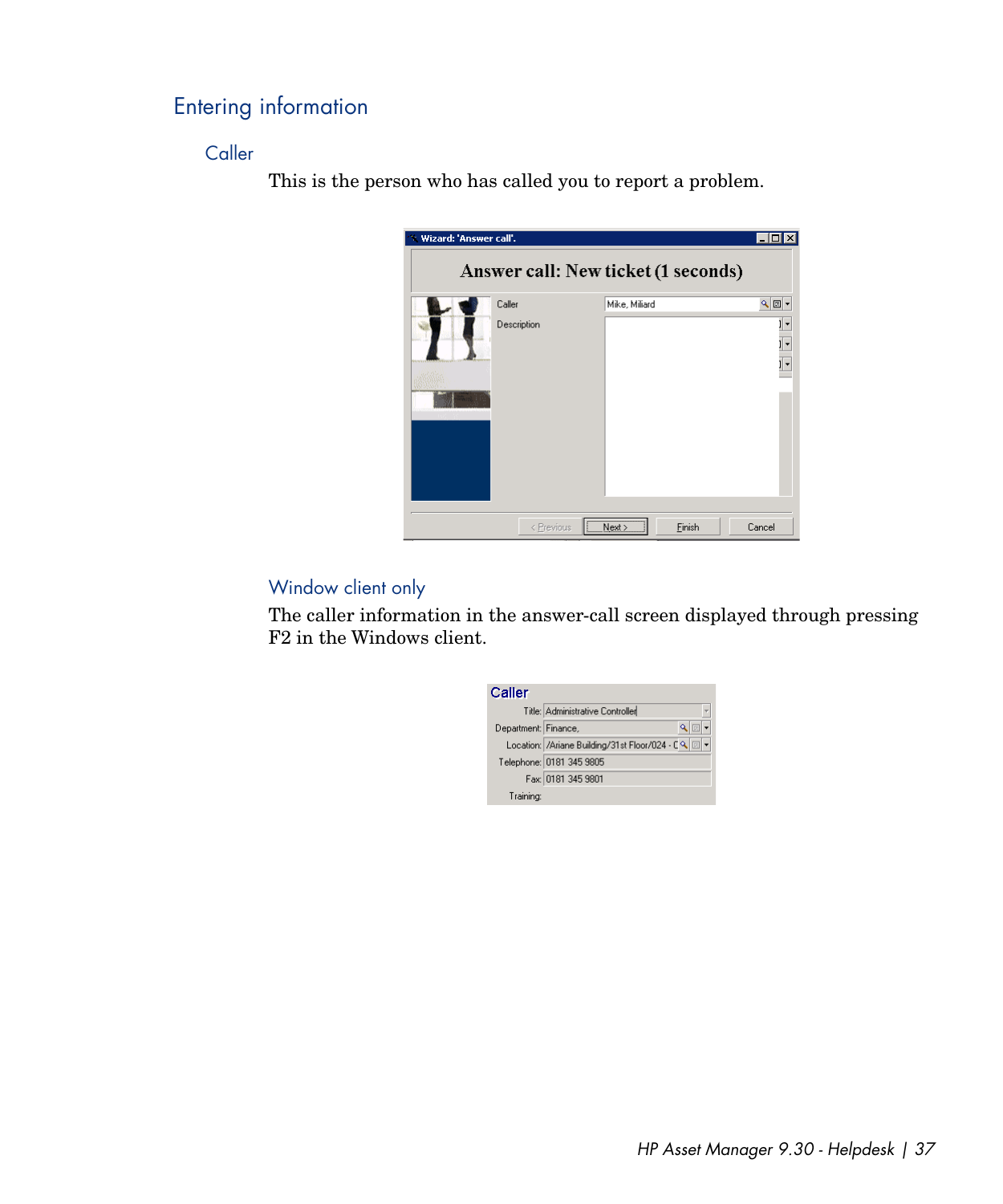#### **Contact**

Person to contact for this ticket. This item of information can be found in the **Contact** field of the **General** tab of the ticket detail.

| Wizard: 'Answer call'. |            |                                                | l – IC |
|------------------------|------------|------------------------------------------------|--------|
|                        |            | Answer call: New ticket (10 seconds)           |        |
|                        | User       | Mike, Miliard                                  | ৭⊦     |
|                        | Supervisor | Mike, Miliard                                  | འା▣▼   |
|                        | Location   | /External companies/Hewlett Packard/[Q   E   v |        |
|                        | Contact    | Mike, Miliard                                  | འ▣∽    |
|                        | Notes      | (650) 435-5018                                 |        |
|                        |            |                                                |        |
|                        |            |                                                |        |
|                        |            |                                                |        |
|                        |            |                                                |        |
|                        |            |                                                |        |
|                        |            |                                                |        |
|                        | < Previous | <br>Finish<br>Next >                           | Cancel |

### Window client only

The contact information in the answer-call screen displayed through pressing F2 in the Windows client.

| Contact              |                                                           |        |
|----------------------|-----------------------------------------------------------|--------|
|                      | Title: Administrative Controller                          |        |
| Department: Finance. |                                                           | Q<br>匠 |
|                      | Location:   /Ariane Building/31st Floor/024 - [ Q   E   v |        |
|                      | Telephone: 0181 345 9805                                  |        |
|                      | Fax: 0181 345 9801                                        |        |
| Training:            |                                                           |        |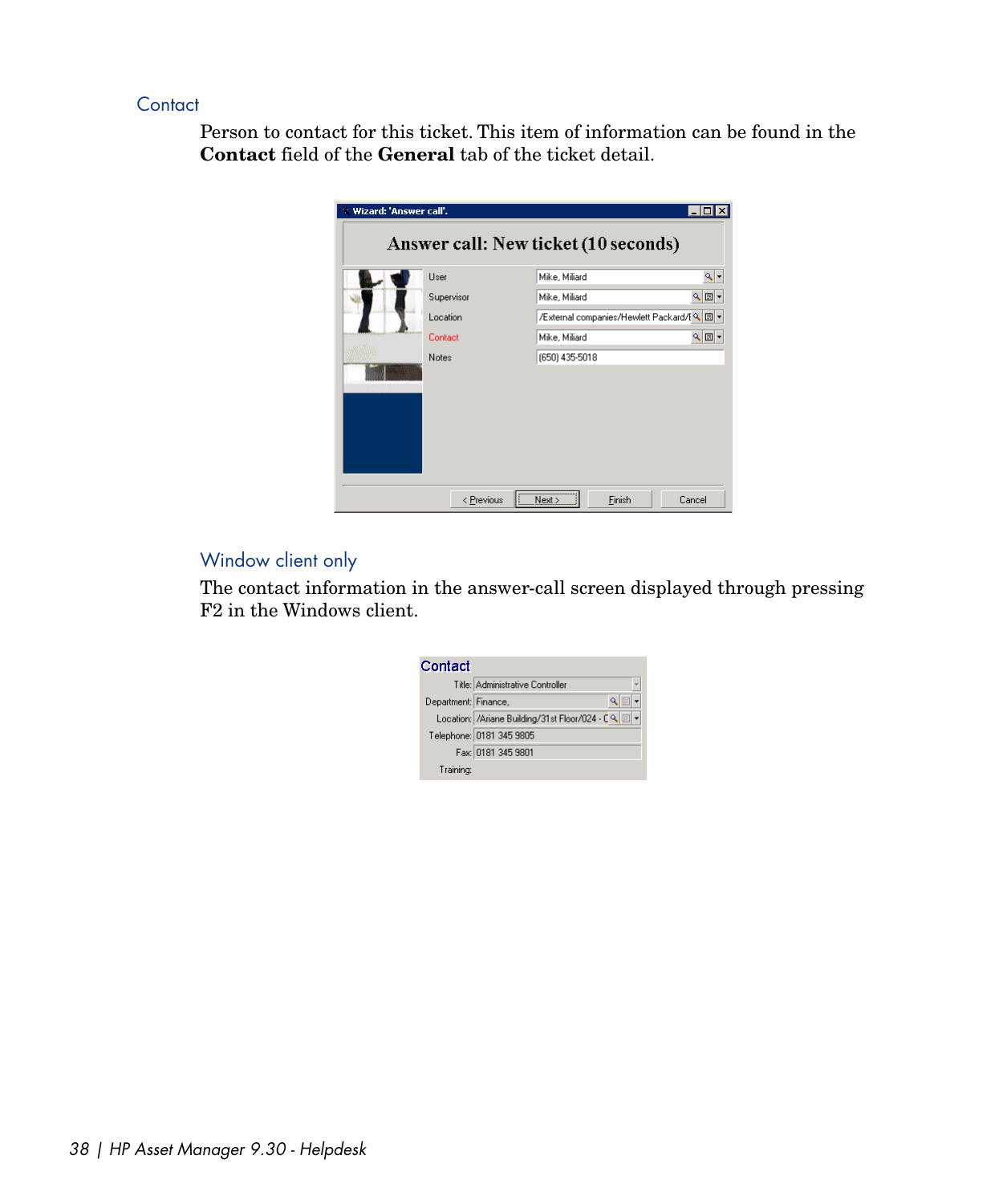Asset

This page enables you to indicate which asset is concerned by the problem.

| Wizard: 'Answer call'. |                                                    |                                                                  |
|------------------------|----------------------------------------------------|------------------------------------------------------------------|
|                        | Answer call: New ticket (185 seconds)              |                                                                  |
|                        | View assets of the caller                          | Assets                                                           |
|                        | View the user's assets                             | / Model<br>/ Asset tag<br>SRV001 HP ProLiant                     |
|                        | View the supervisor's assets                       | DKT001 HP Pavilion I<br>DKT001 HP Pavilion (                     |
|                        | View the location's assets                         | LAP001 HP 4321s(W<br>DKT001 Compag de 1                          |
|                        | Clear selection                                    | SLSM00 HP Service h                                              |
|                        |                                                    | SLSM00 HP Service f.<br><b>TH</b> SLSM00 HP Service f            |
|                        |                                                    | <b>THE SLSM00 HP Service f</b><br><b>THE SLSMOO HP Service I</b> |
|                        |                                                    | <b>na</b> SLSM00 HP Service http                                 |
|                        |                                                    | 16/16                                                            |
|                        | --------------------------<br>< Previous<br>Next > | Cancel<br>Finish                                                 |

You will find several buttons:

- <sup>n</sup> **View assets of the caller**: asset for which the caller is responsible.
- <sup>n</sup> **View the user's assets**: asset belongs to the user.
- <sup>n</sup> **View the supervisor's assets**: asset belongs to the user's supervisor.
- <sup>n</sup> **View the location's assets**: assets located in the same place as the caller.

#### Windows client only

The asset information in the answer-call screen displayed through pressing F2 in the Windows client.

| Asset              |                                     |    |
|--------------------|-------------------------------------|----|
| Colombo, Gerald    | 圓                                   |    |
| Main assets only   |                                     |    |
| User<br>Superv.    | Location<br>Connections<br>Software |    |
| <b>△Asset tag</b>  | Brand (Model)                       | Q  |
| LAP000001          | Dell                                | ÷  |
| LAS000001          | Hewlett Packard                     |    |
| DKT001146          | Compag                              |    |
| UTL001147          | WinZip Computing                    |    |
| MON001148          | <b>NEC</b>                          |    |
| <b>8</b> OPS001149 | Microsoft                           |    |
| SUITLOO1150        | Sumantec                            | H. |
|                    | ١                                   |    |
|                    | 878                                 |    |

If the  $\bullet$  icon appears in the help zone, click it to launch the search for information.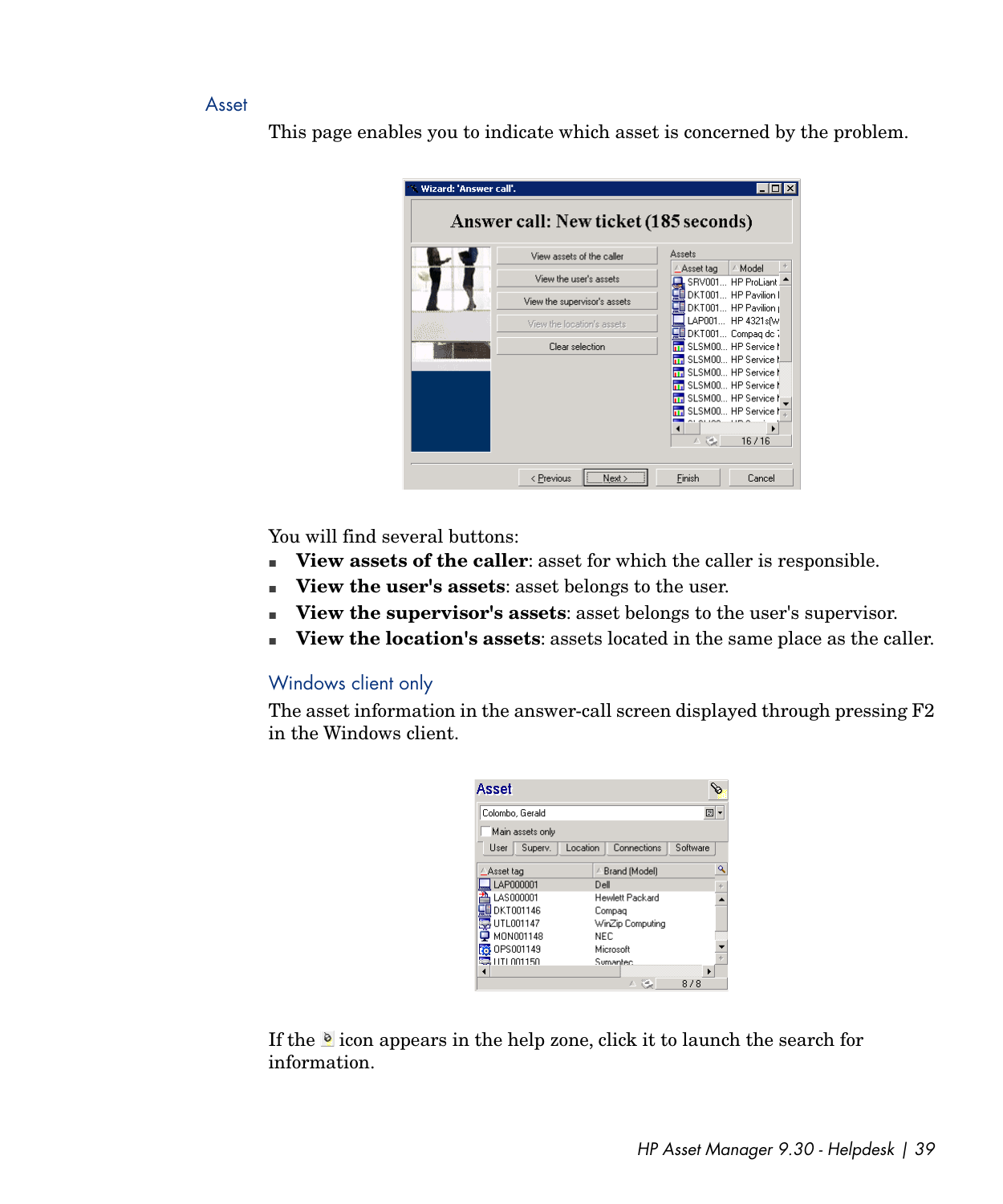You will find several sub-tabs:

- <sup>n</sup> **User** and **Superv.**: assets for which the caller is responsible or just uses.
- **Location** tab: assets located in the same place as the caller.
- n The **Connections** tab: lists all assets connected to the selected asset (by default, this is the asset selected in the data-entry zone).
- <sup>n</sup> **Software** tab: **Per named user** type software licenses used by the caller.

If you check the **Main assets only** check box in the **User**, **Superv.** and **Location** sub-tabs, only those assets at the root of the tree structure are displayed.

#### **Ticket**

This page enables you to indicate which ticket is concerned by the problem.

| Wizard: 'Answer call'. |                                       |                                                                   |
|------------------------|---------------------------------------|-------------------------------------------------------------------|
|                        | Answer call: New ticket (650 seconds) |                                                                   |
|                        | Tickets of the caller (open)          | Helpdesk tickets                                                  |
|                        | Tickets of the caller (all)           | $-$ Assi <sup>+</sup><br>△Number                                  |
|                        | Clear selection                       |                                                                   |
|                        |                                       |                                                                   |
|                        |                                       |                                                                   |
|                        |                                       |                                                                   |
|                        |                                       |                                                                   |
|                        |                                       | $\blacktriangleleft$<br>▶                                         |
|                        |                                       | $\mathcal{C}_{\mathcal{A}}$<br>0/0<br>$\mathcal{E}^{\mathcal{E}}$ |
|                        | <br>< Previous<br>Next >              | Finish<br>Cancel                                                  |

- <sup>n</sup> **Tickets of the caller (open)**: Tickets whose **Contact** field (**General** tab) has the same value as the **Caller** field in the answer-call screen. The **Status** and **Contact** fields (SQL names: seStatus and Contact) are used as filter criteria.
- <sup>n</sup> **Tickets of the caller (all)**: all the open and closed tickets of a caller, for an asset or all hot tickets open or closed.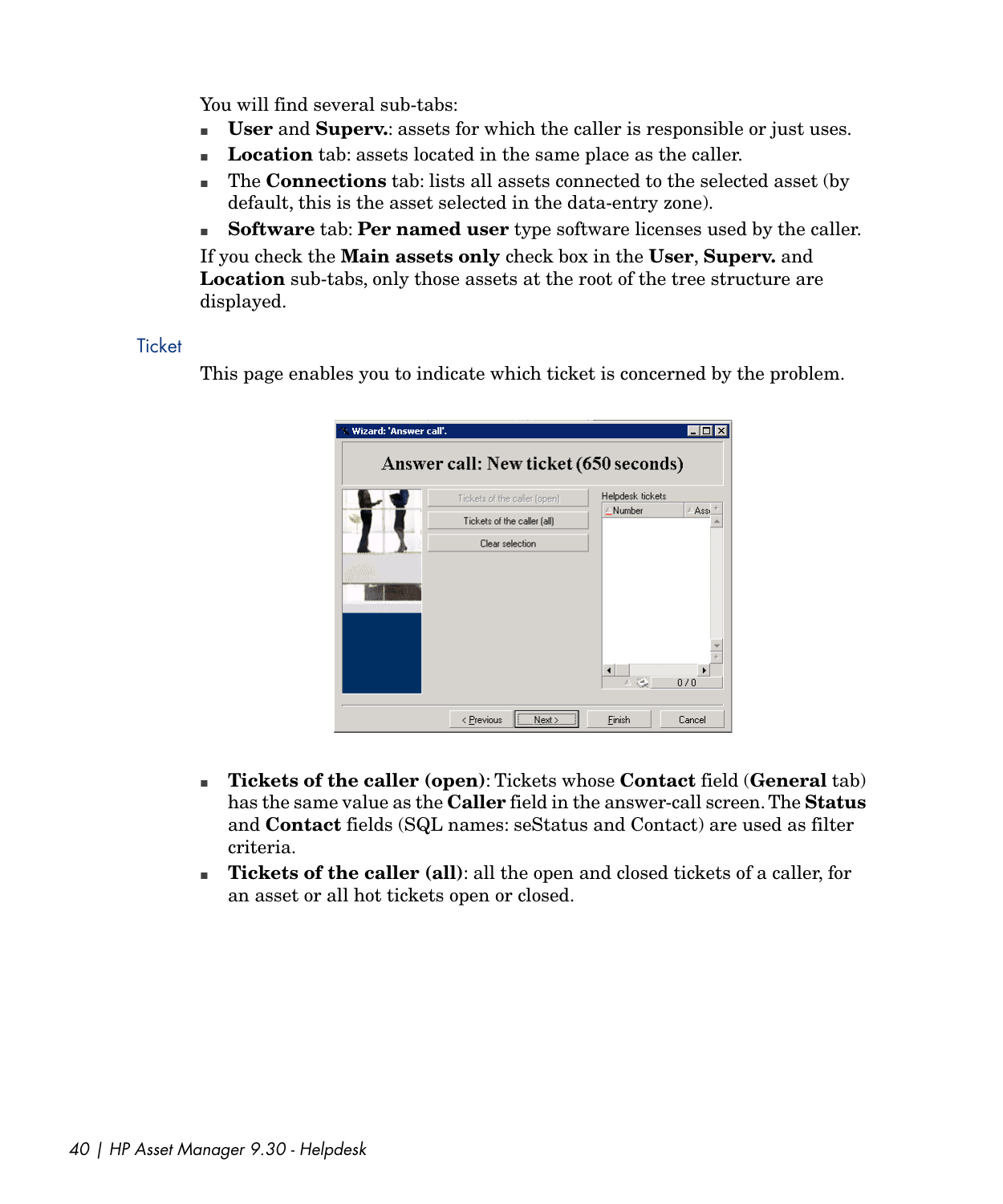#### Windows client only

The ticket information in the answer-call screen displayed through pressing F2 in the Windows client.

|          | View: 3 Tickets of the asset (open)                         |
|----------|-------------------------------------------------------------|
| △Number  | Asset                                                       |
| DEMO_T01 | 110 Punchdown Block (200-Pin) w                             |
|          | 1/1                                                         |
|          |                                                             |
|          |                                                             |
|          | Opened: 4/13/2011 3:36:00 PM<br>Status: Awaiting assignment |
|          | Resolution deadline: 5/12/2011 3:36:00 PM                   |

Only populate the ticket field in two cases:

- <sup>n</sup> To add to or modify an existing ticket. (The problem reported by the caller has already given rise to the creation of a ticket.)
- <sup>n</sup> To create a new ticket and to attach it to the ticket selected in the **Ticket** field. In this case, proceed as follows:
	- 1 Populate the **Caller** and the **Ticket** fields.
	- 2 Click  $\bullet$ .
	- 3 Populate the fields in the **New ticket** frame.

Do not populate the fields in the **New ticket** frame before the **Ticket** field. This will have the effect of deleting the information you have entered in the New ticket frame.

If you select a ticket but later realize that a new ticket needs to be created for the call, click the  $\bullet$  button.

# Warning:

In **New ticket** mode, if the **Ticket** field is populated, the new ticket will be attached to the existing ticket as a child ticket.

Click the **Ticket** field once more to go back to the status that enables you to complete the selected ticket (right side of the screen).

In the help zone, a filter enables you to display a selection of open tickets (**Status** of the ticket other than **Closed** or **Closed and verified**) or a selection of tickets regardless of their **Status**:

<sup>n</sup> **Tickets of the caller (open)**: Tickets whose **Contact** field (**General** tab) has the same value as the **Caller** field in the answer-call screen. The **Status**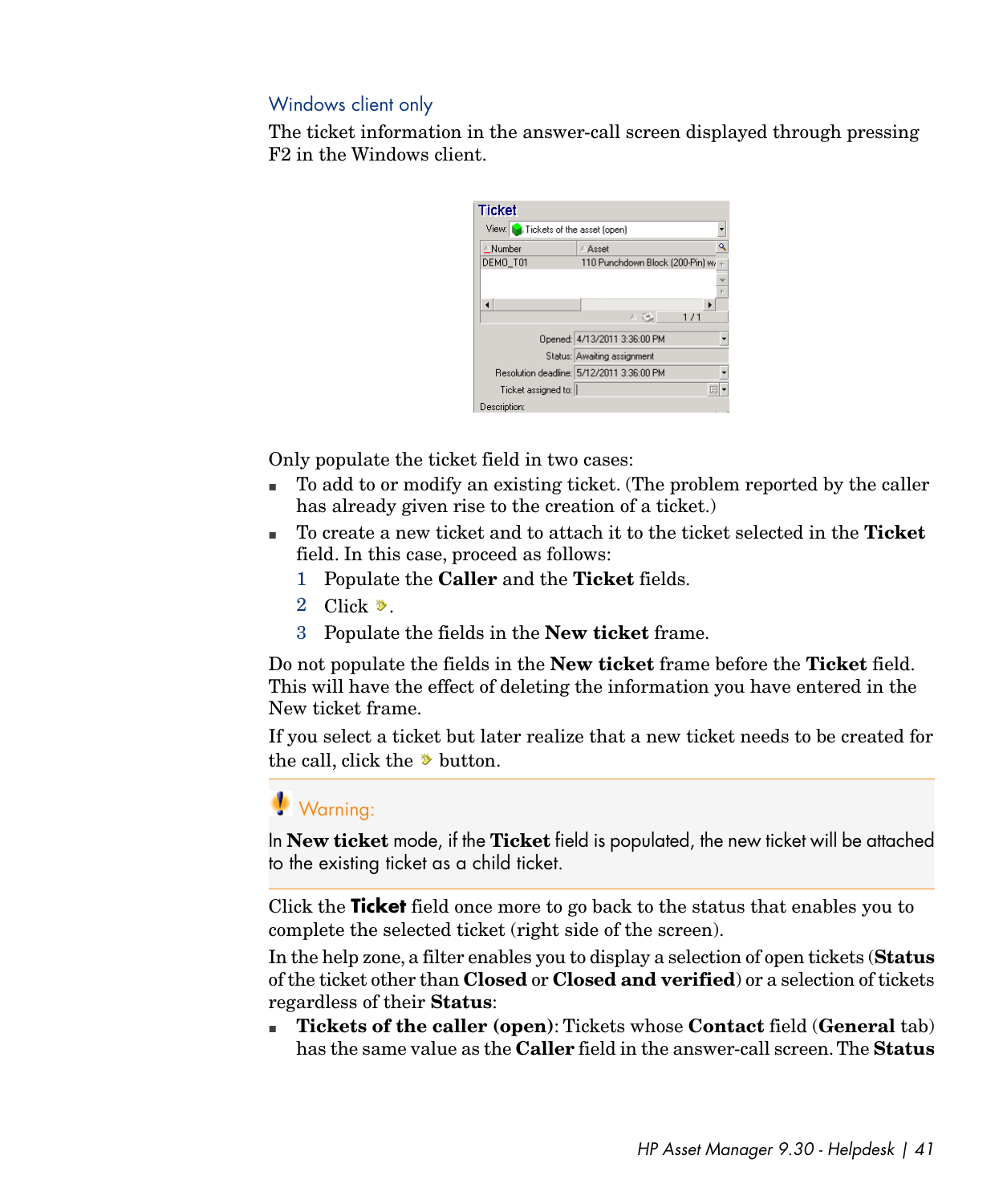and **Contact** fields (SQL names: seStatus and Contact) are used as filter criteria.

- <sup>n</sup> **Tickets of the asset (open)**: Tickets whose **Asset** field has the same value as the **Asset** field in the answer-call screen. The **Status** and **Asset** fields (SQL names: seStatus and Asset) are used as filter criteria.
- <sup>n</sup> **Hot tickets (open)**: Tickets whose **Hot ticket** check box (**General** tab) is checked.The **Status** and **Hot ticket** fields (SQL names: seStatus and bHot) are used as filter criteria.
- n The options followed by "(All)" enable you to view all the open and closed tickets of a caller, for an asset or all hot tickets open or closed.

You can only consult the information that appears in the screen's help zone. The **Description** zone only presents the start of the **Description** field of the ticket.

To modify the ticket, you need to drill down to the ticket detail by clicking the magnifier button  $\mathbb{R}$ .

Click once in the help zone of the ticket to populate the **Ticket** field in the data entry zone. Wait a few moments for the data to be updated, otherwise press F5.

#### Problem type

This field enables you to indicate the type of problem encountered.



By default, only the problem types associated with the model of the asset selected and its sub-models are displayed in the help zone.

If no asset is selected, no type is displayed.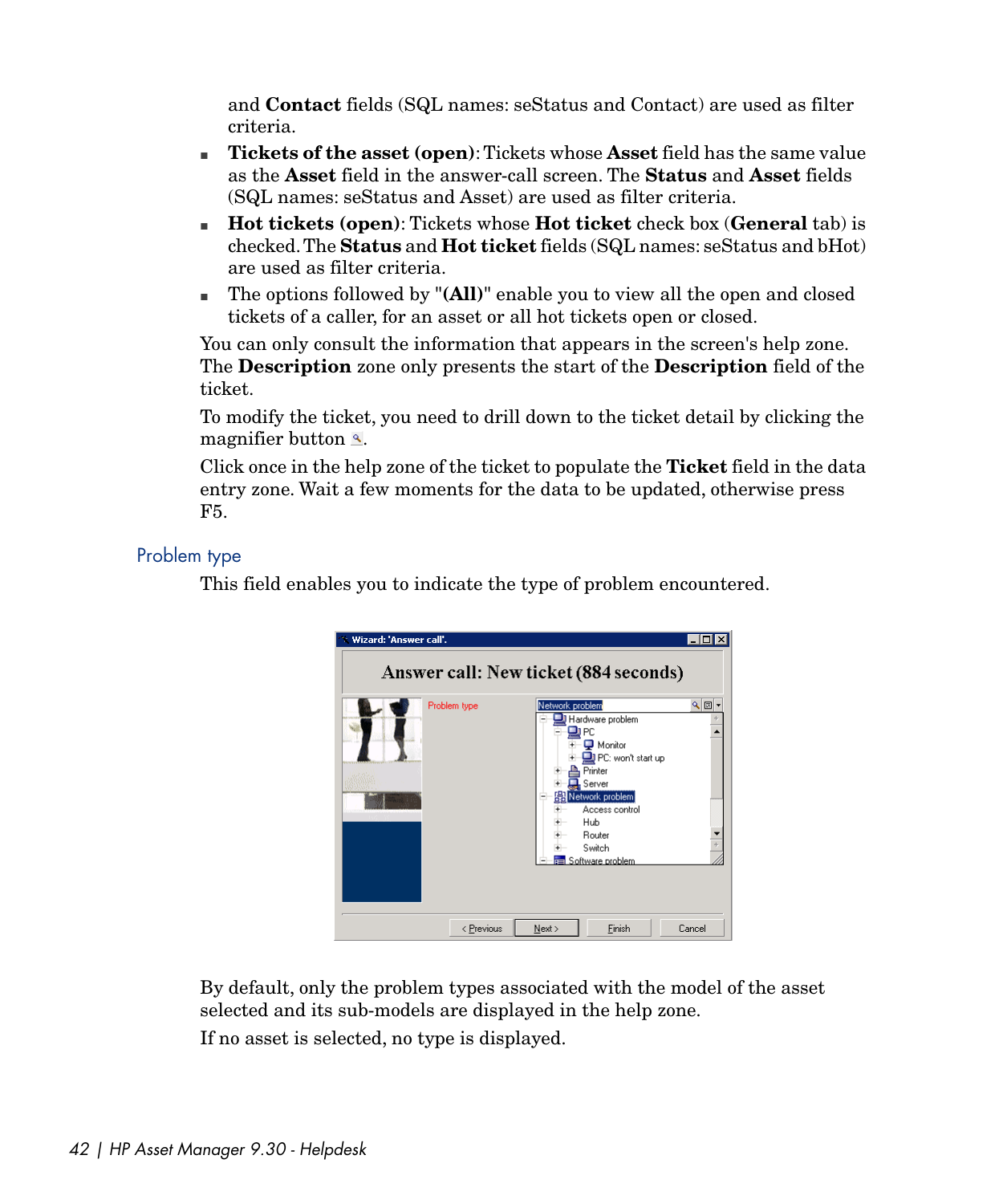If the asset is not associated with a model, all the problem types will be displayed.

Windows client only

The problem type information in the answer-call screen displayed through pressing F2 in the Windows client.

| View all problem types        |            |     |            |
|-------------------------------|------------|-----|------------|
| Name                          |            |     | ÷.         |
| Hardware problem              |            |     |            |
| PC.                           |            |     |            |
| Printer                       |            |     | a.         |
| $\frac{1}{2}$ , Server        |            |     | ಜ          |
| Network problem<br>盟<br>$\pm$ |            |     | ×.<br>m    |
| software problem<br>$\ddot{}$ |            |     | a.<br>m    |
|                               |            |     | a.<br>×.   |
|                               |            |     | a.<br>m    |
|                               |            |     | a.         |
|                               |            |     | ×.<br>m    |
|                               |            |     | ۳          |
|                               |            |     | $\ddot{+}$ |
|                               | $\sqrt{2}$ | 67? |            |

If you want to force all the problem types to be displayed, check the **View all problem types** check box.

#### Severity and Escalation scheme

This page enables you to select the severity and escalation scheme most adapted to the problem concerned.

| Wizard: 'Answer call'. |                                                                                     |                                                                                                                     |            |
|------------------------|-------------------------------------------------------------------------------------|---------------------------------------------------------------------------------------------------------------------|------------|
|                        |                                                                                     | Answer call: New ticket (103 seconds)                                                                               |            |
|                        | Ticket assignee                                                                     |                                                                                                                     |            |
|                        | Severity                                                                            | High                                                                                                                | $Q \n   1$ |
|                        | Escalation scheme                                                                   | Urgent (1/2 business hour)<br>Low priority [1 week]                                                                 | འା▣▼       |
|                        | G Save a call<br>C Proceed with a ticket<br>C Complete a ticket<br>C Close a ticket | Medium priority (4 hours)<br>Standard Default [1 business day]<br>Urgent (1/2 business hour)<br>Urgent 24/24 - L.A. |            |
|                        | < Previous                                                                          | Finish<br>Next >                                                                                                    | Cancel     |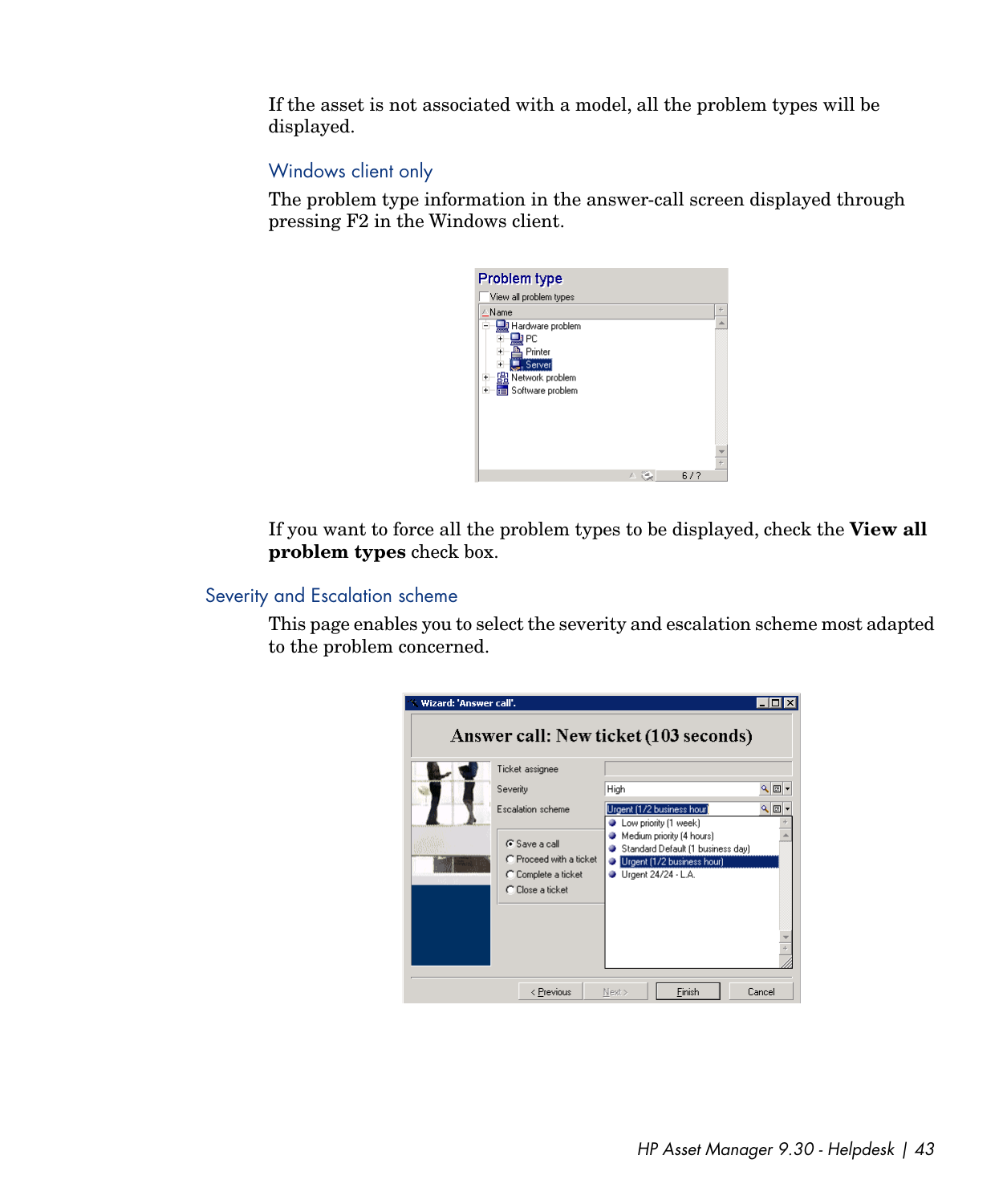# $\mathcal{C}'$  Important:

Creating escalation schemes falls within the scope of the administrator rather than a call operator. It is not possible to create an escalation scheme directly from the **Escalation** field in the answer-call screen.

#### Description (or Additional description)

# Note:

This section only applies to the answer-call screen displayed through pressing **F2** in the Windows client.

This field enables you to describe the problem freely. What you enter here is added to the **Description** field of the ticket.

 $\blacksquare$  If you are completing a ticket, Asset Manager displays a window of the previous type in the help zone. This cannot be modified.

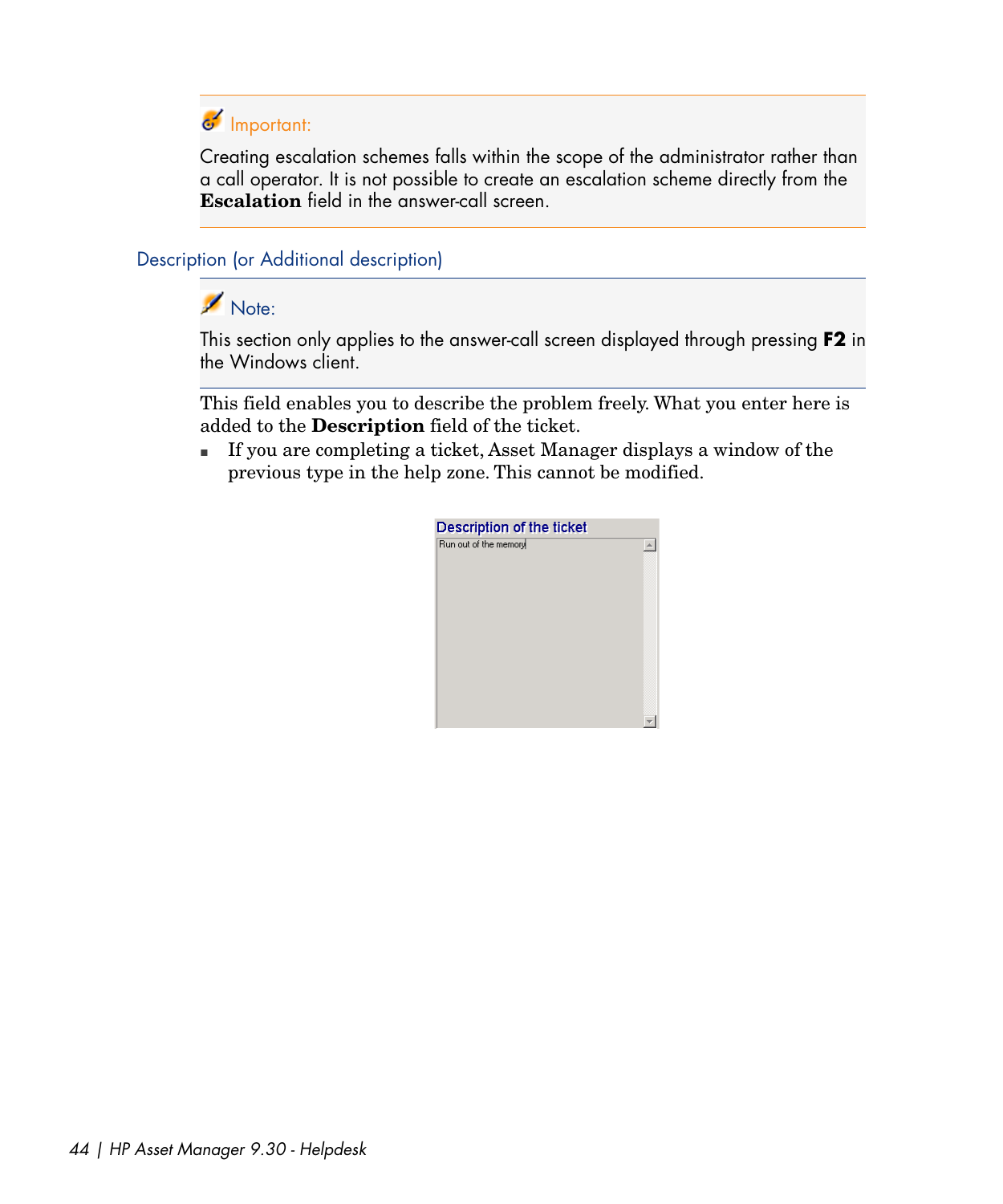<sup>n</sup> If you are creating a new ticket, the help zone will guide you through the problem solving process:



#### **Questions**

The node in the decision tree associated with the selected problem type is displayed in the zone. (The problem type must be associated with the node beforehand.) If a question is associated with this node, the answer-call wizard proposes several answers to choose from. Double-click the adequate answer to continue going through the decision tree. You can also activate the zone where the answers are (by selecting one of answers and typing the line number of the answer to select). The **Next** button has the same effect. The **Previous** button enables you to back-step through the tree. It is not possible to go further back than the starting node associated with the problem type.

## **Tree** button

The  $\frac{4}{5}$  Tree button displays the decision tree and places the cursor on the node associated with the problem type.

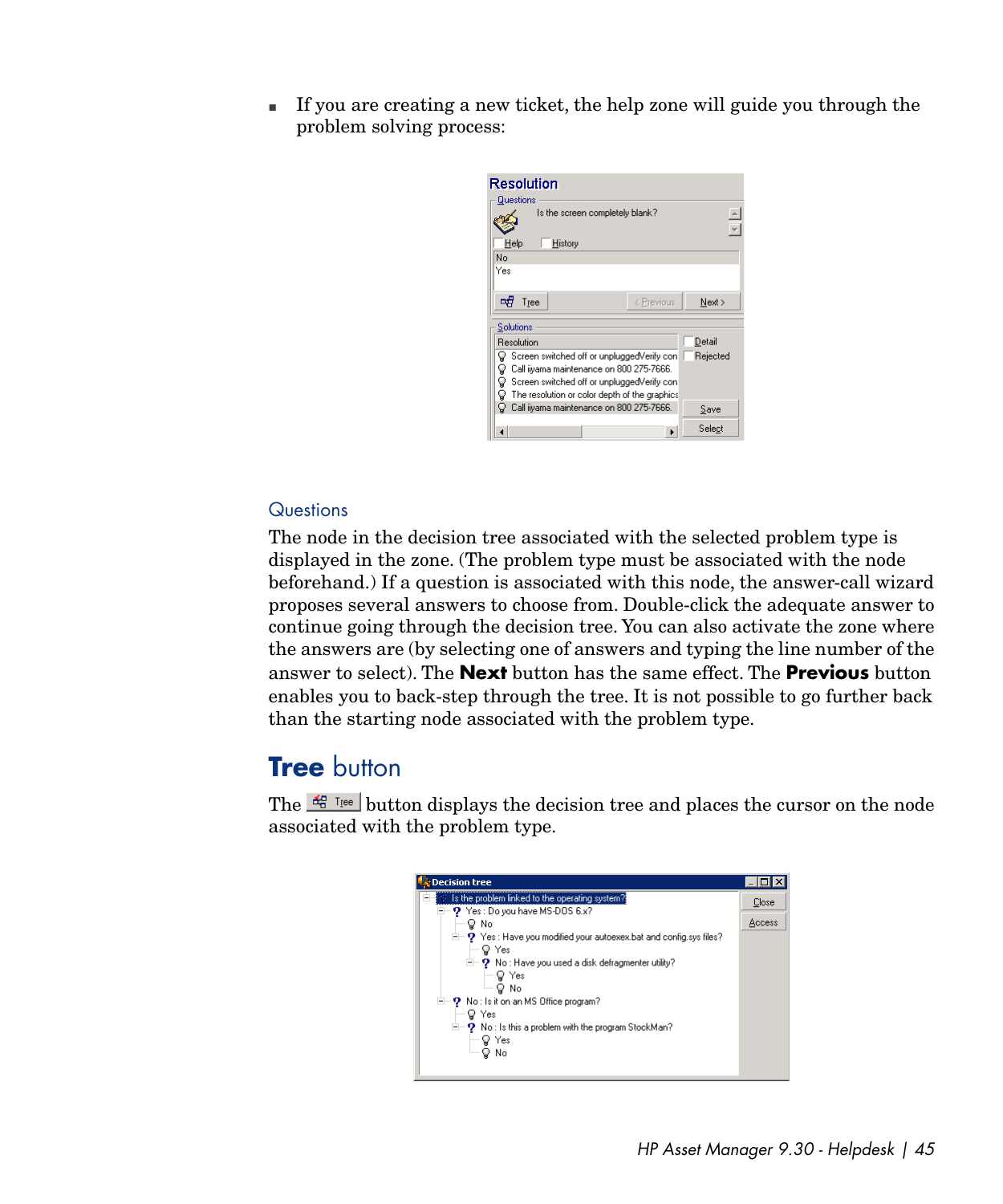Select a node in the tree and click the **Access** button to change the starting node of the branch on which you want to work. You will need to use this technique to avoid having to navigate through the entire branch at a given moment.

# Help check box

Check this box if you want to display, after the question and between brackets, the contents of the Description tab in the question detail to the right of the question (if a description has been already entered in the decision tree).

# History check box

Check this box if you want to display the list of successive questions you have already responded to in going through the decision tree.

#### **Solutions**

The Solutions area of the help zone displays the knowledge base files associated with the nodes in the branch of the decision tree, which originate from the node formed by the previous question.

# Details check box

Check this box in order to display the details of the selected solution (Description and Resolution fields (SQL names: Description and Solution) at the bottom of the Resolution window.

# Rejected check box

Check this box in order to continue displaying all the solutions from the starting node onwards, even if they have been eliminated due to the path taken through the tree.

## Automatically populated fields

#### Person responsible for ticket (Ticket supervisor) is automatically selected

If a new ticket is opened, Asset Manager automatically selects the supervisor from the helpdesk group to which the ticket is assigned.

In order to determine to which group the ticket will be assigned,Asset Manager takes into account the problem type, the location of the asset, and potentially the contracts that involve the helpdesk groups:

1 Asset Manager searches the helpdesk groups associated with the problem type of the ticket.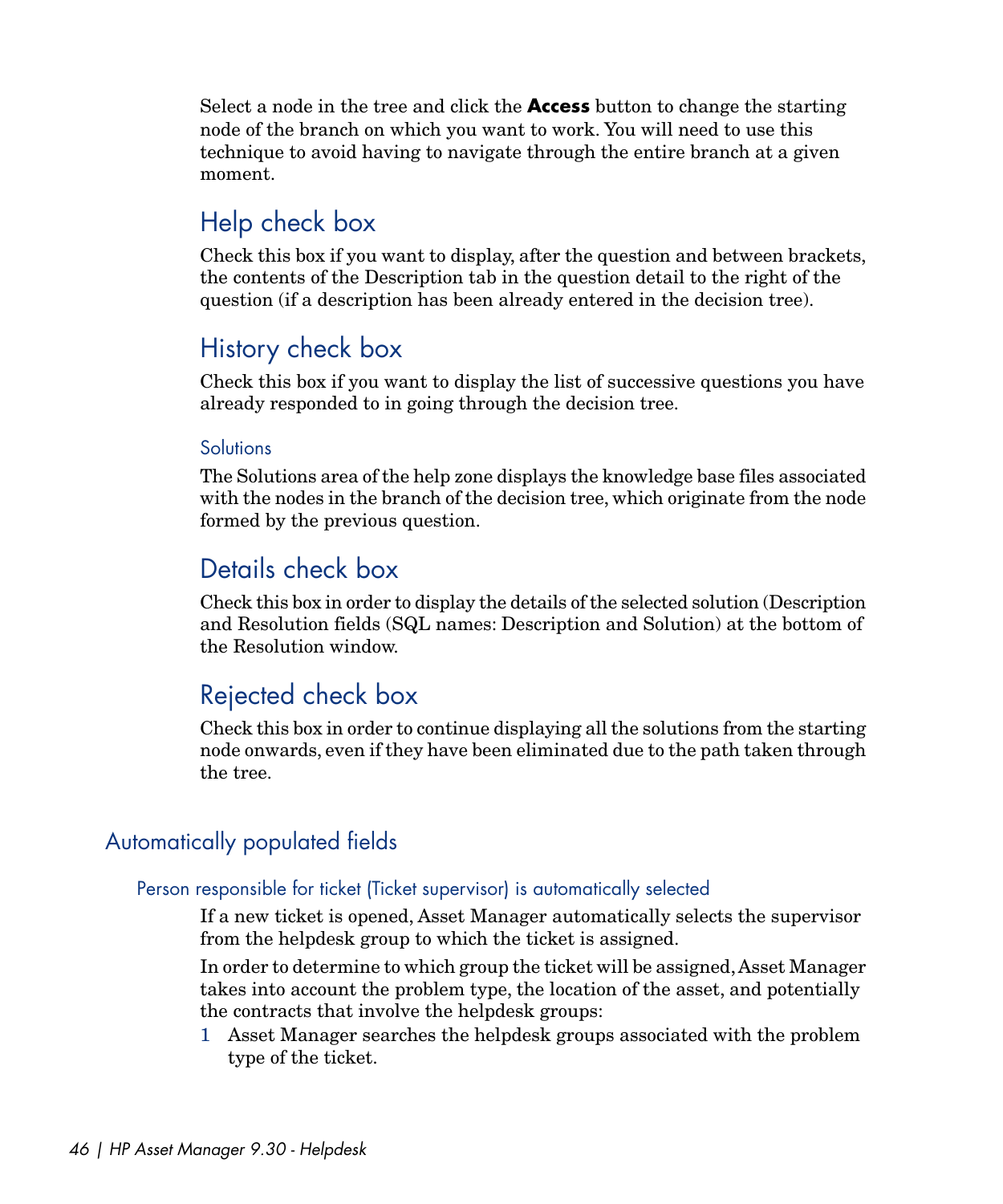- 2 From among these groups, Asset Manager then locates the helpdesk group associated with the location that is "nearest" to the asset: direct location, otherwise parent location, and so forth until the root location.
- 3 If the Asset Manager database engine supports double outer-joins, Asset Manager searches, from among these eligible groups, the helpdesk groups according to contracts that concern them and maintenance contracts covering the asset.

# **Warning:**

To obtain the list of DBMSs supporting double outer-joins, refer to section [DBMSs](#page-123-0) [supporting double outer-joins](#page-123-0) [page 124].

- 4 If no groups are found, Asset Manager repeats the first three steps starting from the problem type at the next highest level in the problem type hierarchy, until it reaches the root of the problem-type tree.
- 5 The ticket supervisor can be selected from among the helpdesk group technicians who have the least number of tickets in progress.

# Note:

If there is more than one eligible ticket supervisor, Asset Manager selects one at random.

#### Caller field is automatically populated

If the **Caller** field is empty, and you populate or modify the **Asset** field, then the **Caller** field automatically displays that asset's user.

This automatic mechanism takes precedence over automatic mechanisms linked to default values. As soon as the value of the **Caller** field has been validated, this automatic mechanism is deactivated.

#### Contact field is automatically populated

Asset Manager automatically proposes a person to contact:

- <sup>n</sup> If the **Contact** field is empty when you populate or modify the **Caller** field, the value of the **Caller** field will be propagated to the **Contact** field.
- <sup>n</sup> If the **Contact** field is empty when you populate or modify the value of the **Asset** field, the **Contact** field will display the user of the asset.

These automatic mechanisms take precedence over automatic mechanisms linked to default values.

As soon as the value of the **Contact** field has been validated, these automatic mechanisms are disabled.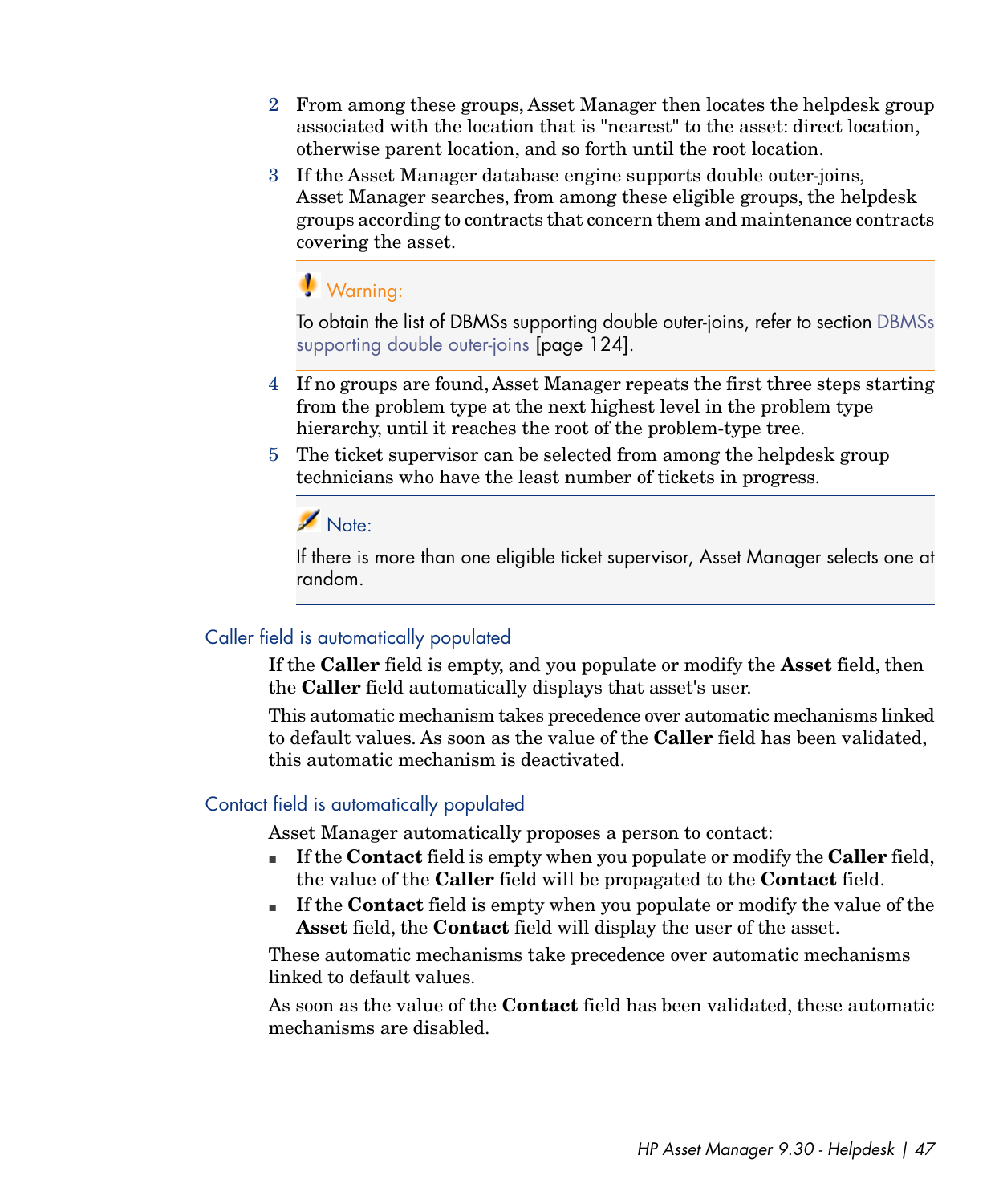#### Escalation field is automatically populated

#### Determining the severity of a ticket

In order to determine how a ticket will be processed, Asset Manager uses the notion of "severity".A ticket's severity does not appear in the answer-call screen, it appears instead in the **Tracking** tab of the ticket detail.

When you create a ticket using the answer-call wizard, Asset Manager assigns it the highest severity from among those relating to the:

- $\blacksquare$  Problem type
- Contact
- **Asset**
- Location of the asset

#### Determining the escalation scheme

Once the severity of the ticket is defined, Asset Manager will automatically propose an escalation scheme according to the following rules:

- 1 Asset Manager searches the escalation schemes associated with the severity of the ticket (Severities sub-tab of Selection tab in an escalation scheme detail).
- 2 Among the escalation schemes selected in this way,Asset Manager searches the escalation scheme associated with the "nearest" location to that of the asset: direct location, otherwise the parent location, and so on toward the root location (in the detail of an escalation scheme, **Selection** tab, **Locations** sub-tab).
- 3 If no escalation scheme is found, Asset Manager starts the first two steps again, incrementing the severity by 1 until reaching the highest severity.
- 4 If no escalation scheme is found, Asset Manager starts the first two steps again, decreasing the severity by 1 until severity 0.

# Finish taking the call

You can finish taking the call in different ways:

- <sup>n</sup> By using **Select** or **Save** button in the **Resolution** window displayed via clicking  $\mathcal{R}^{\text{Solve}}$  to the right of the ticket detail screen (Windows client) or selecting **Solve** from the **Action** drop-down list (Web client).
- <sup>n</sup> By selecting the **Save a call**, **Close a ticket**, **Proceed with a ticket**, and **Complete a ticket** options in the **Answer call** wizard displayed through **Asset lifecycle/ Helpdesk/ User actions/ Answer call** navigation link.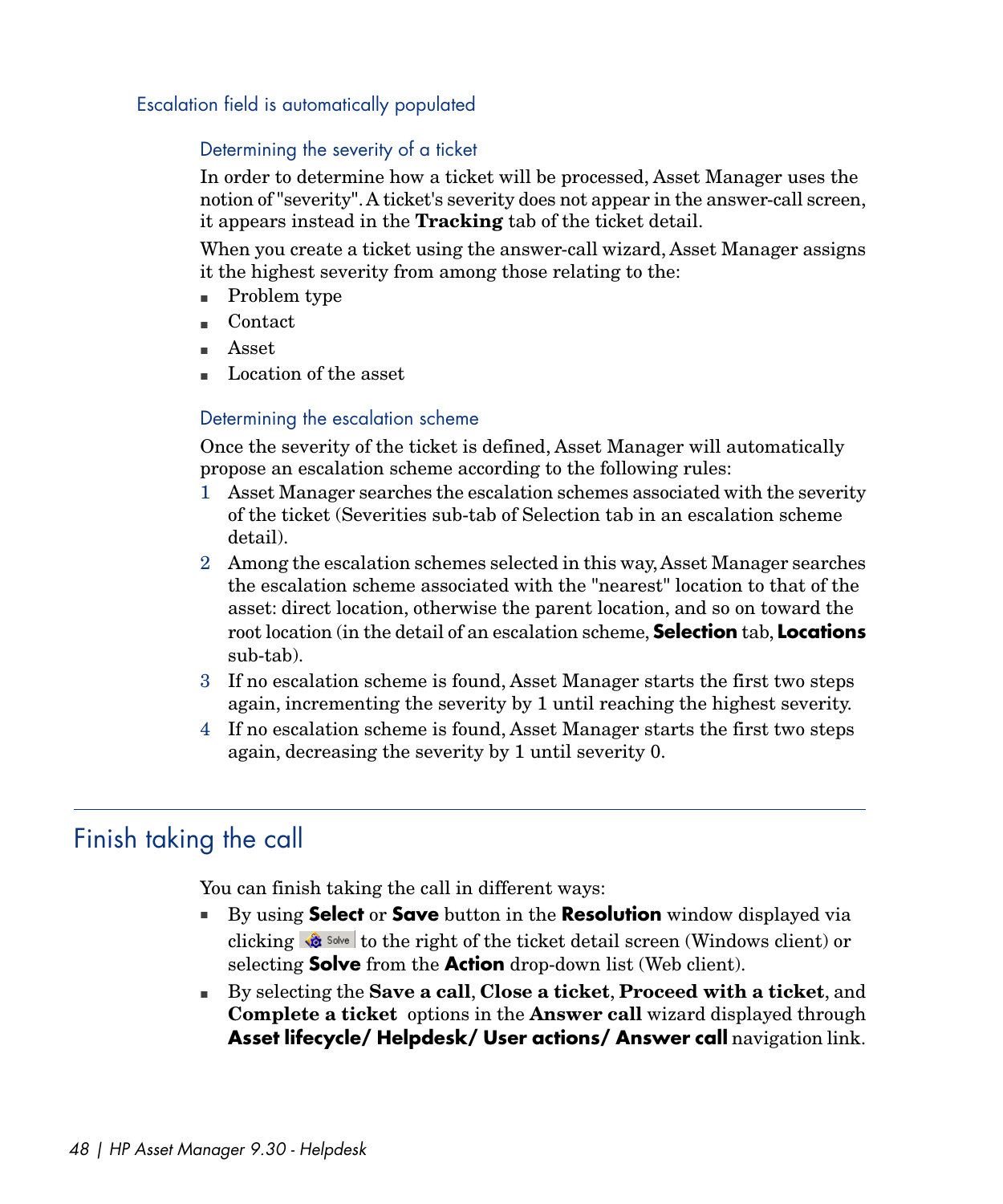By using the  $\bigcirc$  Savecall,  $\bigcirc$  Close the ticket  $\bigcirc$  Proceed..., and  $\bigcirc$  Fill out... buttons in the **Answer call** wizard displayed through pressing **F2** in the Windows client.

In each case, the answer call window closes, and the ticket is created or updated with the information that was entered during the call.

The table below summarizes what information is copied at the level of the ticket detail when one of the five buttons is used:

| <b>Ticket</b> detail   |                       |                                                                         |                                                                                                                                                 |                                                                                  |                                                                                     |                                                           |
|------------------------|-----------------------|-------------------------------------------------------------------------|-------------------------------------------------------------------------------------------------------------------------------------------------|----------------------------------------------------------------------------------|-------------------------------------------------------------------------------------|-----------------------------------------------------------|
|                        | <b>Screen BUTTONS</b> | <b>STATUS FIELD</b>                                                     | <b>GENERAL TAB</b>                                                                                                                              | <b>CLOSURE TAB</b>                                                               |                                                                                     |                                                           |
|                        |                       | (SQL name:<br>seStatus)                                                 | <b>DESCRIPTION</b><br><b>FIELD (SQL</b><br>name: Descrip-<br>tion)                                                                              | <b>RESOL-</b><br><b>UTION</b><br><b>FIELD</b><br>(SQL<br>name:<br>Solu-<br>tion) | DIA-<br>GNOROS ON<br><b>FIELD</b><br>(SQL<br>name:<br>Stand-<br>ard-<br>Sol)        | <b>CLOSED</b><br><b>FIELD</b><br>(SQL)<br>name:<br>dtEnd) |
| <b>Resol-</b><br>ution | <b>Select</b>         | Closed                                                                  | <b>Description</b> from<br>the data-entry zone<br>of the answer-call<br>screen                                                                  | Ques-<br>tions<br>and an-<br>swers<br>from<br>the help<br>zone                   | Identi-<br>fier<br>and<br>short<br>de-<br>scrip-<br>tion of<br>the<br>solu-<br>tion | Date<br>closed                                            |
|                        | <b>Save</b>           | <b>Assigned or In</b><br>progress or<br><b>Awaiting as-</b><br>signment | <b>Description</b> from<br>the data-entry zone<br>of the answer-call<br>screen, followed by<br>questions and an-<br>swers from the help<br>zone |                                                                                  |                                                                                     |                                                           |

#### **Table 4.1. Answer call - value of the ticket fields according to the button used**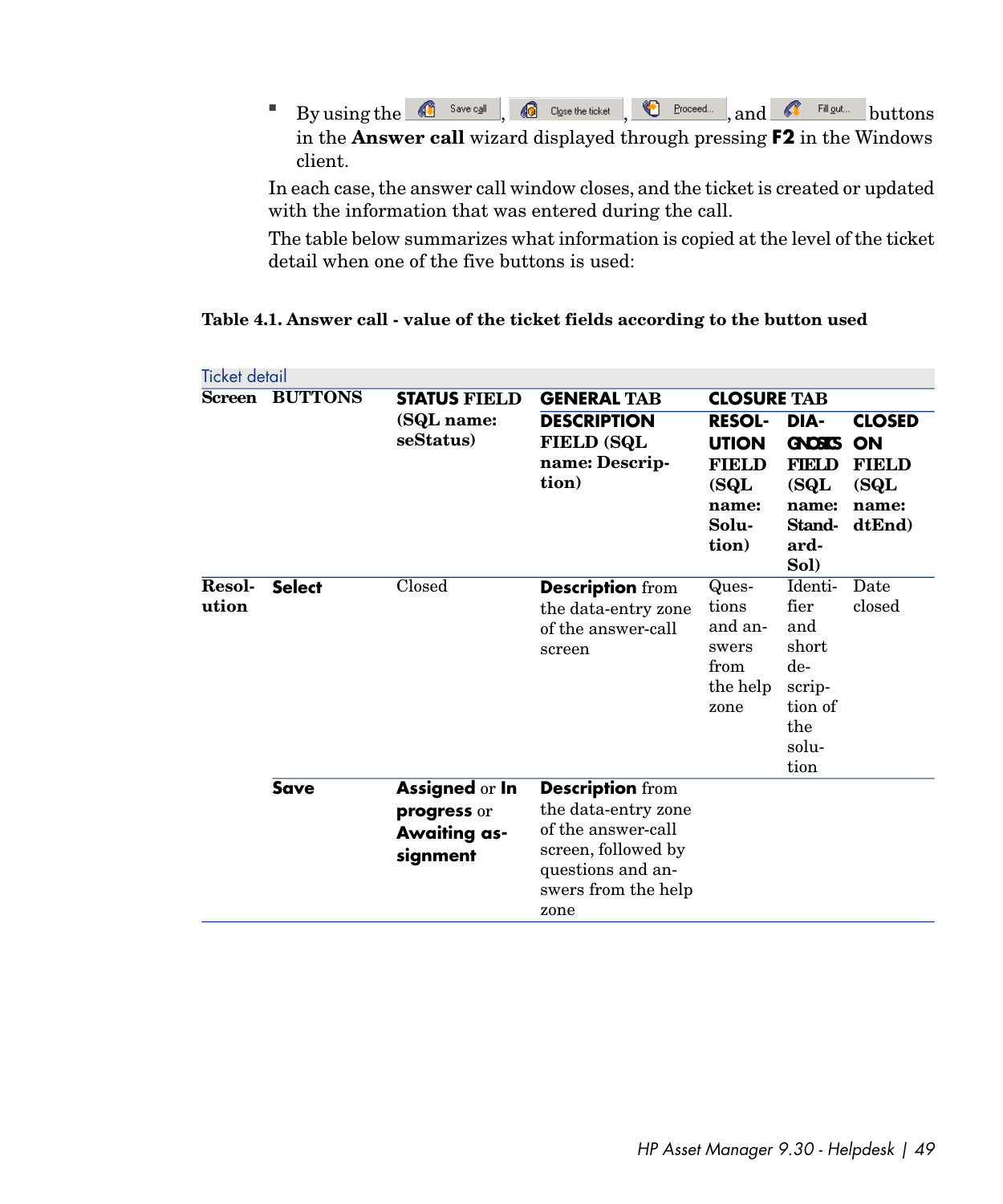| Ticket detail       |                                                                                        |                                                                                                                                |                                                                                |                |
|---------------------|----------------------------------------------------------------------------------------|--------------------------------------------------------------------------------------------------------------------------------|--------------------------------------------------------------------------------|----------------|
| An-<br>swer<br>call | ௌ<br>Close the ticket<br><b>Close the</b><br>ticket                                    | Closed                                                                                                                         | <b>Description</b> from<br>the data-entry zone<br>of the answer-call<br>screen | Date<br>closed |
|                     | Save call<br>M<br>or<br>Fill out<br>$\alpha$<br>Save a call or<br>Complete a<br>ticket | <b>Assigned or In</b><br>progress or<br><b>Awaiting as-</b><br>signment                                                        | <b>Description</b> from<br>the data-entry zone<br>of the answer-call<br>screen |                |
|                     | $\bullet$<br>Proceed<br>Proceed<br>with a ticket                                       | In progress (the<br>person in the <b>As-</b><br>signed field<br>(SQL name: As-<br>signee) is the<br>person taking<br>the call) | <b>Description</b> from<br>the data-entry zone<br>of the answer-call<br>screen |                |

#### **Problem solved during call with "Possible solution" in right-hand screen**

Click **Select** to close the ticket and link it to the selected solution.

The ticket detail is not displayed. Its number is shown in the title bar of the answer-call screen.You can find the ticket using the **Asset lifecycle/ Helpdesk/ Helpdesk Tickets** menu item.

#### **Problem solved during call without "Possible solution" in right-hand screen**

Click  $\bigcirc$  Close the ticket without associating it with a knowledge base file.

The ticket detail is not displayed. Its number appears in the title bar of the answer-call screen.You can find the ticket using the **Asset lifecycle/ Helpdesk/ Helpdesk Tickets** menu item.

#### **Problem not solved, save questions and responses, without immediate access to the ticket**

If the problem is not solved during the call, and you want to save all the questions and responses you have exchanged with the caller, but you do not want to access the ticket for the moment:

1 Click **Save** to save the call and the route you have taken through the decision tree, without closing the ticket. The ticket detail is not displayed. Its number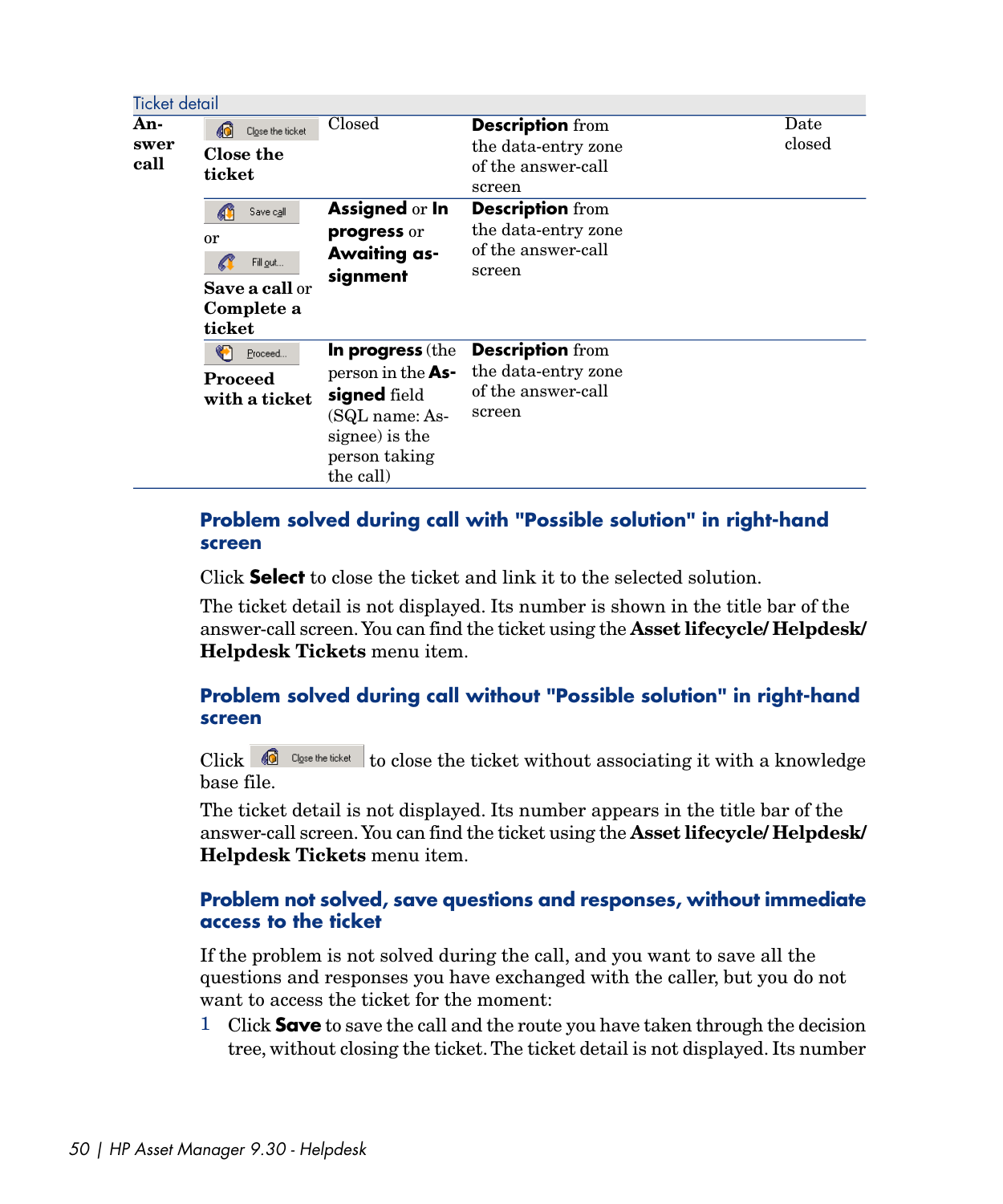appears in the title bar of the answer-call screen. You can find the ticket using the **Asset lifecycle/ Helpdesk/ Helpdesk Tickets** menu item.

<sup>2</sup> If you click  $\bullet$  <sup>sove</sup> in the ticket detail, you directly access the node last reached in the decision tree during the call.

#### **Problem not solved, discard questions and responses, without immediate access to the ticket**

If the problem is not solved during the call, and you do not want to save the questions and responses you have exchanged with the caller, nor do you not want to access the ticket for the moment:

- 1 Click  $\bigoplus$  Save call to save the call without saving the route you have taken in the decision tree.
- 2 The ticket detail is not displayed. Its number appears in the title bar of the answer-call screen. You can find the ticket using the **Asset lifecycle/ Helpdesk/ Helpdesk Tickets** menu item.

#### **Problem not solved, go to the ticket immediately**

If the problem is not solved during the call, and you want to access the ticket immediately, there are two possibilities:

- Click **C** Proceed...
- $0r$  click  $\begin{matrix} \mathbb{R} & \text{Fill} \end{matrix}$

In both cases:

- The information from the call is written in the ticket detail.
- The ticket detail is displayed.

Difference between  $\bigcirc$  Proceed... and  $\bigcirc$  Fillgut...

<sup>n</sup> Let's say that the person taking the call selects a ticket for which they are not the supervisor, but which falls within their area of competence. They

then click  $\bigcirc$  Froceed. Asset Manager automatically sets the **Status** field to **In progress** and modifies the **Assigned** field in order to show the person taking the call as the assignee. This is the case, even if the ticket is already assigned to a supervisor, regardless of the status of the ticket.

# Note:

The person taking the call only has the right to click the  $\bigcirc$  Broceed... button if their profile allows it, and if their helpdesk group is capable of resolving the problem type concerned. (The call operator's profile is in their record's **Profile** tab, located in the Employees and departments table.) If either of these two conditions is not fulfilled, the  $\Box$  Broceed... button appears in gray. In this case, the call must be saved using the **Save call** or **Save** button in order to keep a trace of it.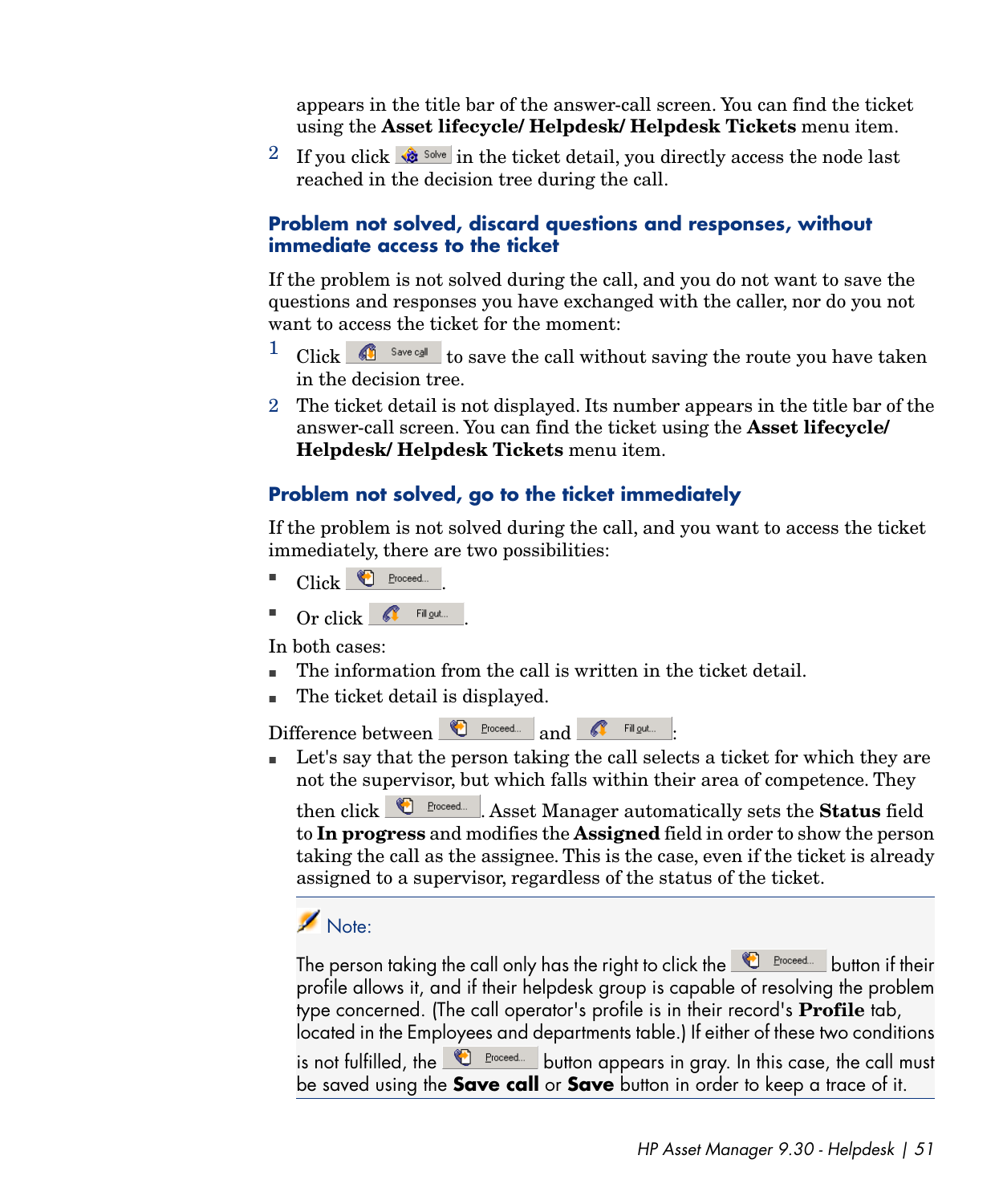If the person taking the call clicks  $\bigotimes$  Filget. , the ticket detail appears.

This differs from clicking  $\bigotimes$  Proceed... in that Asset Manager does not modify either the **Status** field or the **Assignee** field of the ticket's detail.

# Note:

The person taking the call can only use the  $\Box$  Fill gut... button if their profile allows it. (The call operator's profile is in their record's **Profile** tab, located in

the Employees and departments table). Otherwise, the  $\Box$  Fillew button is remains unavailable.

## **Note concerning the rights of helpdesk operators**

You can define the Asset Manager database access rights of call operators:

<sup>u</sup> Via the usual user profiles specified in the **Profile** tab's **Profile** field (SQL name: Profile), located in the record details of the Employees and departments table).

# Shortcut keys that can be used when taking a call

Keyboard function keys and buttons have been implemented in order to facilitate navigation between fields and between the help zone and data-entry zone:

#### **Table 4.2. Answer call - shortcut keys**

| ALT + UP ARROW                                                                                               | If the cursor is placed in the data entry zone, it is moved over<br>to the help zone.                                                                        |
|--------------------------------------------------------------------------------------------------------------|--------------------------------------------------------------------------------------------------------------------------------------------------------------|
| <b>ALT + LEFT ARROW</b>                                                                                      | If the cursor is placed in the help zone, it is moved over to the<br>data entry zone.                                                                        |
| $ALT + x$ (if the shift-lock is<br>activated), or SHIFT + ALT +<br>x (if the CAPS LOCK is deac-              | If the cursor is placed in the data entry zone, it is moved to the<br>xth field of the screen. The fields are numbered from 1 to 8<br>starting from the top. |
| tivated) where "x" is a number<br>from $1$ to $8$                                                            | Important:<br>You cannot use the numeric keypad.                                                                                                             |
| $\overline{\text{CTRL}} + \text{x}$ , where "x" is a<br>shortcut key (hotkey) assigned<br>to a problem type. | Enables you to populate the Type field automatically. Can be<br>used regardless of the position of the cursor.                                               |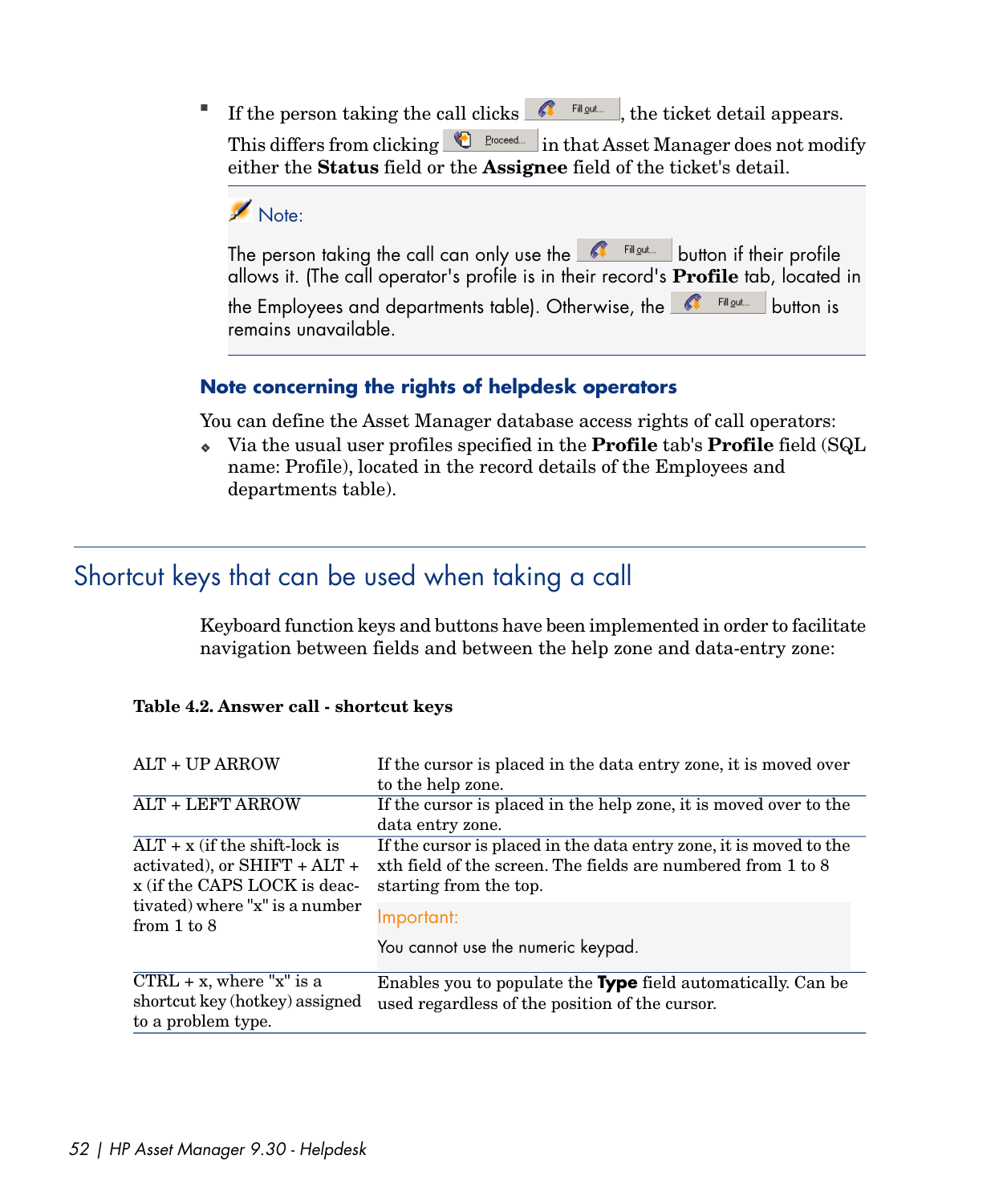| F5              | If the cursor is placed in the data entry zone, the help zone is<br>refreshed immediately.                                |
|-----------------|---------------------------------------------------------------------------------------------------------------------------|
|                 | If the cursor is placed in the help zone, the data entry zone is<br>refreshed immediately using the selected information. |
| F6              | Hides the data entry zone.                                                                                                |
| $\overline{F7}$ | Hides the help zone.                                                                                                      |
| F8              | Cycles between showing: the data entry zone alone, the help<br>zone alone and both zones.                                 |
| G               | If the cursor is placed in the data entry zone, the help zone is<br>refreshed immediately.                                |
|                 | The icon is only displayed if there is information to be re-<br>freshed.                                                  |
|                 |                                                                                                                           |

# Note:

When refreshing the answer-call screen: In order not to slow down the data-entry process, the answer-call wizard does not refresh immediately when you move from one field to another, or when you select information in the help zone. By default, the reaction time is 1 second. You can modify this parameter using the **Edit/ Options** menu item, in the **Helpdesk** group.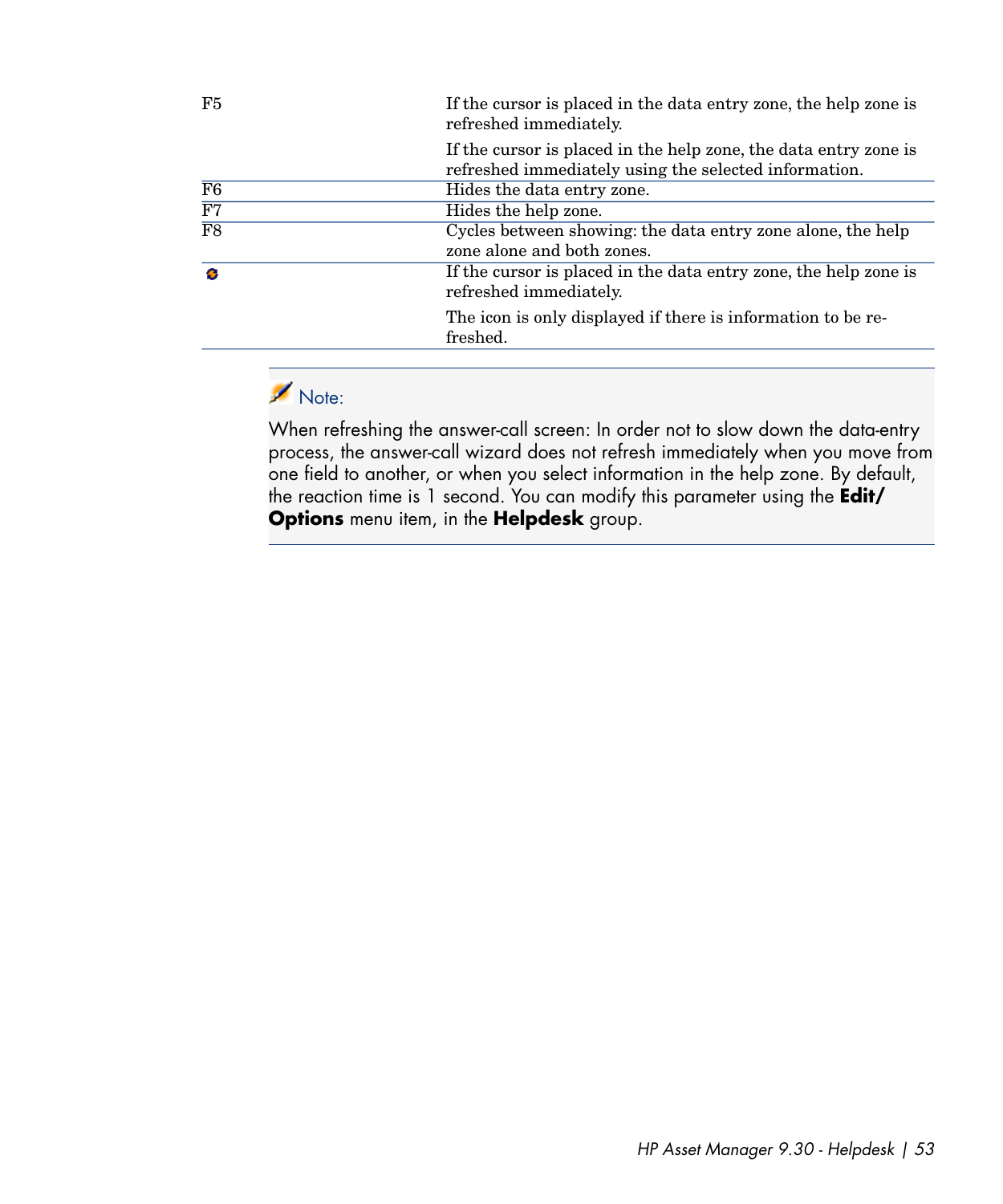*54 | HP Asset Manager 9.30 - Helpdesk*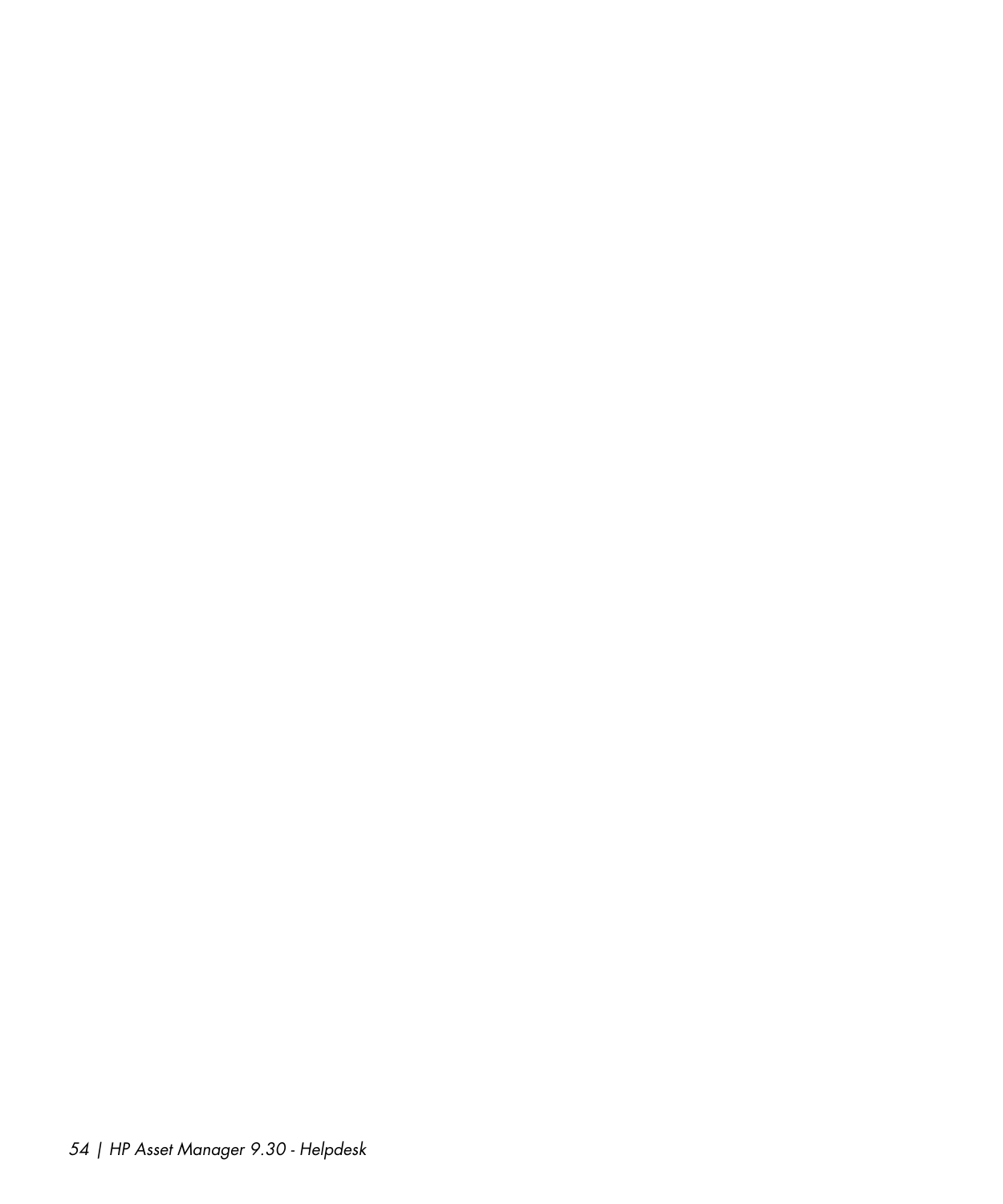# 5 Helpdesk groups

This section explains how to describe and manage the helpdesk groups with Asset Manager.

Helpdesk groups are made up of helpdesk technicians who are capable of solving similar problems for a given group of locations and who are involved with given contracts.

These groups reflect your internal organization: How you define a group depends on who solves what type of problems and at which locations, and according to which contracts.

Helpdesk groups are managed from a list available via the **Organization management/ Operations/ Employee groups** menu item.

## Note:

Within the context of the helpdesk, employee groups are referred to as "helpdesk groups".

# Structure of a helpdesk group

Helpdesk groups are organized in a hierarchy. Therefore any helpdesk group can have a parent group, defined in the Sub-group of field (SQL name: Parent), and a child group. When creating a sub-group, the competencies, locations and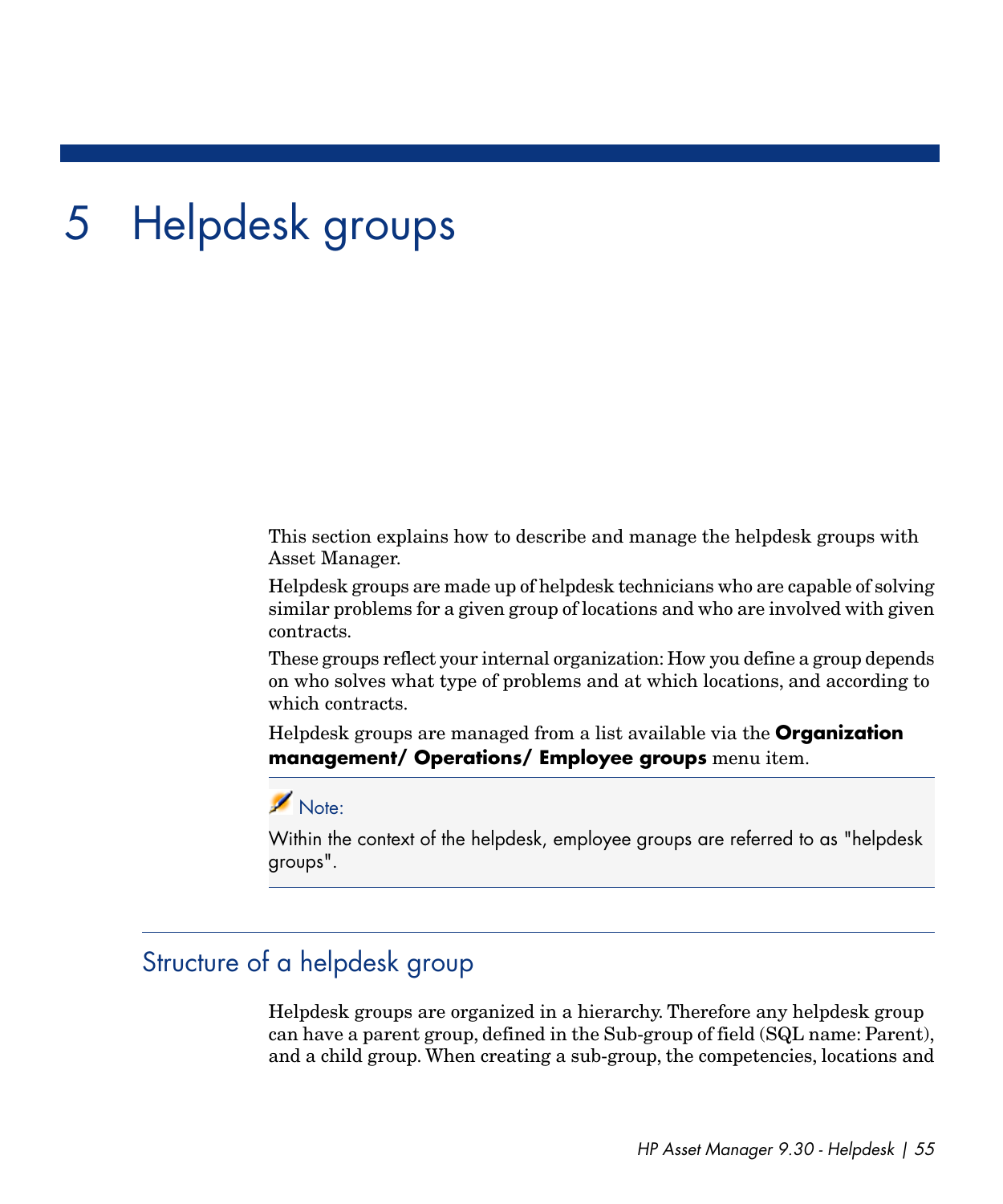contracts linked to the parent group are automatically propagated to the sub-group.

# Warning:

Once the sub-groups are created, if you add a location (or competence or contract) to the parent group, this location (or competence or contract) is not automatically propagated to the sub-groups.

The Assignable (SQL name: bAssignable) option (SQL name: bAssignable) determines whether or not you can assign a helpdesk ticket to this group. This makes it possible to distinguish between operational groups that process tickets and those that simply classify them.

#### **Example**

The "Los Angeles" group can contain two sub-groups corresponding to two call centers. In this case the "Los Angeles" group would just be used to structure these groups; the tickets being processed by the sub-groups.

# Overview of helpdesk groups

#### **How they work**

Helpdesk groups enable you to assign a ticket to a group of technicians before assigning it to one technician in particular. You can do this manually in the detail of a ticket by populating the **Group** field (SQL name: EmplGroup) in the **Tracking** tab.

Asset Manager automatically suggests a helpdesk group when a ticket is created (when a call is being taken or when a ticket is created directly). Automatic selection is carried out by the **AmDefGroup()** API if it is used in the default value of the **Group** link (EmplGroup):

- 1 Asset Manager searches the helpdesk groups associated with the problem type of the ticket.
- 2 From among these groups, Asset Manager then locates the helpdesk group associated with the location that is "nearest" to the asset: direct location, otherwise parent location, and so forth until the root location.
- 3 If no groups are found using the previous method, and if the DBMS supports double outer-joins, Asset Manager searches the groups not associated with a location.

To obtain the list of DBMSs supporting double outer-joins, refer to section [DBMSs supporting double outer-joins](#page-123-0) [page 124].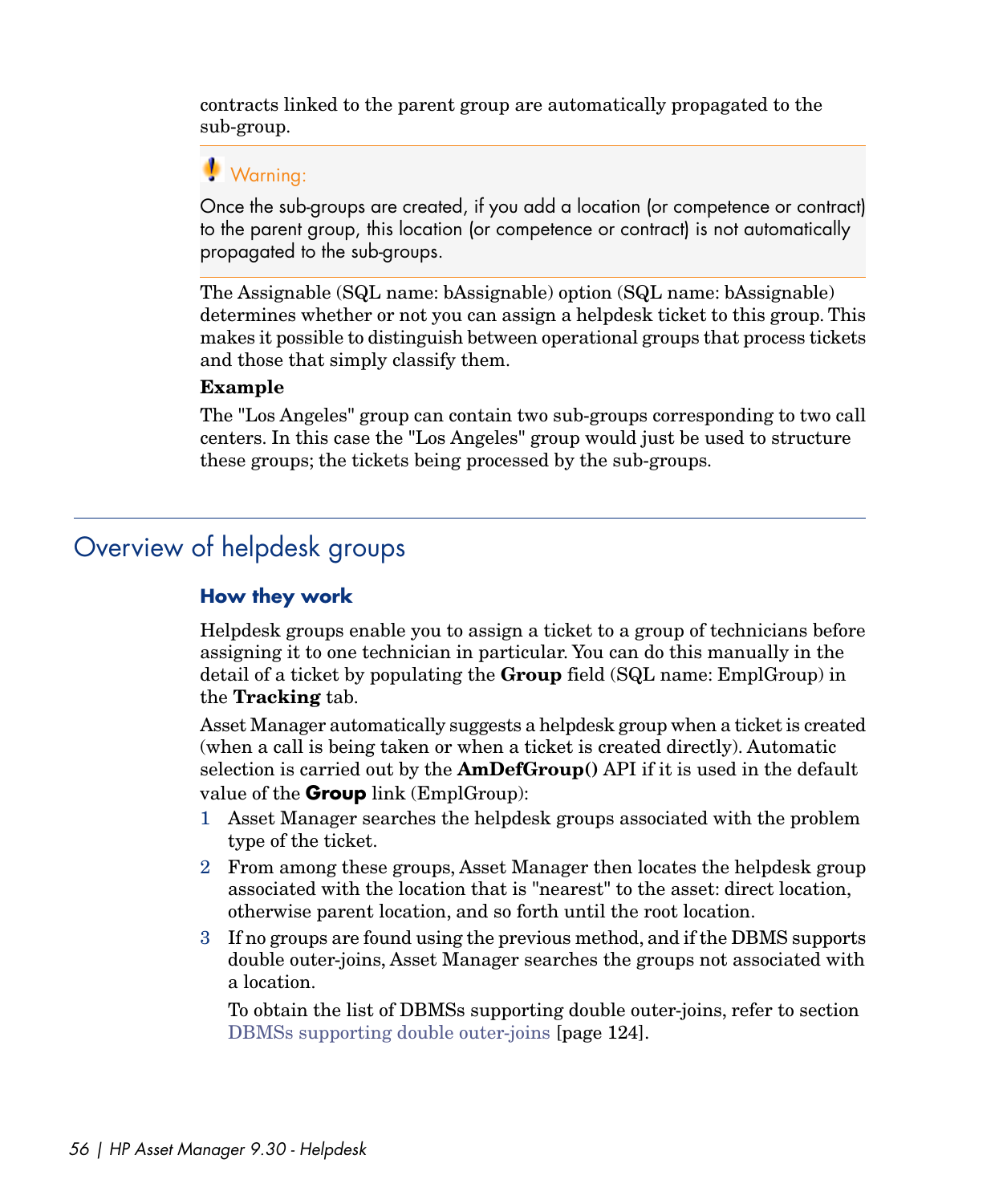4 If the database engine supports double outer-joins, Asset Manager selects, from among the eligible groups, the helpdesk group according to contracts that concern them and maintenance contracts covering the asset.

To obtain the list of DBMSs supporting double outer-joins, refer to section [DBMSs supporting double outer-joins](#page-123-0) [page 124].

5 If no groups are found, Asset Manager repeats the first three steps starting from the problem type at the next highest level in the problem type hierarchy, until it reaches the root of the problem-type tree.

#### **Creating adequate helpdesk groups**

Setting up helpdesk groups requires that you have a good working knowledge of each helpdesk technician's area of expertise. It also requires a preparatory analysis of your organization's structure and operations. To do this, you should:

- 1 Determine the locations that correspond to the coverage zones of your helpdesk teams. Example: a site, a building, a city. An office is perhaps too specific.
- 2 Determine which are the significant problem types in the hierarchy of problems. Example: "Office software". On the other hand, the sub-type Word of the "Office software" problem type is perhaps too precise if your technicians are competent on several applications.
- 3 Match the locations and the problem types to create a helpdesk group for each pair. In practice, for each problem encountered, we recommend proceeding as follows:
	- 1 Draw up a matrix, putting significant problem types on one axis and locations on the other.
	- 2 Enter the appropriate helpdesk groups, according to their areas of expertise and their zones of coverage.

It is possible that areas of expertise are not distributed in the same way from one location to another. A large site may have specialized technicians, whereas a smaller site might just have one general technician.

#### **Example**

With a DBMS supporting double outer-joins: if the problem type and location are equivalent, the contract is the determining factor for automatically assigning a helpdesk group.

# Warning:

To obtain the list of DBMSs supporting double outer-joins, refer to section [DBMSs](#page-123-0) [supporting double outer-joins](#page-123-0) [page 124].

Let's take the following example: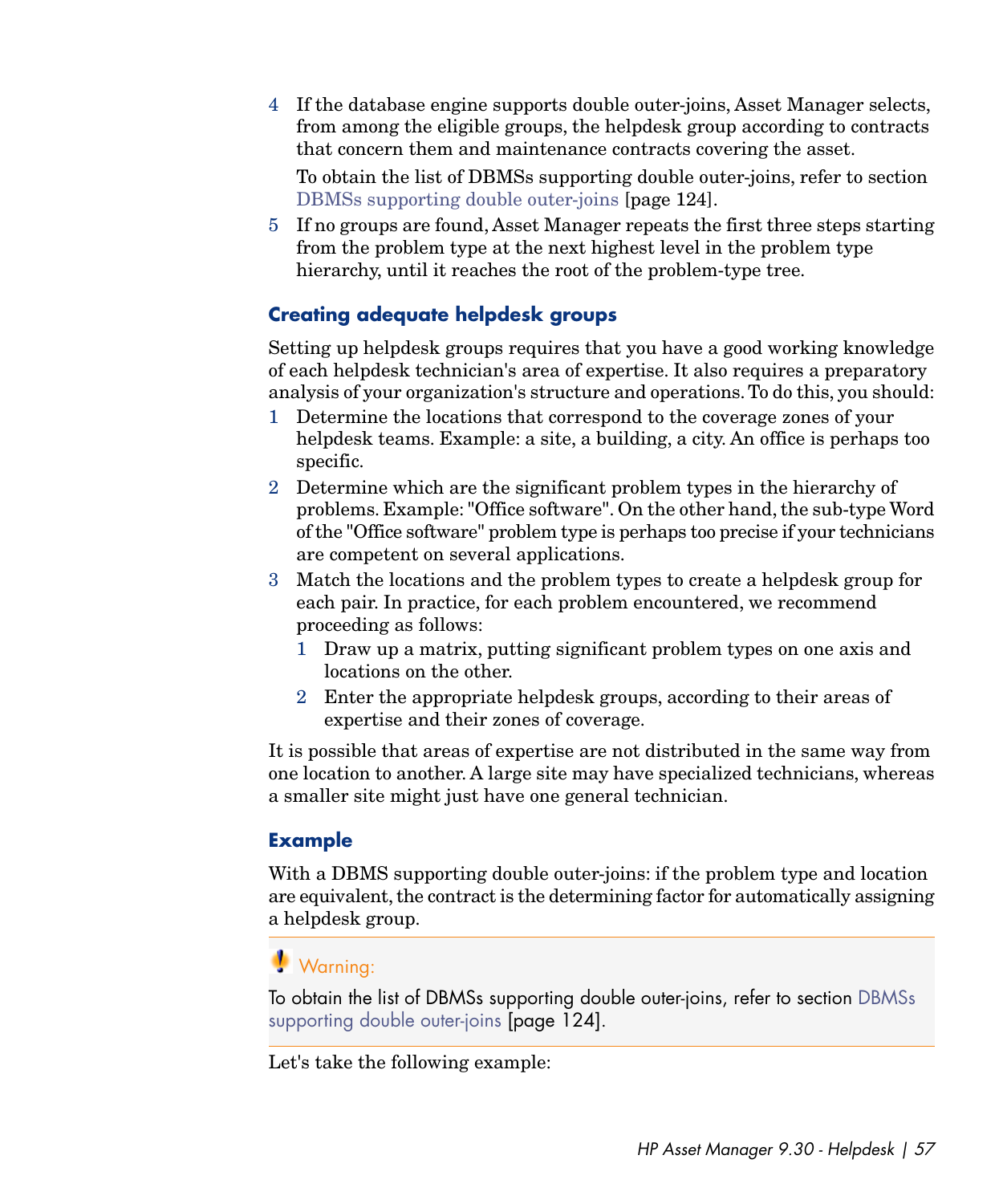- <sup>n</sup> A helpdesk group called "Group1" is competent for "Problem type1" at "Location1" and linked to "Contract1".
- A helpdesk group called "Group2" is competent for "Problem type1" at "Location1" and linked to "Contract2".

Thus:

- <sup>n</sup> If you want to create a helpdesk ticket for an asset covered by "Contract1", it is assigned to "Group1".
- If you want to create a helpdesk ticket for an asset covered by "Contract2", it is assigned to "Group2".

# Note:

If no problem type is specified for a group, the group is considered to be competent for all problem types.

If no location is specified for a group, the group is considered to be competent for all locations.

If no contract is specified for a group, the group is considered to be competence regardless of the maintenance contract covering the asset.

# Defining a helpdesk group supervisor

The group supervisor has a special role in the "Asset Manager administrator/ Helpdesk administrator/ Group supervisor/ technician" hierarchy. For example, the group supervisor can view all open helpdesk tickets for the technicians in their group using the "Dashboard".

You select the group supervisor from the list of departments and employees.

To declare an employee as a helpdesk group supervisor, populate the **Supervisor** field (SQL name: Supervisor) at the top of the group detail. However, this is not sufficient to assign the supervisor access to helpdesk management functions: The Asset Manager administrator must also assign the necessary access rights using the **Profile** tab in the **Organization management/ Organization/ Employees and departments** link on the navigation bar.

# Warning:

The group supervisor is not normally considered part of the group. If you want to reverse that situation, you must add the supervisor to the list of group members. If you do not do this, news items sent to the group will not be displayed on the supervisor's screen, nor can he supervise a ticket.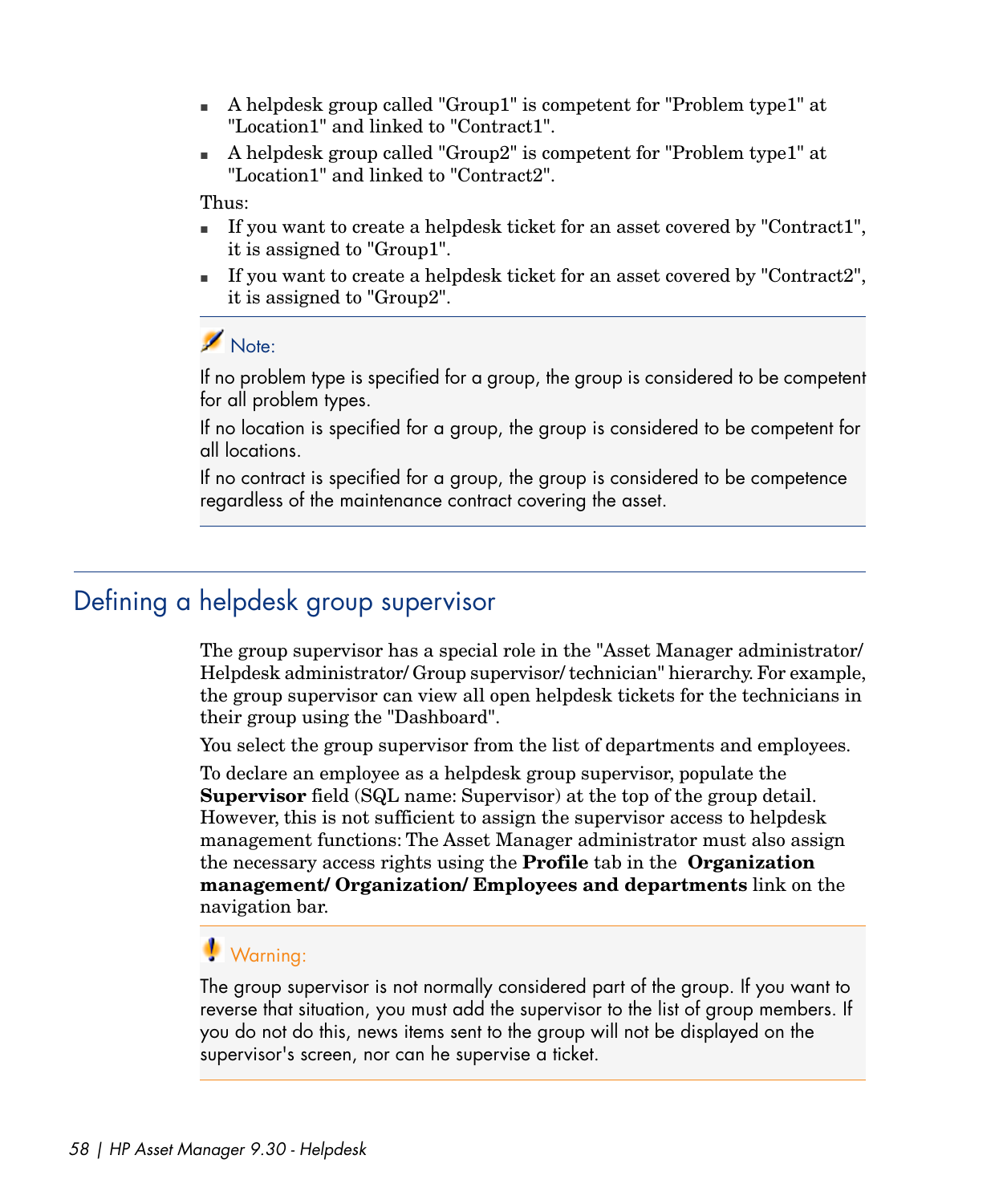# Populating the composition of helpdesk groups

The **Composition** tab in the helpdesk group detail lets you select the employees that are part of the helpdesk group. These are called "Helpdesk technicians". Use the  $\pm$ ,  $\pm$  and  $\Delta$  buttons to add, delete, display or modify the helpdesk technicians.

You can select any employee in the database as a technician.

The helpdesk technician has a special role in the "Asset Manager Administrator/ Helpdesk administrator/ Group supervisor / helpdesk technician" hierarchy. For example, the technician can view all helpdesk tickets for which they are a supervisor, or for which their group is responsible, using the "Dashboard".

Adding an employee to a "Helpdesk group" is not sufficient to give that person access to all the functions of the helpdesk. The Asset Manager administrator must also assign the necessary access rights using the **Profile** tab in the **Organization management/ Organization/ Employees and departments** link on the navigation bar.

An employee may belong to several different helpdesk groups.

# Defining areas of expertise of helpdesk groups

The **Areas of expertise** tab in the detail of a helpdesk group enables you to select the problem types that fall within their areas of expertise.

Use the  $\pm$ ,  $\pm$  and  $\Delta$  buttons to add, delete, display or modify problem types.

Choose the problem types from the Problem types table. A problem type may be attributed to several helpdesk groups.

This tab enables Asset Manager to assign a ticket to a group automatically (during the call or when creating a ticket directly) according to the **Location** (SQL name: Location) of the asset, the **Problem type** and the maintenance contracts covering the asset.

Warning:

Contracts are involved in the automatic selection procedure of a helpdesk group only if the DBMS supports double outer-joins. to obtain a list of DBMSs supporting double outer-joins, refer to section [DBMSs supporting double outer-joins](#page-123-0) [page 124].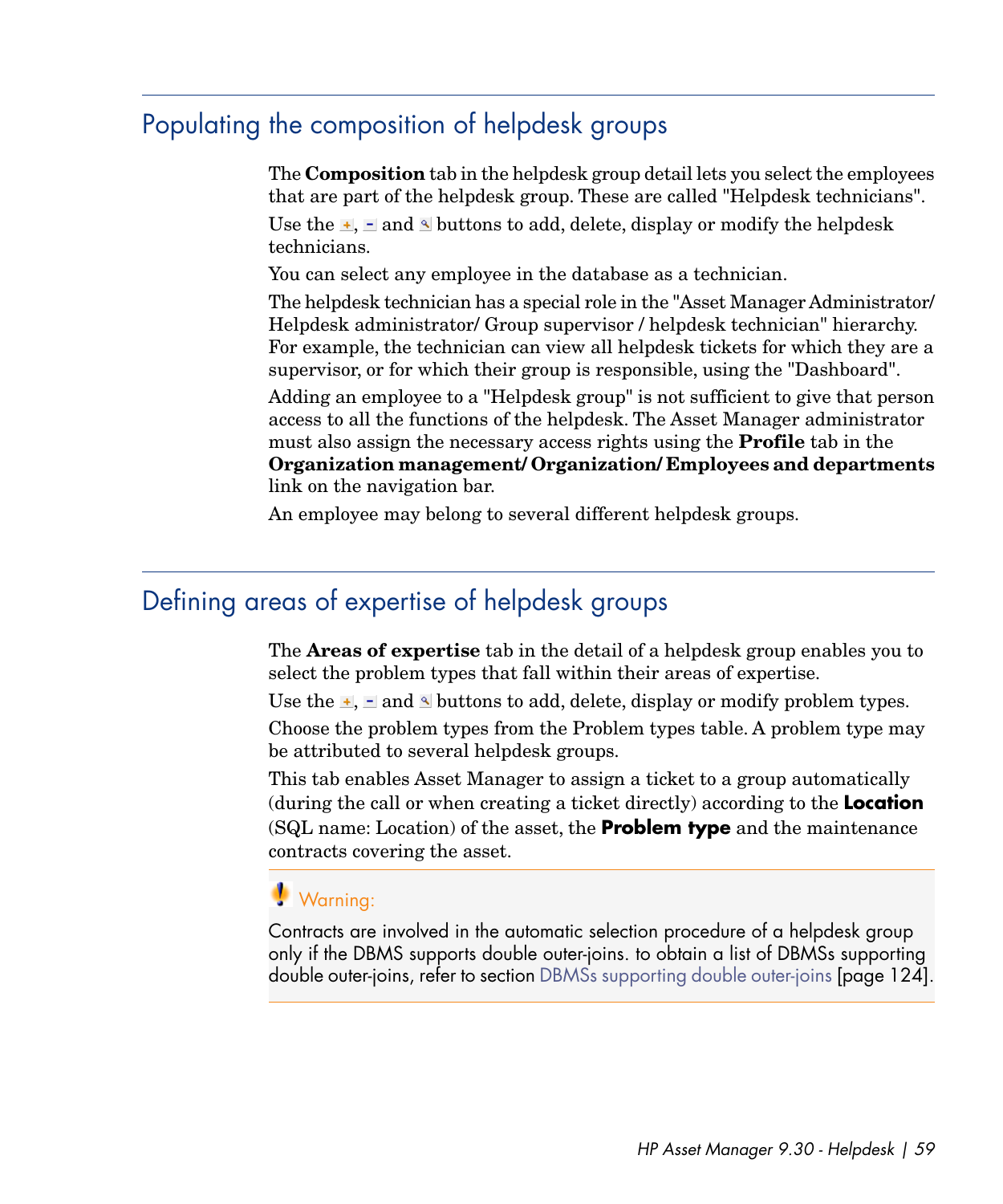# Defining locations concerned by the helpdesk group

The **Locations** tab in the detail of helpdesk group enables you to select the locations concerned by the group.

Use the  $\pm$ ,  $\pm$  and  $\leq$  buttons to add, delete, display or modify locations.

Choose the locations from the Locations table. A location may be attributed to several helpdesk groups.

This tab enables Asset Manager to assign a ticket to a group automatically (during the call or when creating a ticket directly) according to the **Location** of the asset, the **Problem type** and the maintenance contracts covering the asset.

# Warning:

Locations are involved in the automatic selection procedure of a helpdesk group only if the DBMS supports double outer-joins. to obtain a list of DBMSs supporting double outer-joins, refer to section [DBMSs supporting double outer-joins](#page-123-0) [page 124].

# Defining contracts concerned by the helpdesk group

The **Contracts** tab (SQL name: Contracts) in the helpdesk group detail enables you to select contracts for which the group intervenes.

Use the  $\pm$ ,  $\pm$  and  $\leq$  buttons to add, delete, view or modify contracts.

Contracts are selected in the Contracts table. A contract may be assigned to several helpdesk groups.

If the DBMS supports double outer-joins, the **Contracts** tab enables Asset Manager to automatically assign a helpdesk ticket to a helpdesk group (during the call answering phase or when directly creating a ticket) according to the **Location** of the asset associated with the ticket, the **Problem type** of the ticket, and the maintenance contracts covering the asset.

To obtain the list of DBMSs supporting double outer-joins, refer to section [DBMSs supporting double outer-joins](#page-123-0) [page 124].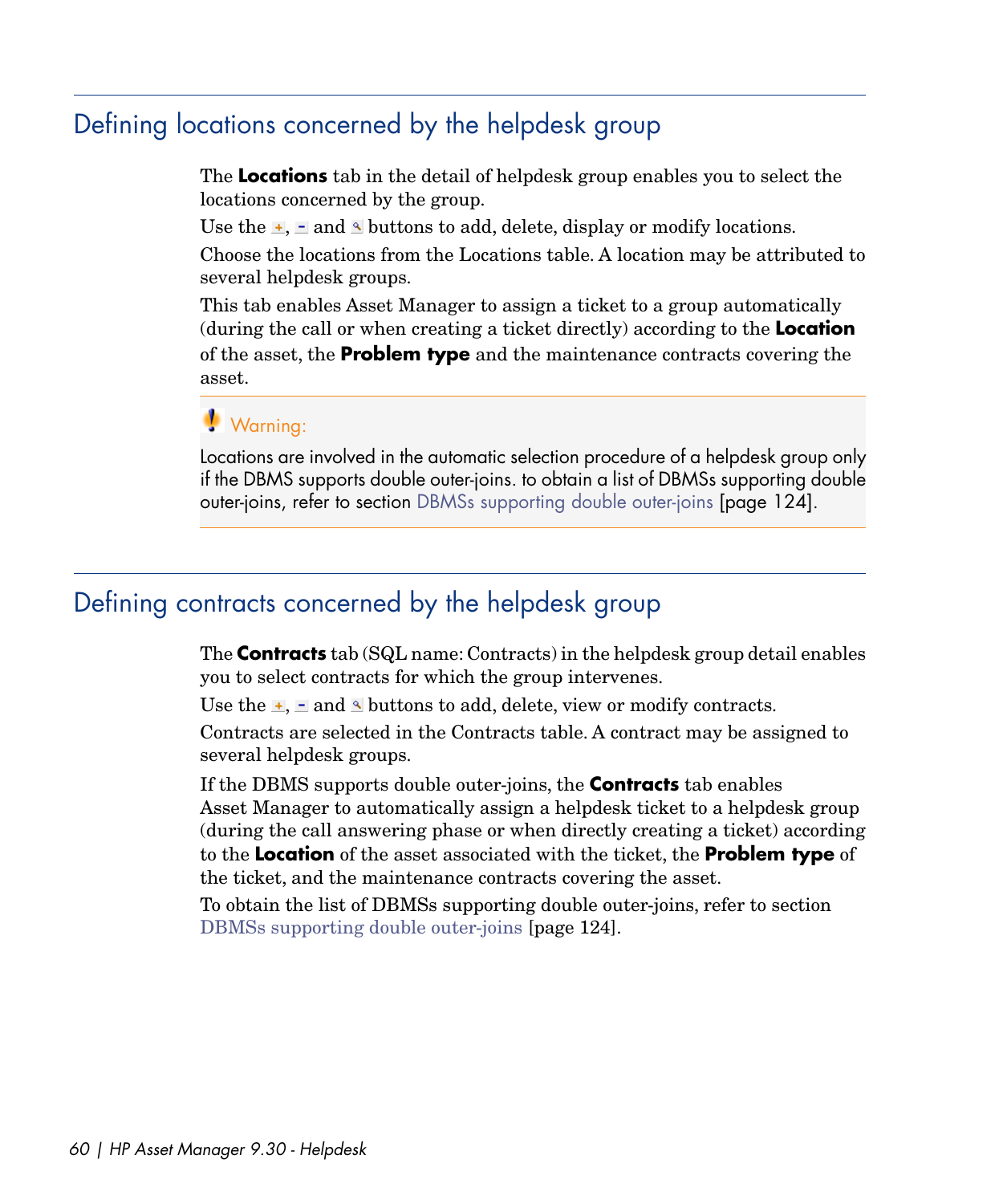# 6 Problem types

This section explains how to describe and manage different problem types with Asset Manager.

A problem type is part of the description of a helpdesk ticket.

The problem types encountered by the helpdesk team are described in a hierarchical table, which can be displayed from the **Asset lifecycle/ Helpdesk/**

#### **Problem types** menu item.

Example of hierarchy of problem types:

- $\bullet$  Printer problem
	- Laser printer
	- $\blacksquare$  Ink jet printer

Problem types are attributed to helpdesk groups that are competent to solve this type of problem. Thus, once the caller's problem type is selected, Asset Manager can automatically propose the helpdesk group that is the best suited.

Problem types are also useful for organizing tickets and drawing up statistics.

## Note:

As is the case for assets, problem types each have a unique bar-code label. By default, this label is defined by a script that uses an Asset Manager counter. You can customize this script to adapt the bar-code label to your needs.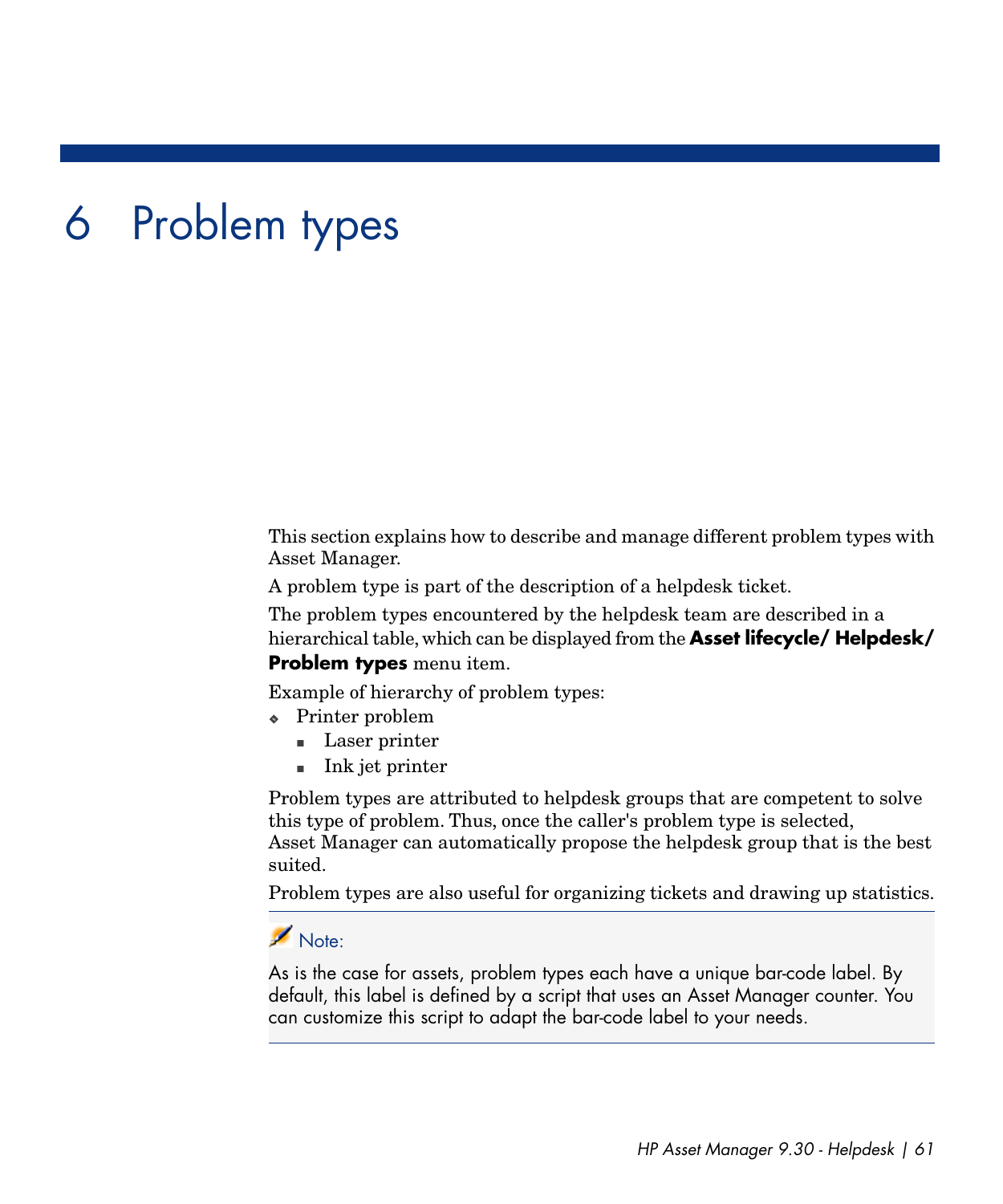# Problem type codes and shortcuts

**Code** (Code) and **Hotkey** (HotKey) are both fields in the **Problem types** table (amProblemClass) that make it easier to select a problem type during a call or in the helpdesk ticket.

## Code

Not only can this field can be used as a reconciliation key with an external database, but it can be used in place of the **Name** field to enter and identify problem types in a helpdesk ticket or while taking a call.

This is useful if you want to select problem types using smaller IDs than what is found in the **Name** field, but larger than what is found in the **Hotkey** field.

To use the **Code** field instead of the **Name** field, you must modify certain Asset Manager parameters (explained later on).

#### Configuring Asset Manager to use codes in ticket details

- 1 Start Asset Manager Application Designer.
- 2 Select the **Problem types** table (amProblemClass).
- 3 Modify the table's description string (this is a string displayed to describe records in that table when they are selected by links):
	- 1 Select the **String** zone.
	- 2 Define a description string that begins with [Code].

## **Hotkey**

The hotkey enables you to quickly select the problem type during the call (by holding down the CTRL key and the hotkey character). The hotkey is a single character and cannot be used directly in the detail of a ticket. It is made redundant by the code but has been retained in order to maintain functional compatibility with Asset Manager 2.0.

# Associating a severity to a problem type

Asset Manager enables you to associate a severity level with each problem type. This severity enables you to decide the priority with which tickets should be processed.

You can associate a severity level with a problem type as follows: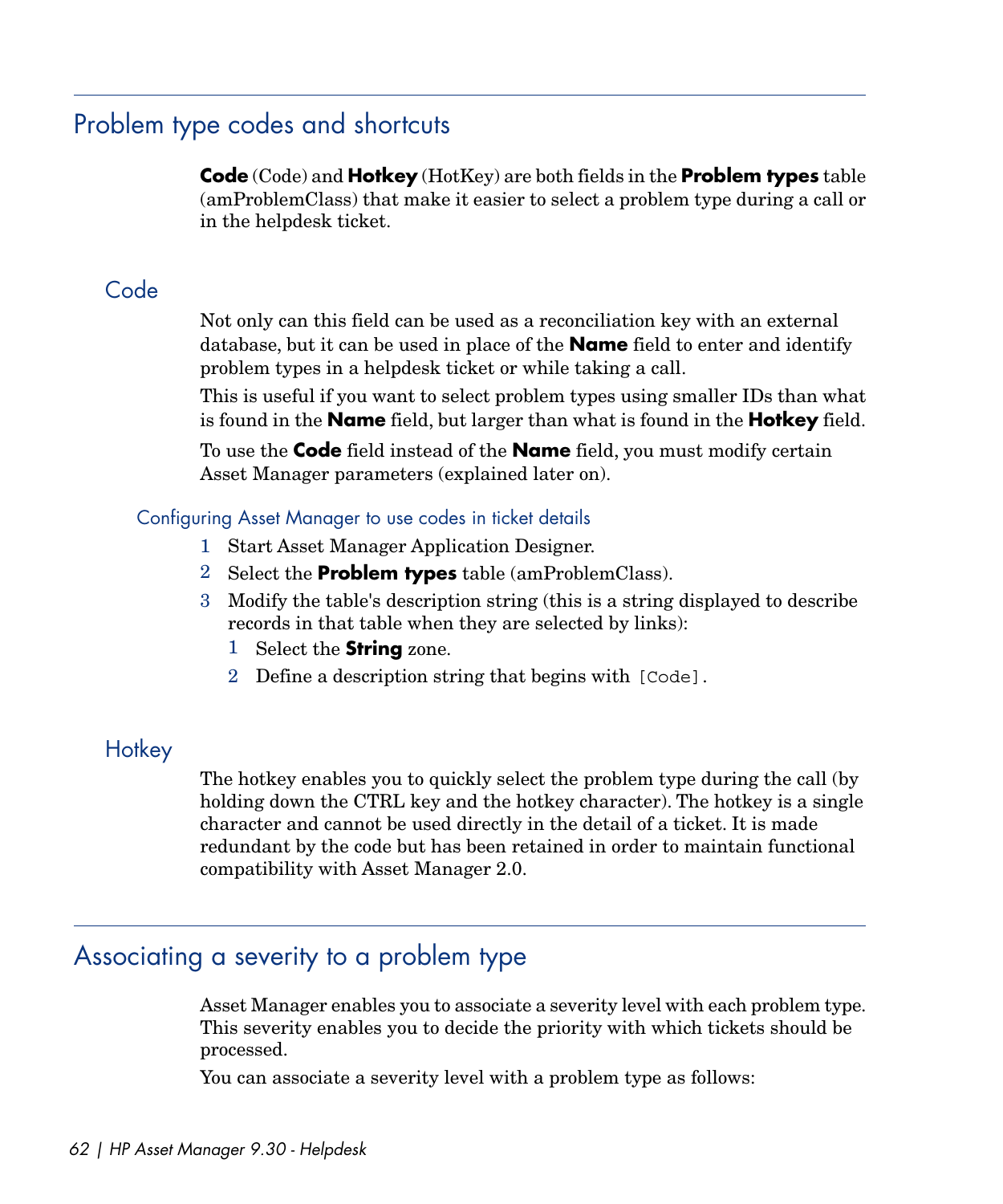- <sup>n</sup> From the problem type detail: Simply populate the **Severity** field (SQL name: Severity) in the **General** tab of the problem type detail.
- From the severity detail: Click  $\blacksquare$  in the **Problem types** sub-tab of the **Selection** tab in the severity detail to associate a problem type with the severity.

To determine the severity of a ticket, Asset Manager compares the severity of the problem type with that of the asset, the location of the asset and the user of the asset: The highest severity is the one which is used.

# Link between the problem type and the decision tree

The **Question** field (SQL name: DecTreeNode) in the **General** tab of the problem type detail enables you to associate the problem type with a question in the decision tree.

Thus, when you use the decision tree during a call, Asset Manager directly displays the question associated with the problem type you have selected. This saves you from having to go through the decision tree from root level.

A decision tree question may be associated with several problem types.

A problem type may only be associated with one single question.

## Link between a problem type and a model

The **Model** field (SQL name: Model) in the **General** tab of the problem type detail enables you to associate the problem type with an asset model.

The value of this field is used when taking the call: Once the asset is selected, the answer-call wizard first displays only the problem types associated to the model.

A model may be associated with several problem types.

A problem type may only be associated with one single model.

# Groups with expertise on a problem type

The **Groups** tab in a problem type detail enables you to select the groups with expertise in solving a problem type.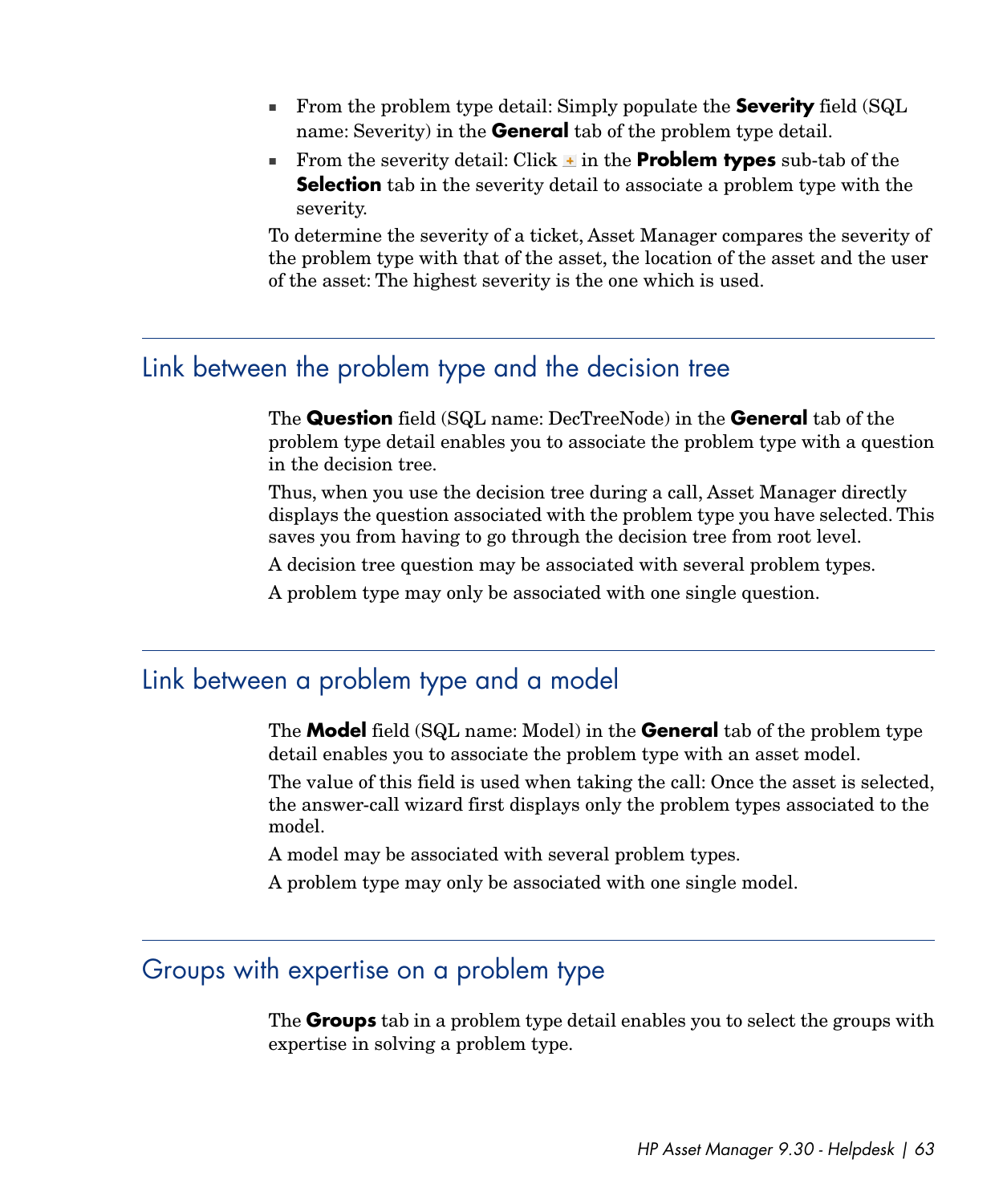This information is used when creating helpdesk tickets in order to determine which group will be attributed the ticket by default:

Asset Manager automatically suggests a helpdesk group when a ticket is created (when a call is being taken or when a ticket is created directly). Automatic selection is carried out as follows:

- 1 Asset Manager searches the helpdesk groups associated with the problem type of the ticket.
- 2 From among these groups, Asset Manager then locates the helpdesk group associated with the location that is "nearest" to the asset: direct location, otherwise parent location, and so forth until the root location.
- 3 If the Asset Manager database engine supports double outer-joins, Asset Manager selects, from among the eligible groups, the helpdesk groups according to contracts that concern them and maintenance contracts covering the asset.

To obtain the list of DBMSs supporting double outer-joins, refer to section [DBMSs supporting double outer-joins](#page-123-0) [page 124].

4 Note: If no groups are found, Asset Manager repeats the first three steps starting from the problem type at the next highest level in the problem type hierarchy, until it reaches the root of the problem-type tree.

Use the  $\pm$ ,  $\pm$  and  $\leq$  buttons to add, delete, display or modify groups.

The groups are selected in the table of groups. A helpdesk group may be attributed to several problem types.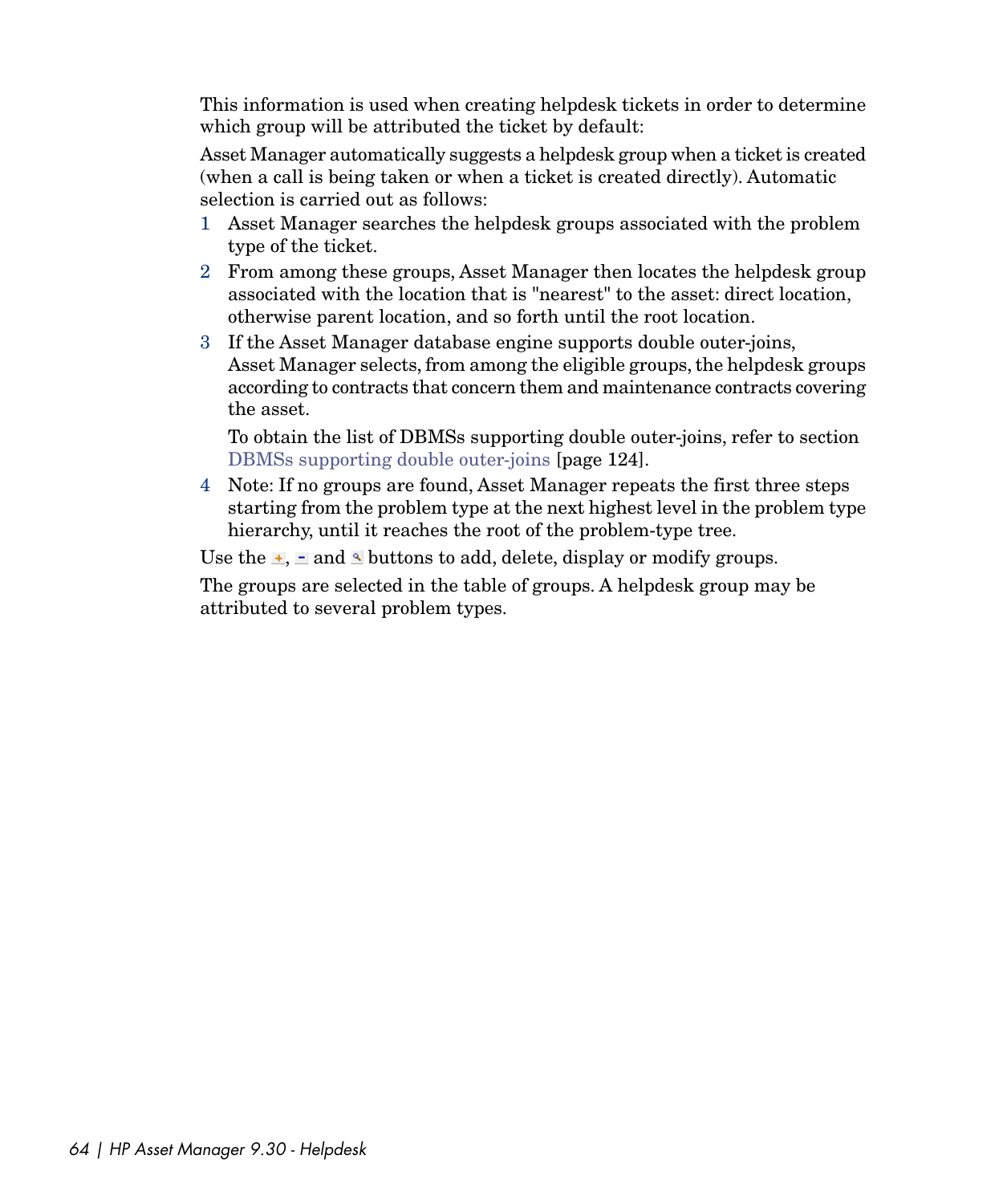# 7 Helpdesk tickets

This section explains how to describe and manage helpdesk tickets with Asset Manager.

A helpdesk ticket enables you to describe a problem and track its resolution. You can create it directly via the **Asset lifecycle/ Helpdesk/ Helpdesk**

**Tickets** menu item, or using the answer-call wizard, which enables you to create a ticket quickly and with assistance.

When you use the answer-call wizard to create a helpdesk ticket, the are two possibilities:

- <sup>n</sup> The problem is solved during the call: A helpdesk ticket is created with the Closed status. It only serves to record the call.
- The problem requires a deferred solution: A helpdesk ticket is created to keep track of the problem and manage its resolution. The ticket is assigned to a helpdesk group and/or to a ticket supervisor, who will find the helpdesk ticket in the list of tickets assigned to them.

# Status of a helpdesk ticket

The status of a helpdesk ticket is defined in the **Status** field (SQL name: seStatus) at the top of the ticket detail window. The value for this field is selected in an itemized list (you cannot modify the values in this list). In some cases, a value is assigned automatically to this field.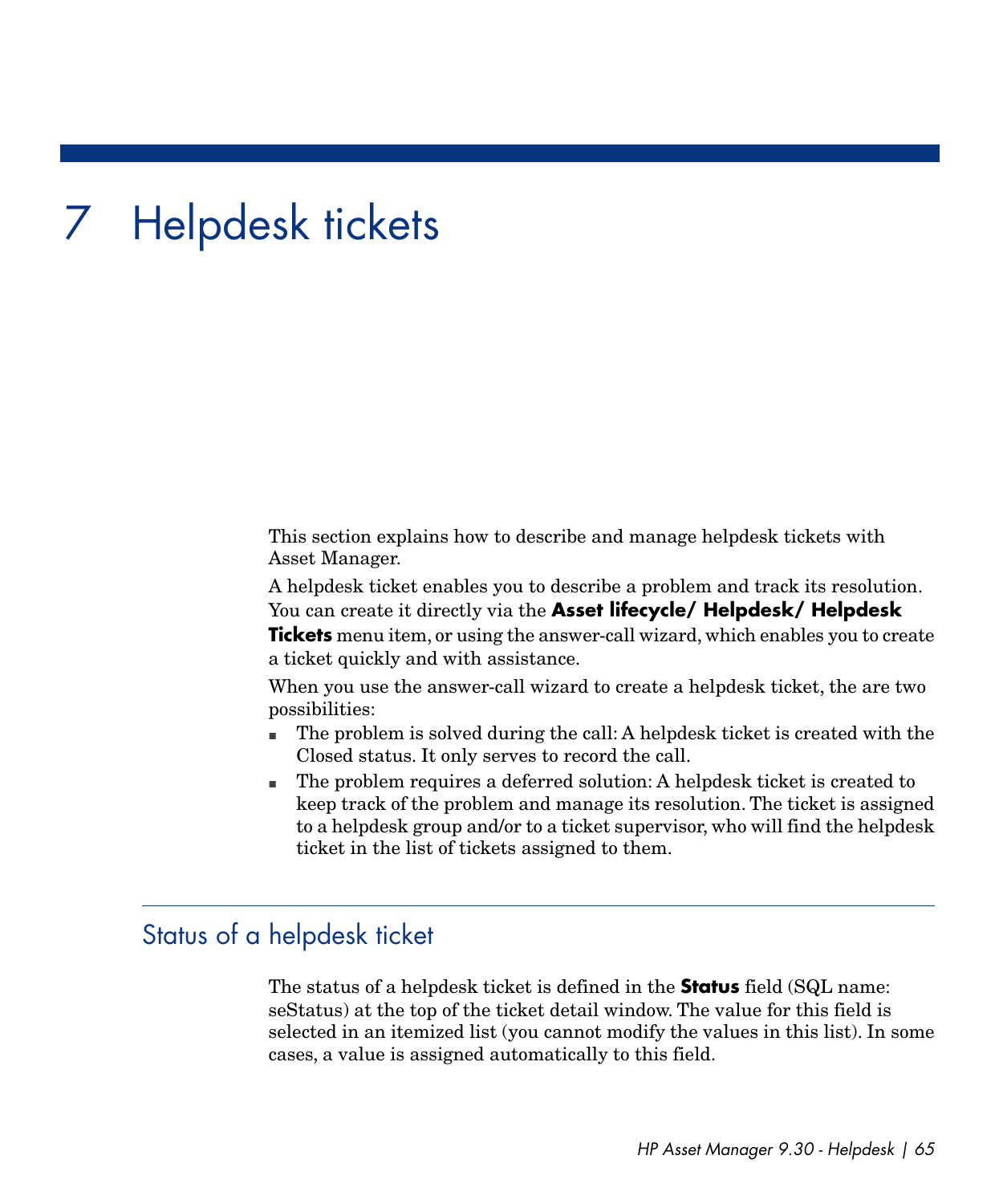The **Status** field (SQL name: seStatus) is sequenced: The values listed below appear in their hierarchical order. You may therefore use comparison operators in query filters on the table of tickets.

For example: **Closed and verified** > **Closed**.

#### **Awaiting assignment**

This is the default value for a ticket.

#### **Assigned**

This value is attributed as soon as the **Assigned** field (SQL name: Assignee) field showing the name of the ticket supervisor is populated. It is not possible to manually attribute this value if the field is not populated.

#### **In progress**

This value needs to be attributed manually. It is independent of the values of the other fields in the ticket.

#### **Closed**

Indicates that the problem has been fully dealt with.

This value is assigned automatically when the ticket is closed in one of the following ways:

- <sup>n</sup> Creating an ticket history whose **Nature** field (SQL name: Nature) is set to **Closure** via the  $\bigcirc$  **Close** the ticket button in the ticket detail.
- $\blacksquare$  Selecting a solution in the resolution screen.
- **n** Pressing the **Close a ticket** button in the answer-call screen.

You can also manually select this value.

When this value is assigned, the **Closed on** field (SQL name: dtEnd) in the ticket's **Closure** tab is populated automatically.

## **Closed and verified**

This value needs to be attributed manually. It is independent of the values of the other fields in the ticket. This value indicates that the problem has not only been fully processed, but also verified by a member of the helpdesk team or the user.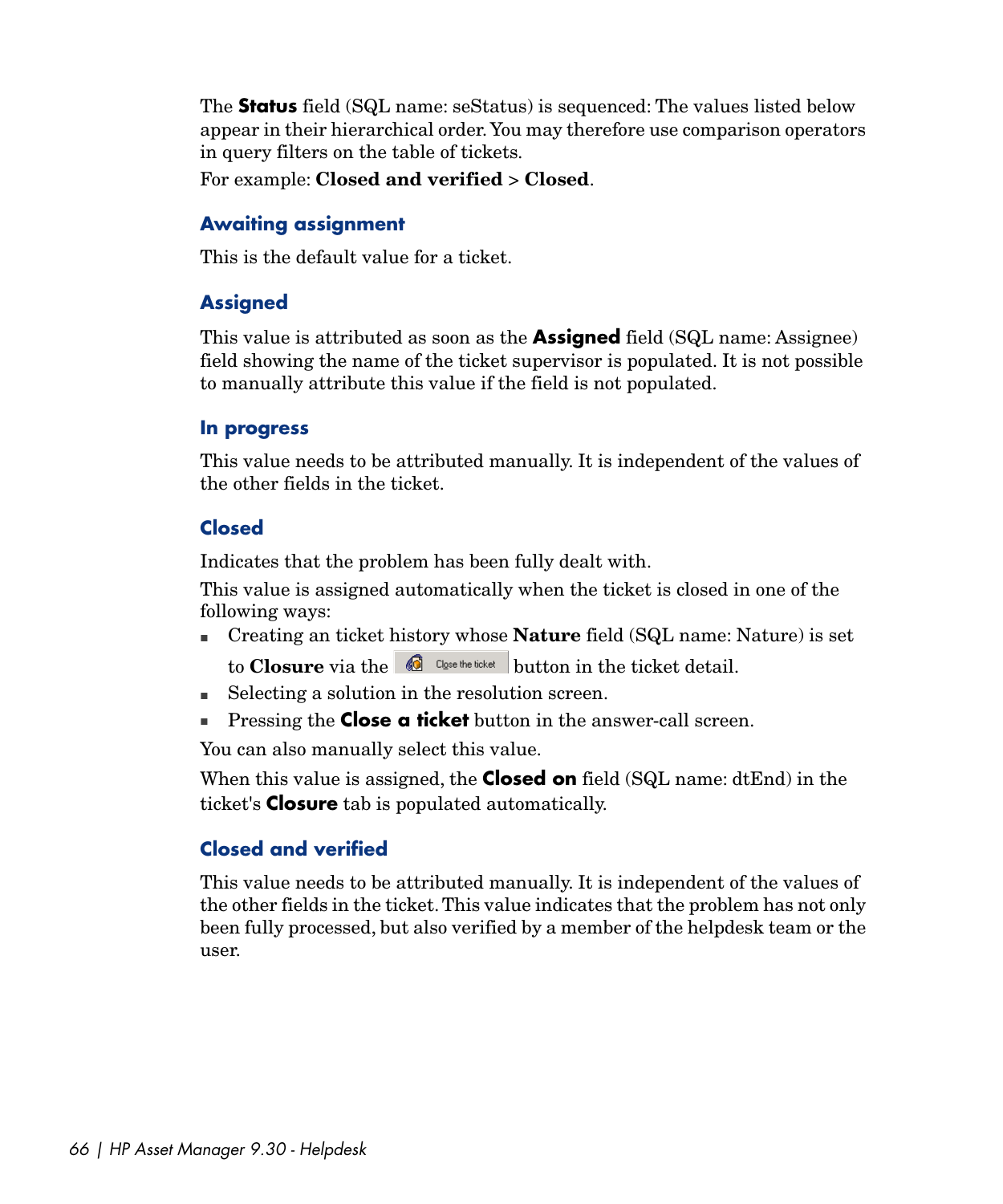# Assigning a helpdesk ticket

Helpdesk tickets are generally assigned to a helpdesk group and to a ticket supervisor who is part of the group.

The names of the group and ticket supervisor handling the ticket are displayed in the **Assignment** frame of the **Tracking** tab of the helpdesk ticket detail.

#### **Group (SQL name: EmplGroup)**

If you have populated the **Type** field (**General** tab) and the **Asset** field (SQL name: Asset), Asset Manager automatically suggests a helpdesk group when a ticket is created (when a call is being taken or when a ticket is created directly). Automatic selection is carried out as follows:

- 1 Asset Manager searches the helpdesk groups associated with the problem type of the ticket.
- 2 From among these groups, Asset Manager then locates the helpdesk group associated with the location that is "nearest" to the asset: direct location, otherwise parent location, and so forth until the root location.
- 3 If the Asset Manager database engine supports double outer-joins, Asset Manager searches, from among the eligible groups, the helpdesk groups according to contracts that concern them and maintenance contracts covering the asset.

To obtain the list of DBMSs supporting double outer-joins, refer to section [DBMSs supporting double outer-joins](#page-123-0) [page 124].

4 If no groups are found, Asset Manager repeats the first three steps starting from the problem type at the next highest level in the problem type hierarchy, until it reaches the root of the problem-type tree.

#### **Assigned (SQL name: Assignee)**

The ticket supervisor is responsible for the ticket.

When you choose a group, the people who can be ticket supervisors are the technicians in the group and its sub-groups.

If the helpdesk group is not specified, Asset Manager proposes helpdesk technicians from all groups.

By default, if the **Group** field is populated, Asset Manager automatically designates the ticket supervisor from among the members of the helpdesk group who have the least number of tickets in progress.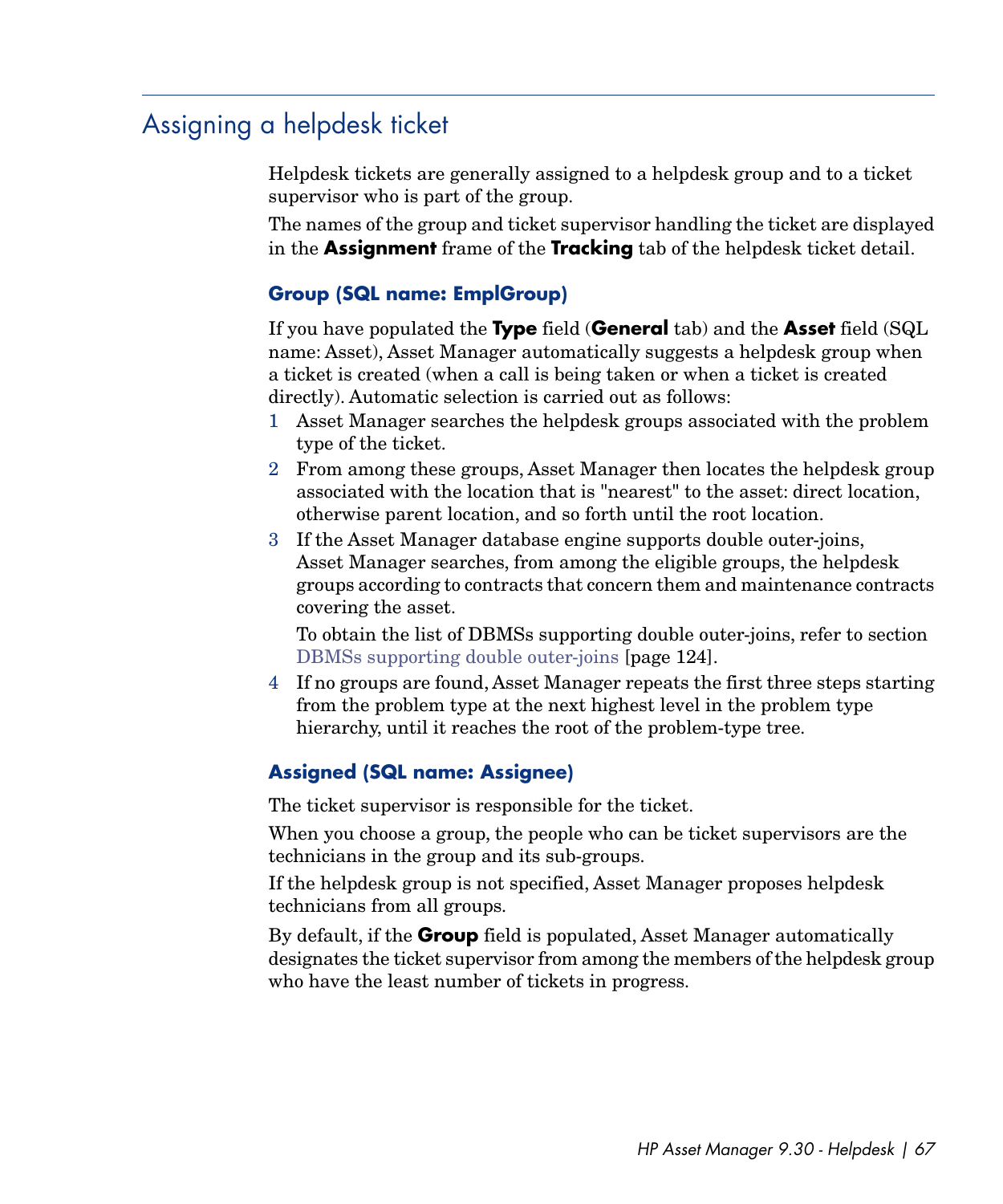# Escalating a helpdesk ticket

Asset Manager enables you to associate an escalation scheme with each helpdesk ticket.

To automatically determine the appropriate escalation scheme, Asset Manager uses an intermediate concept called "severity".

The severity and the escalation scheme associated with a helpdesk ticket are indicated in the **Tracking** tab of the ticket detail.

#### **Severity (SQL name: Severity)**

By default, when a ticket is created, and for as long as you do not modify manually the value of this field, Asset Manager automatically gives you the choice of the highest severity from those of:

- n The problem type of the ticket (**General** tab)
- The assets selected in the ticket (basic information)
- The location of the asset selected in the ticket (basic information)
- The contract of the ticket **General** tab)

You can "force" the value of this field manually. In this case, Asset Manager will no longer give you a value automatically.

#### **Escalation (SQL name: EscalScheme)**

By default, when a ticket is created, and for as long as you do not modify manually the value of this field, Asset Manager automatically gives you the choice of the best suited escalation scheme according to the following criteria:

- 1 Asset Manager searches the escalation schemes associated with the severity of the ticket (**Severities** sub-tab of **Selection** tab in an escalation scheme detail).
- 2 Among the escalation schemes selected in this way,Asset Manager searches the escalation scheme associated with the "nearest" location to that of the asset: direct location, otherwise the parent location, and so on toward the root location (**Locations** sub-tab of **Selection** tab in an escalation scheme detail).
- 3 If no escalation scheme is found, Asset Manager starts the first two steps again incrementing the severity by 1 until reaching the highest severity.
- 4 If no escalation scheme is found, Asset Manager starts the first two steps again decreasing the severity by 1 until severity 0.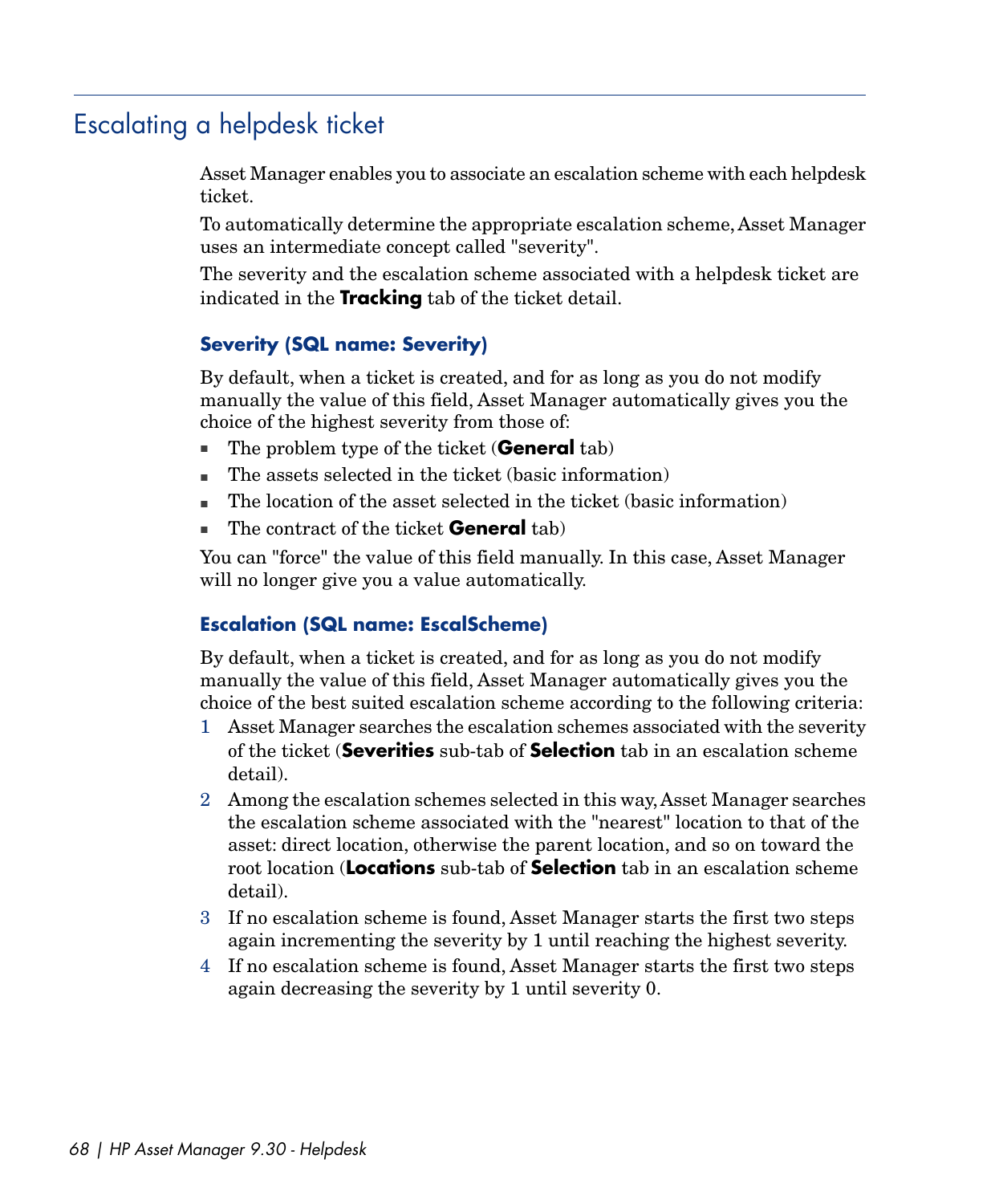#### **Expected resolution date**

This is the deadline by which you want the ticked to be closed. It is defined in the **Expected resol.** field (SQL name: dtResolLimit) in the **Tracking** tab of the ticket detail.

This expected resolution date is used by Asset Manager Automated Process Manager to automatically control deadlines.These controls may trigger actions.

By default, this date is automatically calculated according to the following rules:

- <sup>n</sup> When you select the escalation scheme, the resolution time defined at the level of the escalation scheme is added to the date and time of the ticket's creation.
- <sup>n</sup> Asset Manager takes into account the calendar of business days in the escalation scheme.
- <sup>n</sup> If there are any suspensions whose **Freeze all the escalation scheme** check box (SQL name: seSuspMode) in the **Suspend** tab is selected, the expected resolution date is postponed according to the total amount of suspension time.

To force (override) this value:

- 1 Click the  $\boxed{6}$  button.
- 2 Then click **Modify**.
- 3 Enter a required date.
- 4 Click **Modify** again.

To return to the automatic calculation mode:

- 1 Click again on the  $\Box$  button.
- 2 Then click **Modify**.

# Note:

The closed padlock button,  $\boxed{a}$ , makes it impossible to modify the expected date of resolution by hand. Creating, modifying, deleting the suspension with the **Freeze all the escalation scheme** option cleared recalculates the expected resolution date.

The open padlock **b** button authorizes modification of the expected resolution date by hand but no automatic mechanism recalculates the field.

## Work orders made for a helpdesk ticket

The work orders you create from the **Work orders** tab are identical to those created using the **Asset lifecycle/ Work orders/ Work orders** menu item.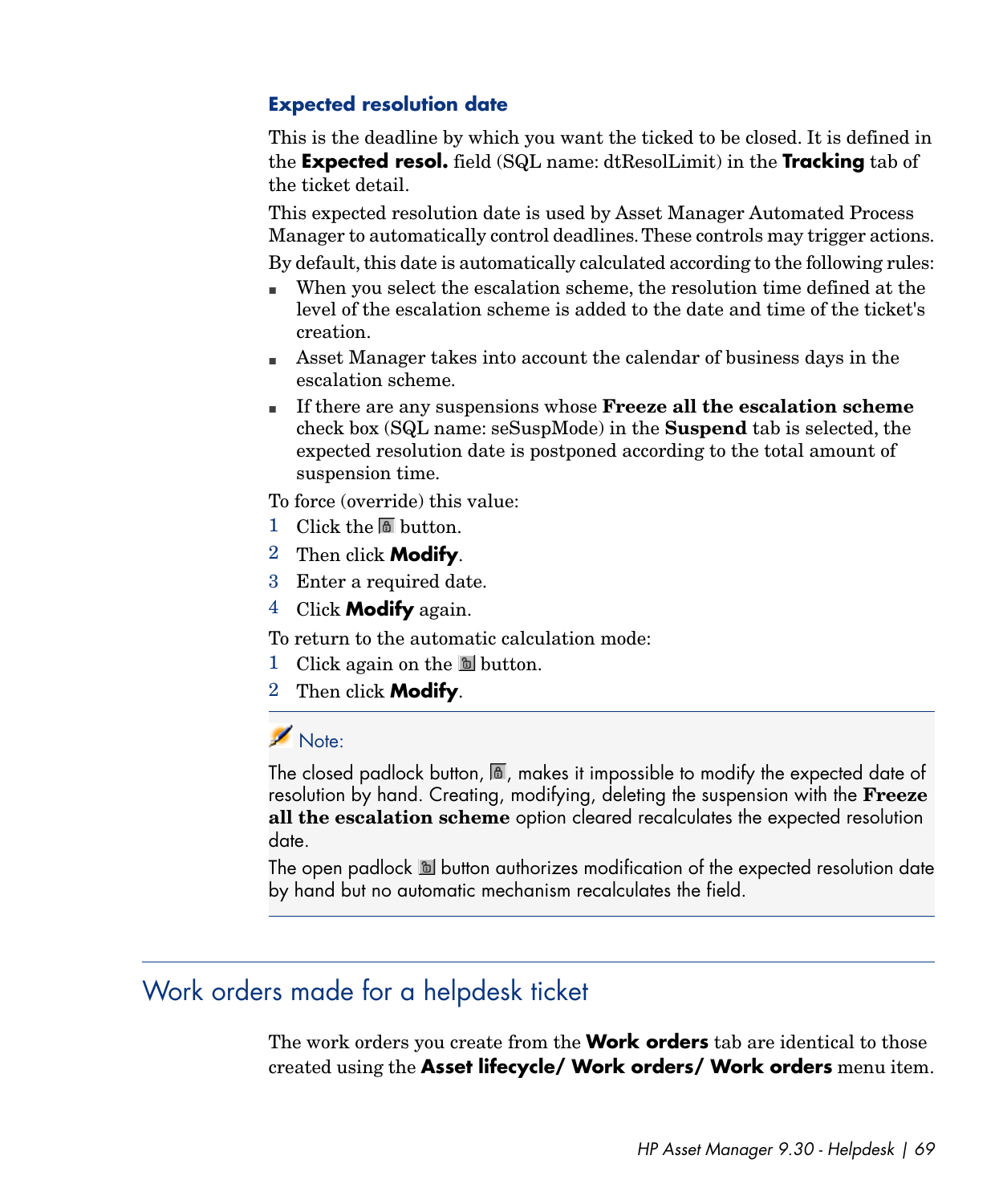You can also view them from the list of work orders displayed by this menu item.

Use the  $\pm$  and  $\leq$  buttons to add, view or modify the work orders attached to the helpdesk ticket.

Use the  $\Box$  button to delete the link between the work order record and the helpdesk ticket.

# Warning:

When you use the  $\exists$  button, only the link to the work order record is deleted. The work order record itself remains in the work orders table. If you want to delete it, you must do so from the **Asset lifecycle/ Work orders/ Work orders** menu item.

# Linked tickets

The **Linked tickets** tab displays the list of tickets that have a link to the current ticket. Linked tickets can be found in one of three tabs, depending on the nature of the link:

- $\blacksquare$  Asset tickets: Tickets concerning the asset in the current ticket appear here. You can create a sub-ticket, either using the  $\pm$  button in the linked tickets list, or using the  $\frac{\text{Sub-tick}}{\text{Sub-tick}}$  button in a ticket detail.
- <sup>n</sup> Sub-tickets: Tickets directly linked to the current ticket (one level lower than the current ticket in the hierarchy of tickets) appear here.This enables you to see if an asset has reoccurring problems and how these problems have been solved.
- <sup>n</sup> Similar problems: Tickets having the same problem **Type** appear here. This enables you to find which solutions have been found to similar problems.

# Taking notes on a helpdesk ticket

You can enter notes to complement the description of a helpdesk ticket:

- <sup>n</sup> In the ticket detail.
- <sup>n</sup> In the detail of the histories associated with the ticket.

## **In the ticket detail**

You can take notes in the following fields:

**Description** (SQL name: Description) in the **General** tab of the ticket detail.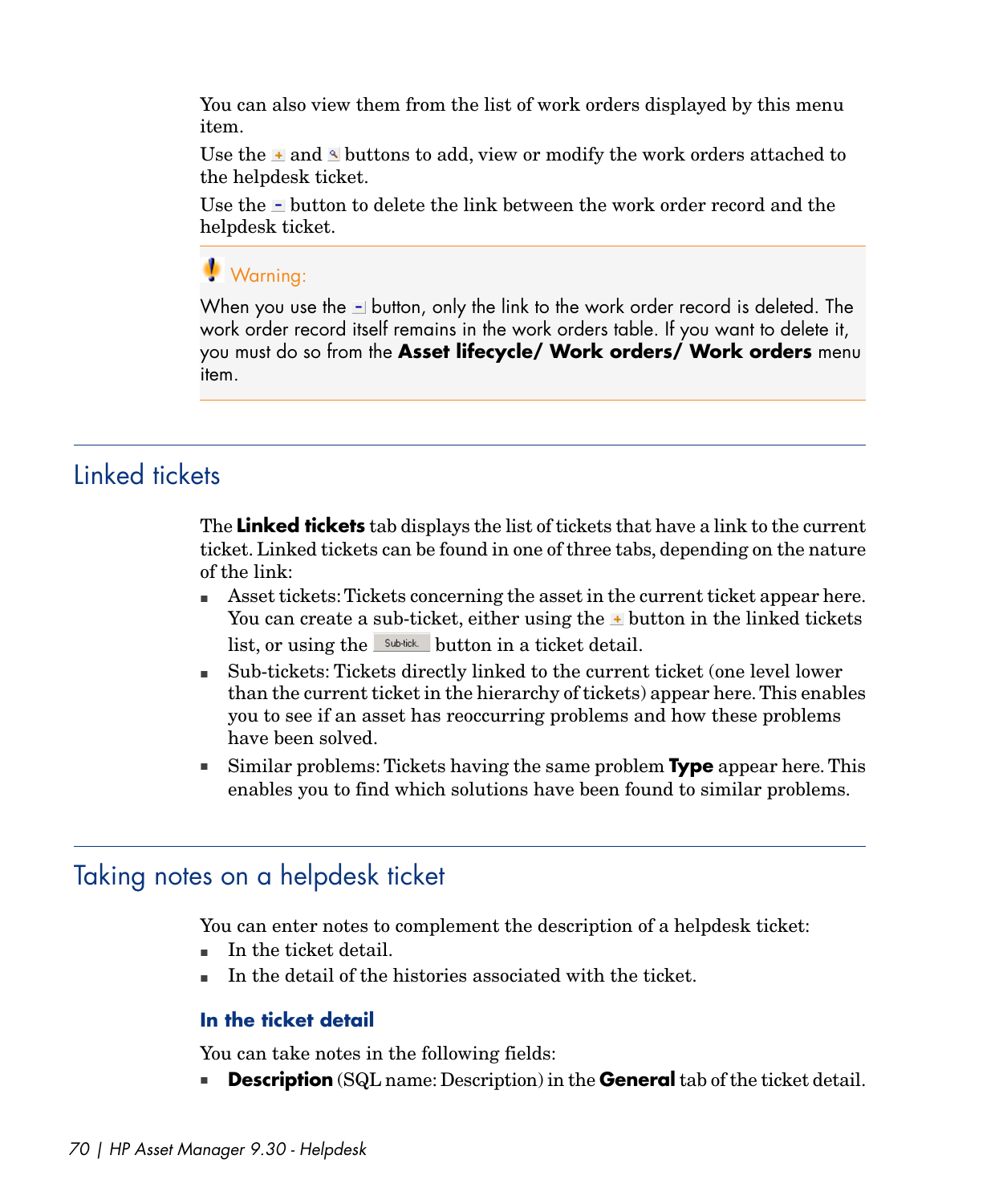**Resolution** (SQL name: Solution) in the **Closure** tab of the ticket detail.

The **Description** field in the **General** tab is populated automatically by:

n The contents of the **Description** field for the ticket histories whose nature is set to "Incoming call", "Outgoing call" or "Suspension" when they are created. These slips appear in the **Activity** tab of the ticket detail.

## Note:

Changes or deletions to ticket histories are not reflected in this field.

- n The contents of the **Description** field entered in the call answering phase.
- **n** The **Description** field may also include history of questions, answers and solutions selected when browsing the decision tree in the call answering phase, or from the helpdesk ticket detail. To do this, simply click the **Save** button to the right of the **Solutions** section, during the call answering phase or from the ticket detail.
- Finally, this field also shows the closing of the ticket.

The **Resolution** field in the **Closure** tab is populated automatically with the contents of the **Description** field of ticket histories whose nature field was set to "Closure" when they were created.

### **In the ticket history detail**

You can enter additional information in the **Description** fields of the details of the ticket histories associated with the file. These fields are located in the:

- **General** tab of the detail of an incoming or outgoing call.
- **Close** tab of a closure slip.
- **s** Suspend tab of a suspension slip.

# Buttons used in processing helpdesk tickets

On the right side of the ticket detail appear a number of icons that help in processing tickets: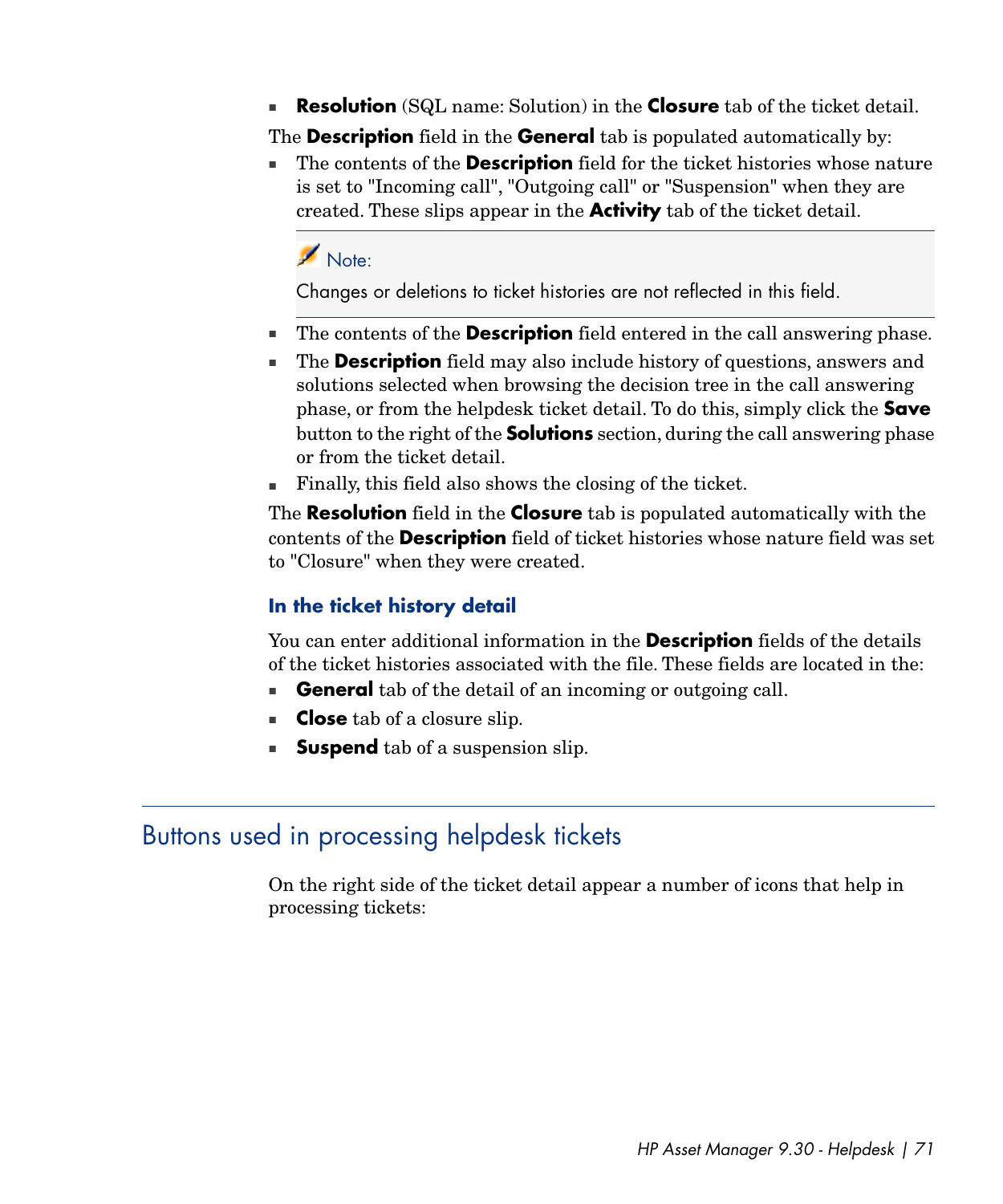#### **Table 7.1. Helpdesk tickets - buttons in the records detail**

| $\blacktriangleright$ In. call | Click this icon to add a ticket history whose nature is <b>Incoming call</b> in<br>the <b>Activity</b> tab. This enables you to keep a trace of the calls received by<br>the helpdesk team.                                                                                                                            |
|--------------------------------|------------------------------------------------------------------------------------------------------------------------------------------------------------------------------------------------------------------------------------------------------------------------------------------------------------------------|
|                                | The <b>Description</b> field (SQL name: Description) in <b>General</b> tab of the<br>helpdesk ticket is completed by information from the incoming call slip.                                                                                                                                                          |
| $\bullet$ Out. call            | Click this icon to add a ticket history whose nature is <b>Outgoing call</b> in<br>the <b>Activity</b> tab. This enables you to keep a trace of the calls made by the<br>helpdesk team.                                                                                                                                |
|                                | The <b>Description</b> field in <b>General</b> tab of the helpdesk ticket is completed<br>by information from the outgoing call slip.                                                                                                                                                                                  |
| WorkOrd.                       | Click this icon to add a work order to the ticket. This appears in the Work<br>orders tab of the ticket details and in the list of work orders (Asset life-<br>cycle/ Work orders/ Work orders menu item).                                                                                                             |
| Sub-tick.                      | Click this button to create a sub-tab ticket attached to the ticket.                                                                                                                                                                                                                                                   |
| Close                          | Click this button to close the ticket. This creates a <b>Closure</b> -type ticket<br>history in the Activity tab of the ticket. The Closed on field in the Closure<br>tab and the <b>Status</b> field (SQL name: seStatus) are also updated.                                                                           |
|                                | The Resolution field (SQL name: Solution) in the Closure tab of helpdesk<br>ticket is completed by the <b>Description</b> in the closure slip.                                                                                                                                                                         |
|                                | The Description field in the General tab of the detail of the ticket also<br>mentions the closure of the ticket.                                                                                                                                                                                                       |
| Suspend                        | Click this button to add a <b>Suspension</b> ticket history to the <b>Activity</b> tab.<br>This enables you to declare that you are waiting for a piece of information<br>before being able to continue processing the ticket.                                                                                         |
|                                | The <b>Description</b> field in the <b>General</b> tab and <b>Tracking</b> tab of the helpdesk<br>ticket is completed by information from the suspension slip.                                                                                                                                                         |
| Resume                         | Click this button to end the suspension.                                                                                                                                                                                                                                                                               |
| <b>Solve</b>                   | This button only appears if the ticket is suspended.<br>Click this button to access the knowledge base. Asset Manager places you<br>on the node in the decision tree associated with the ticket's problem type<br>or on the current node the last time you clicked the <b>Save</b> button in the<br>resolution screen. |
|                                | Refer to the section describing the process of taking calls for further inform-<br>ation on how the resolution screen works.                                                                                                                                                                                           |
| Verify                         | Click this button to check a previously closed helpdesk ticket.                                                                                                                                                                                                                                                        |
|                                | Two cases may arise depending on the ticket status:<br>If the ticket is closed, Asset Manager sets the ticket status to <b>Closed</b><br>and verified.                                                                                                                                                                 |
|                                | If the ticket is not closed, Asset Manager first displays a ticket closing<br>screen. Once the ticket is closed, its status is set to <b>Closed and veri-</b><br>fied.                                                                                                                                                 |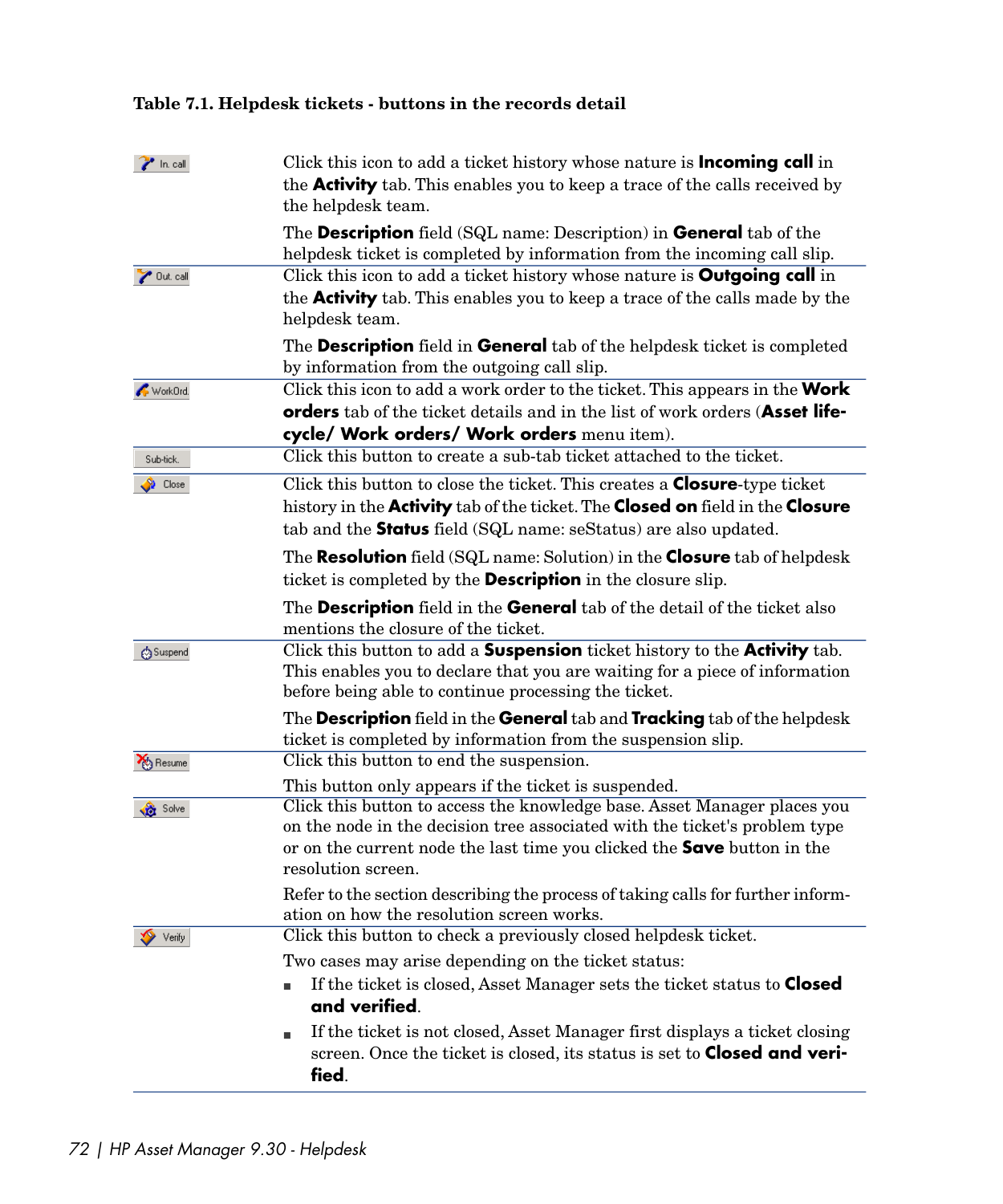# Activities linked to processing the ticket

The **Activity** tab in the detail of a ticket contains ticket histories linked to the ticket.

The ticket histories are created automatically if you use one of the buttons to the right of the ticket screen:  $\sim$  In call  $\sim$  Out call  $\sim$  Resume of Suspend

You can also use the  $\exists$ ,  $\exists$  and  $\exists$  buttons to add, delete, view or modify the ticket histories.

## Nature of ticket histories

There may be several types of ticket histories:

- <sup>n</sup> "Incoming call": Describes a call from a user. When a support technician modifies or creates a helpdesk ticket via the answer-call wizard, a ticket history whose nature is "Incoming call" is created.
- <sup>n</sup> "Outgoing call": These are calls initiated by the helpdesk group handling the ticket.
- <sup>n</sup> "Closure": A helpdesk ticket is closed when its processing is complete (problem solved, obsolete problems, etc.).
- <sup>n</sup> "Suspension": You suspend a helpdesk ticket when you must stop working on it, e.g. while waiting for information from the user.
- <sup>n</sup> Any other nature that you define yourself: In this case, there are no automated procedures linked to the existence of ticket histories of this nature.

## Timing a ticket history

#### Starting a ticket history

The **Start** field (SQL name: dtStart) at the top of the ticket history detail indicates the time when the slip was created.

If the incoming call slip was created in the call answering phase, this field displays the time when the call answering phase began.

### Duration (SQL name: tsProcessTime)

The duration is calculated automatically between the time when the ticket history appears on the screen (after clicking the  $\mathcal{V}$  in call,  $\mathcal{V}$  Out call,  $\mathcal{V}$  Close,  $\circ$  Suspend or  $\blacksquare$  button) and the time when the it is validated by clicking the **Add** button. You can change the value of this duration.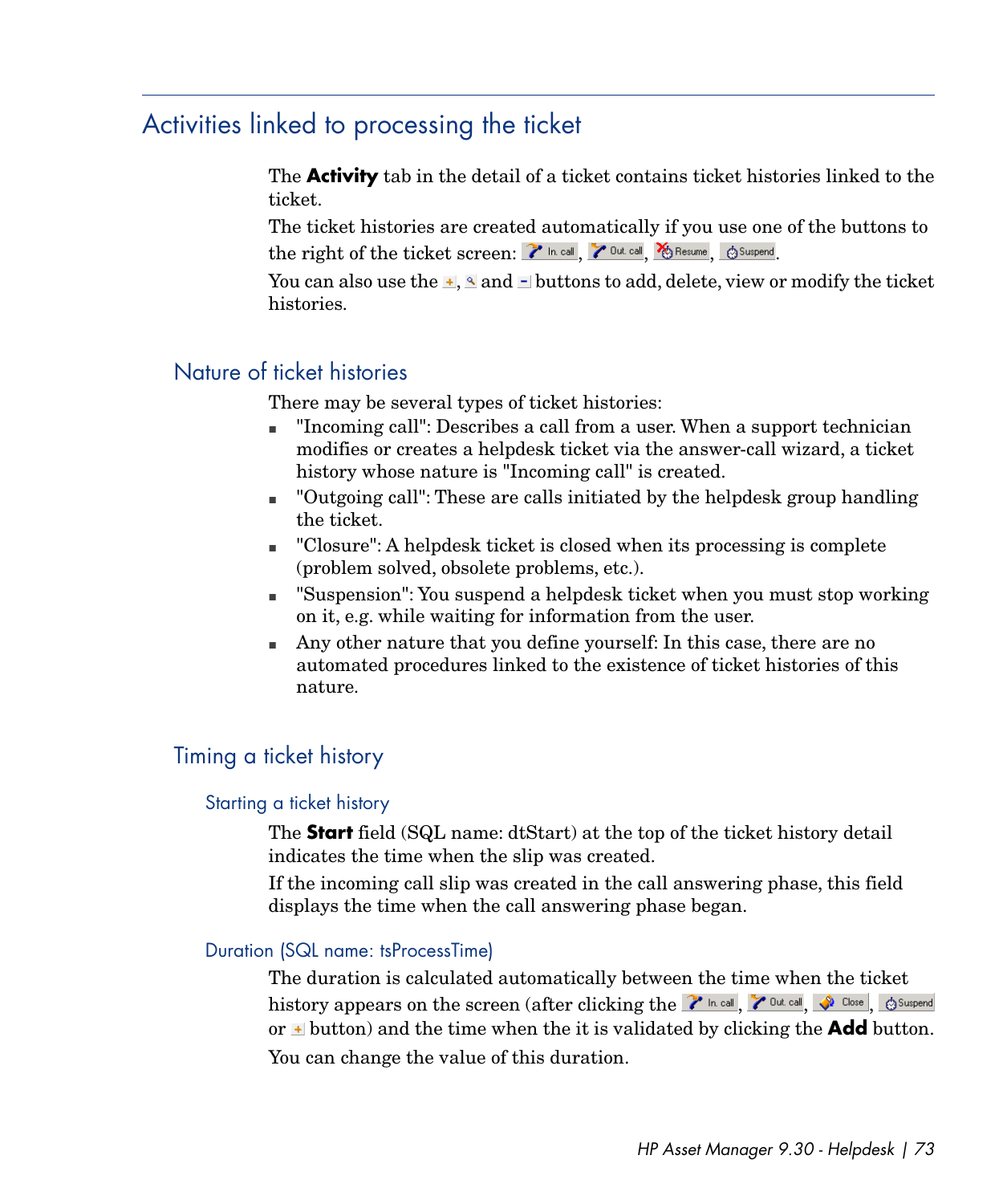To pause or resume the timing for the duration, click the  $\Phi$  button.

# Suspending a helpdesk ticket

You suspend a helpdesk ticket when you must stop working on it.This happens, for example, when you are waiting for more information from the user.

This section provides the following information:

- $\blacksquare$  Suspending a helpdesk ticket.
- $\blacksquare$  The impact of suspending a ticket.
- $\blacksquare$  How to modify a suspension item.
- How to end the suspension.
- Multiple suspensions.

### How to suspend a helpdesk ticket

To suspend a ticket, display its detail and click the  $\mathcal{O}^{\text{Suspend}}$  button. A suspension slip is proposed. Once this is validated, it is created in the **Activity** tab.

Specify in the **Type** field (SQL name: seSuspLimitType) how the planned end of suspension date is set:

- <sup>n</sup> **Date** defines an end of suspension date. You must populate the **Deadline** field (SQL name: dtSuspLimit).
- **Duration** defines the duration (in days) before the end of suspension. You must populate the field that appears to the right of the **Type** field.



- **Manual** indicates that the end of the suspension must be defined manually using the  $\frac{1}{2}$ <sup>Resume</sup> button.
- <sup>n</sup> **Next business day**, **Next business week** and **Next business month** indicate that the suspension will terminate the next working day, working week, or working month following the suspension date, respectively.

## Note:

You cannot select one of the last three values if no business day calendar is associated with the ticket's escalation scheme.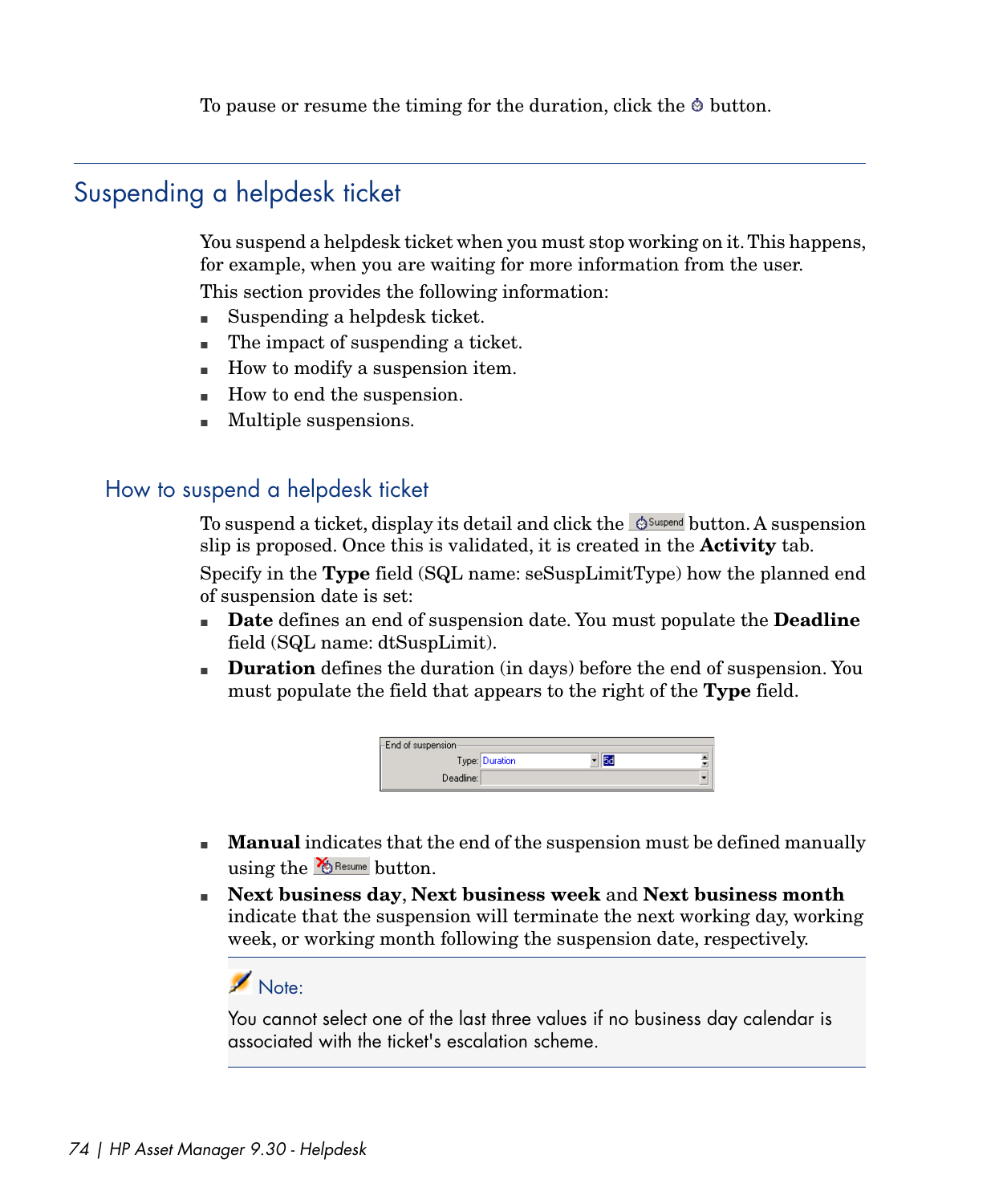You can also populate the **Suspension type** field (SuspType): For example, you could do this to differentiate a suspension due to a customer from a suspension due to your company's working hours. This field is populated using the **amSuspType** custom itemized list.

# Note:

The **Deadline** and **Reason** fields (SQL names: dtSuspLimit and SuspReason) in the **Tracking** tab of the ticket detail are automatically populated using the information from the suspension slip. These fields cannot be populated by hand. The **Deadline** date sets a limit on the waiting period for an item that is holding up progress. The time and date in the **Reason** fields correspond to the creation of the suspension slip.

# Impact of suspending a ticket

### Freezing the escalation scheme alarms

When you freeze a helpdesk ticket, you suspend the ticket as long as the **Freeze all the escalation scheme** option (SQL name: seSuspMode) in the suspension slip is checked.

When a ticket is suspended and the **Freeze all the escalation scheme** option in the detail of the suspension is checked:

- <sup>n</sup> Alarms defined in the **Alarms** tab of the escalation scheme are not triggered for as long as the date specified in the **Deadline** field (SQL name: dtSuspLimit) of the suspended ticket is not exceeded. If the suspension **Type** (SQL name: seSuspLimitType) is set to **Manual**, no alarms are triggered until a user clicks  $\frac{R_{\text{B}}}{R_{\text{B}}}}$ .
- <sup>n</sup> Alarms defined in the **Alarms** tab of the escalation scheme are postponed according to the duration of the suspension period.Asset Manager Automated Process Manager will trigger them the next time they come up, if justified to do so by the status of the ticket.

When a ticket is suspended and the **Freeze all the escalation scheme** option in suspension detail is not checked:

- <sup>n</sup> Alarms defined in the **Alarms** tab of the escalation scheme are not triggered for as long as the **Deadline** defined in the suspension slip is not exceeded. If the suspension **Type** (SQL name: seSuspLimitType) is set to **Manual**, no alarms are triggered until a user clicks  $\frac{1}{\sqrt{2}}$  Resume.
- <sup>n</sup> When checks are made after the date defined in the **Deadline** field, or after clicking  $\frac{1}{2}$  Resume, Asset Manager Server triggers those alarms that would have been triggered during the suspension period if this is still justified by the status of the ticket.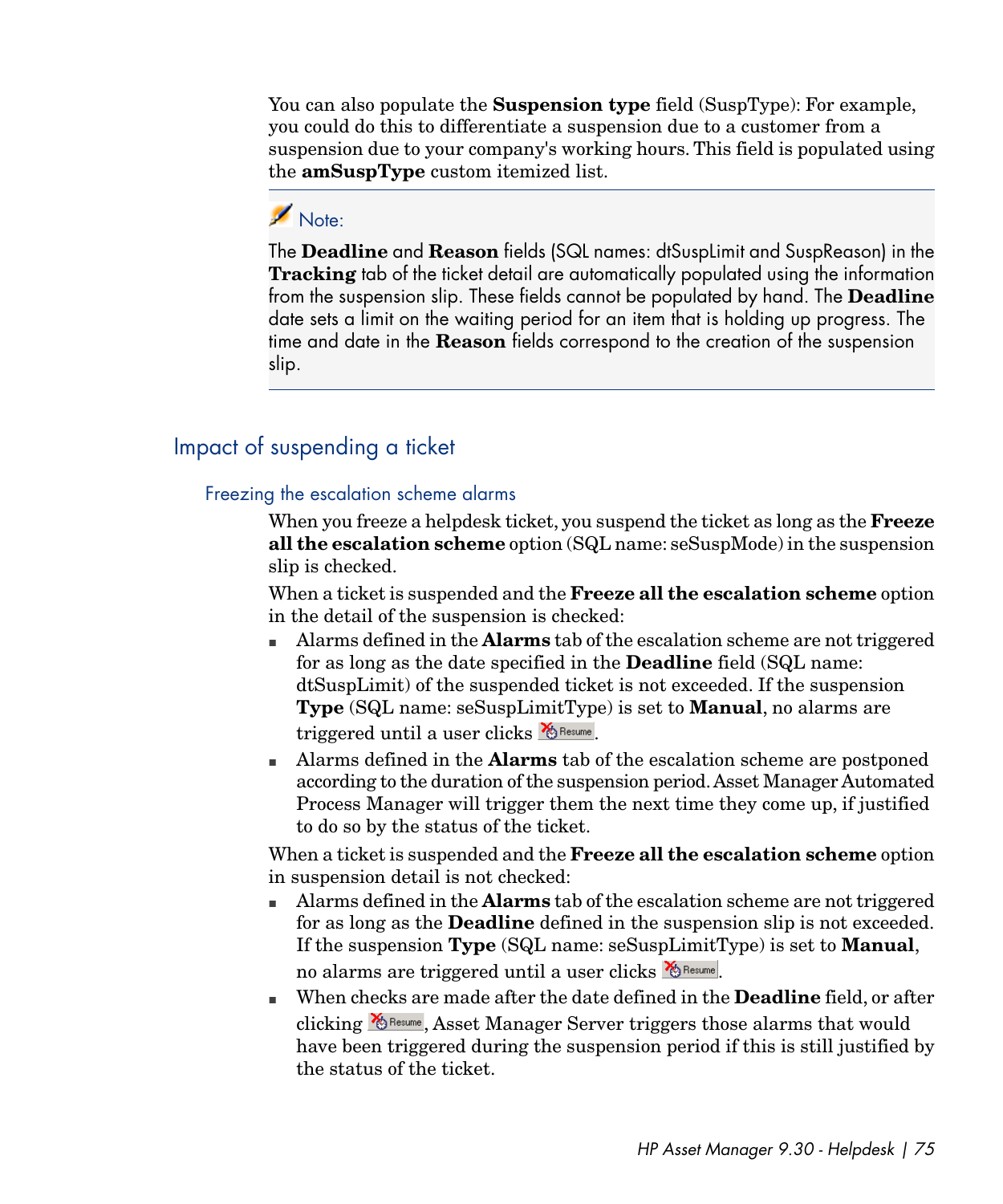#### Triggering an action at the end of a suspension period

If the ticket is still suspended and the **Deadline** field in the suspension slip is overrun,Asset Manager Automated Process Manager triggers the action defined in the suspension slip.

Postponing the Expected resol. date (SQL name: dtResolLimit) for the ticket (Tracking tab in the ticket)

The **Expected resol.** date of the ticket is postponed according to the duration of the suspension period if:

- <sup>n</sup> The suspension **Type** is not set to **Manual**.
- The  $\sqrt{r}$  Freeze all the escalation scheme check box of the suspension slip is checked.
- n The padlock button to the right of **Expected resol.** field of the ticket appears as unlocked  $\overline{\mathbb{a}}$ .

The length of the suspension is calculated from the time when the suspension slip is created or modified. It is obtained by calculating the difference between the date specified in the **Deadline** field of the suspension slip and value of the creation or modification date of the suspension slip. The calculation of the suspension duration takes into account the working periods as defined in the calendar attached to the escalation scheme.

# Note:

If the suspension **Type** is set to **Manual**, the **Expected resol.** date is only postponed to the end of the suspension. But this is only true if the F Freeze all the escalation scheme check box in the suspension slip is checked, and if the button to the right of the **Expected resol.** field in the ticket is shown as  $\mathbb{B}$ .

## Modifying a suspension item

### Modifying a suspension slip

You may modify a suspension slip after its creation in two ways:

- n By clicking the magnifier  $\trianglelefteq$  button to the right of the **Reason** field (SQL name: SuspReason) in the **Tracking** tab of the ticket detail.
- <sup>n</sup> By selecting the suspension slip in the **Activity** tab of the ticket by clicking the magnifier  $\leq$  button.

If you modify a suspension slip, Asset Manager modifies, if necessary:

- $\blacksquare$  The total duration of the suspension period of the ticket.
- <sup>n</sup> The **Expected resol.** date of the ticket, if the padlock button to the right of this field appears as locked  $\blacksquare$ . (For example, this recalculation can be performed if you modify the deadline of the suspension slip.)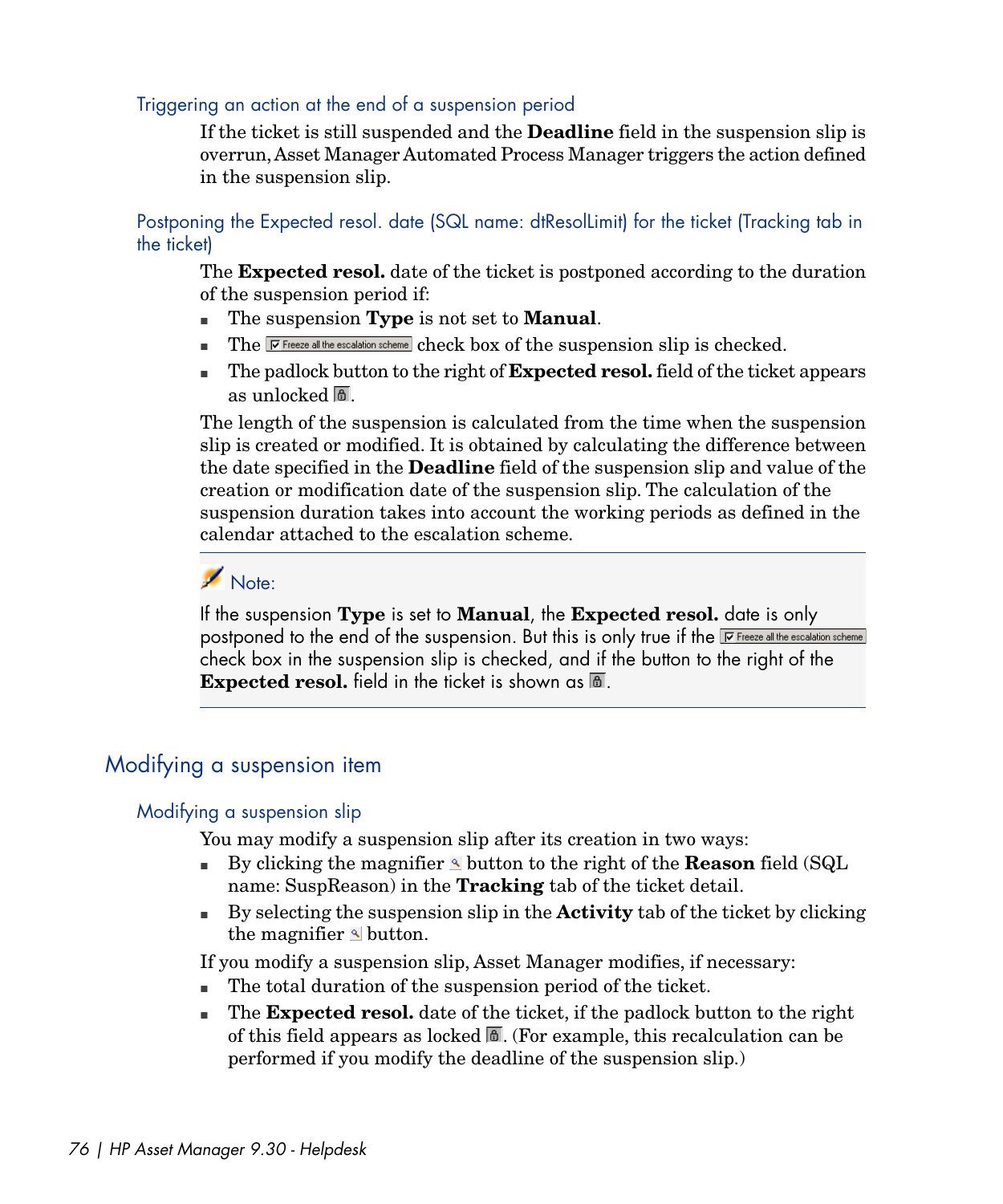#### If you modify the calendar attached to the escalation scheme

Modifications made to the specified working periods do not affect those suspension times already calculated in the tickets. The new version of the calendar is taken into account for all calculations made after its modification. You cannot therefore backdate calculations, but only update a calendar for future periods.

#### If you modify the escalation scheme

If the padlock button to the right of the **Expected resol.** field appears as locked, , Asset Manager recalculates, if necessary, the **Expected resol.** of the ticket. It will also then recalculate the total time that the ticket is frozen, taking into account the new calendar and the new alarms in the escalation scheme.

#### If you freeze or unfreeze the escalation scheme in the suspension slip

- <sup>n</sup> If you uncheck the **Freeze all the escalation scheme** option (SQL name: seSuspMode), and if the padlock button to the right of the **Expected resol.** field appears as locked  $\boxed{\upbeta}$ , Asset Manager recalculates, if necessary, the **Expected resol.** date of the ticket. It also recalculates the trigger dates of alarms, taking into account the time during which the ticket has been frozen.
- <sup>n</sup> If you check the **Freeze all the escalation scheme** option, and if the padlock button to the right of the **Expected resol.** field appears as locked , Asset Manager recalculates, if necessary, the **Expected resol.** date of the ticket. It also recalculates the trigger dates of alarms, taking into account the time during which the ticket will be frozen.

### Ending the suspension

To end the suspension, click the  $\frac{1}{2}$  Resume button.

#### Impact on the helpdesk ticket

The **Deadline** and **Reason** (SQL names: dtSuspLimit and SuspReason) fields in the **Tracking** tab are reset, but the suspension slip remains in the **Activity** tab.

The **Expected resol.** field of the ticket is recalculated according to the real duration of the suspension if:

- $\blacksquare$  The  $\lceil$  Freeze all the escalation scheme check box of the suspension slip is checked.
- <sup>n</sup> The padlock button to the right of **Expected resol.** field of the ticket appears as locked  $\overline{\mathbb{a}}$  .

#### Example: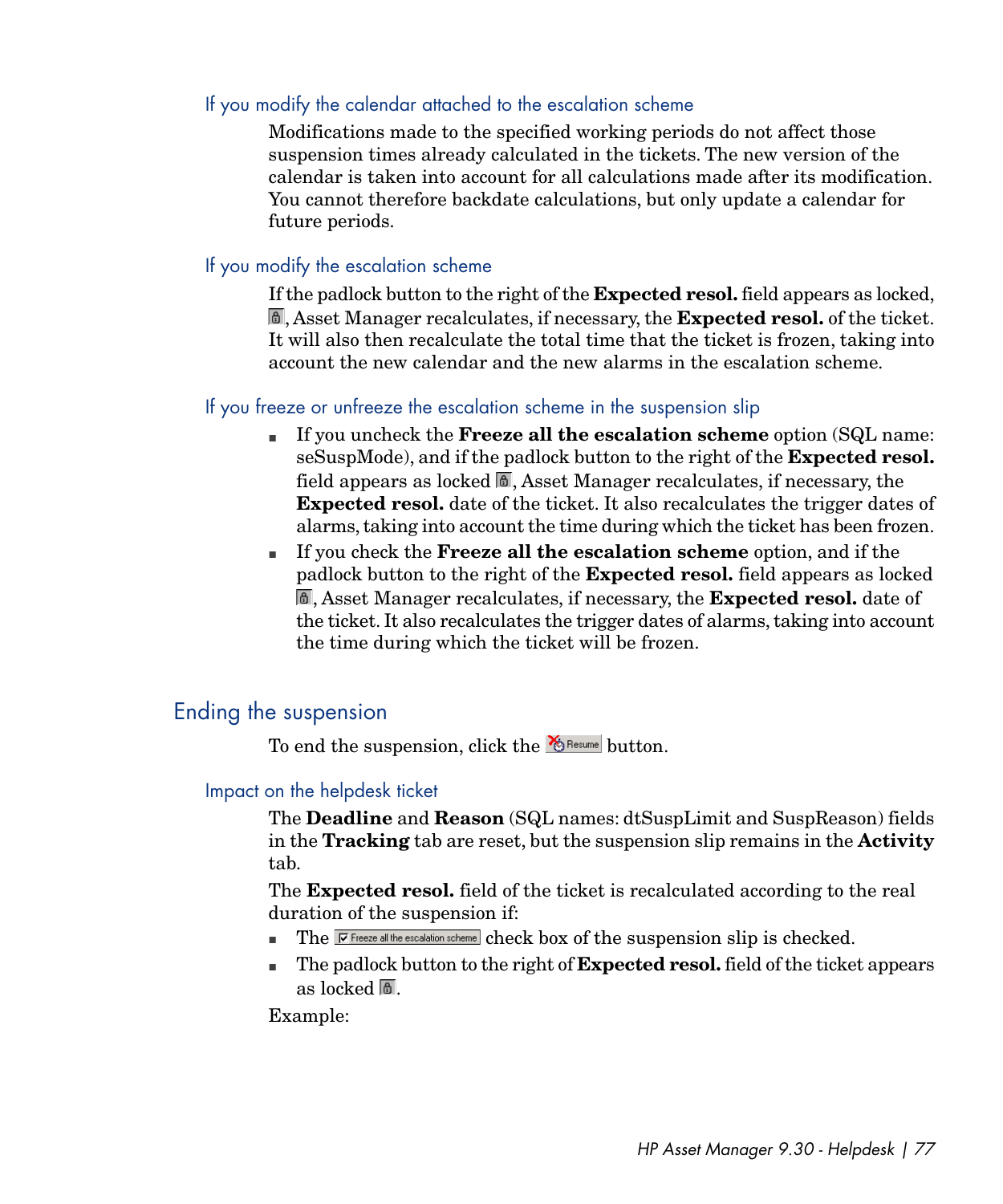- 1 On Monday, you suspend the ticket with the following parameters: **Expected resol.** date of the ticket is postponed 3 days.
- 2 On Tuesday, you end the suspension. Thus, the real duration of the suspension is only one day.Also, the **Expected resol.** of the ticket is reduced by 2 days.

#### Impact on verification of escalation scheme alarms

Asset Manager Automated Process Manager takes into consideration the alarms as they appear in the escalation scheme at the time the check is performed. Only those alarms not yet triggered are checked.

If the **Freeze all the escalation scheme** check box (SQL name: seSuspMode) in the suspension detail was checked:

- $\blacksquare$  The periods during which the ticket was actually frozen are taken into account.
- <sup>n</sup> The alarms defined in the **Alarms** tab in the escalation scheme are shifted by the actual duration of the suspension.Asset Manager Automated Process Manager will trigger them at their new deadline, if still warranted by the ticket's status.

If the **Freeze all the escalation scheme** check box (SQL name: seSuspMode) in the suspension detail was not checked:

<sup>u</sup> For controls performed after the date in the field **Deadline** (SQL name: dtSuspLimit), Asset Manager Automated Process Manager triggers the alarms that may have been triggered during the suspension period, if still warranted by the ticket's status.

### Multiple suspensions

If several suspension slips are created, Asset Manager calculates the total duration of the freeze. It takes into account the suspension slips for which the  $\nabla$  Freeze all the escalation scheme  $\left| \text{check box is checked} \right|$ .

This total duration of the freeze is taken into account:

- <sup>n</sup> When calculating the **Expected resol.** date (SQL name: dtResolLimit) for the ticket when it is calculated automatically.
- <sup>n</sup> When checking the alarms to trigger.

# Closing a helpdesk ticket

This section explains how to close a helpdesk ticket. It highlights several methods you can use to close a ticket, as well as describes the closure slips.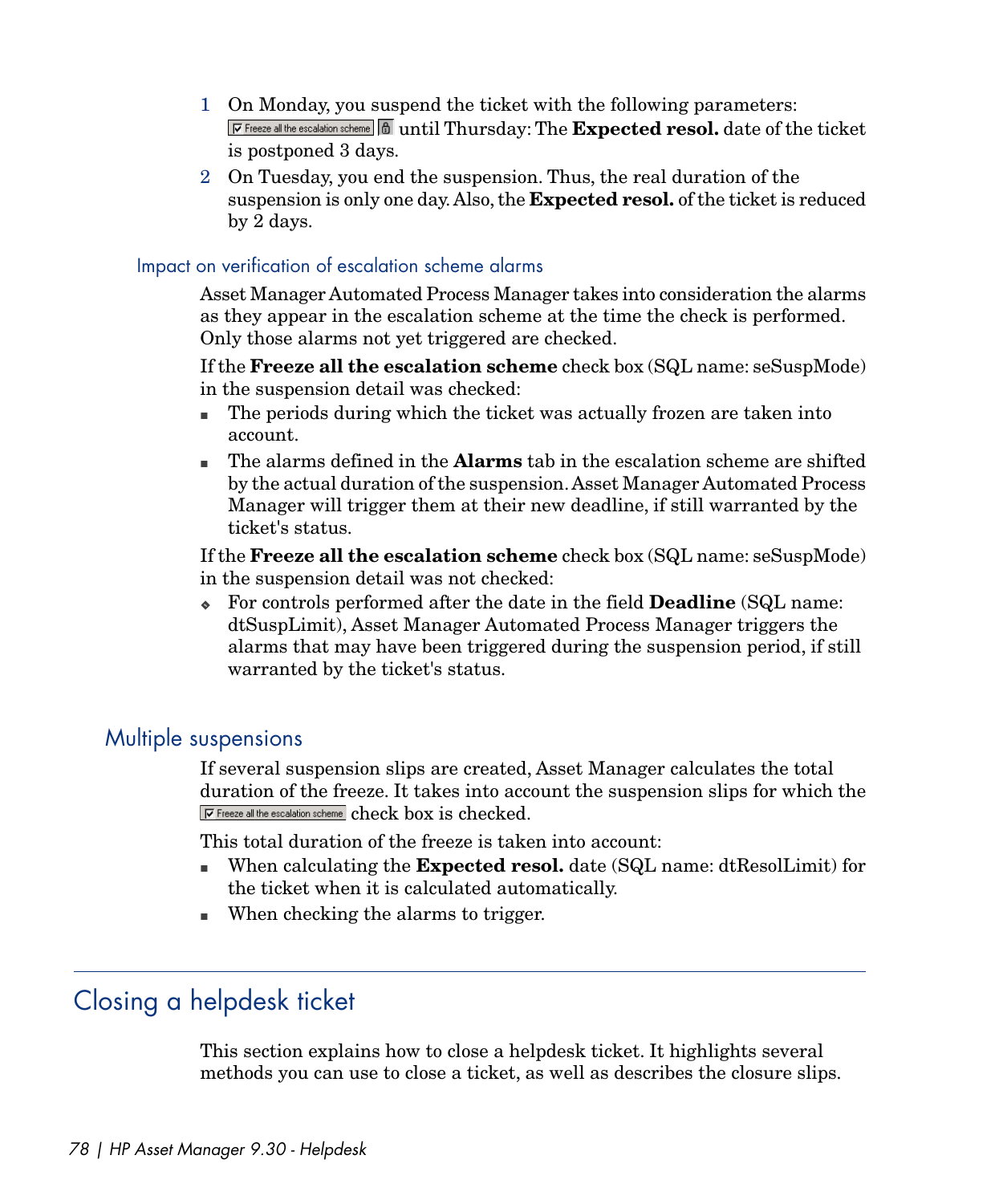# Closing a helpdesk ticket

Using the  $\bigotimes^{\bullet}$  Close button in the ticket detail

#### Method

In the ticket detail:

- $1$  Click  $\bullet$  Close
- 2 Populate the closure slip.
- 3 Click **Add**, then **Modify** to validate.

#### Impact on the fields in the ticket detail

A "Close" type ticket history is created in the **Activity** tab of the ticket detail. In the **General** tab of the ticket detail, the **Description** zone (SQL name: Description) makes mention of the ticket being closed.

The **Status** field (SQL name: seStatus) in the ticket detail is updated.

In the **Closure** tab of the ticket detail:

- The **Closed on** field is updated with the date of closure.
- <sup>n</sup> The contents of the **Resol. code** and **Satisfaction** fields (SQL names: ResolCode and SatisLvl) are updated using information from the closure slip.
- n The **Description** (SQL name: Description) from the closure slip is added to the **Resolution** zone (SQL name: Solution).

#### By selecting a solution from the resolution screen

In the resolution screen, you can close the ticket by clicking **Select**.This confirms the designated solution defined in the resolution screen.

#### How to display the resolution screen

There are two ways to display the resolution screen:

- <sup>1</sup> By clicking  $\frac{1}{\sqrt{2}}$  solve in the detail of a ticket.
- 2 By clicking the **Description** field in the data-entry zone of the answer-call screen (when creating a ticket only): The resolution screen appears in the help zone.

### Impact on the fields in the ticket detail

The **Status** field in the ticket detail is set to **Closed**.

If you are taking a call, the **Description** zone (SQL name: Description) in the **General** tab of the ticket detail is updated using the **Description** field of the data-entry zone of the answer-call screen.

In the **Closure** tab of the ticket detail: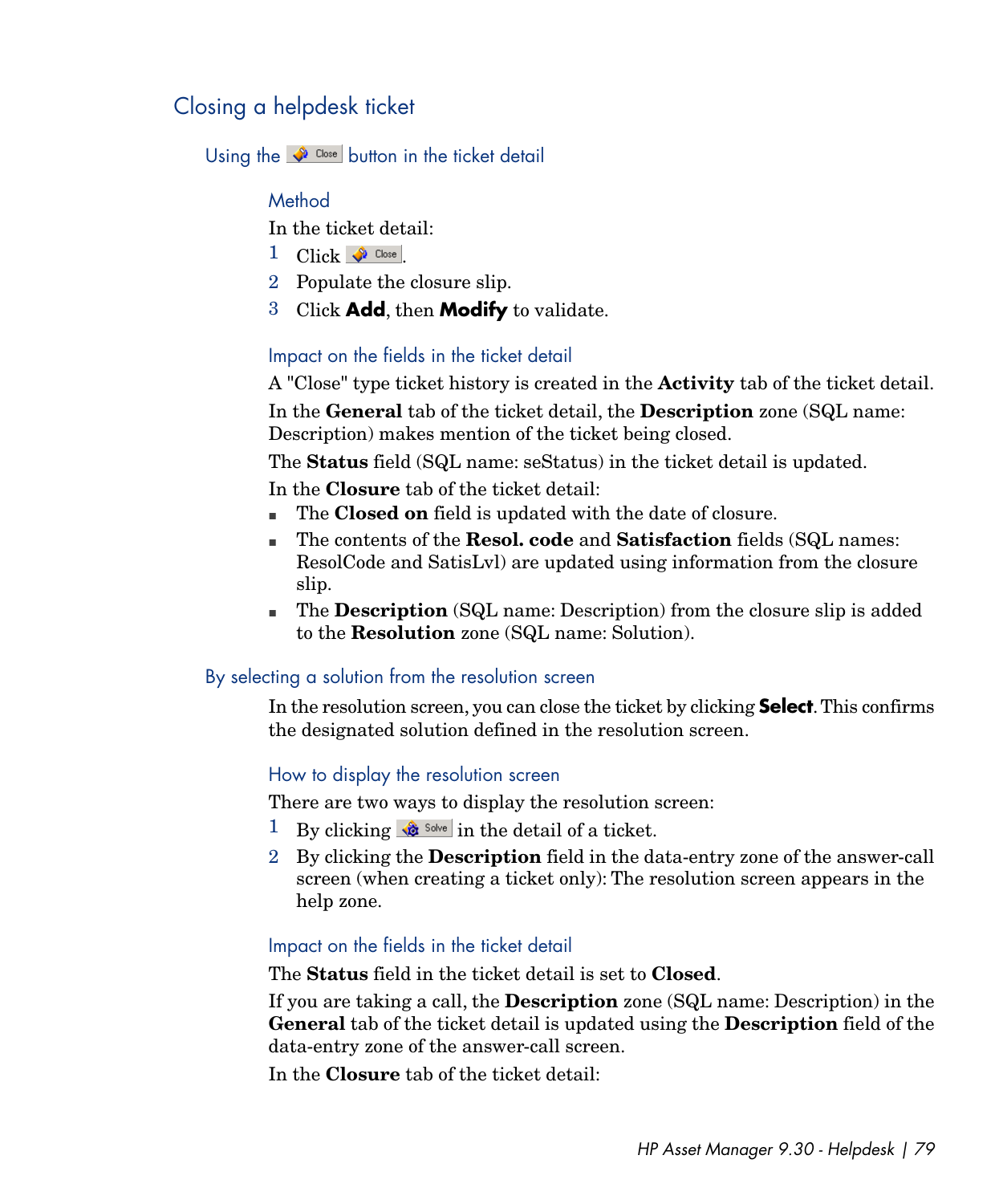- **n** The **Closed on** field is updated with the date of closure.
- n The **Diagnosis** field (SQL name: StandardSol) is updated with the identifier and short description of the solution used.
- n The corresponding questions and answers from the decision tree are added to the **Resolution** zone.

#### Using the  $\bigcirc$   $\bigcirc$   $\bigcirc$   $\circ$   $\circ$  the ticket button in the answer-call screen

In the answer-call screen displayed by pressing  $F2$ , click the  $\bigcirc$   $\bigcirc$   $\bigcirc$   $\bigcirc$   $\bigcirc$  close the ticket button to close a ticket without using the possible solution proposed by the resolution screen.

#### Impact on the fields in the ticket detail

The **Status** field in the ticket detail is set to **Closed**.

The **Description** zone in the **General** tab of the ticket detail is completed using the **Description** zone in the data-entry zone of the answer-call screen. The **Closed on** field in the **Closure** tab of the ticket detail is updated with the date of closure.

#### Manually in the ticket detail

#### **Method**

Set the **Status** of the ticket to **Closed** or **Closed and verified**.

You can also populate the **Closure** tab of the ticket detail with the date of closure, the selected predefined solution (**Diagnostic**), and its description (**Resolution**).

#### Impact on the fields in the ticket detail

Closing a ticket in this way does not have any effect on the fields in the ticket detail. You must fill in any other information by hand (such as the **Description** in the **General** tab, etc.).

# Note:

We recommend using one of the other methods, which automatically update the ticket using the appropriate information.

### Closure slip

When you create a closure slip by clicking the  $\Diamond$  Close button in the helpdesk ticket detail, certain fields in the **Closure** tab of the ticket details are populated automatically: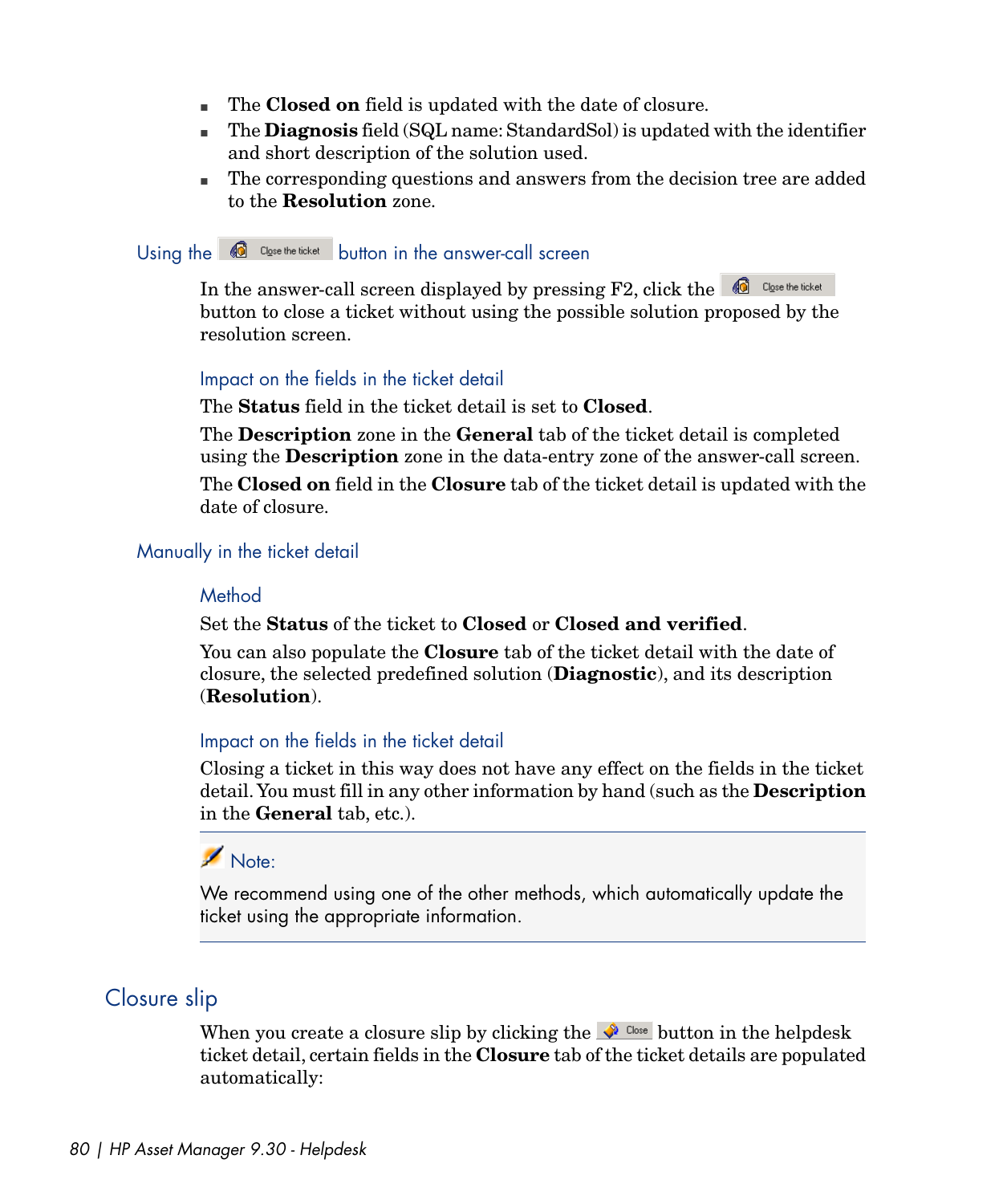<sup>n</sup> The **Satisfaction**, **Resol. code** and **To be integrated in the knowledge base** fields. (SQL names: SatisLvl, ResolCode and bToInteg).

# Note:

The **To be integrated in the knowledge base** field is used as a reminder only. It is not linked to any automated function.

<sup>n</sup> The contents of the **Description** field (SQL name: Description) in the **Closure** tab of the closure slip are copied to the **Resolution** field (SQL name: Solution) in the **Closure** tab.

If this information is modified (in the **Closure** tab in the ticket or in the ticket history) after having validated the closure slip using the **Add** button, the information is not propagated to the other tab.

However, if you create another closing slip, its information will be copied to the **Closure** tab in the ticket.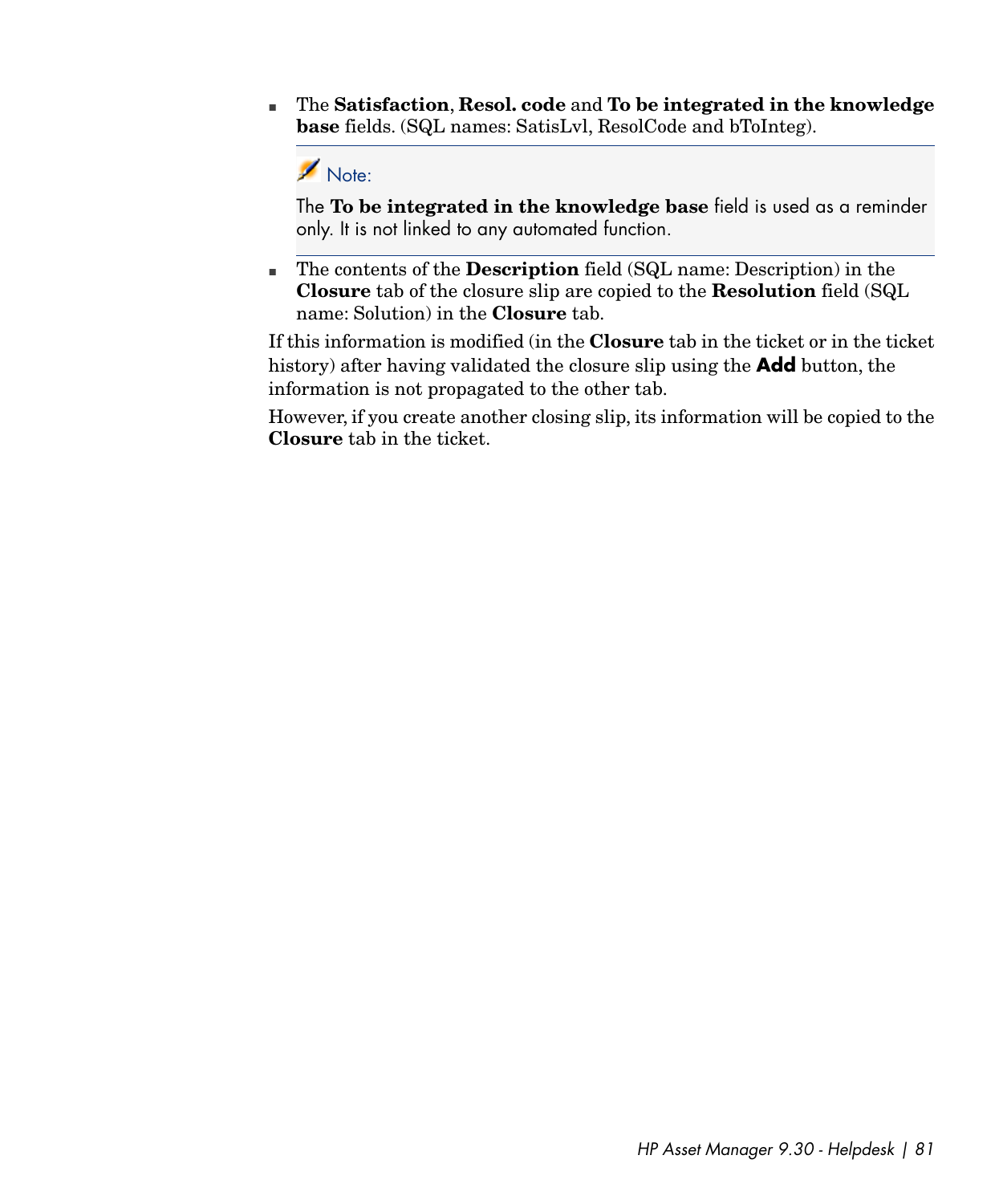*82 | HP Asset Manager 9.30 - Helpdesk*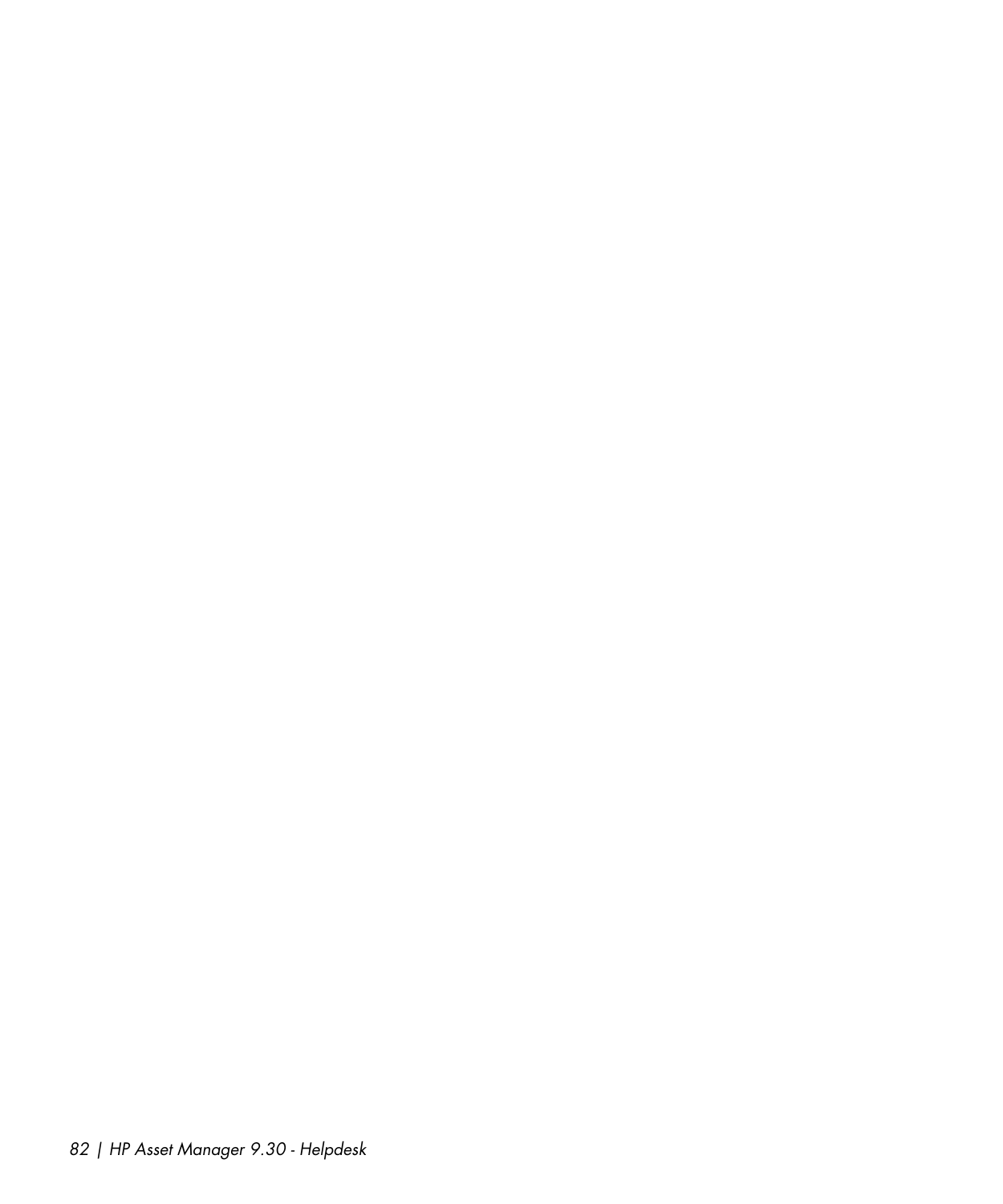# 8 Severities

This section explains how to describe and manage severities with Asset Manager. You can access the list of severities via the **Asset lifecycle/ Helpdesk/ Severities** menu item.

Each helpdesk ticket is assigned a severity. This enables you to decide the priority with which tickets should be processed.

Automatic mechanisms are available for assigning severities to tickets according to the:

- $\blacksquare$  Problem type
- <sup>n</sup> Caller
- Asset concerned
- $\blacksquare$  Location of the asset

# Using severities

Severities are associated with levels. You can use as many severity levels as you want. Level 0 is the weakest. There is no maximum limit.

Severities are stored in their own table and are associated to different types of elements:

- Problem types
- **n** Assets
- <sup>n</sup> Departments and employees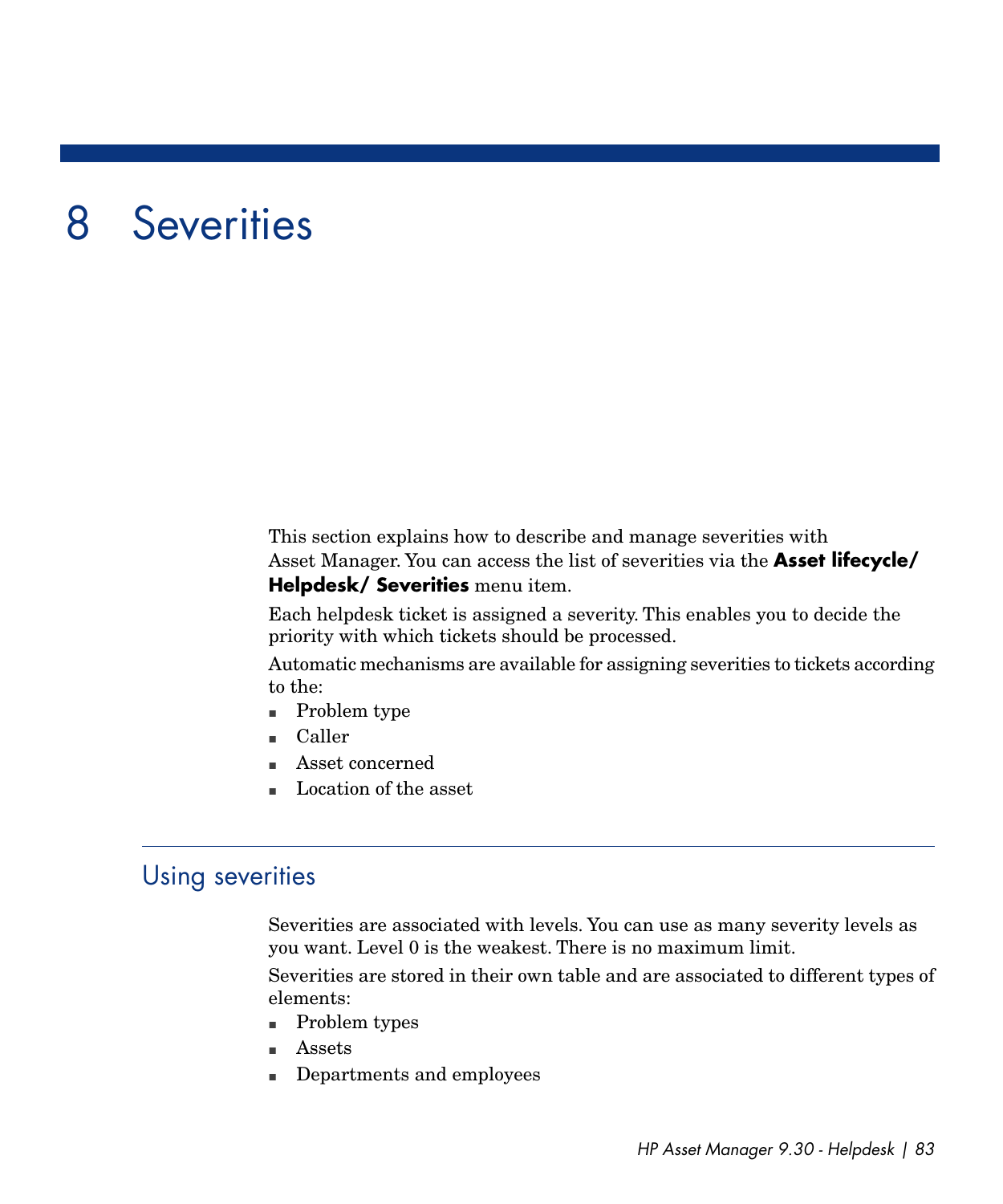- Locations
- **Models**

# Warning:

Severities can only be attributed to assets, employees, departments, models and locations from the detail of the severity. It is not possible to attribute a severity from the details of these elements. However, you can attribute a severity to a problem type from its detail.

Examples of elements to which it is useful to associate a severity:

- A mission critical server.
- The secretary to the CEO.
- The location "Machine-room".
- The problem type "PC-won't start up".

### **Automatic assignment of a severity to a helpdesk ticket**

A severity is attributed to a ticket when it is created, whether it is created directly from the list of tickets or using the answer-call wizard.

Asset Manager assigns the highest severity to the ticket from among those relating to the:

- $\blacksquare$  Problem type
- Contract
- **Asset**
- Location of the asset

This only holds true when creating a ticket. If you modify or populate the value of these fields after creating the ticket, the severity of the ticket is not modified.

# Warning:

The categories attached to the severities are not used to calculate the severity of a helpdesk ticket. The assets-model association automatically associates the assets to the severity of their model when they are created.

### **Automatic assignment of an escalation scheme to a helpdesk ticket**

Asset Manager tries to associate an escalation scheme automatically to a ticket according to the severity of the ticket and the location of the asset.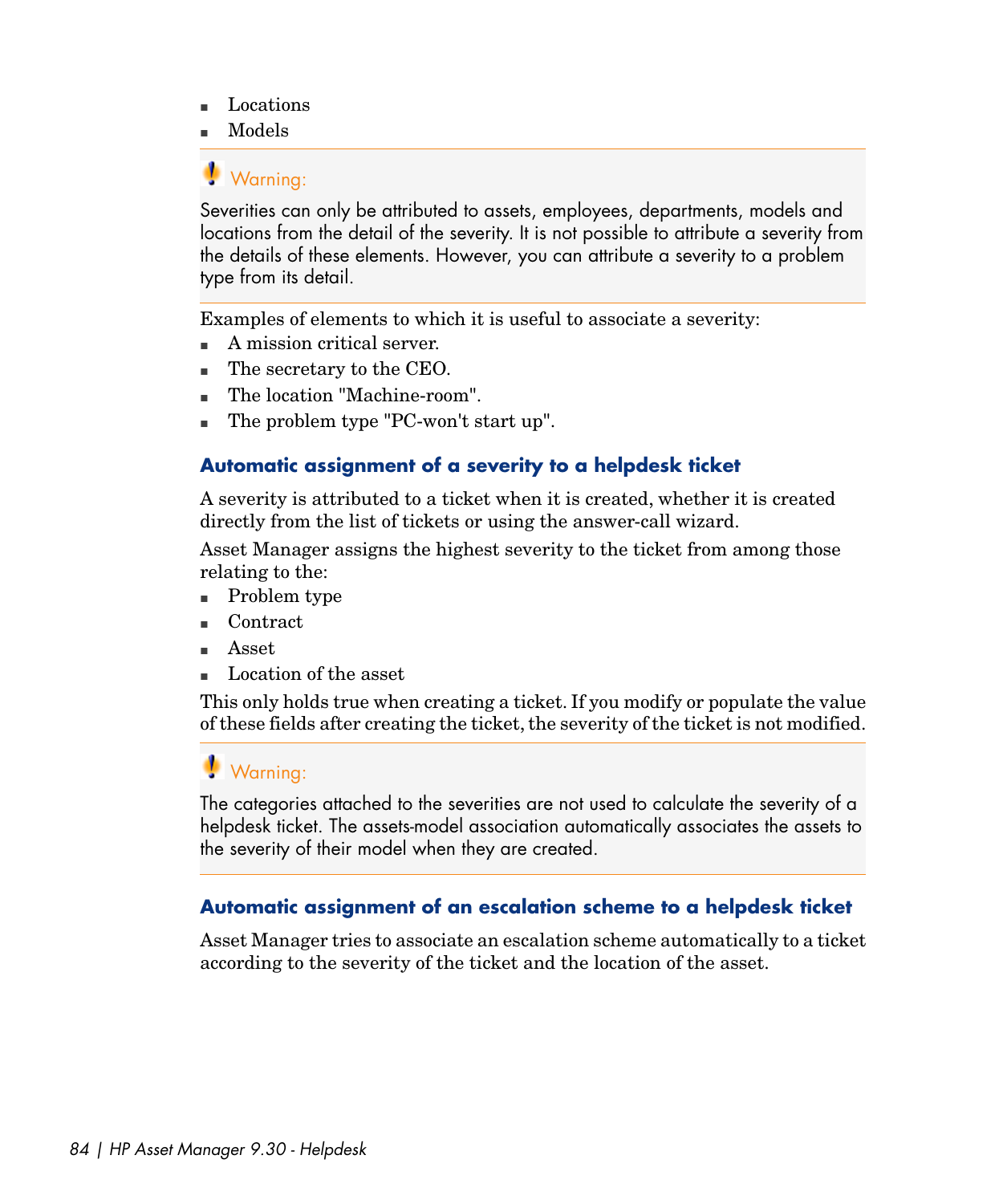# Creating severities

This section describes the suggested method for creating severities:

- 1 To implement severities, you must first analyze the structure and operation of your organization.
- 2 After completing this analysis, you need to create the severities before starting to create helpdesk tickets.

In general, three or four types of severity are sufficient.

Example: low, medium, high, very high.

Indicate the level of each severity (**Level** field (SQL name: lSeverityLvl) in the **General** tab of the severities detail).

# Note:

We recommend creating severities in steps of 10 (10, 20, 30, etc.). In this way, if the necessity arises, you can insert new severities between the existing ones.

3 Associate problem types, assets, locations, employees and departments with these severities as required.

These associations are made from the sub-tabs in the **Selection** tab of the severities detail. In these sub-tabs, use the  $\pm$ ,  $\pm$  and  $\Delta$  buttons to add, remove, view or modify items associated with a severity.

# Warning:

You cannot assign a severity to these items from their detail, except for problem types. You can only do so from the severity detail.

4 Associate the severities to certain models of assets, so that those assets are associated with these severities when they are created.

# Note:

The assets created before you associated the model with the severity do not benefit from this automated function. Therefore, you will have to manually assign the severity.

5 Associate the severities with escalation schemes.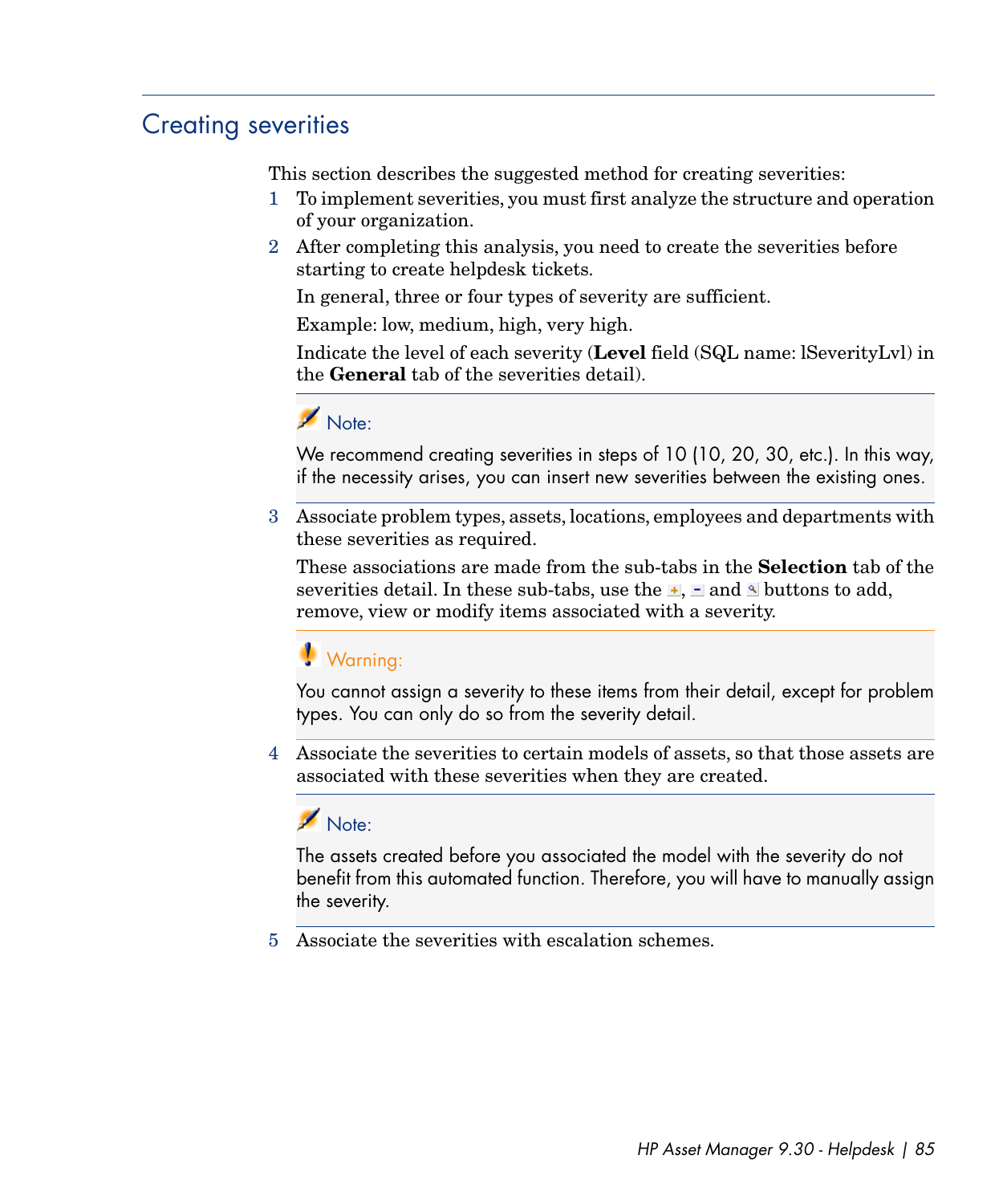*86 | HP Asset Manager 9.30 - Helpdesk*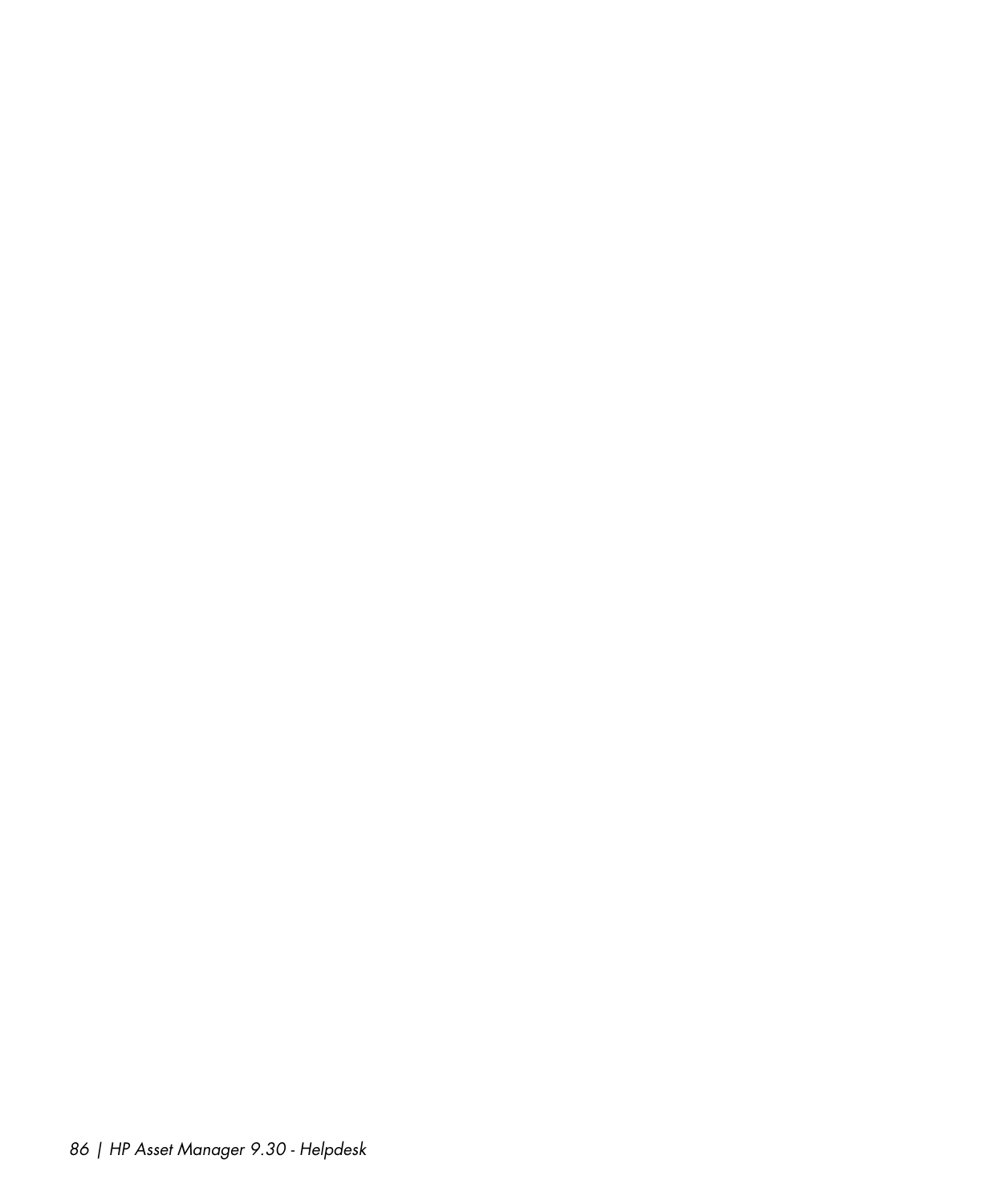# 9 Escalation schemes

This section explains how to describe and manage escalation schemes with Asset Manager. You can access the list of escalation schemes via the **Asset lifecycle/ Helpdesk/ Escalation schemes** menu item.

An escalation scheme enables you define the way in which a ticket is to be processed:

- <sup>n</sup> Calendar of business days to take into account in calculating deadlines.
- $\blacksquare$  Actions to be triggered, at certain time limits, if the ticket still has the a given status. For example, you can send an automatic message to a group supervisor if a ticket remains unassigned 1 day after being created.
- $\blacksquare$  Actions to be triggered when the status of ticket changes.
- Actions to be triggered when the asset changes assignment.

Escalation schemes thus reflect the internal procedures of your organization. To determine which escalation scheme to automatically associate with a ticket, Asset Manager takes into account the severity of the ticket and the location of the problem.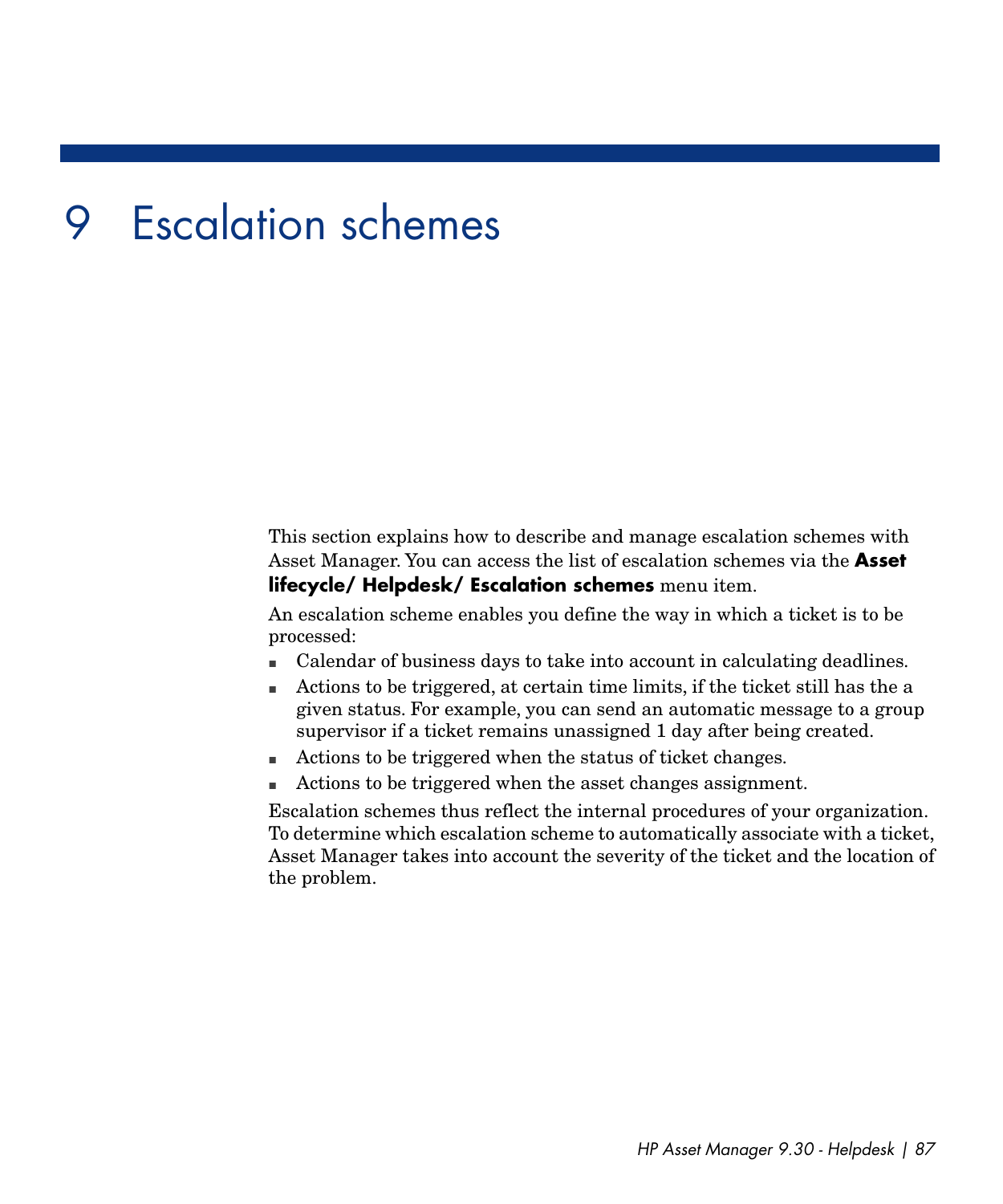# Overview of using escalation schemes

### **Overview**

Escalation schemes standardize the conditions under which tickets are processed.

You define:

- $\blacksquare$  A calendar of workable periods (business days).
- $\blacksquare$  The alarms to be triggered automatically if the status of the ticket does not evolve within the planned time limits (assignment, start of resolution, closure).
- $\blacksquare$  The actions to be triggered automatically when the status of the ticket is modified.
- $\blacksquare$  The actions to be triggered automatically when the assignment of the ticket is modified.

An escalation scheme is associated with tickets when they are created.

# Note:

As is the case for assets, problem types each have a unique bar-code label. By default, this label is defined by a script that uses an Asset Manager counter. You can customize this script to adapt the bar-code label to your needs.

The surveillance program, Asset Manager Automated Process Manager, monitors the alarms and triggers them if necessary.

Actions concerning the assignment or status change of the ticket are automatically triggered when their value changes. It is not Asset Manager Automated Process Manager that triggers these actions but an agent of Asset Manager.

## Examples how escalation schemes are useful

- Automatic issuing of a message when a ticket is assigned.
- $\blacksquare$  Automatic issuing a message to the helpdesk supervisor when the ticket remains unassigned after a certain length of time.
- $\blacksquare$  Automatic issuing of a message to the user when the ticket is closed, which asks their opinion on the quality of service received.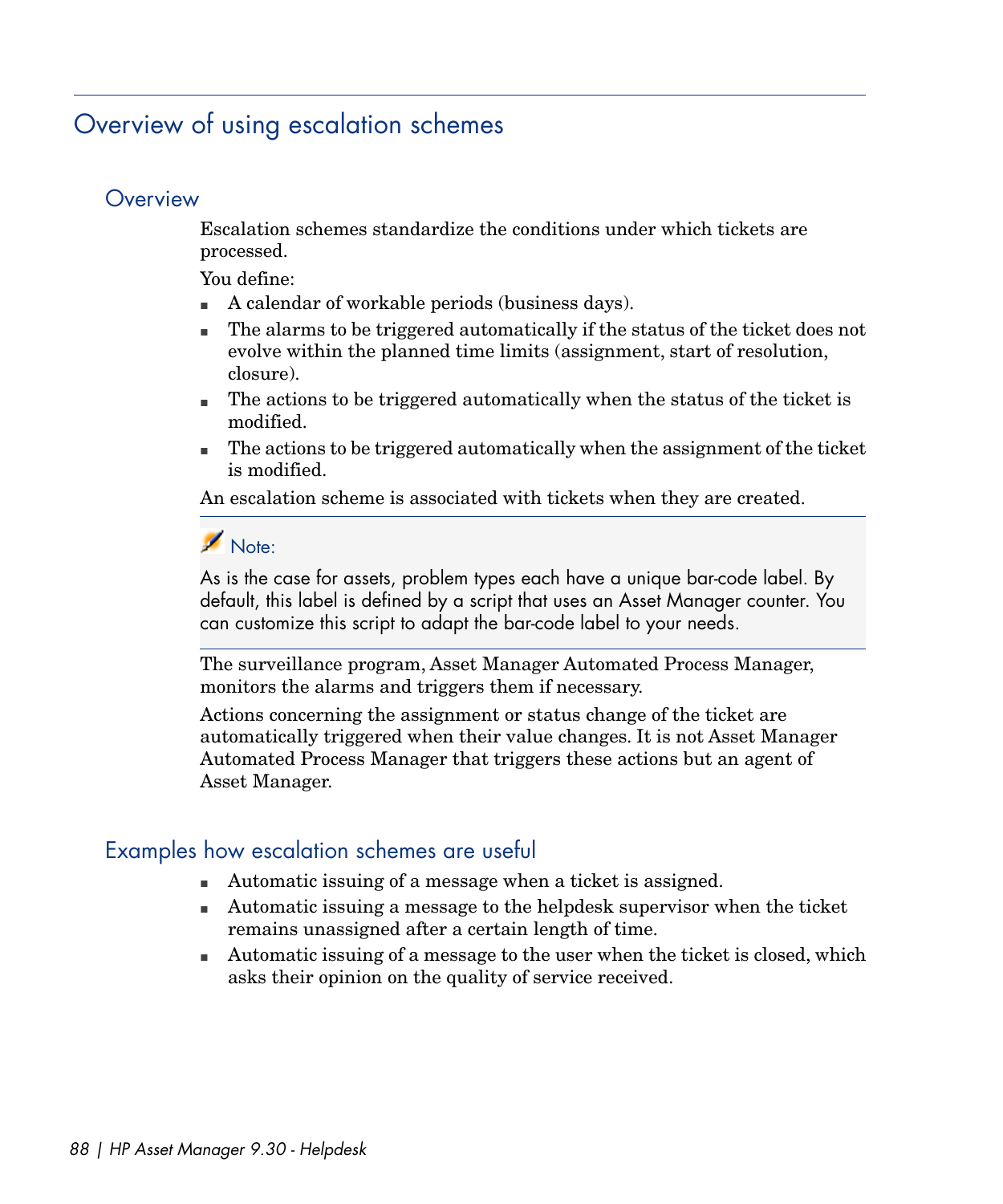## Automatic assignment of an escalation scheme to a helpdesk ticket

When you create a helpdesk ticket, Asset Manager tries to automatically associate it with an escalation scheme. This process is based on two types of information:

- n The severity of the ticket (ticket details, **Tracking** tab).
- The location of the asset attached to the ticket.

Asset Manager proposes the most appropriate escalation scheme as follows:

- 1 Asset Manager searches the escalation schemes associated with the severity of the ticket (Severities sub-tab of Selection tab in an escalation scheme detail).
- 2 Among the escalation schemes selected in this way,Asset Manager searches the escalation scheme associated with the "nearest" location to that of the asset: direct location, otherwise the parent location, and so on toward the root location (Locations sub-tab of Selection tab in an escalation scheme detail).
- 3 If no escalation scheme is found, Asset Manager starts the first two steps again incrementing the severity by 1 until reaching the highest severity.
- 4 If no escalation scheme is found, Asset Manager starts the first two steps again decreasing the severity by 1 until severity 0.
- 5 When Asset Manager finds more than one escalation scheme at one of the above levels, it selects one randomly.

The following diagrams illustrate how Asset Manager selects the escalation scheme:

Figure 9.1. Escalation schemes - automatic assignment of a ticket

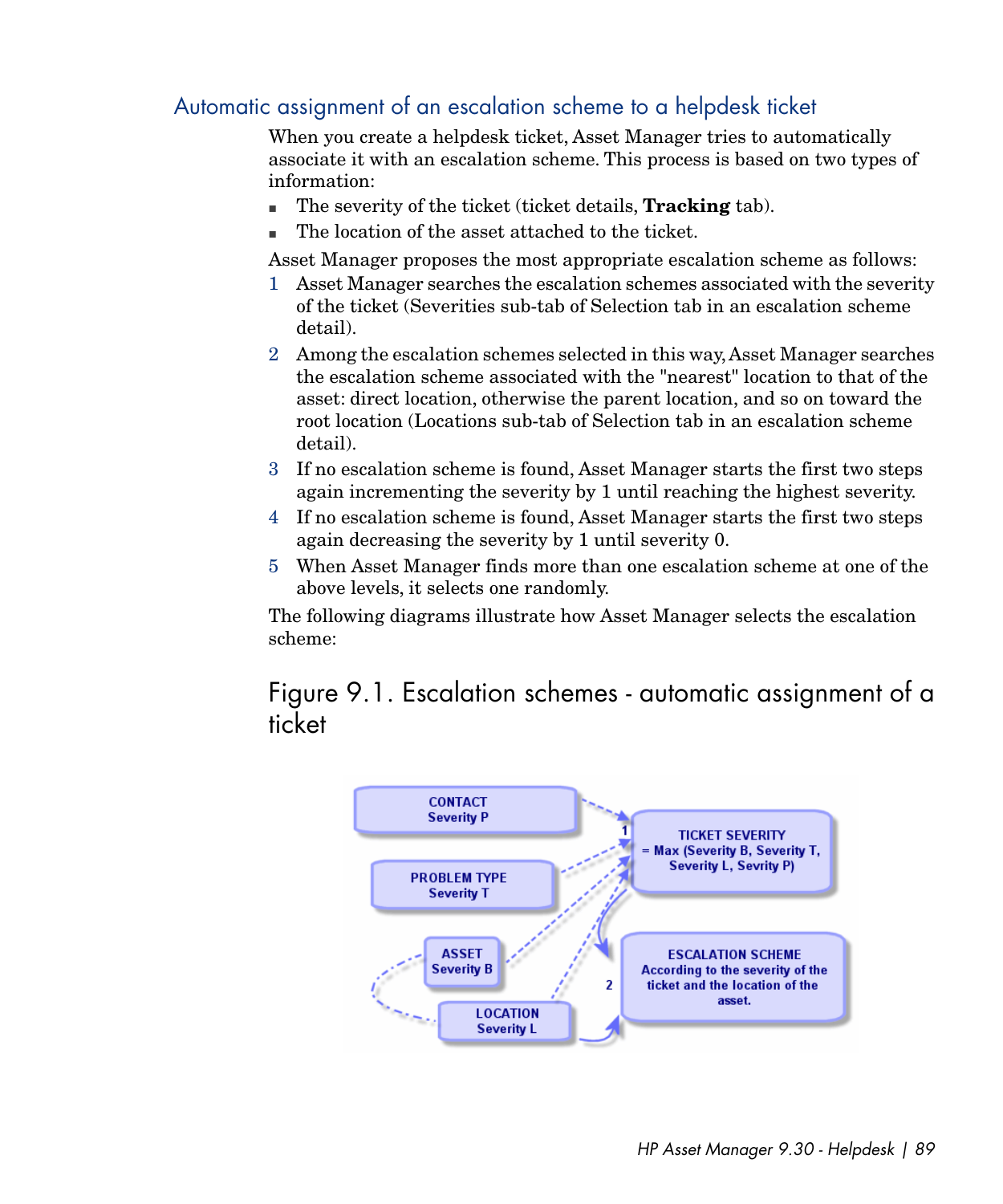Four escalation schemes are defined in the following example. In the case of a medium severity ticket opened for an asset in the machine-room:

- 1 Asset Manager searches the escalation schemes associated with a medium severity, (escalation scheme detail, **Selection** tab, **Severities** sub-tab). It finds two: Escalation scheme 2 and escalation scheme MR.
- 2 Among these two escalation schemes, Asset Manager searches if one of them is associated with the location of the asset, i.e. the machine-room (escalation scheme detail, **Selection** tab, **Locations** sub-tab). Thus, escalation scheme MR is selected.

# Figure 9.2. Escalation schemes - the role of locations and severities



## Creating escalation schemes appropriately

To create escalation schemes in an appropriate fashion, you need to identify the pairs (location, severity) that best describe the cases you may encounter in your organization.

You are not obliged to create an escalation scheme for each location, since the selection algorithm for the escalation scheme widens the search to parent locations when it does not find the exact location level of the ticket.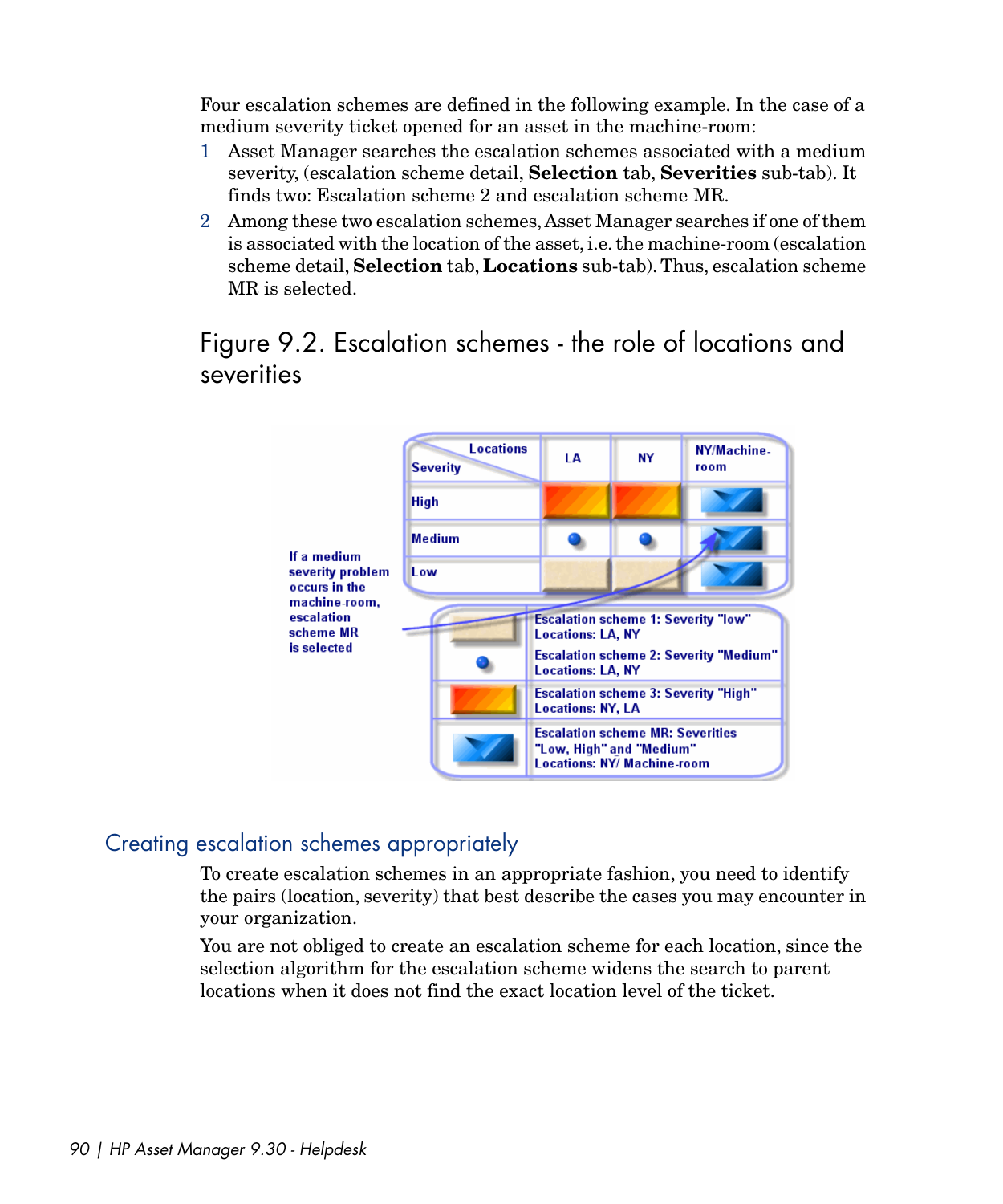# Resolution time

Each escalation scheme defines a deadline for the closure of helpdesk tickets associated with the scheme (**Resolution time frame** in the **General** tab of the escalation scheme detail).

# Important:

When calculating deadlines linked to the resolution time, the business days calendar associated with the escalation scheme is taken into account, and the "Resolution time" is converted to hours.

The resolution time can be used in defining alarms to be triggered when certain deadlines have been reached.

# Alarms to be triggered on certain deadlines

The **Alarms** tab of the escalation scheme detail shows the list of alarms to be triggered. Each alarm is described in a sub-tab. To add, duplicate, or remove an alarm, right-click in the tab to display the shortcut menu and select the **Add linked record**, **Duplicate linked record** or **Delete link**.

You can create as may alarms as you want.

The alarms are monitored by the surveillance program Asset Manager Automated Process Manager.

# Example of functioning

Figure 9.3. Alarm functions - record example

| General              | Alarms                | Transitions                   | Assignment     | Selection                   | Histi           |
|----------------------|-----------------------|-------------------------------|----------------|-----------------------------|-----------------|
|                      | Name: Assignment      |                               |                |                             |                 |
|                      |                       | Action: HD Alarm not assigned |                |                             | $\mathbb{Q}$ de |
| <b>Ticket status</b> |                       |                               |                | Triggering of the action    |                 |
|                      | ✔ Awaiting assignment |                               |                | Type: Time elapsed since or |                 |
| Assigned             |                       |                               |                | Delay: 1h                   |                 |
| In progress          |                       |                               |                |                             |                 |
|                      |                       |                               |                |                             |                 |
|                      |                       |                               |                |                             |                 |
|                      |                       |                               |                |                             |                 |
|                      |                       |                               |                |                             |                 |
| Assignment           |                       | Not resolved 1                | Not resolved 2 | Not resolved 3              |                 |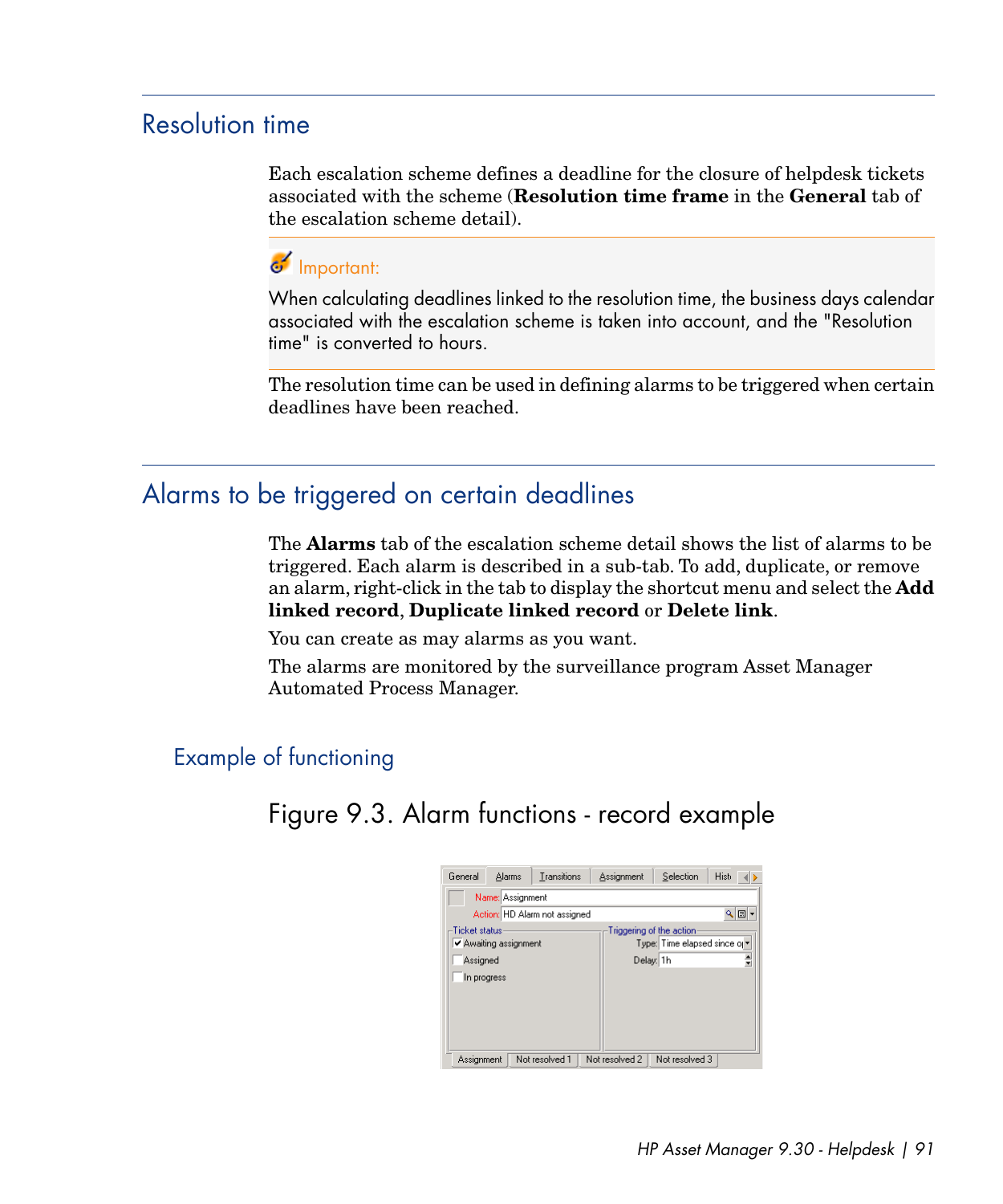If, when Asset Manager Automated Process Manager checks the alarms, more than five minutes have elapsed since the opening of the ticket, and the ticket is **Awaiting assignment**, Asset Manager Automated Process Manager triggers the action "HDAlarm not assigned".

# Type and Delay

#### **Table 9.1. Alarms - examples of types and delays**

| <b>Type</b>                                                                  | Delay    | Deadline condition                                                          |
|------------------------------------------------------------------------------|----------|-----------------------------------------------------------------------------|
| Time elapsed since                                                           | $5 -$    | If more than 5 minutes have passed since the opening of the                 |
| opening ticket.                                                              | mintes   | ticket (Opened on (SQL name: dtOpened) field of the ticket's                |
|                                                                              |          | detail).                                                                    |
| % of the resolution                                                          | $10\ \%$ | If more than 10 % of the resolution time has passed (the difference         |
| time                                                                         |          | between the Opened on and Resolution Limit fields of the                    |
|                                                                              |          | ticket's detail).                                                           |
| Time before resolu-                                                          | 20       | If more than 20 minutes is left before the resolution limit ( <b>Resol-</b> |
| tion deadline<br>mintes<br><b>ution limit</b> field of the ticket's detail). |          |                                                                             |

### Calculation of deadlines

When you define the alarms to be triggered on overrunning certain deadlines, and when you set the **Resolution time** in the **General** tab of the escalation scheme detail, it is important to be aware of the way deadlines are calculated:

### **Application of the calendar**

The time elapsed takes into account workable periods (business days) if the escalation scheme is associated with a calendar (**General** tab in escalation scheme). This calendar defines the working periods to be considered when triggering alarms in the **Alarms** tab.

Example:

You create a ticket on Thursday September 23, 2011 at 5 P.M.

The ticket is associated with an escalation scheme that contains a "Ticket not assigned" alarm with the following values:

- <sup>n</sup> Status: **Awaiting assignment**
- <sup>n</sup> Type: "time elapsed since opening ticket"
- $\blacksquare$  Delay: "15 min"
- n Action: "Action 1"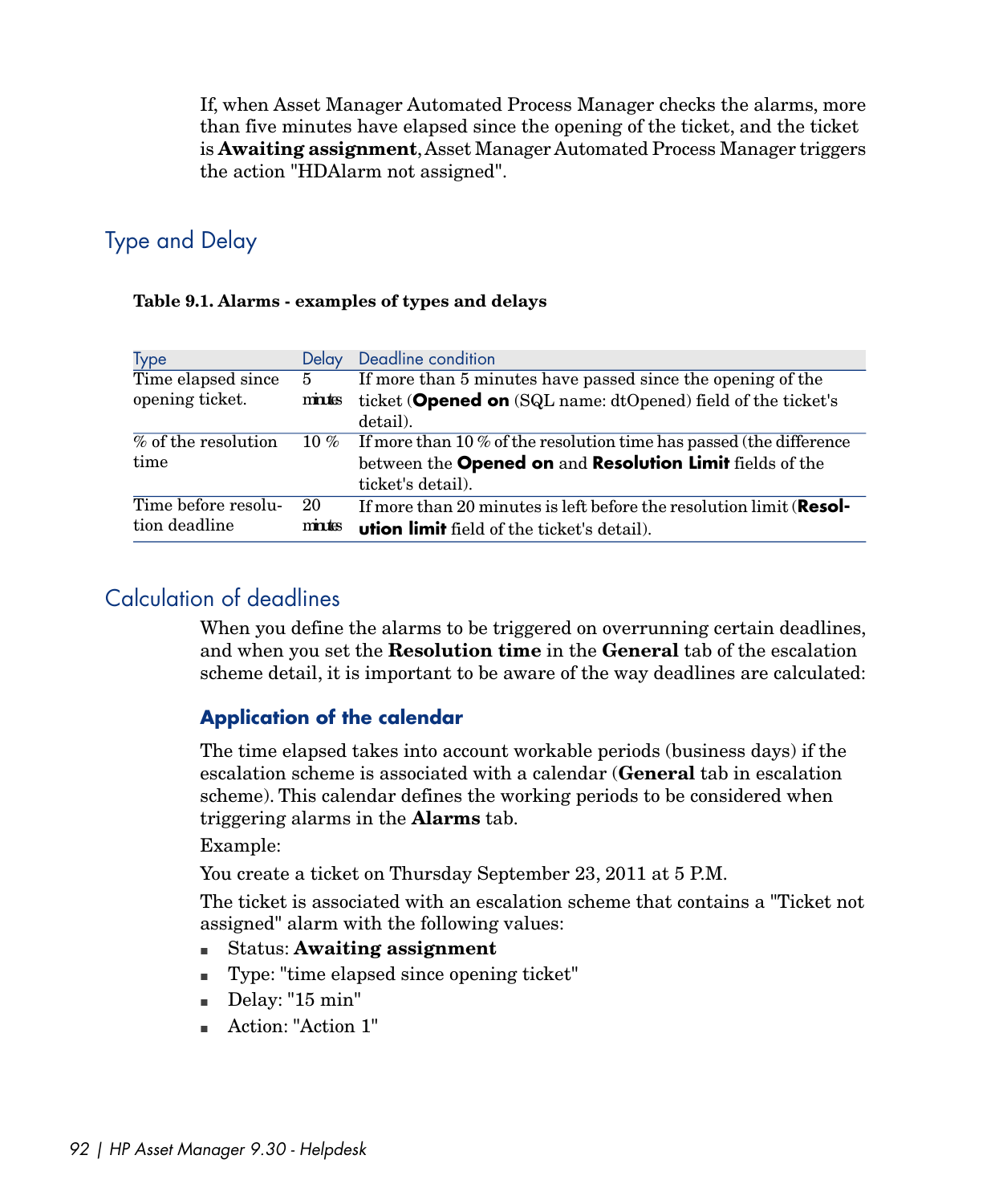The escalation scheme is associated with a calendar that specifies that the Thursday September 23 and Friday September 24, 2011 are worked from 9 A.M. to 5:05 P.M.

The "Ticket not assigned" alarm will trigger the "Action1" action on Friday September 24, 2011 at 9:10 A.M. if the ticket is **Awaiting assignment**.

### **Conversion of delays (time limits) to hours**

When calculating deadlines, delays (time limits) are converted to hours.

Example:

A helpdesk ticket is created on Monday May 10, 2011 at 12:00 P.M.

The ticket is associated with an escalation scheme that contains an "Ticket not closed" alarm with the following values:

- <sup>n</sup> Status: **In progress**
- <sup>n</sup> Type: "% of resolution time "
- **Delay:** "100 %"
- n Action: "Action2"

The "Resolution time" of the escalation scheme is set to 2 days and the escalation scheme is associated with a calendar specifying that all Mondays, Tuesdays, Wednesdays, Thursdays and Fridays in 2011 are workable from 9 A.M. to 6 P.M. and that all Saturdays and Sundays in 2011 are not workable.

When calculating deadlines, 2 days is equivalent to 48 hours, or 5 full workable days and 3 hours. As a consequence, the "Ticket not closed" alarm will trigger the "Action2" action on Monday May 17, 2011 at 3 P.M. if the ticket is **In progress**.

# Actions to be triggered when the status of a ticket changes

The list of actions to be triggered when the status of a ticket changes appears in the **Transitions** tab of the escalation scheme detail.

The test and the possible triggering of the action are carried out when the change of status of the ticket is validated, for example by clicking **Create** or **Modify** in the ticket detail. The value of the **Status** field (SQL name: Status) needs to be different from the value stored in the database in order for an action to be triggered.

Actions must be created in the table of actions.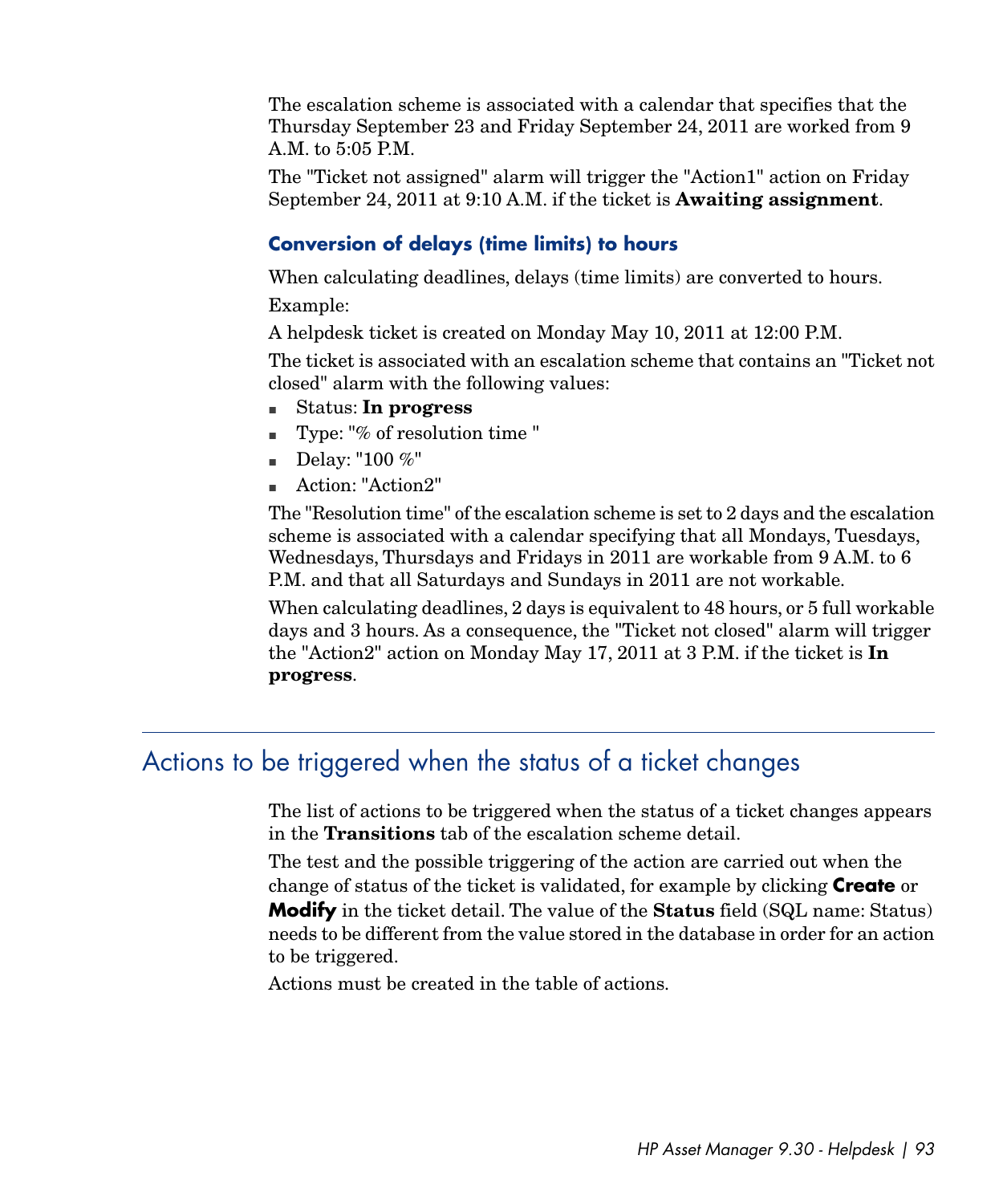# Note:

It is not Asset Manager Automated Process Manager that triggers these actions but an agent of Asset Manager.

# Actions to be triggered when the assignment of a ticket changes

The list of actions to be triggered when the assignment of a ticket changes appears in the **Assignment** tab of the escalation scheme detail.

There are two zones concerning:

- <sup>n</sup> The supervisor to whom the ticket is assigned: Ticket detail, **Tracking** tab, **Assigned** field (SQL name: Assignee).
- <sup>n</sup> The group to which the ticket is assigned: Ticket detail, **Tracking** tab, **Group** field (SQL name: EmplGroup).

In both cases there is a distinction between:

- Assignment: Assigning a new supervisor or group to the ticket
- Unassignment: Removing the assignment from a supervisor or group

# Warning:

When the **Assigned** or **Group** field in the ticket detail already has a value and you replace it by a new one, it is considered as an unassignment followed by an assignment.

Reassigning a ticket is equivalent to unassigning then reassigning.

The test and the possible triggering of the action are carried out when the change of assignment is validated, for example by clicking **Select** or **Modify** in the ticket detail. The value of the **Assigned** or **Group** fields needs to be different from the value stored in the database in order for an action to be triggered, which is true for a first assignment, an unassignment and a reassignment.

Actions need to be created in the table of actions.

# Note:

It is not Asset Manager Automated Process Manager that triggers these actions linked to the (re)assignment of tickets but an agent of Asset Manager.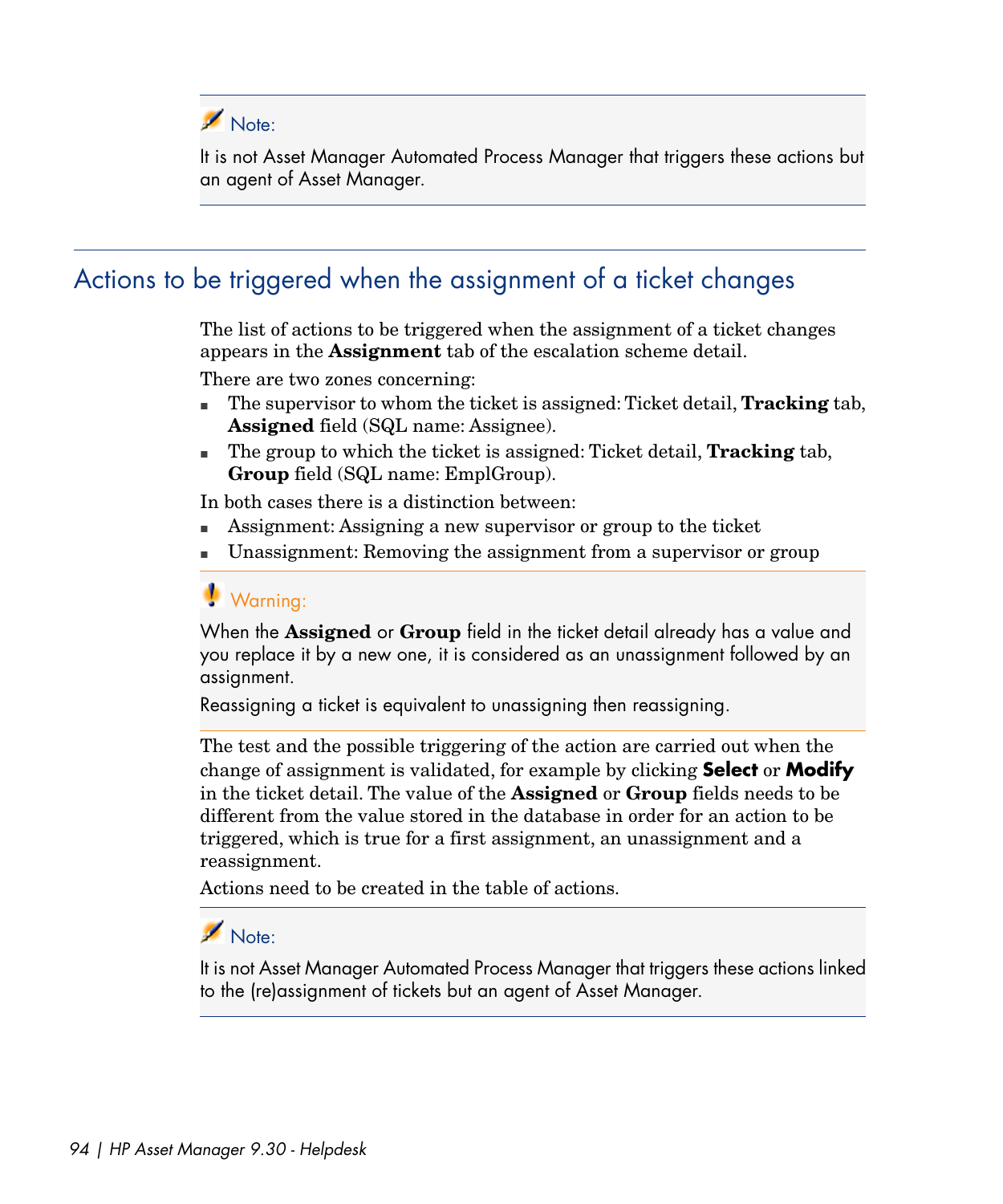# Elements taken into account in automatically assigning an escalation scheme to a ticket

The list of elements taken into account by Asset Manager when automatically assigning an escalation scheme to a ticket appear in the **Selection** tab of the escalation scheme detail screen.

The sub-tabs of this tab associate severities and locations with given escalation schemes.

Go to the appropriate sub-tab and use the  $\pm$ ,  $\pm$  and  $\Delta$  buttons to add, remove, view or modify locations or severities associated with the escalation scheme.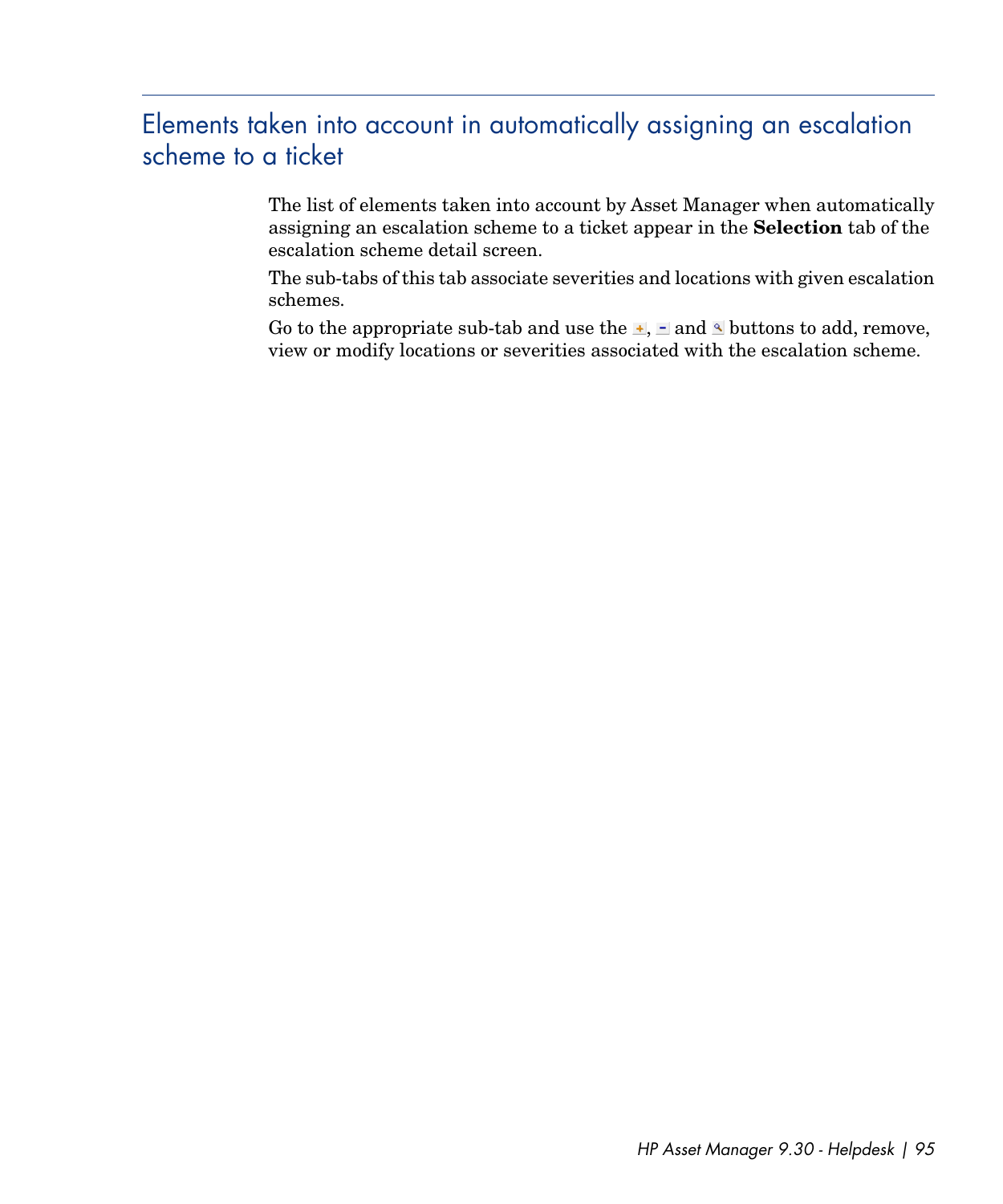*96 | HP Asset Manager 9.30 - Helpdesk*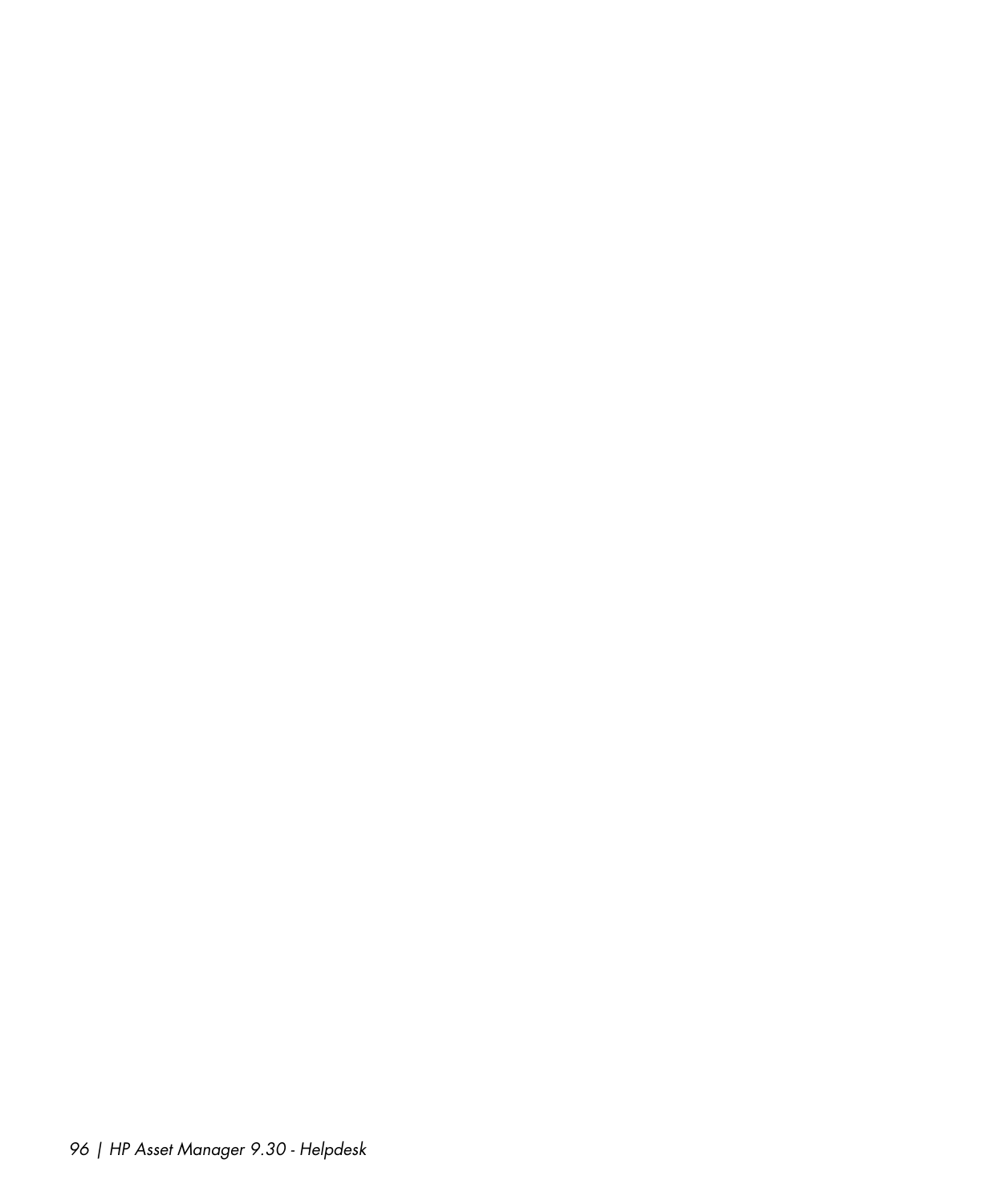# 10 Knowledge base

This chapter explains how to use and manage the knowledge base, which you can access via the **Asset lifecycle/ Helpdesk/ Knowledge base** menu item.

The knowledge base is a group of files describing problems and their solutions.

These files enable you to solve more easily the problems you encounter. You enrich the knowledge base when you discover new problems and solutions.

Each knowledge file can be attached to an entry point in the decision tree. Thus, when you take a call, by navigating in the decision tree, the answer-call wizard suggests related knowledge files in the selected node and sub-nodes of the decision tree.

Example of knowledge file:

- Description: Monitor blank but under tension.
- Resolution: Plug the cable between the monitor and the CPU.

#### **Viewing knowledge base entries**

Files in the knowledge base are not made in such a way that they can be consulted from their full list.

However, if you select a node in the decision tree for the call answering phase or when the helpdesk ticket is resolved, Asset Manager displays the list of knowledge base entries linked to that node. The knowledge base entry thus selected to solve a call appears in the detail of the helpdesk ticket, in the **Closure** tab.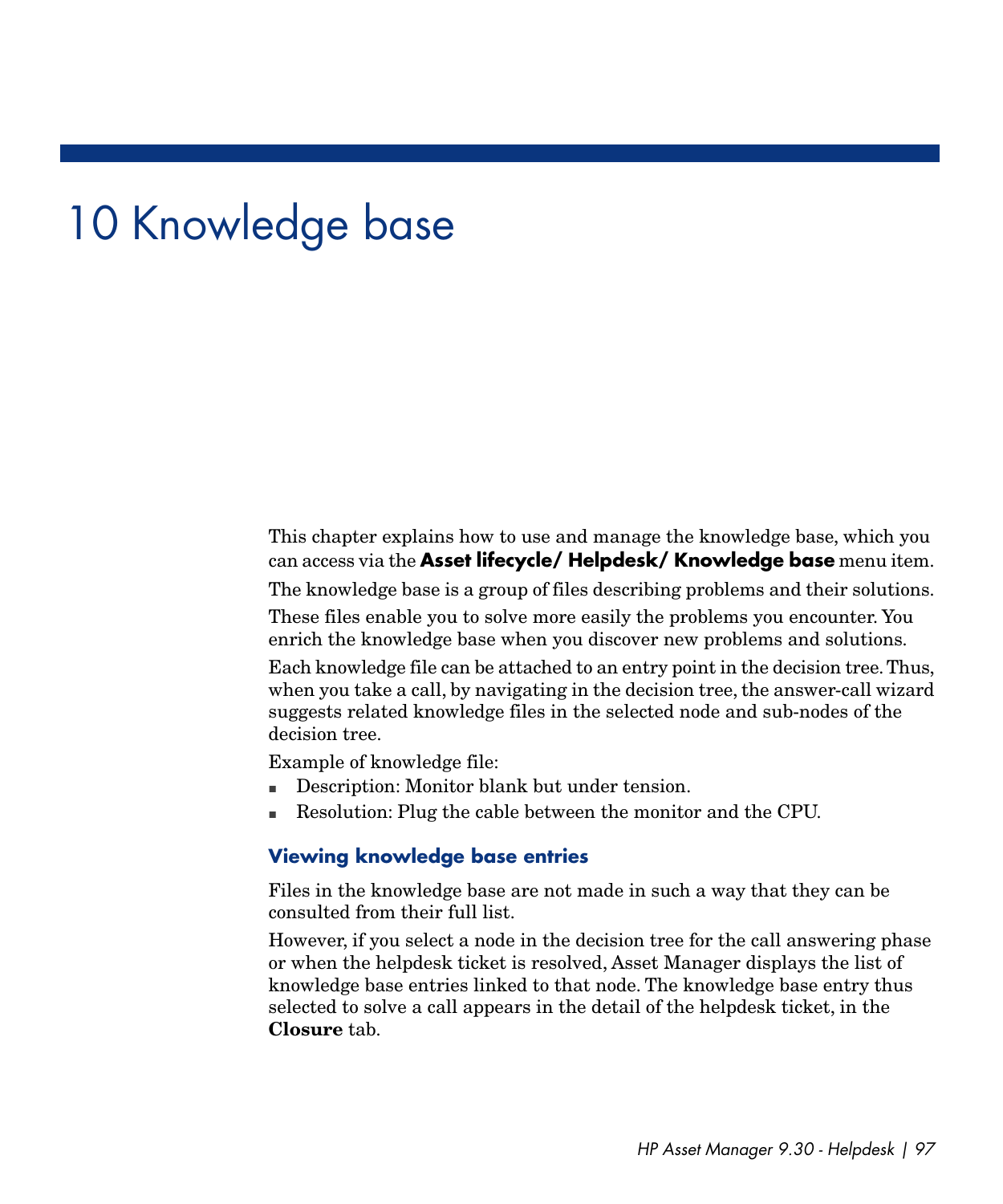### **Classifying knowledge base entries by problem type**

The **Problem type** field (SQL name: ProblemClass) enables you to classify knowledge base entries by associating them with problem types.

This facilitates the problem-solving process.

In effect, when taking a call, or from a ticket detail by clicking  $\frac{1}{\sqrt{2}}$  salve, only those knowledge files corresponding to the problem type of the ticket (ticket detail, **General** tab, **Type** field (SQL name: ProblemClass)) are displayed.

### **Managing knowledge base entries**

The **Identifier** (SQL name: Code) enables you to assign a unique knowledge base entry in order to perform matching operations with external knowledge bases. The identifier is thus used as a reconciliation key between the two databases.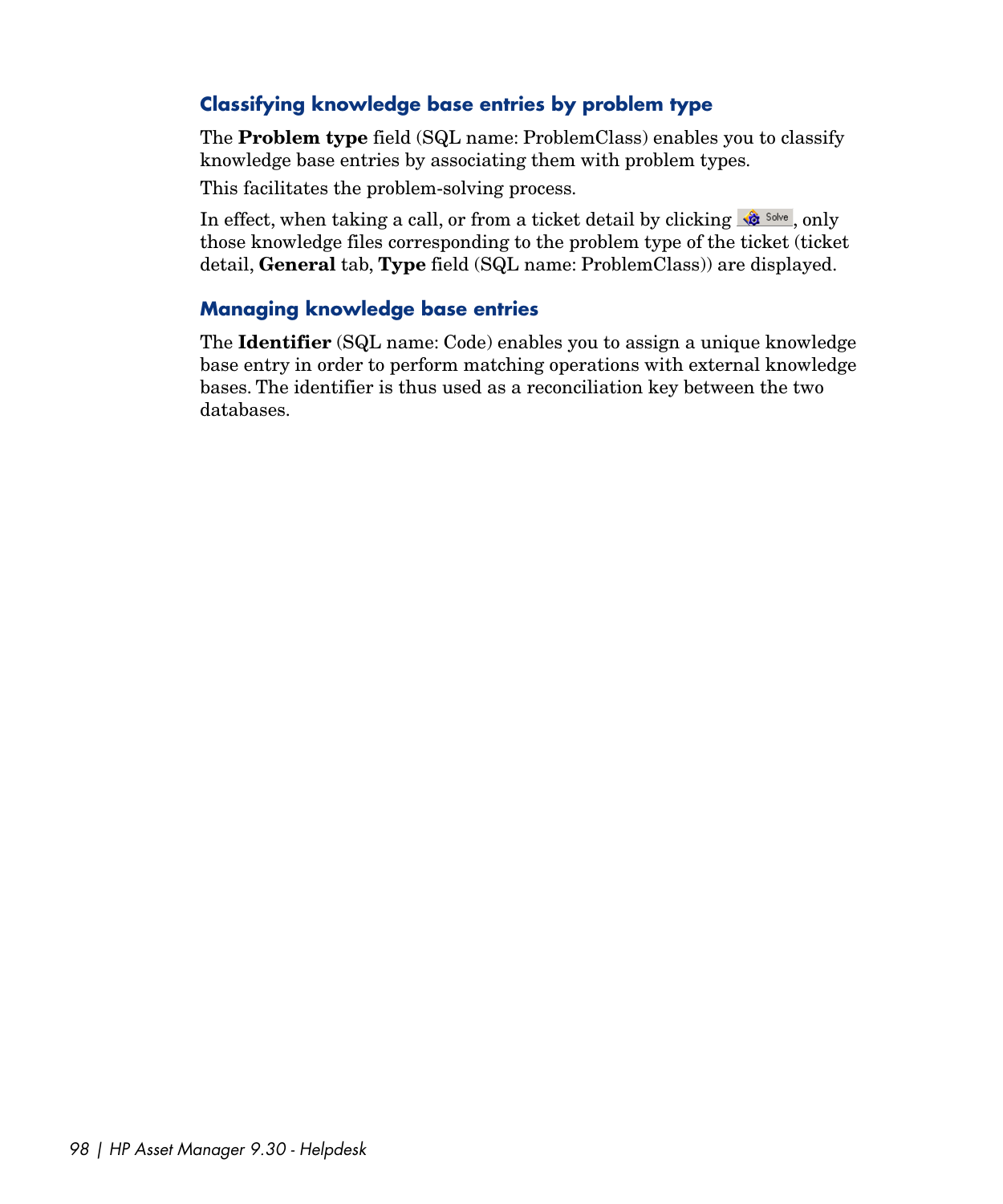# 11 Decision trees

This section explains how to use the decision tree in Asset Manager. You can access the decision tree via the **Asset lifecycle/ Helpdesk/ Decision tree** menu item.

The decision tree enables you to analyze a situation step by step in order to find the most appropriate solution to the problem you encounter.

Browsing through a decision tree consists of validating each logical steps in a predefined sequence that describes a problem and its possible solutions. At each step, you must specify your problem from among a choice of questions. If you validate the proposed response, you will validate your problem and a new choice of questions will be presented. This continues until the problem is clearly identified, and at this point, the system proposes a solution.

The problem types may point to an entry point in the decision tree. Thus, when the call is being taken, it is possible to be actively assisted in the resolution of the problem step by step once the problem type has been determined.

# Note:

Decision trees each have a unique bar-code label. By default, this label is defined by a script that uses an Asset Manager counter. You can customize this script to adapt the bar-code label to your needs.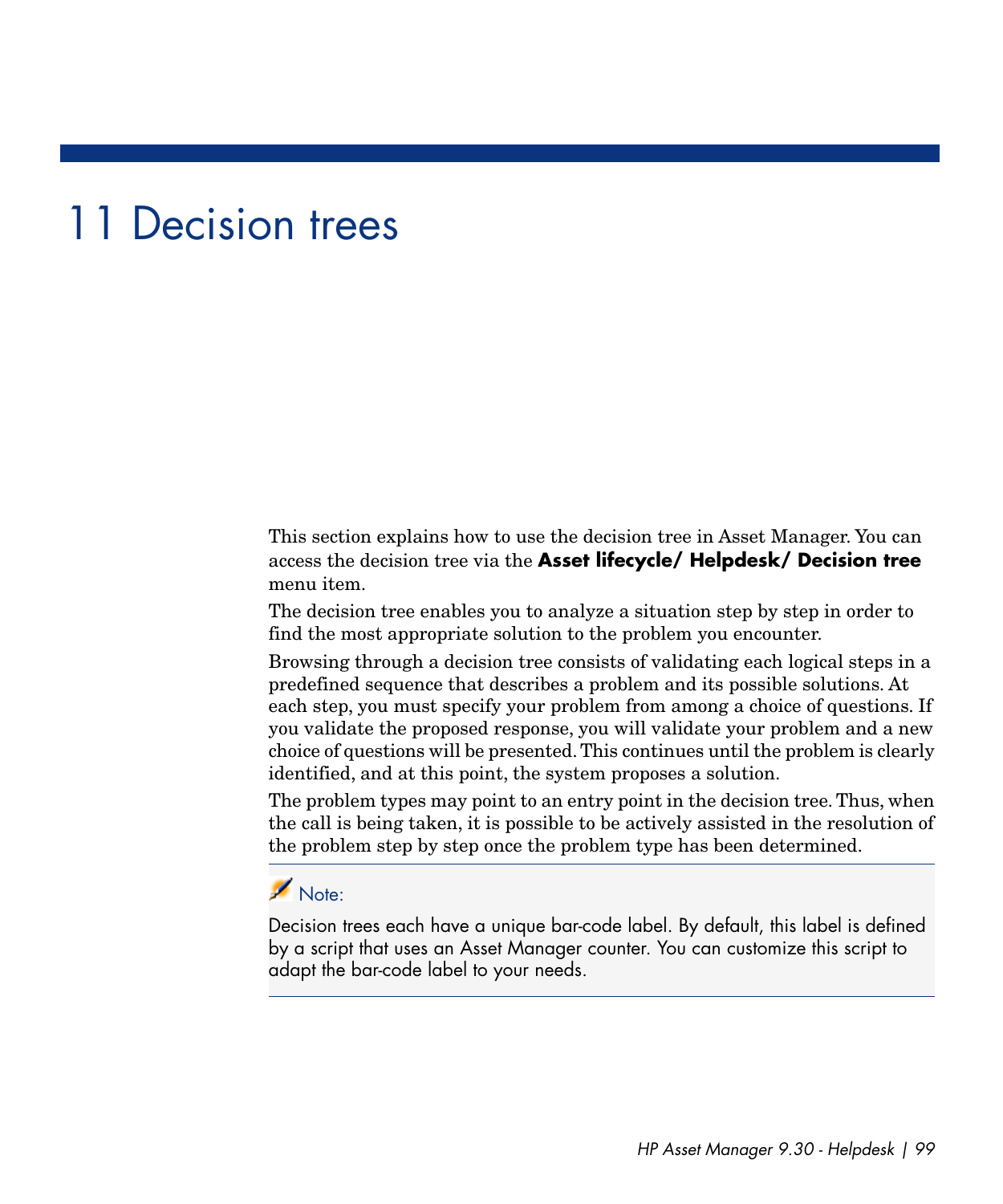# Overview of the decision tree

### **Presentation**

The decision tree can be used in two cases:

- $\blacksquare$  When taking a call: Once the problem type is selected and the cursor is placed in the **Description** field, the answer-call wizard automatically displays the decision tree node associated with the problem type.
- <sup>n</sup> From a ticket detail: Once the problem type is selected, you can click the Solve button. This invokes a window enabling you to go through the decision tree.

The list of nodes displayed using the **Asset lifecycle/ Helpdesk/ Decision tree** menu item, enables you to organize the nodes, but it is not used to solve a problem.

There are different types of nodes:

- **Root**: Root question
- **Question:** Answer followed by a question
- **Solution**: Reply with solution
- **Jump**: Reply followed by jump

The nodes are logically organized. It is important to respect their underlying logic:

Figure 11.1. Decision trees - logical links between node types

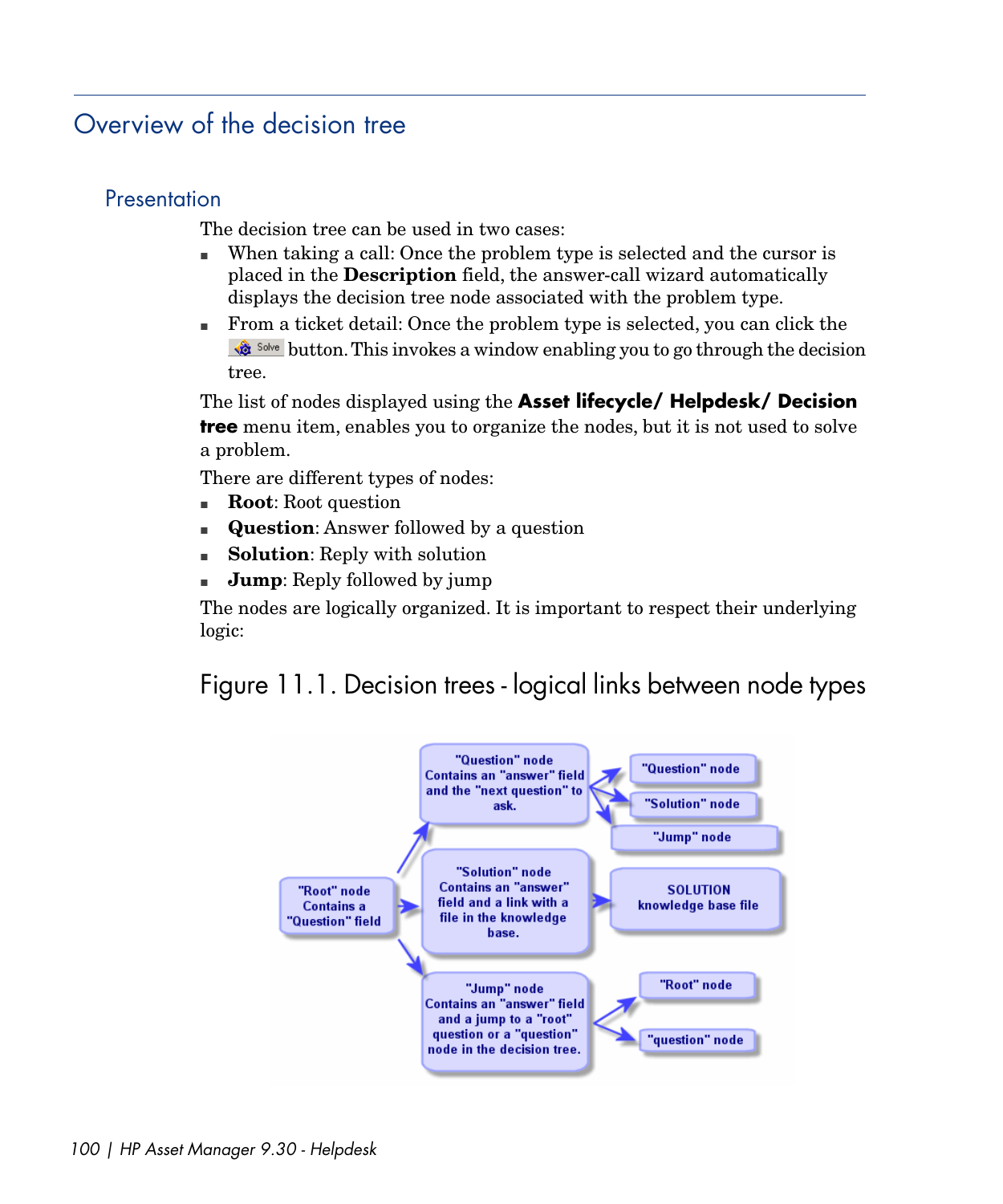Each node plays a specific role:

#### Root node

These nodes are used as a possible departure point in the decision tree, in the form of a question. They lead to one of the following nodes:

- <sup>n</sup> **Question**
- <sup>n</sup> **Solution**
- <sup>n</sup> **Jump**

### Question nodes

These nodes correspond to one of the possible answers to a **Root** node or another **Question** node and contain a new question.

They lead to nodes of the following type:

- **n Question**
- <sup>n</sup> **Solution**
- <sup>n</sup> **Jump**

### Solution nodes

These nodes correspond to one of the possible answers to a **Root** node or a **Question** node.

They lead to a solution taken from the knowledge base.

### Jump nodes

These nodes correspond to one of the possible answers to a **Root** node or a **Question** node.

They point to another node in the decision tree of type:

- <sup>n</sup> **Root**
- <sup>n</sup> **Question**

They are used when you encounter a situation when has already been developed in another branch of the decision tree. This avoids the unnecessary duplication of information.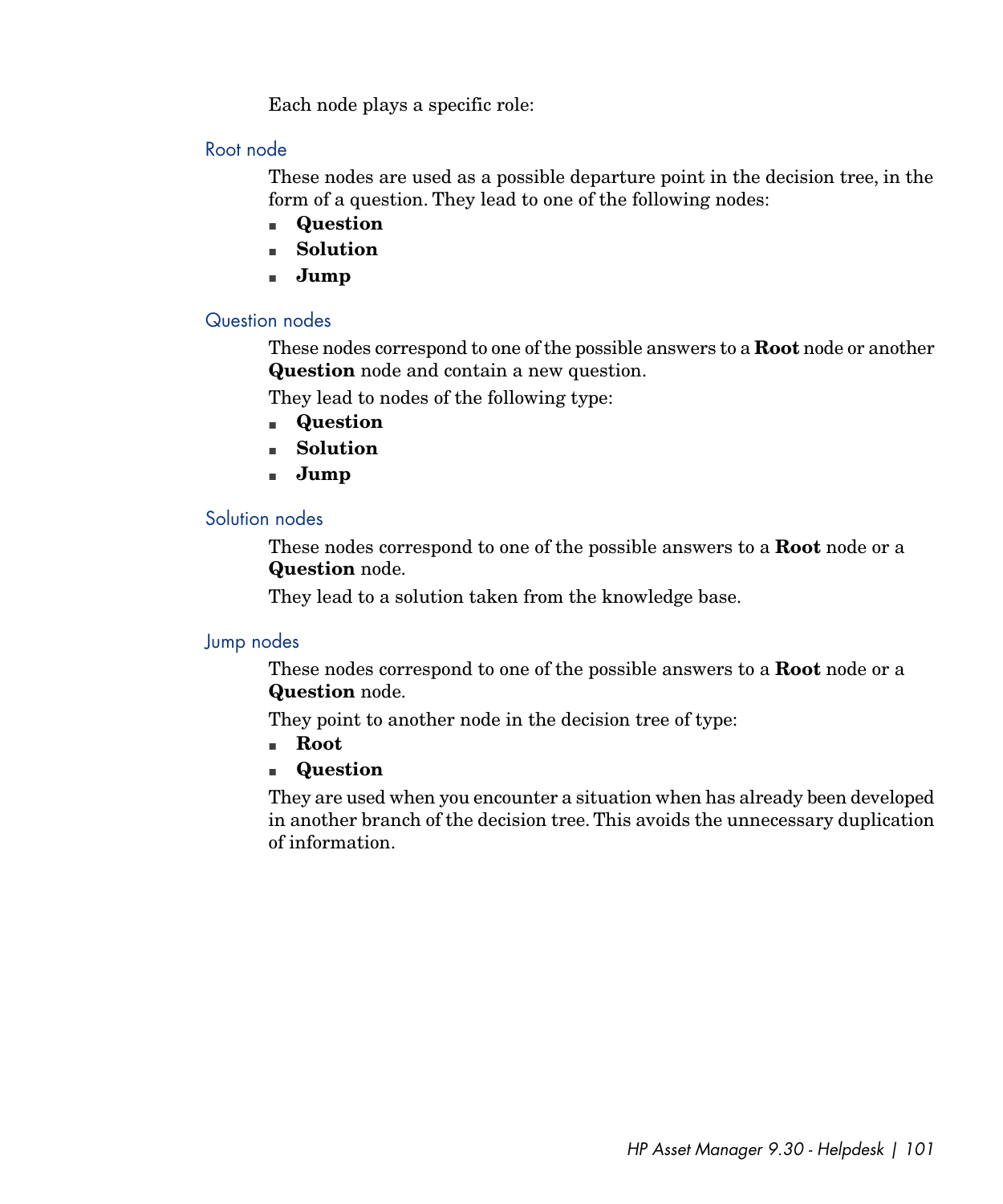### Example of a decision tree:

# Figure 11.2. Decision trees - example

| Is the screen completely blank?<br>Are the light on the CPU lit up?<br>Does the computer start up?<br>Is the problem linked to the operating<br>Is the problem linked to the display? | Root<br>Root<br>Root<br>Root<br>Root |
|---------------------------------------------------------------------------------------------------------------------------------------------------------------------------------------|--------------------------------------|
|                                                                                                                                                                                       |                                      |
|                                                                                                                                                                                       |                                      |
|                                                                                                                                                                                       |                                      |
|                                                                                                                                                                                       |                                      |
|                                                                                                                                                                                       |                                      |
| Is the light lit up?                                                                                                                                                                  | Root                                 |
| Solution                                                                                                                                                                              | No                                   |
| What is showing on the little screen?                                                                                                                                                 | Yes                                  |
| Solution                                                                                                                                                                              | Connection problem                   |
| Verify the PC / Printer connection cable Online                                                                                                                                       |                                      |
| Solution                                                                                                                                                                              | It works!                            |
| Solution                                                                                                                                                                              | Still nothing                        |
| Solution                                                                                                                                                                              | Paper jam                            |
| Solution                                                                                                                                                                              | Out of toner                         |
| What is the error message on connect Root                                                                                                                                             |                                      |
| Did you check the character case bef Password invalid                                                                                                                                 |                                      |
| Solution                                                                                                                                                                              | Yes                                  |
| Solution                                                                                                                                                                              | No                                   |
|                                                                                                                                                                                       |                                      |

### Link between the problem types and the decision tree

Problem types can be associated with a **Root** or **Question** node in the decision tree.

Thus, when you invoke the decision tree (when taking a call or from a ticket detail),Asset Manager directly displays the question associated with the problem type you have selected. This saves you from having to go through the decision tree from its root.

A decision tree question may be associated with several problem types.

A problem type may only be associated with one single node.

# Creating a decision tree

To create a decision tree, first define the **Root** type nodes: they are used as possible departure points in the decision tree, in the form of a question.

In the **Answers** tabs of these **Root** nodes, enter all the possible responses to the root question. These may by the following types of nodes:

- <sup>n</sup> **Question**: These nodes are possible answers to a question in the **Root** node or a **Question** node; they contain another question.
- <sup>n</sup> **Solution**: these nodes are one of the possible answers to a **Root** node or to another **Question** node. They point to another solution taken from the knowledge base.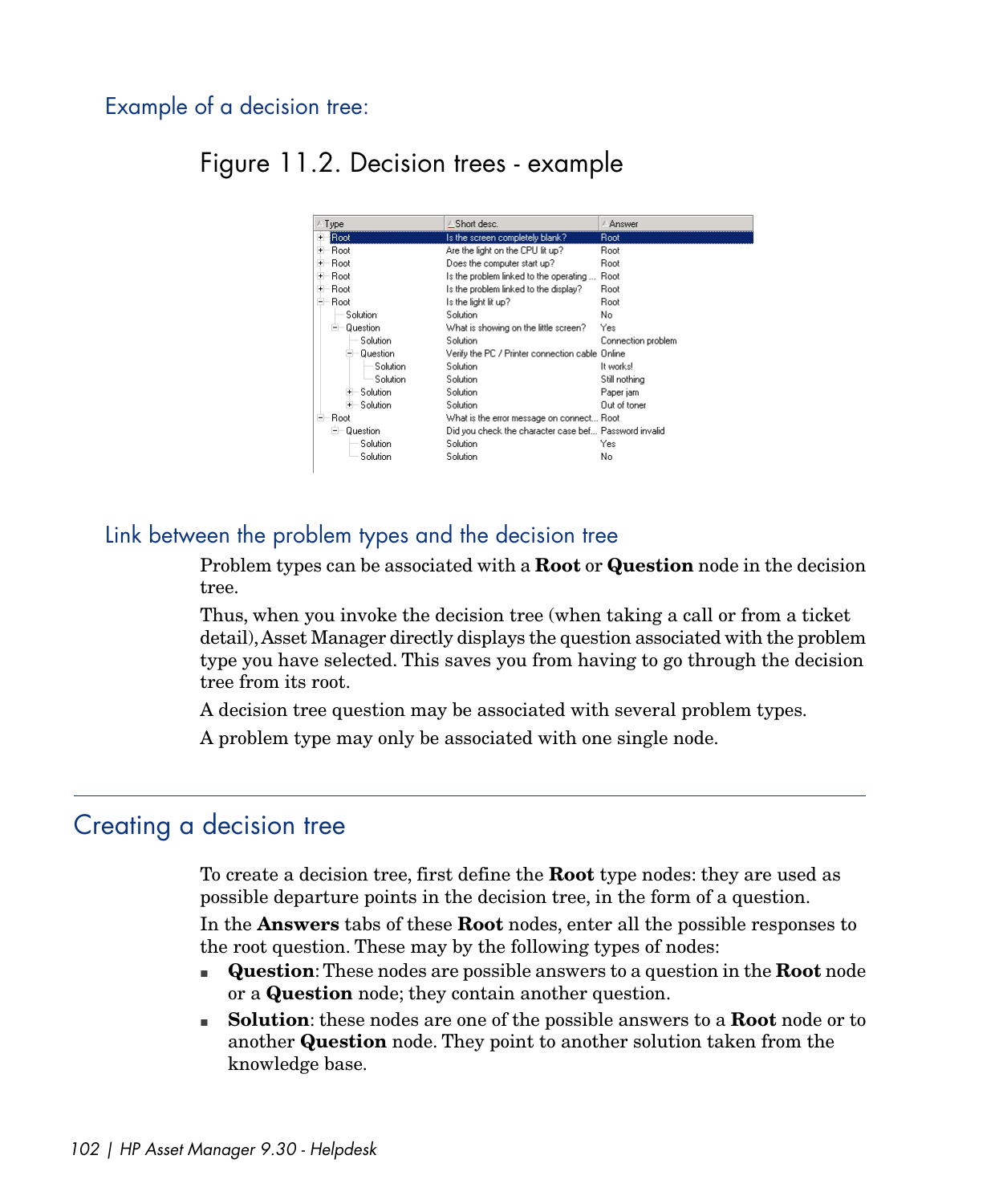<sup>n</sup> **Jump**: These nodes are one of the possible answers to a **Root** node or a **Question** node. They point to another node in the decision tree (**Root** or **Question** type). They are used when you encounter a situation that was already developed in another branch of the decision tree. This avoids the unnecessary duplication of information.

Use the  $\pm$ ,  $\pm$  and  $\leq$  buttons to add, remove, view or modify nodes.

You can also use the following buttons:

- **Q** Question: adds a **Question** node
- **g** Solution: adds a **Solution** node
- **n**  $\alpha$  Jump : adds a **Jump** node

After creating the **Root** nodes in detail, populate the description of the **Question** type nodes. Specify all the possible answers to the **Question** nodes that you have created. This is performed in the **Answers** sub-tab in the **Next question** tab.

# Solving a problem using the decision tree

The decision tree is not used directly from the list of its nodes, but via a resolution screen that you invoke in two cases:

<sup>n</sup> When taking a call: Once the problem type is selected and the cursor is placed in the **Description** field, the answer-call wizard automatically displays the decision tree node associated with the problem type.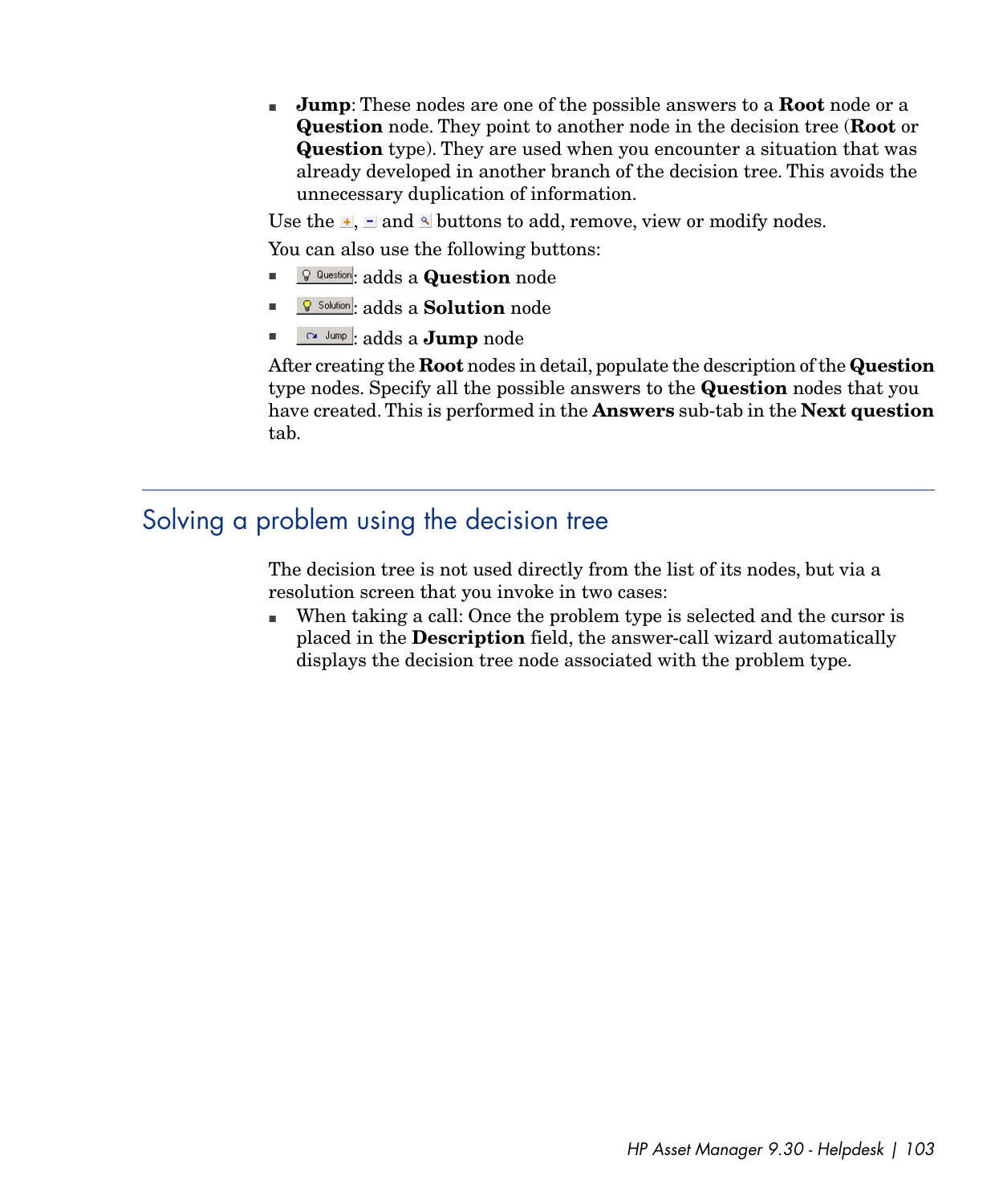<sup>n</sup> From the ticket detail: Once the problem type is selected, you can click the  $\mathbb{R}^{\mathsf{S}^{\text{Solve}}}$  button. This invokes a window enabling you to go through the decision tree.

| Resolution                                                                         |                                         |          |
|------------------------------------------------------------------------------------|-----------------------------------------|----------|
| Problem                                                                            |                                         |          |
| Type: Software problem                                                             |                                         |          |
| Description:                                                                       |                                         |          |
| Questions                                                                          |                                         |          |
| Is the problem linked to the operating system?                                     |                                         |          |
|                                                                                    |                                         |          |
| Help<br>History                                                                    |                                         |          |
| No.                                                                                |                                         |          |
| Yes                                                                                |                                         |          |
| Yes                                                                                |                                         |          |
| 呷<br>Tree                                                                          | < Previous                              | Next >   |
| Solutions                                                                          |                                         |          |
| <b>Resolution</b>                                                                  | Short desc.                             | Detail   |
| Update the operating system with MS-<br>Q                                          | DOS < 6.0 installed                     | Rejected |
| Replace these files with g:\backup\au<br>Q                                         | Modification to autoexec / config files |          |
| Q<br>Boot from a diskette to work straight a                                       | Defragmenter has moved io.sys and       |          |
| Q<br>At the start of the boot cycle, press F4  Defragmenter not launched for a lon |                                         |          |
| Call Microsoft support on 54 6578642.<br>Q                                         | MS Office problem                       | Save     |
| Telephone StockMan support.                                                        | StockMan                                | Select   |
| No support for this type of software.                                              | Other software                          |          |
| Update the operating system with MS-                                               | $DOS < 6.0$ installed                   | Close    |

### **Questions**

The node in the decision tree associated with the selected problem type is displayed in the zone. (The problem type must be associated with the node beforehand). If a question is associated with this node, the answer-call wizard proposes several answers to choose from. Double-click the adequate answer to continue to go through the decision tree. You can also activate the zone where the answers are by selecting one of the answers and type the number of the line of the answer to select. The **Next** button has the same effect. The **Previous** button enables you to back step through the tree. It is not possible to go further back than the starting node associated with the problem type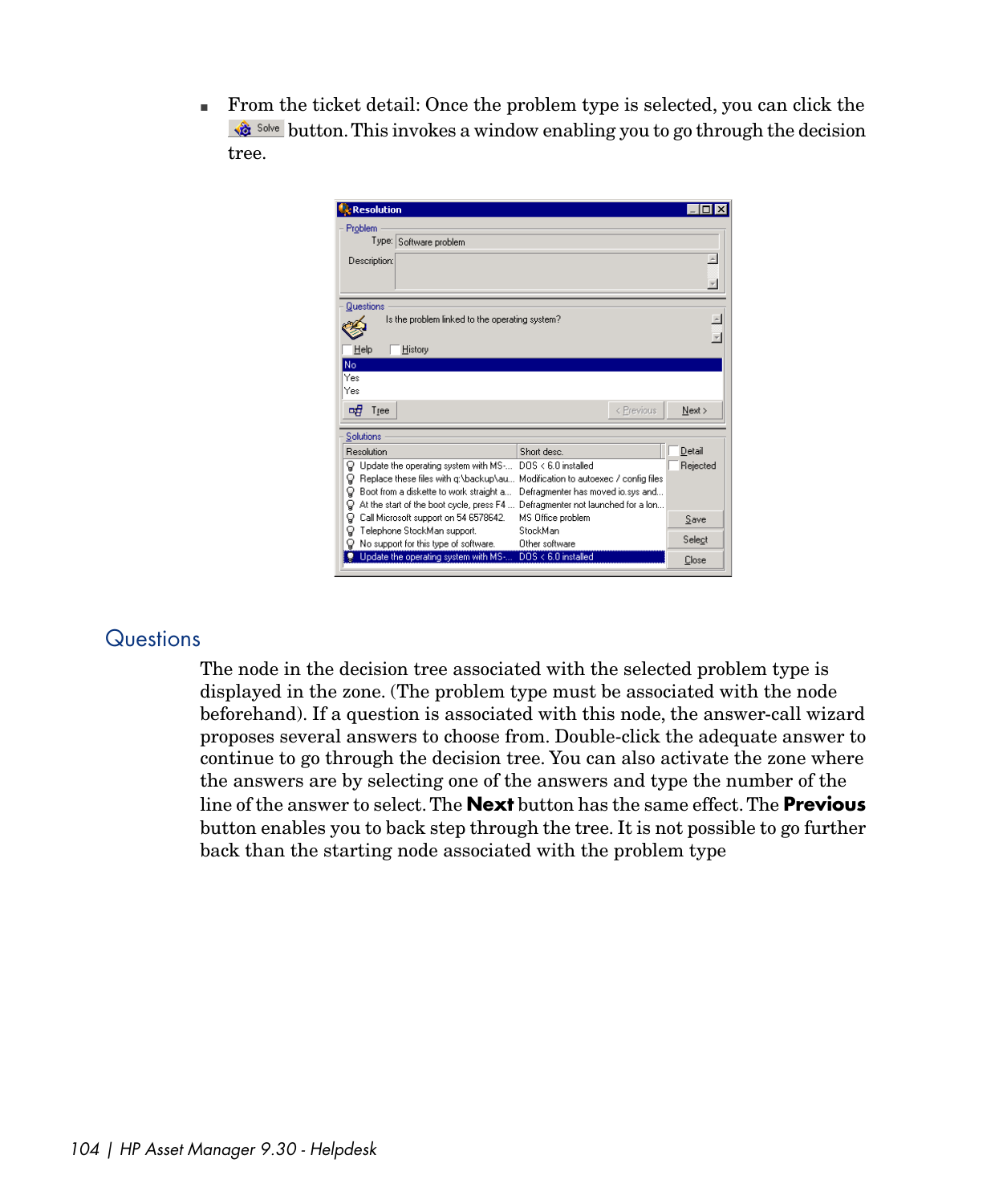#### **Tree** button

The  $\frac{4}{5}$  Tee button displays the decision tree and places the cursor on the node associated with the problem type.



Select a node in the tree and click the **Access** button to change the starting node in the branch on which you want to work. You will need to use this possibility if you do not want to have to go through all of the branch at a given moment.

#### Help check box

Check this box if you want to display, after the question and between brackets, the contents of the **Description** tab in the question detail to the right of the question (if a description has already been entered in the decision tree).

#### History check box

Check this box if you want to display the list of successive questions you have already responded to in going through the decision tree.

## **Solutions**

The list of knowledge base files associated with the nodes in the branch of the decision tree is displayed in the **Solutions** frame of the help zone.

#### Details check box

Check this box in order to display the details of the selected solution (**Description** (SQL name: Description) and **Resolution** (SQL name: Solution) fields).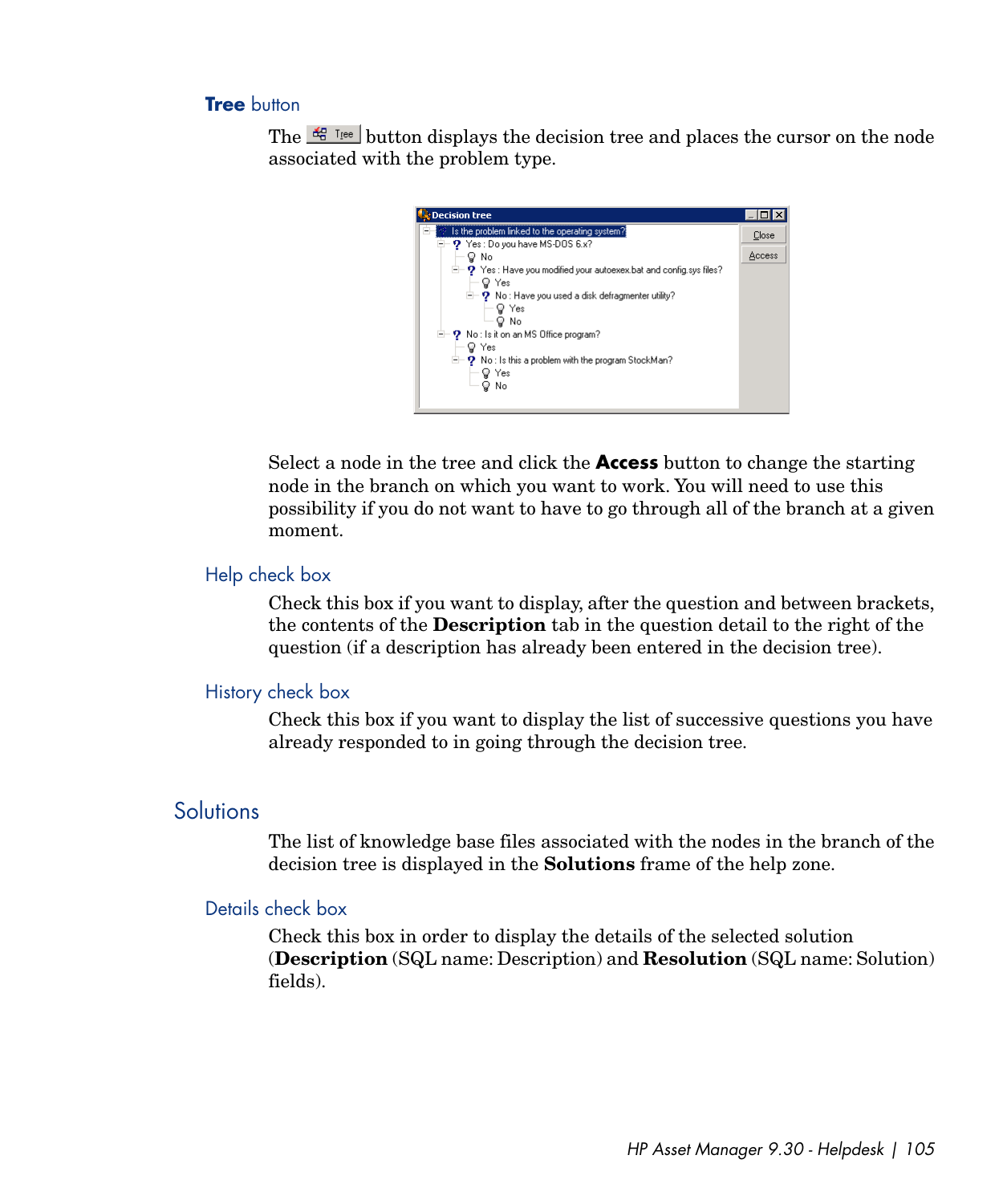### Rejected check box

Check this box in order to continue displaying all the solutions from the starting node onwards, even if they have been eliminated due to the path taken through the tree.

### **Save** button

Closes the resolution screen saving the current position in the decision tree.

- 1 All the questions and answers are saved in the **Description** (SQL name: Description) of the ticket. The current question is saved; thus, if you click the  $\frac{\hat{\mathbf{c}}^{Solve}}{\hat{\mathbf{c}}^{Solve}}$  button in the ticket details, you can use the decision tree directly from this question.
- 2 If you create a new helpdesk ticket while taking a call, the call will terminate with the creation of a ticket whose status is **Awaiting assignment**, **Assigned** or **In progress**. The ticket number appears in the title bar of the answer-call screen. You can locate the ticket using the **Asset lifecycle/ Helpdesk/ Helpdesk Tickets** menu item.

### **Choose** button.

Closes the resolution screen and links the ticket to the selected solution file.

- 1 All the questions and answers are saved in the ticket detail (**Closure** tab, **Resolution** field (SQL name: Solution)).
- 2 The identifier and short description of the solution are copied over to the **Diagnosis** field (SQL name: StandardSol) in the **Closure** tab of the ticket detail.
- 3 The status of the ticket is set to **Closed** and the date of closure is shown in the **Closure** tab of the ticket detail.
- 4 If you create a new helpdesk ticket while taking a call, the call will terminate with the creation of a ticket. The ticket number appears in the title bar of the answer-call screen. You can locate the ticket using the **Asset lifecycle/ Helpdesk/ Helpdesk Tickets** menu item.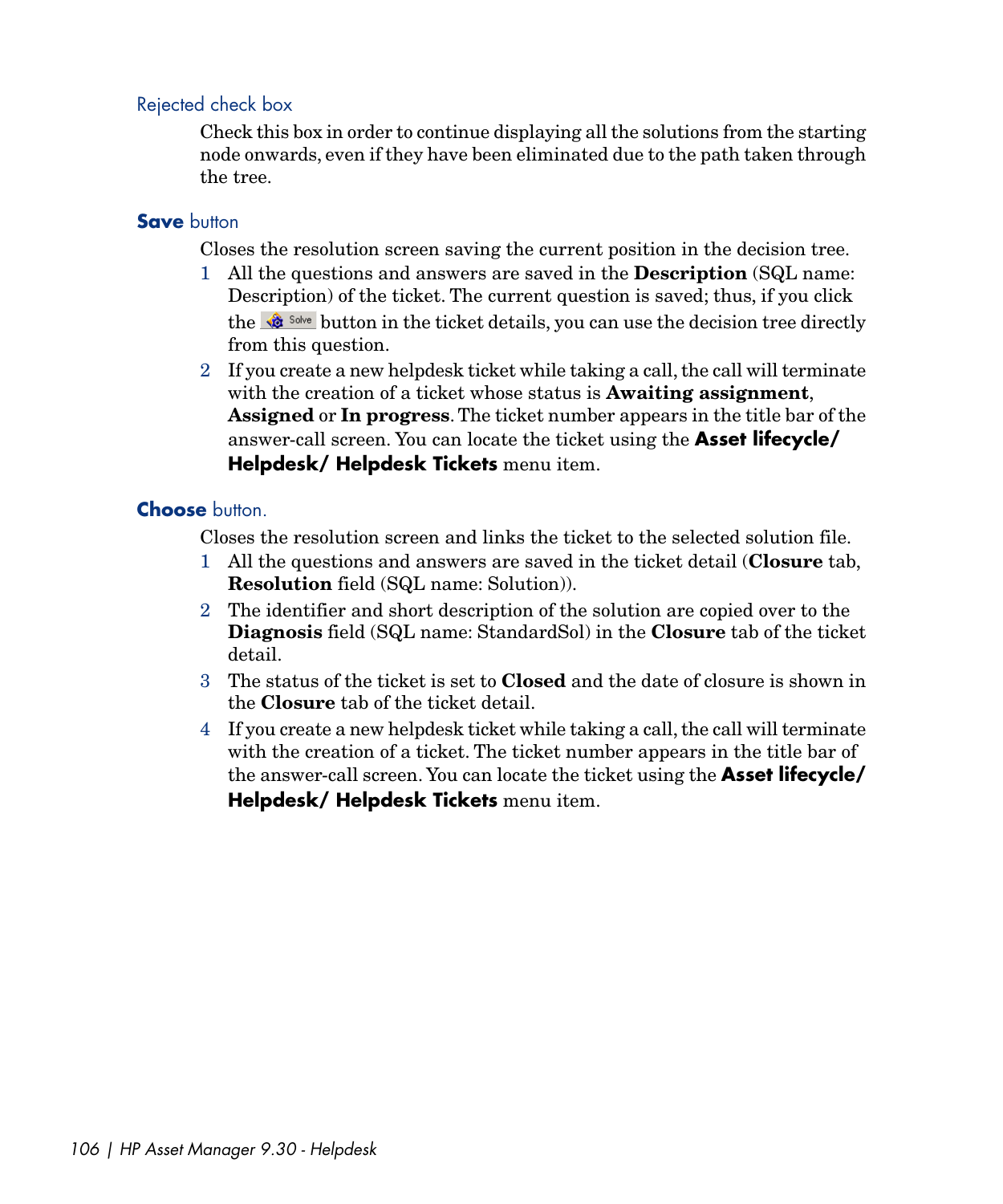12 Tracking tools

This chapter explains the different tools that enable you to track helpdesk tickets.

# Dashboard

This chapter explains how to use the Asset Manager Helpdesk Dashboard. You can access the Dashboard via the **Asset lifecycle/ Helpdesk/ Dashboard** menu item.

### Overview of the Dashboard

The Dashboard's main function is to display a summary report on the helpdesk tickets in progress (those whose **Status** fields (SQL name: seStatus) are neither **Closed** nor **Closed and verified**).

Not all employees see the same summary report, however. This is because the Dashboard takes different helpdesk tickets into account depending on the employee logged on to the database:

- <sup>n</sup> Asset Manager administrator or the helpdesk administrator:The Dashboard takes into account all tickets assigned to all groups, helpdesk technicians and unassigned tickets.
- <sup>n</sup> Group Supervisor: The Dashboard takes into account tickets assigned to the supervisor's groups (the **Group** field in the ticket detail) and the tickets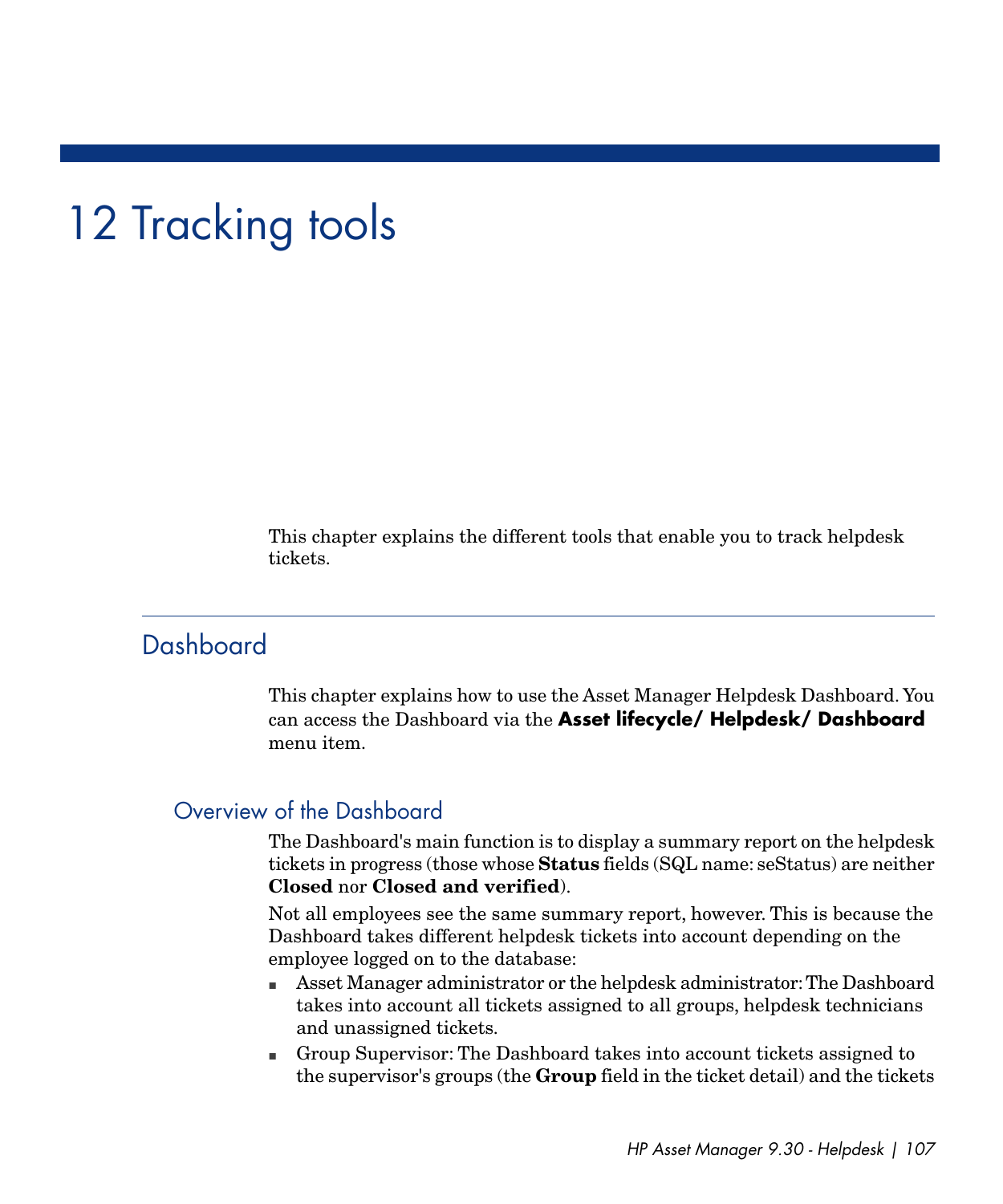assigned to technicians that are members of the supervisor's groups (the **Assigned** field (SQL name: Assignee) in the ticket detail).

<sup>n</sup> Support technician: The Dashboard takes into account all tickets assigned to the technician as ticket supervisor (the **Assigned** field in the ticket detail) and those in their group that are not currently assigned.

To display the results, Asset Manager compares the date and time when the Dashboard was launched or updated with the **Expected resol.** field (SQL name: dtResolLimit) in the ticket detail. For example, the "<2 h" column displays the number of tickets whose expected resolution date is less than two hours away, but more than one hour away.

Use the **Window/ Update** menu item or F5 to update the Dashboard.

To access the tickets whose number appears in the Dashboard, you have several possibilities:

- n To display the list and details of the tickets corresponding to a whole line:
	- 1 Select a line and click the  $\frac{q}{p}$  licket(s)... button.
	- 2 Or double-click the title of the line (to the left of the line).
- <sup>n</sup> To display the list and details of the tickets corresponding to a cell:
	- 1 Double-click the cell itself.

# Tracking tickets by group

The **Groups** tab in the Dashboard only appears if the employee logged on to the database is the Asset Manager administrator, the helpdesk administrator or the helpdesk group supervisor.

It enables you to track tickets group by group.

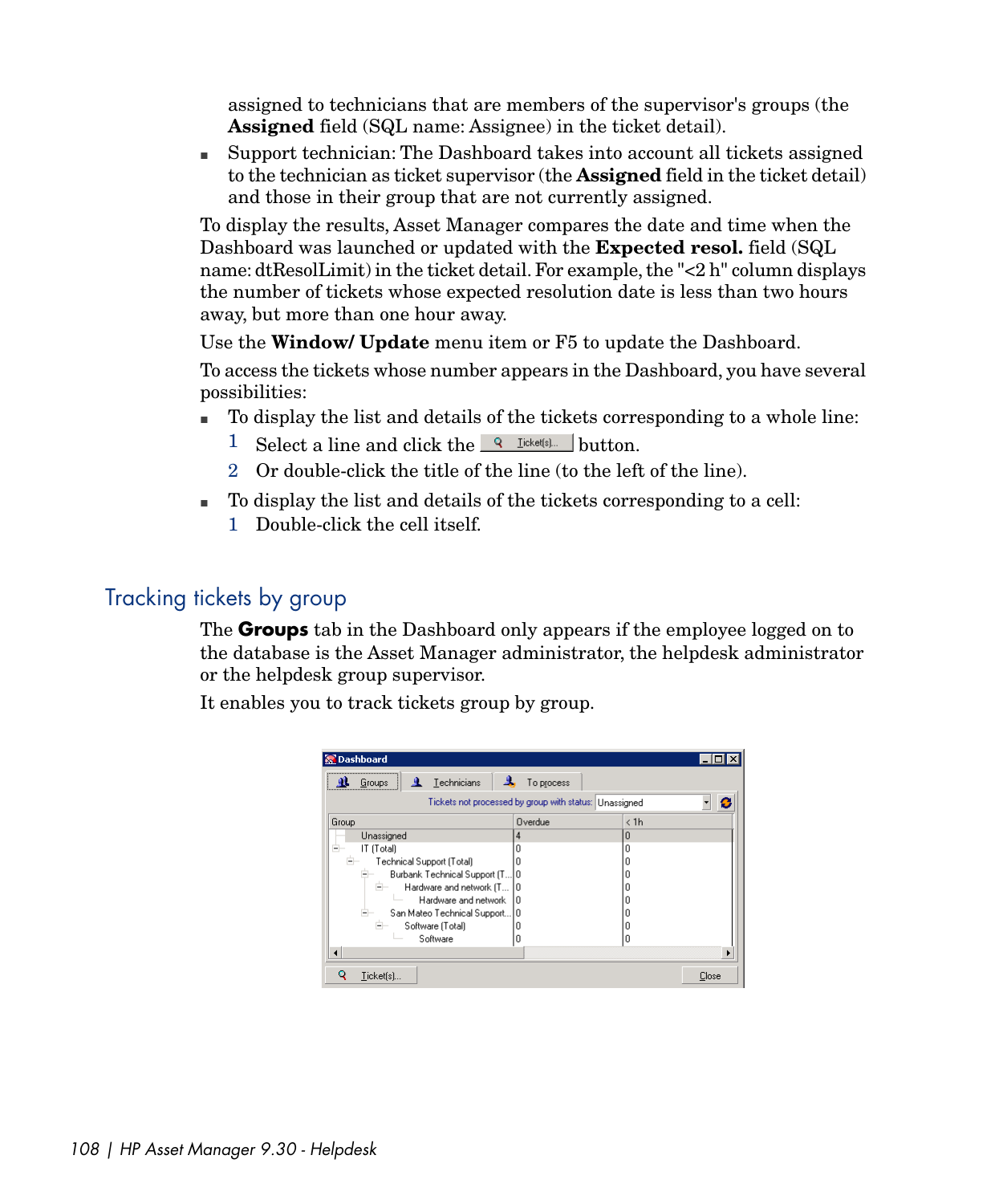#### "Group" column:

- <sup>n</sup> The **Group** column displays a hierarchical view of the tree of helpdesk groups.
- $\blacksquare$  The number of helpdesk tickets associated with a parent group also includes the tickets associated with its sub-groups. To avoid confusion, the name of the parent group is followed by the word "(Total)", and a pseudo sub-group with the same name enables you to view the number of tickets associated with the parent group only.
- n This pseudo sub-group only appears in the following two cases:
	- n The **Assignable** box (SQL name: bAssignable) is checked for this group.
	- $\blacksquare$  Helpdesk tickets were assigned to this group before the check was removed from the **Assignable** box (SQL name: bAssignable).

#### "Tickets not processed by group with status:" filter

This filter enables you to select the tickets according to their status:

- <sup>n</sup> Unassigned: tickets that are not assigned to a ticket supervisor.
- <sup>n</sup> Assigned: tickets that are assigned to a ticket supervisor.
- n All tickets: All tickets assigned or otherwise.

#### "< x" Columns

<span id="page-108-0"></span>The " $\langle x \rangle$ " columns display the number of open tickets that must be solved within the specified time.

## Tracking helpdesk tickets technician by technician

The **Technicians** tab in the Dashboard only appears if the employee logged on to the database is the Asset Manager administrator, the helpdesk administrator or the helpdesk group supervisor.

It enables you to track tickets technician by technician.

| Dashboard                                                               |              |                |                  |              |              | 1-10  |  |
|-------------------------------------------------------------------------|--------------|----------------|------------------|--------------|--------------|-------|--|
| <b>A</b> Groups                                                         | $\mathbf{A}$ | Lechnicians    | A.<br>To process |              |              |       |  |
| Tickets not processed by technician in group: Hardware and network<br>G |              |                |                  |              |              |       |  |
| Technician                                                              | Overdue      | < 1h           | < 2h             | $\langle 3h$ | < 4h         | More  |  |
| Unassigned                                                              | 0            | $\overline{0}$ | 0                | 0            | $\mathbf{0}$ | 1     |  |
|                                                                         |              |                |                  |              |              |       |  |
|                                                                         |              |                |                  |              |              |       |  |
|                                                                         |              |                |                  |              |              |       |  |
|                                                                         |              |                |                  |              |              |       |  |
|                                                                         |              |                |                  |              |              |       |  |
|                                                                         |              |                |                  |              |              |       |  |
|                                                                         |              |                |                  |              |              | Þ     |  |
| Q<br>Ticket[s]                                                          |              |                |                  |              |              | Close |  |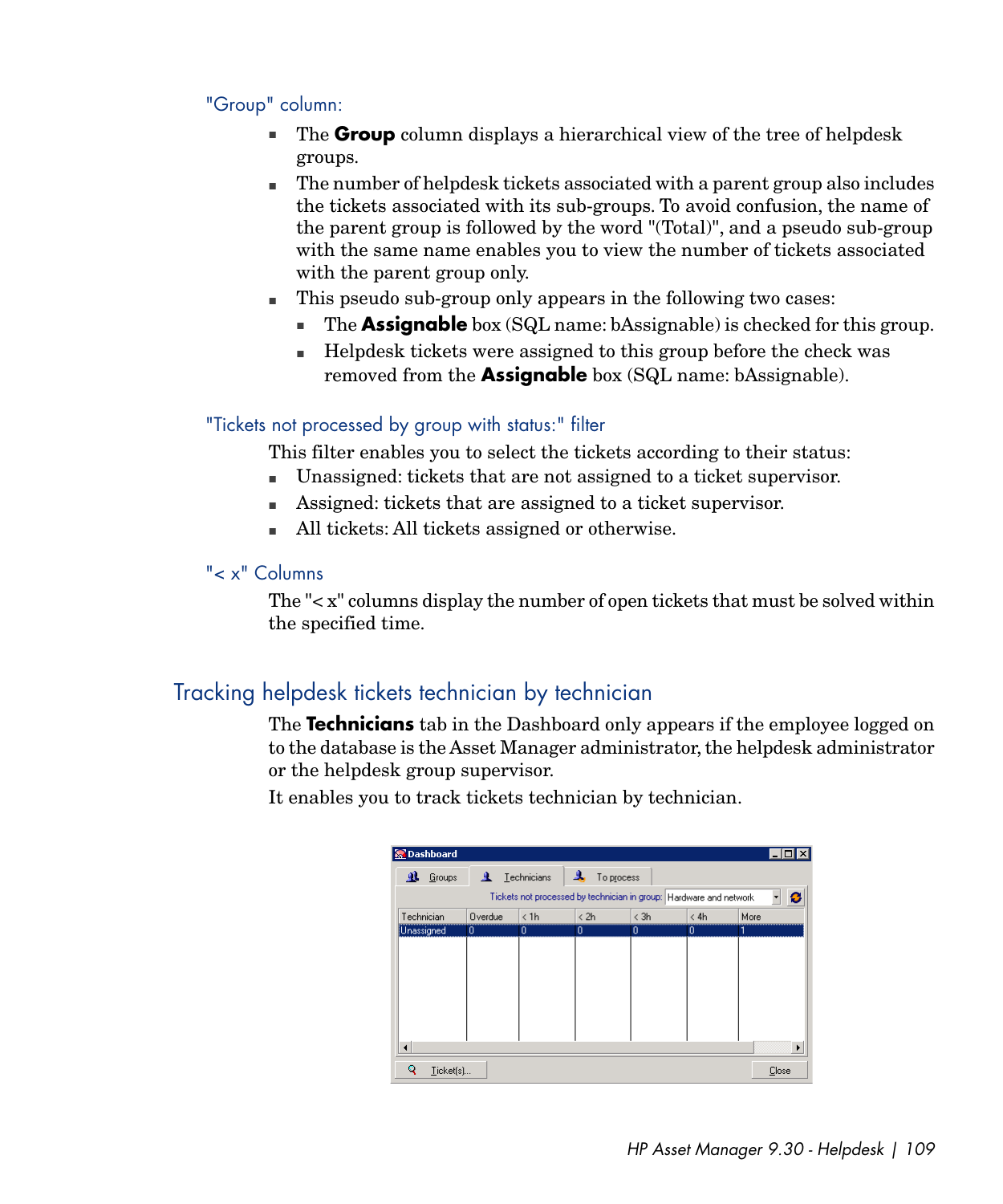#### "Tickets not processed by technician in group:" filter

This filter enables you to select the technician according to the group to which they belong.

"< x" columns

The "< x" columns display the number of open tickets that must be solved within the specified time.

#### Tickets to be processed

<span id="page-109-0"></span>The **To process** tab in the Dashboard only appears if the employee logged on to the database is a member of a helpdesk group.

It helps them keep track of any tickets assigned to them.

| Dashboard                                             |                |              |       |
|-------------------------------------------------------|----------------|--------------|-------|
| Technicians<br>A.<br>Groups<br>$\mathbf{A}$           | To process     |              |       |
| Tickets assigned to you:                              |                |              |       |
| Technician                                            | <b>Overdue</b> | $\langle 1h$ |       |
|                                                       |                |              | ٠     |
| Tickets of your groups, not assigned to a technician: |                |              |       |
| Group                                                 | Overdue        | $\langle 1h$ |       |
|                                                       |                |              |       |
|                                                       |                |              |       |
|                                                       |                |              |       |
|                                                       |                |              |       |
| Q<br>Ticket[s]                                        |                |              | Close |

#### Tickets assigned to you

Lists all the tickets assigned to the helpdesk technician logged on to the database.

#### Tickets in your groups, not assigned to a technician

Lists all the tickets assigned to a group to which the technician belongs, but that are not currently assigned to a ticket supervisor.

#### "< x" columns

The "< x" columns display the number of open tickets that must be solved within the specified time.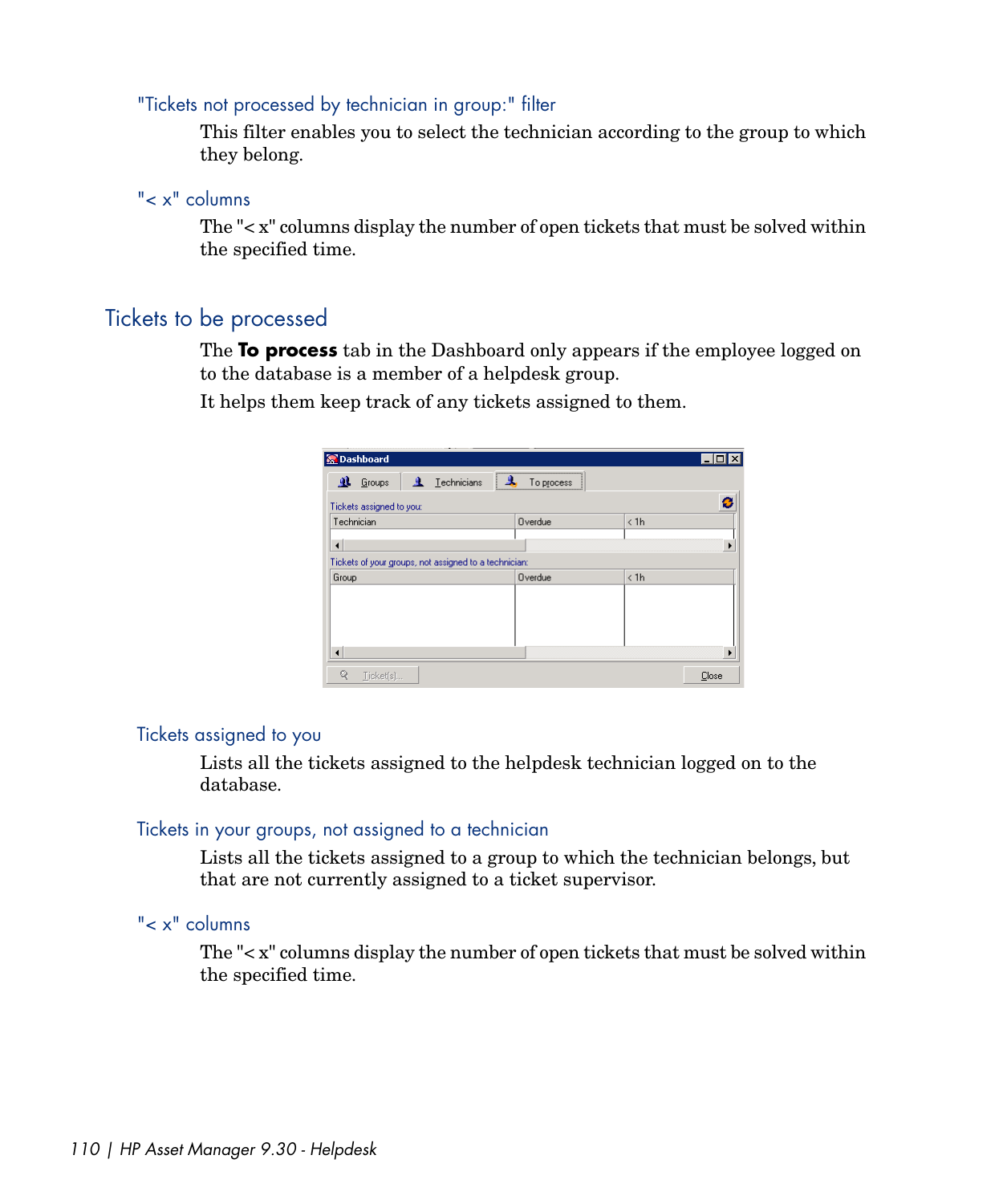# Statistics table

<span id="page-110-0"></span>Use the **Asset lifecycle/ Helpdesk/ Statistics** menu item to access the Statistics table.

The Statistics table provides you with a summary report of the helpdesk team's activities for a given period. This table is accessible to the helpdesk group supervisors, the helpdesk administrators and the Asset Manager administrator.

The Statistics table calculates statistics relating to the progress of helpdesk tickets. The tabs provide you with three different views: by group, by problem type and by technician.

#### Group column

- <sup>n</sup> The **Group** column displays a hierarchical view of the tree of helpdesk groups.
- n The number of helpdesk tickets associated with a parent group also includes the tickets associated with its sub-groups. To avoid confusion, the name of the parent group is followed by the word "(Total)", and a pseudo sub-group with the same name enables you to view the number of tickets associated with the parent group only.
- n This pseudo sub-group only appears in the following two cases:
	- <sup>n</sup> The **Assignable** box (SQL name: bAssignable) is checked for this group.
	- <sup>n</sup> Helpdesk tickets were assigned to this group before the check was removed from the **Assignable** box (SQL name: bAssignable).

#### <span id="page-110-1"></span>Statistics table filter

The filter at the top of the Statistics table enables you to select tickets according to their opening date. It is thus possible to view all tickets opened within the last month, for example.

#### From ... To

Select the start and end dates for the period you want to analyze. These dates are included in that time period.

#### In progress column

Asset Manager lists the tickets whose **Status** field (SQL name: seStatus) is neither **Closed** nor **Closed and verified**.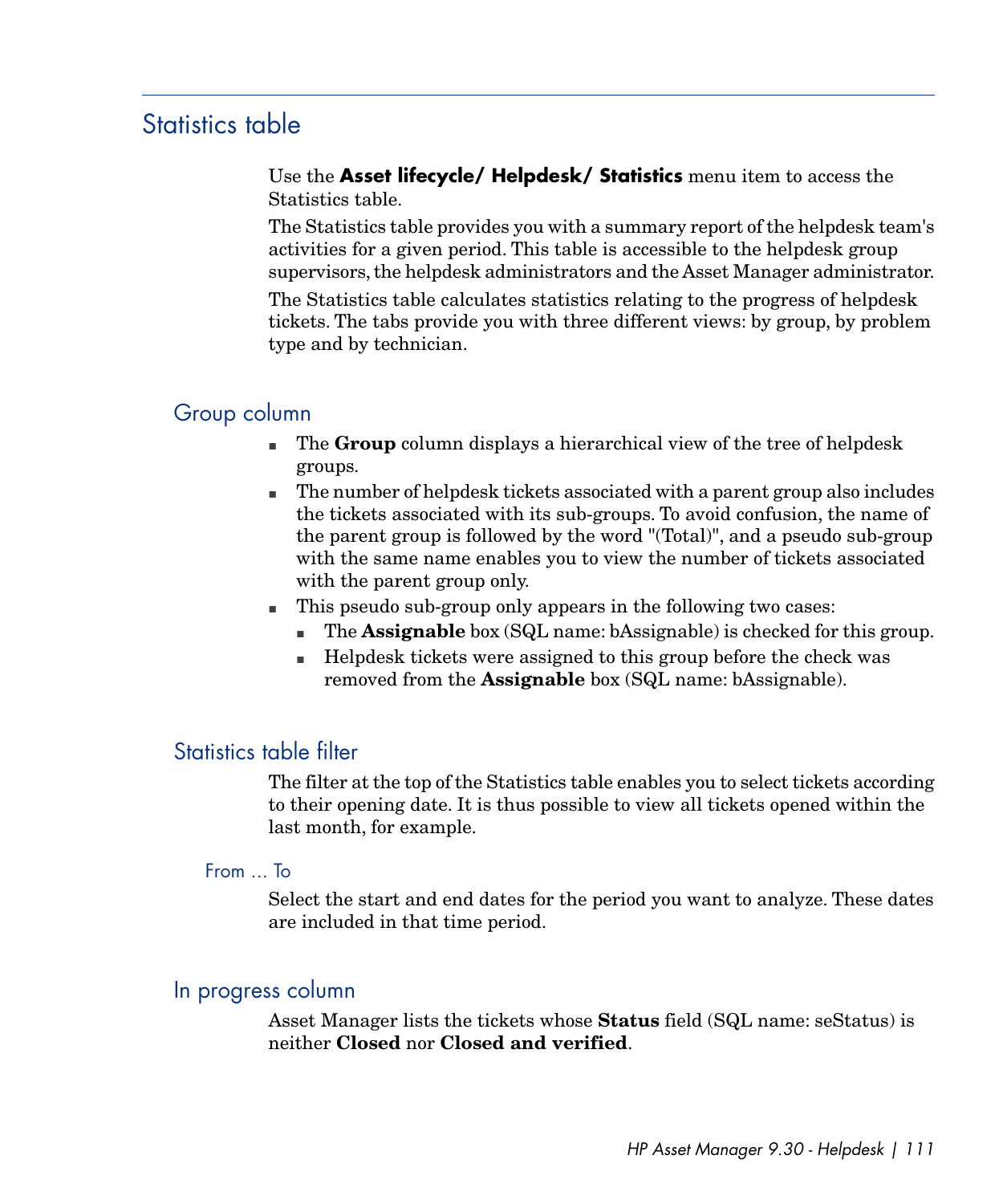

The **In progress** column only counts tickets opened within the period specified by the filter. Tickets opened before this period are not taken into account.

### Completed column

Asset Manager lists the tickets whose **Status** field is neither **Closed** nor **Closed and verified**.

#### Unassigned line in the By group tab

These are the helpdesk tickets that have not been assigned to a group.

#### Unassigned line in the By technician tab

<span id="page-111-1"></span>These are the tickets that have not been assigned to a ticket supervisor.

#### Modifying graph colors

<span id="page-111-2"></span>You can modify the graph colors using the **Helpdesk** group in the **Edit/ Options** menu item.

#### Updating the Statistics table

Use the **Window/ Update** menu item,  $F5$ , or the  $\bullet$  button to update the table immediately.

<span id="page-111-0"></span>To automate the process of refreshing the screen, right-click the  $\bullet$  button, and select **Configure**. Check the **Every** check box and indicate the at what frequency the table should be refreshed.

# Ticket-tracking console

The **Asset lifecycle/ Helpdesk/ Ticket tracking** menu provides a graphical overview of the helpdesk-ticket statistics.

The following diagrams are available:

- Helpdesk tickets by status.
- <sup>n</sup> Helpdesk tickets by group.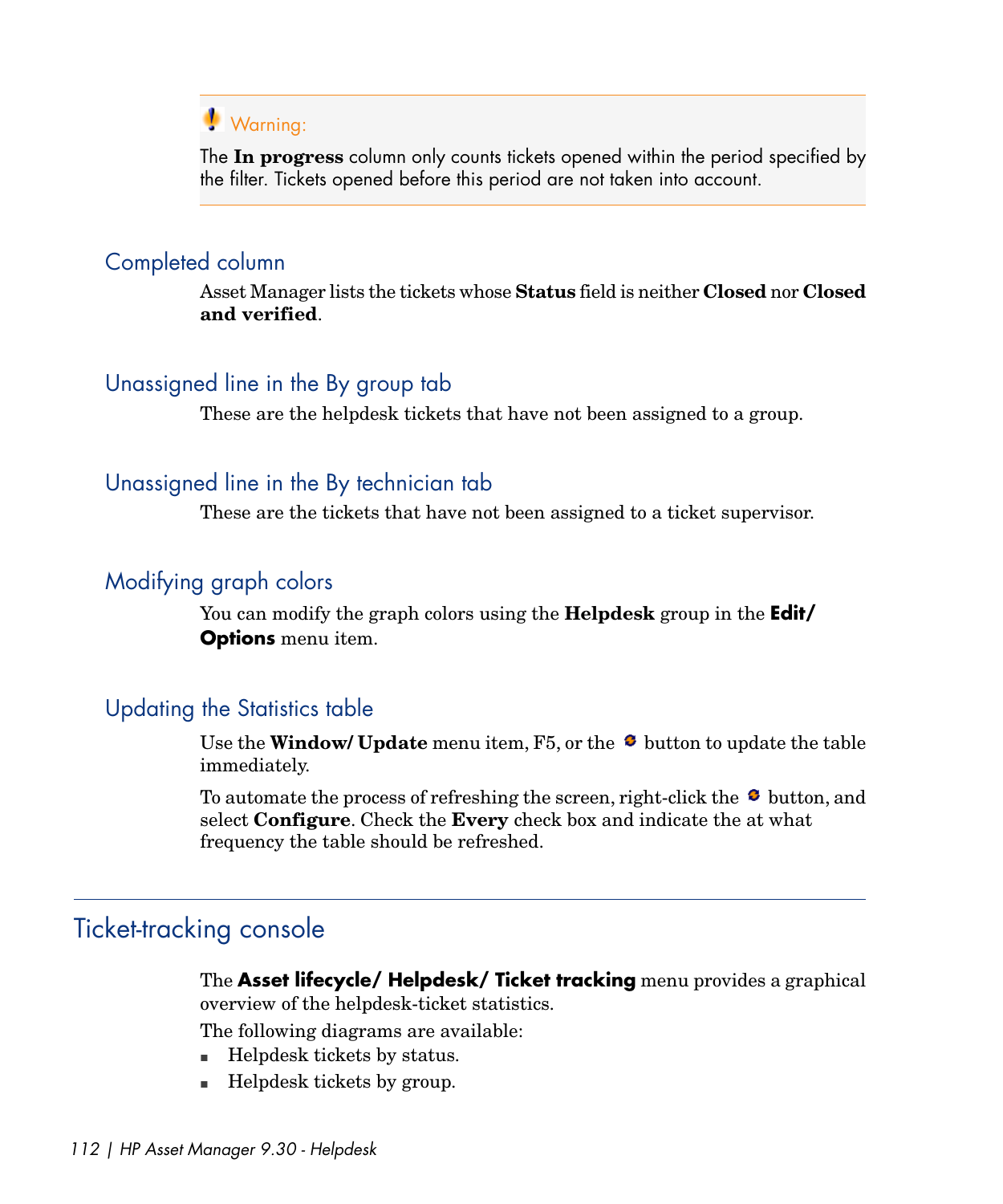- <sup>n</sup> Helpdesk tickets open by severity.
- $\blacksquare$  Helpdesk tickets open by location.

These diagrams are updated every minute.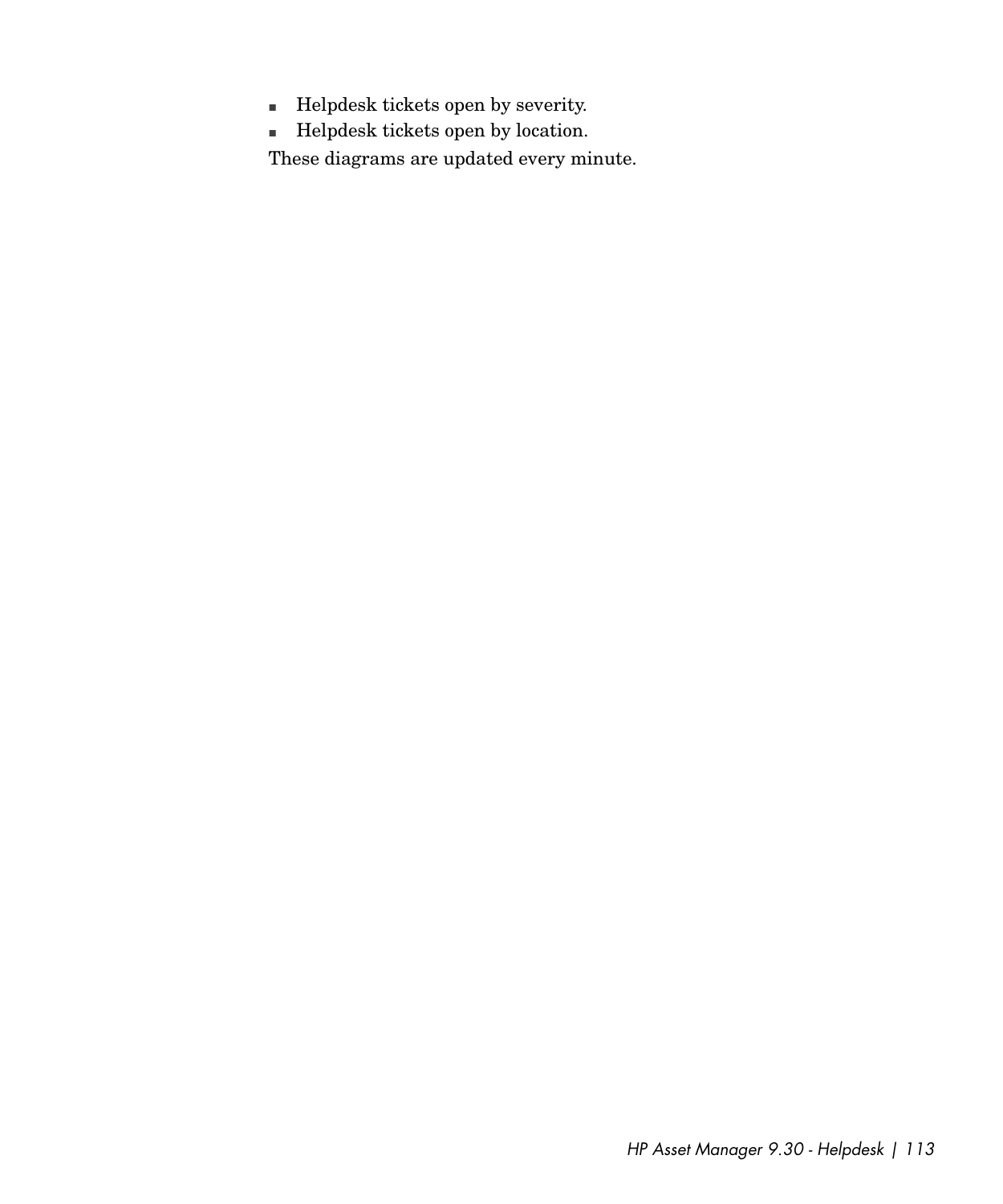*114 | HP Asset Manager 9.30 - Helpdesk*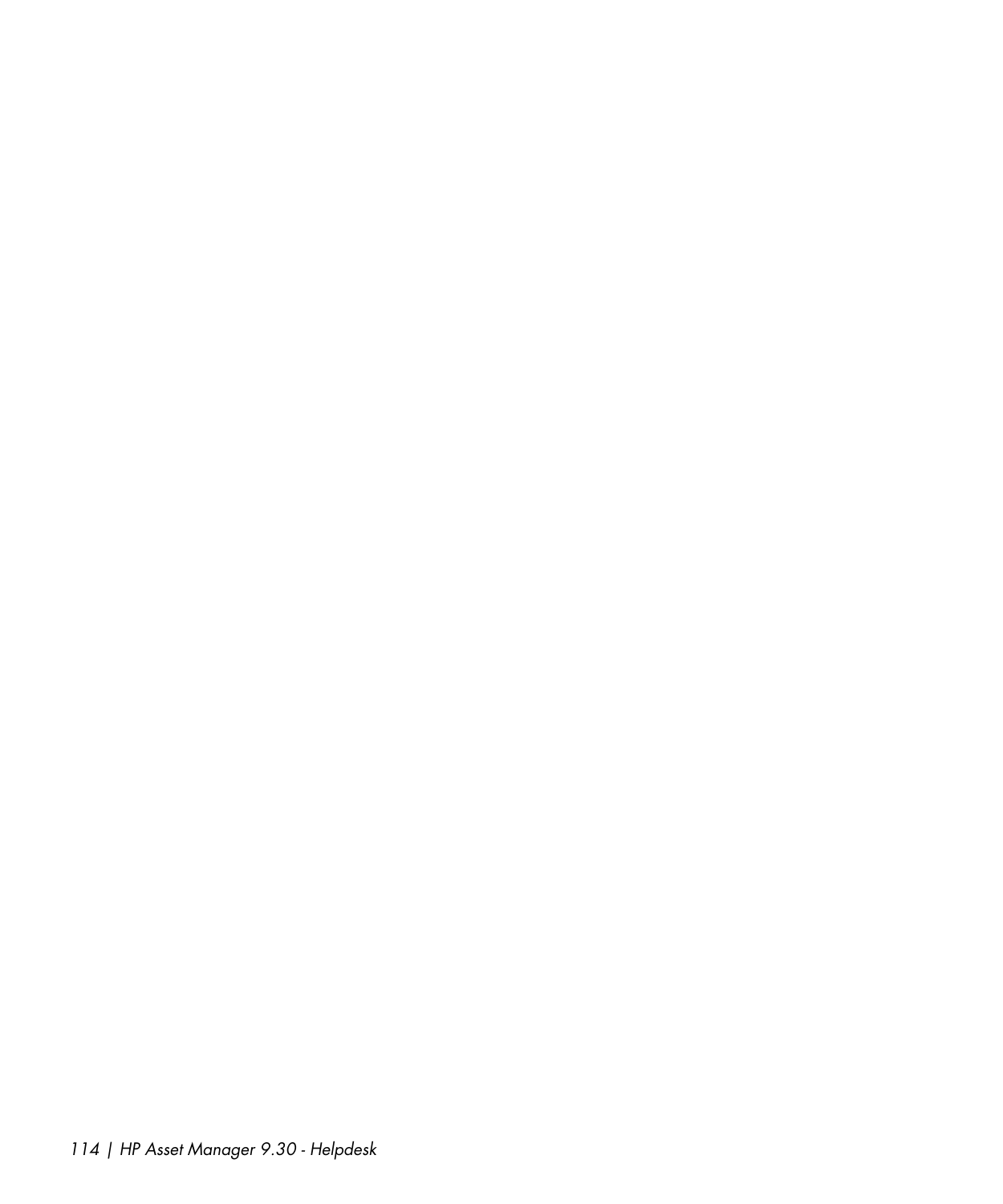# 13 Glossary

# Helpdesk ticket

<span id="page-114-0"></span>A helpdesk ticket enables you to describe a problem and track its resolution.

You can create a ticket from the **Asset lifecycle/ Helpdesk/ Helpdesk Tickets** menu item or by using the answer-call wizard (**Asset lifecycle/ Helpdesk/ User actions/ Answer call**), which guides you through creating a ticket rapidly.

When you use the answer-call wizard to create a helpdesk ticket, there are two possibilities:

- n The problem is solved during the call: A helpdesk ticket is created with the **Closed** status. It only serves to record the call.
- <span id="page-114-1"></span><sup>n</sup> The problem requires a deferred solution: A helpdesk ticket is created to keep track of the problem and manage its resolution. The ticket is assigned to a helpdesk group and/or to a ticket supervisor, who will find the helpdesk ticket in the list of tickets assigned to them.

# Work order

A work order is an operation carried out on an asset to solve a problem: repair, user assistance, installation, move, etc.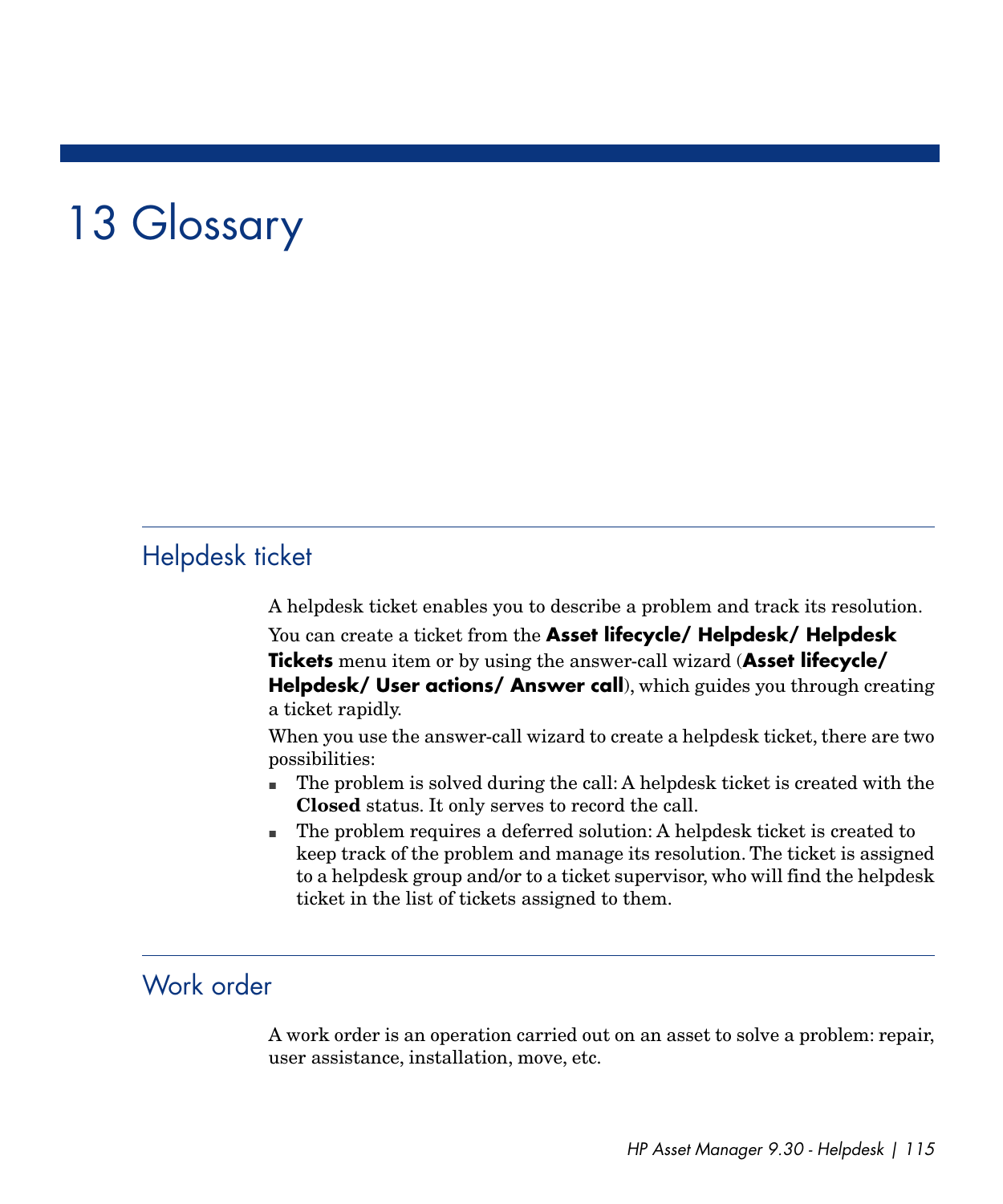Work orders are described hierarchically (as a tree of work orders or sub-tasks). You can assign as many sub-tasks to a work order as you like, and, if you wish, you can base them on a template defined in the Model field (SQL name: Model). This template describes a generic work order or a standard work order procedure. The information defined in a work order is used in the work order detail.

# News item

<span id="page-115-2"></span>A news item is an item of current information you want to broadcast to a group of individuals for a given period.

As a general rule, news items only concern short-lived information.

Example of a news item: "The XXX server will be down for maintenance between 11:00 and 12:00 on February 10, 2011".

# Knowledge base

<span id="page-115-1"></span>The knowledge base is a group of files describing problems and their solutions.

By matching your problem to one already described in the knowledge base, you can use existing information to solve your current problems quicker and easier. You enrich the knowledge base when you discover new problems and solutions. In this way, the base of information continually grows.

Each knowledge file can be attached to an entry point in the decision tree. Thus, when you take a call, by navigating through the decision tree, the answer-call wizard suggests related knowledge files in the selected node and sub-nodes of the decision tree.

Example of knowledge file:

- Description: Monitor turned on but there is nothing on screen.
- <span id="page-115-0"></span>Resolution: Plug the cable between the monitor and the CPU.

# Decision tree

The decision tree enables you to analyze a situation step by step in order to find the most appropriate solution for that problem.

The tree is made up of questions, possible answers and corresponding solutions.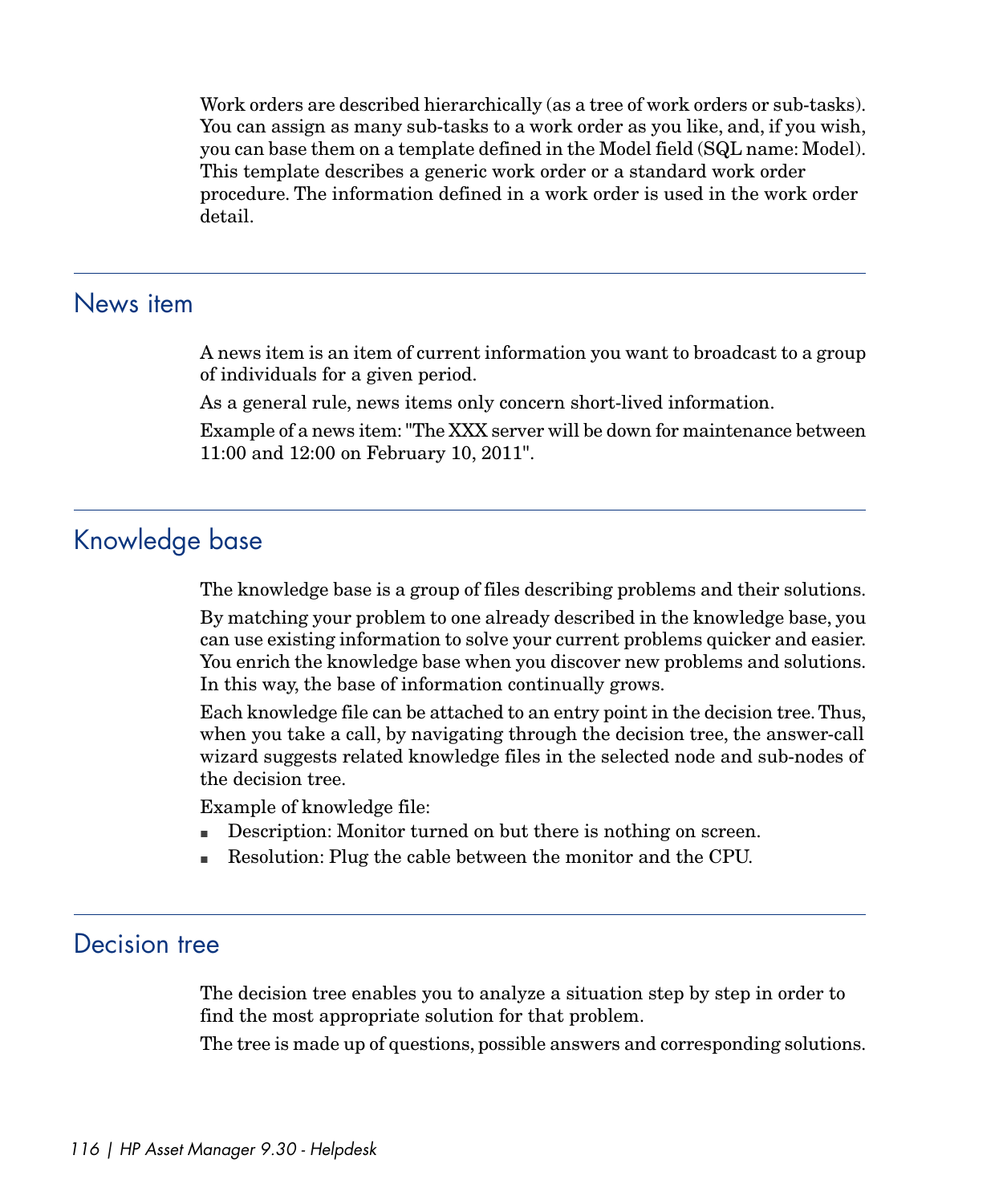Problem types, determined by you when taking a call, correspond to entry points in the decision tree. These entry points then lead to the wealth of stored information relating to a problem. Thus, when you take a call, this system might actually be able to actively assist you in the step-by-step resolution of that problem.

## $N$ ote:

Decision trees each have a unique bar-code label. By default, this label is defined by a script that uses an Asset Manager counter. You can customize this script to adapt the bar-code label to your needs.

# Helpdesk group

<span id="page-116-0"></span>Helpdesk groups are managed from a list available via the **Organization management/ Operations/ Employee groups** menu item.

# Note:

Within the context of the helpdesk, employee groups are referred to as "helpdesk groups".

Helpdesk groups are made up of helpdesk technicians who are capable of solving similar problems for a given group of locations and who are involved with given contracts.

Helpdesk groups reflect your internal organization: How you define a group depends on who solves what type of problems and at which locations, and according to which contracts.

Helpdesk groups are organized in a hierarchy. Therefore any helpdesk group can have a parent group, defined in the **Sub-group of** field (SQL name: Parent), and a child group. When creating a sub-group, the competencies, locations and contracts linked to the parent group are automatically propagated to the sub-group.

# Warning:

Once the sub-groups are created, if you add a location (or competence or contract) to the parent group, this location (or competence or contract) is not automatically propagated to the sub-groups.

The **Assignable** option (SQL name: bAssignable) determines whether or not you can assign a helpdesk ticket to this group. This makes it possible to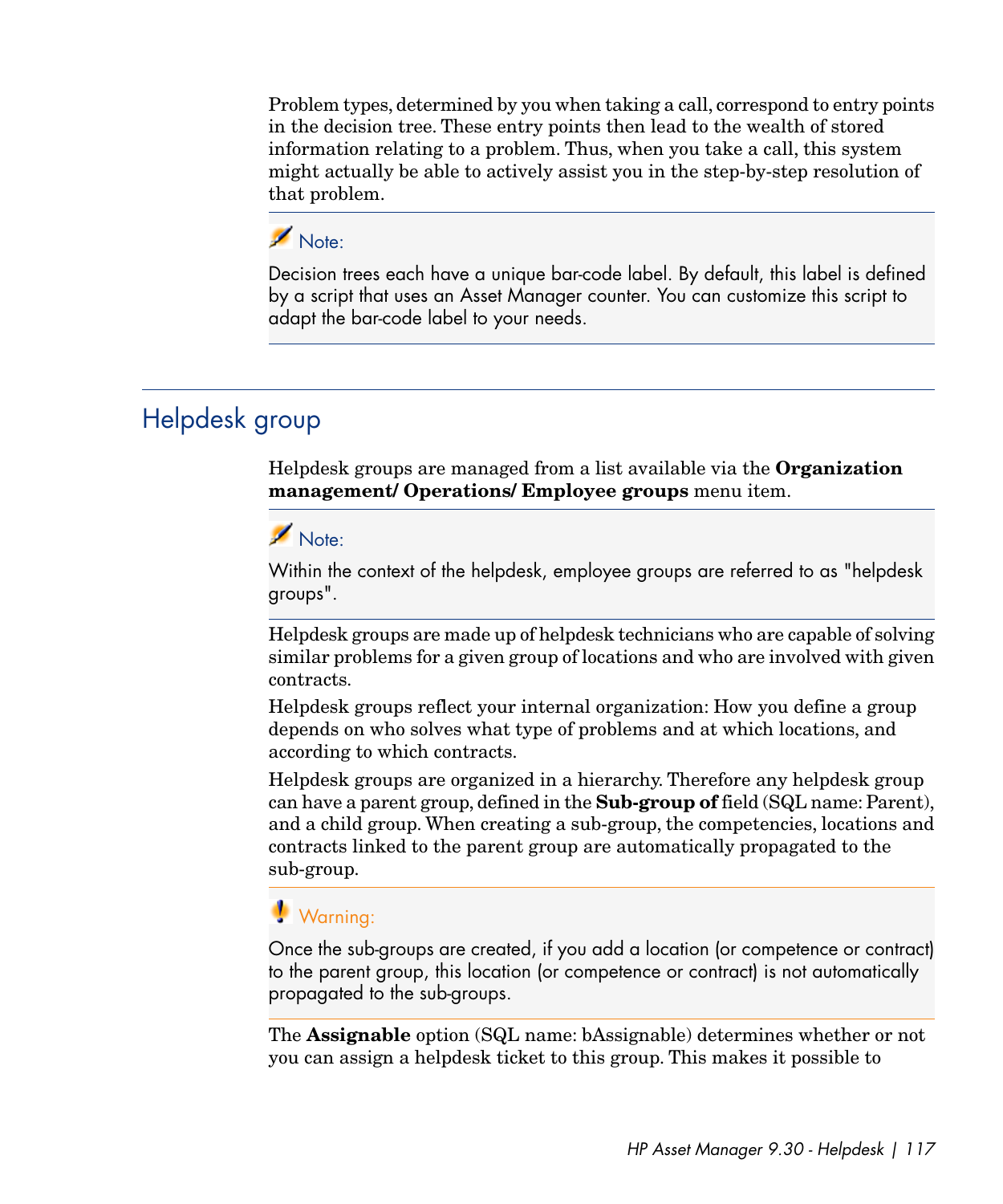distinguish between operational groups that process tickets and those that simply classify them.

#### **Example**

The "Los Angeles" group contains two sub-groups corresponding to two call centers. In our scenario, the "Los Angeles" group would just be used to structure these groups; the tickets being processed by the sub-groups.

# Problem type

<span id="page-117-1"></span>A problem type is part of the description of a helpdesk ticket.

The problem types encountered by the helpdesk team are described in a hierarchical table, which can be displayed from the **Asset lifecycle/ Helpdesk/**

**Problem types** menu item.

Example of hierarchy of problem types:

- $\bullet$  Printer problem
	- **Laser printer**
	- $\blacksquare$  Ink jet printer

Problem types are attributed to helpdesk groups that are competent to solve this type of problem. Thus, once the caller's problem type is selected, Asset Manager can automatically propose the helpdesk group that is the best suited.

<span id="page-117-0"></span>Problem types are also useful for organizing tickets and drawing up statistics.

## Note:

As is the case for assets, problem types each have a unique bar-code label. By default, this label is defined by a script that uses an Asset Manager counter. You can customize this script to adapt the bar-code label to your needs.

# **Severity**

<span id="page-117-2"></span>Each helpdesk ticket is assigned a severity. This enables you to decide the priority with which tickets should be processed.

Automatic mechanisms are available for assigning severities to tickets according to the:

- n Problem type
- <sup>n</sup> Caller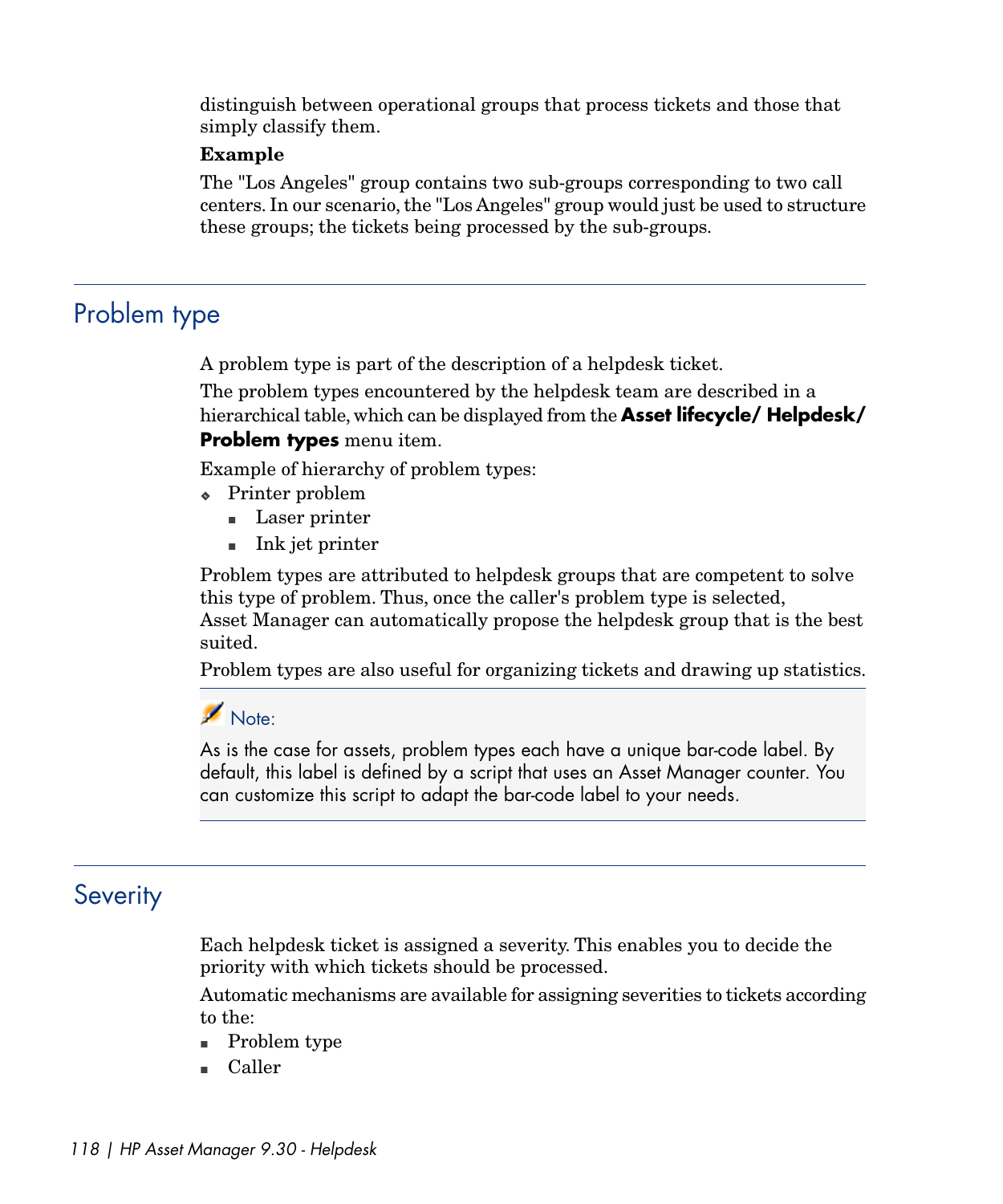- Asset concerned
- Location of the asset

# Business-day calendar

<span id="page-118-1"></span>A business day calendar describes the work and vacation periods for a given technical support team. Calendars are used to calculate deadlines to meet when processing helpdesk tickets by taking into account the work periods for the support team. You can create as many calendars as you want using the **Tools/ Calendars** menu item.

# Escalation scheme

<span id="page-118-2"></span>An escalation scheme enables you define the way in which a ticket is to be processed:

- <sup>n</sup> Calendar of business days to take into account in calculating deadlines.
- $\blacksquare$  Actions to be triggered, at certain time limits if the ticket still has a given **Status**. For example, it is useful to be able to send an automatic message to a group supervisor if a ticket remains unassigned one day after being created.
- $\blacksquare$  Actions to be triggered when the status of ticket changes.
- Actions to be triggered when the asset changes assignment.

Escalation schemes thus reflect the internal procedures of your organization. To determine which escalation scheme to automatically associate with a ticket, Asset Manager takes into account the severity of the ticket and the location of the problem.

# Answer-call wizard

<span id="page-118-0"></span>The answer-call wizard is an Asset Manager function that guides the person taking calls. (We use "call" in the broadest possible sense of the word: Telephone call, a visit by a user, a fax, etc.)

It gives you a simplified and guided view of an existing ticket or ticket being created.

It is designed to facilitate as much as possible the recording of helpdesk tickets. Taking a call consists of: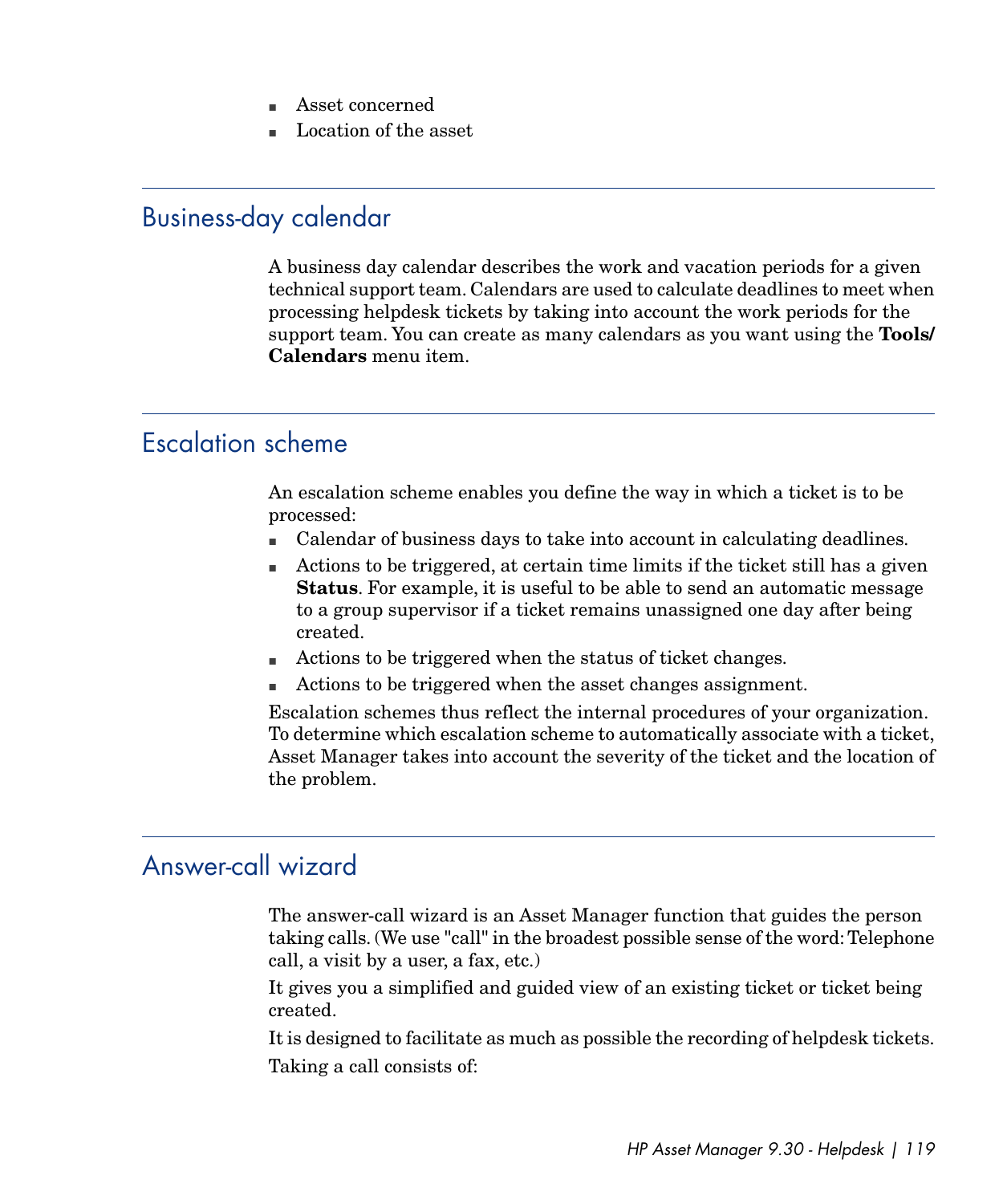- 1 Identifying the caller.
- 2 If the call concerns a ticket that has already been created: adding the new information to the ticket, or closing the ticket.
- 3 If the call concerns a new problem that has not yet been logged:
	- 1 Entering the relevant information.
	- 2 Creating a ticket (open or closed).

# Helpdesk administrator

<span id="page-119-0"></span>The helpdesk administrator is a user of Asset Manager to whom the administrator has assigned the right to administrate the helpdesk.

To assign a user profile to someone:

- 1 Open the detail of the employee (**Organization management/ Organization/Employees and departments** link on the navigation bar, **Profile** tab).
- 2 Select the **Administration rights** check box (bHDAdmin).
- 3 Populate the **Profile** link by selecting the appropriate profile.

The helpdesk administrator (along with the administrator of Asset Manager) is the only person able to view the tickets of all groups and of all ticket supervisors using the "Dashboard".

# Helpdesk group supervisor

<span id="page-119-1"></span>The helpdesk group supervisor is selected in the table of departments and employees.

The helpdesk group supervisor (along with the helpdesk administrator and the administrator of Asset Manager) is the only person able to view the tickets of all the ticket supervisors of the helpdesk groups under their responsibility using the "Dashboard". The helpdesk supervisor can also proceed with the resolution of all problem types.

## Ticket supervisor

<span id="page-119-2"></span>A ticket supervisor is a user of Asset Manager user who has been selected to be part of a helpdesk group (in the **Composition** tab of the helpdesk group detail).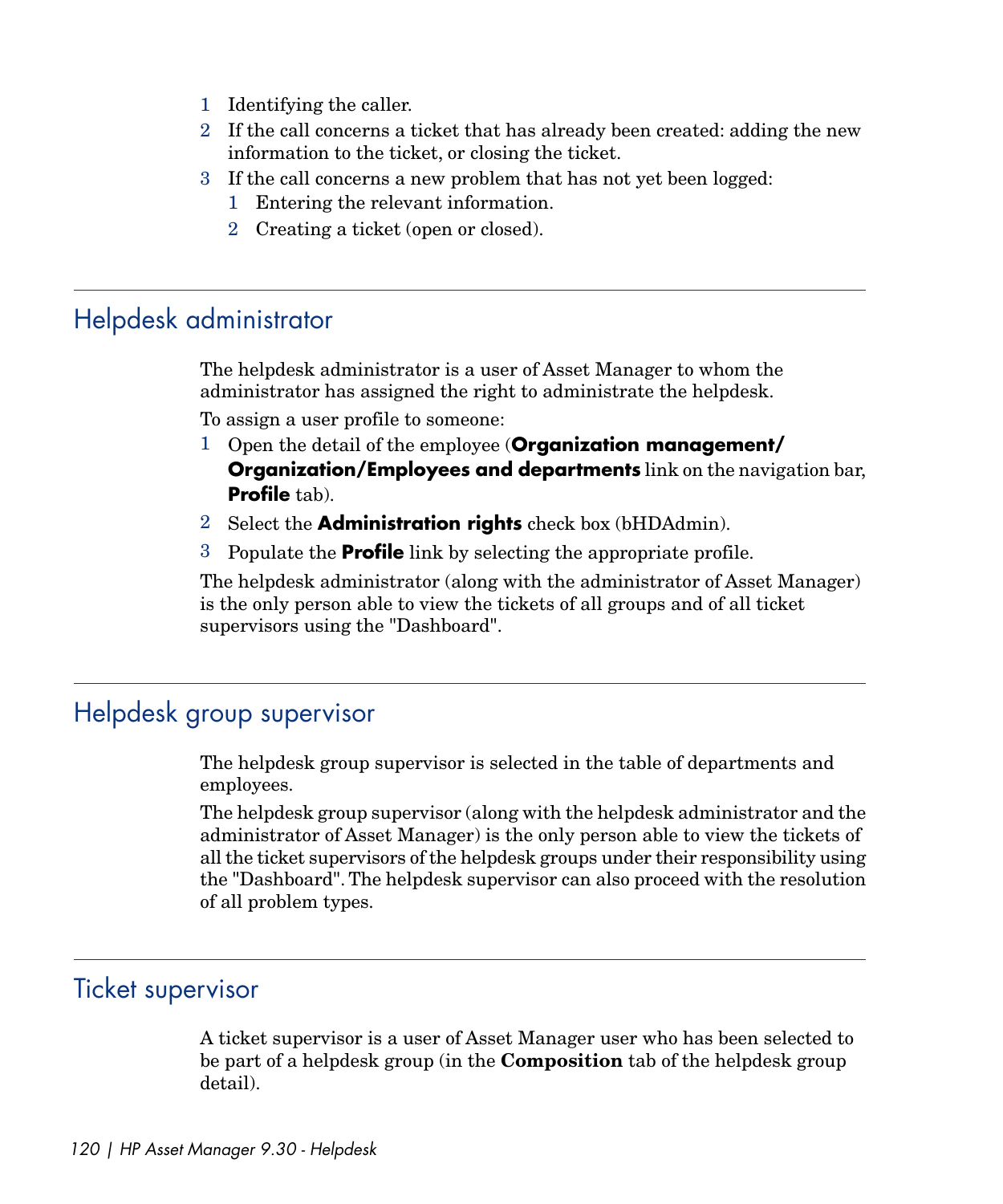The helpdesk "Dashboard" lets the technician view:

- <sup>n</sup> Tickets that have been assigned to them. They are the "supervisor" of these tickets.
- <sup>n</sup> Tickets that are assigned to their group but still not assigned to a ticket supervisor.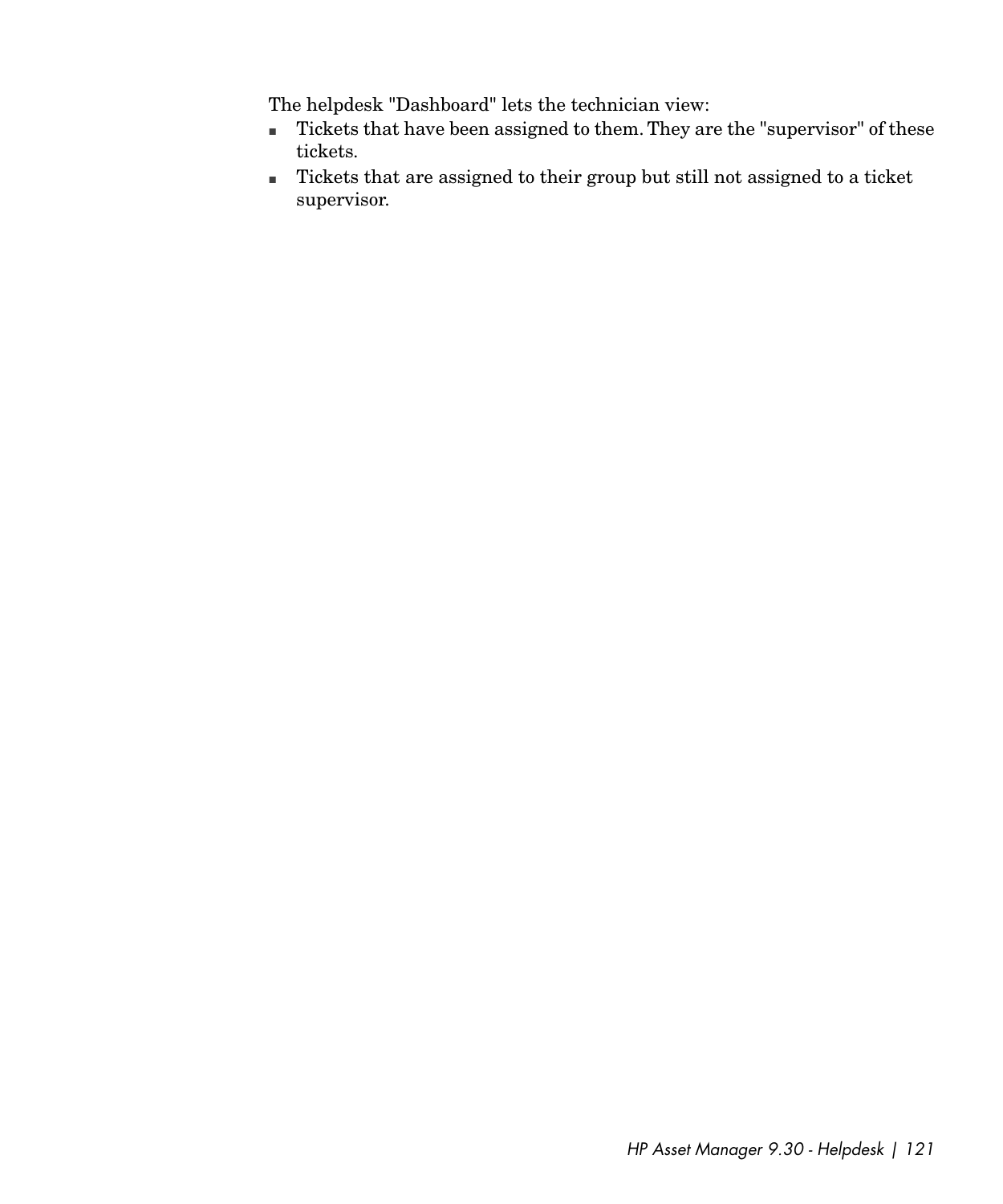*122 | HP Asset Manager 9.30 - Helpdesk*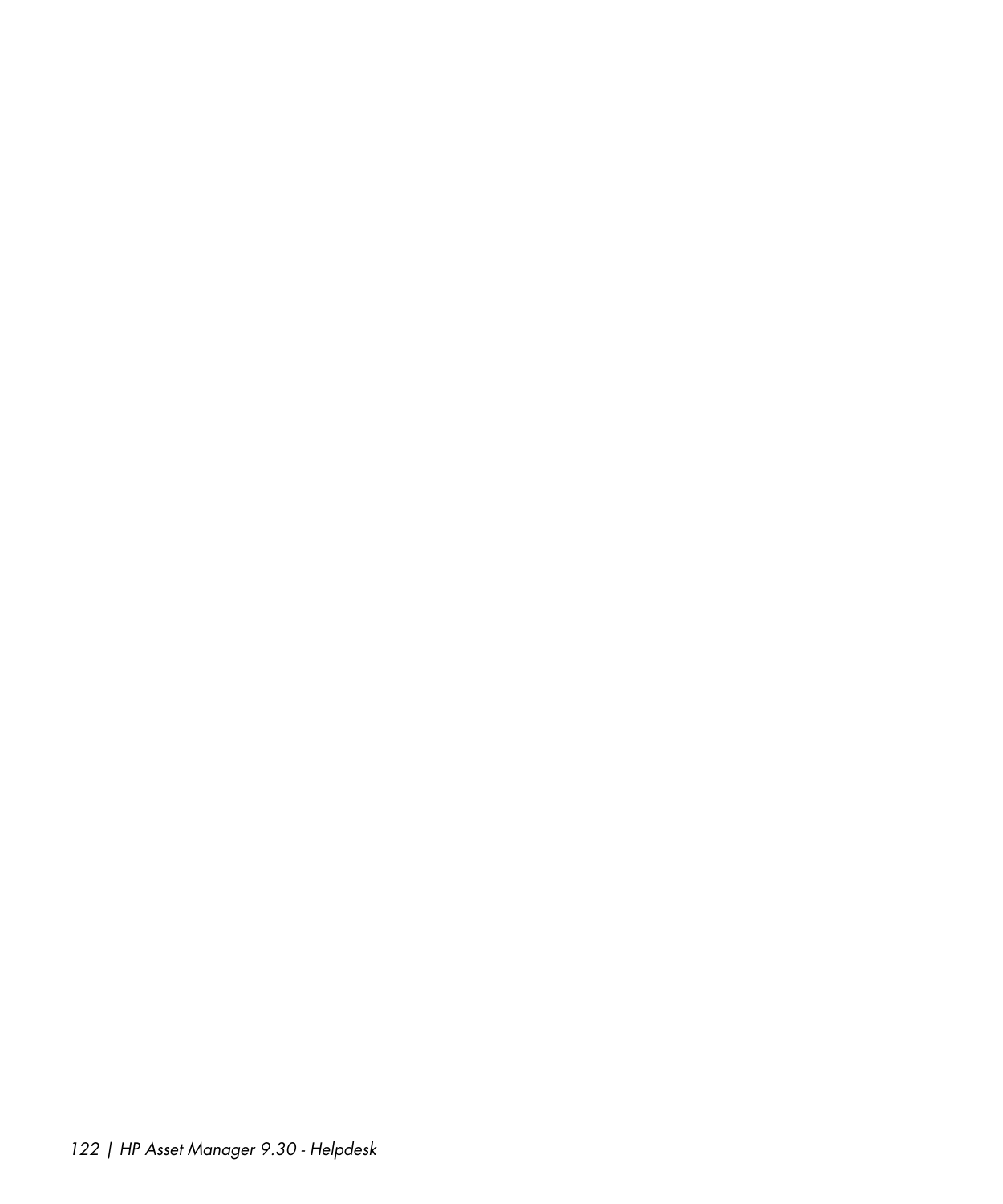# 14 References

# Toolbar icons (Helpdesk)

<span id="page-122-0"></span>Certain of the toolbar icons are specific to the Helpdesk module.

To obtain this list and add these icons to the toolbar:

- 1 Select the **Tools/ Customize toolbar** menu.
- 2 Select the **Tools** tab.
- 3 Select **Helpdesk** from the **Categories** list.

<span id="page-122-1"></span>For more information on customizing the toolbar, consult the **Tailoring** guide, part 1 **Customizing client computers**, chapter **Customizing a client workstation**, section **Customizing the toolbar**.

# Interface options (Helpdesk)

Certain of the interface options are specific to the Helpdesk module.

To learn more about this list and how to configure it:

- 1 Select the **Edit/ Options** menu.
- 2 Unfold the **Helpdesk** node.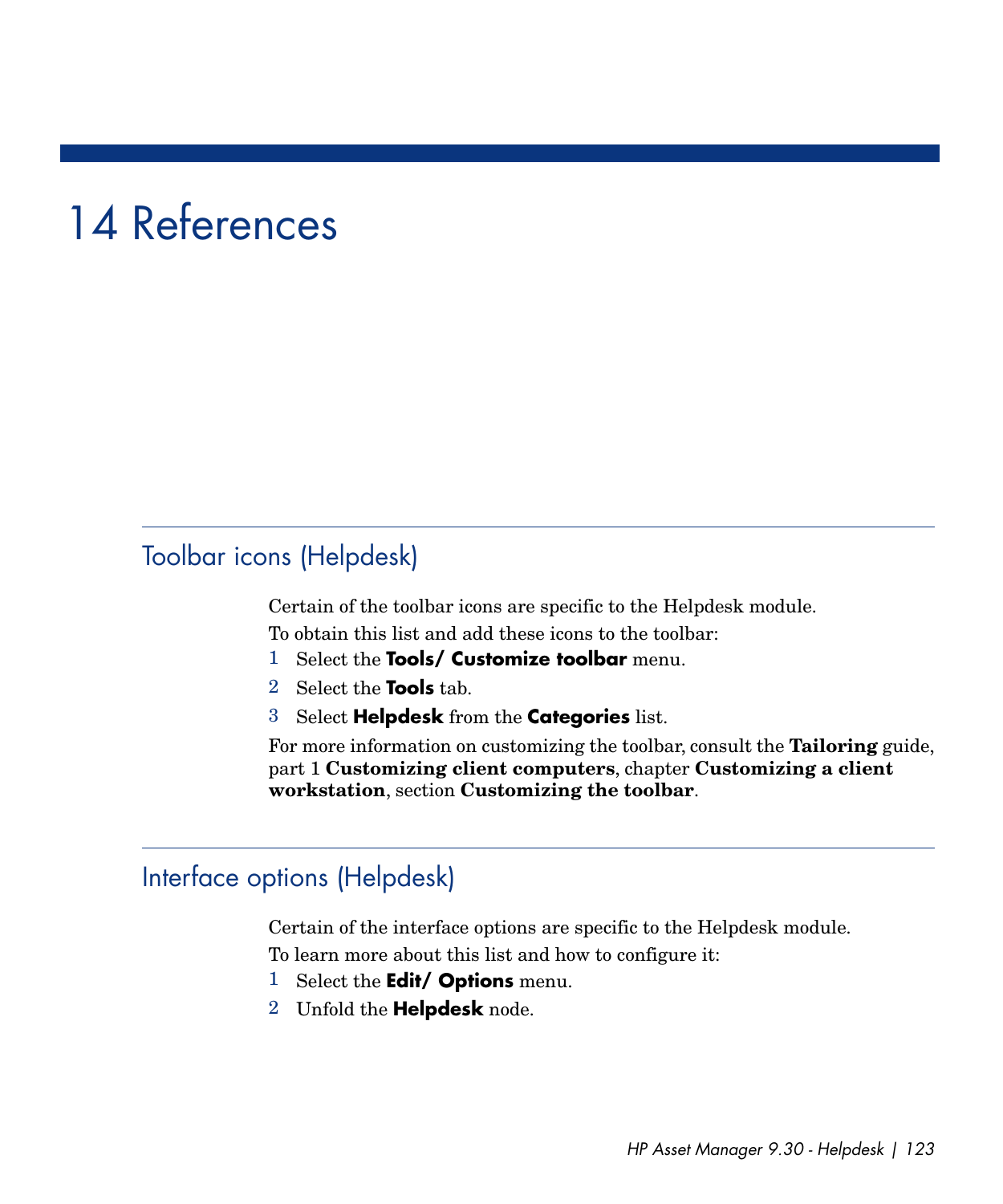# DBMSs supporting double outer-joins

<span id="page-123-0"></span>During the automatic selection of a helpdesk group, contracts are only accounted for if the DBMS supports double outer-joins.

This is the case of:

- DB2 UDB.
- Oracle Database Server.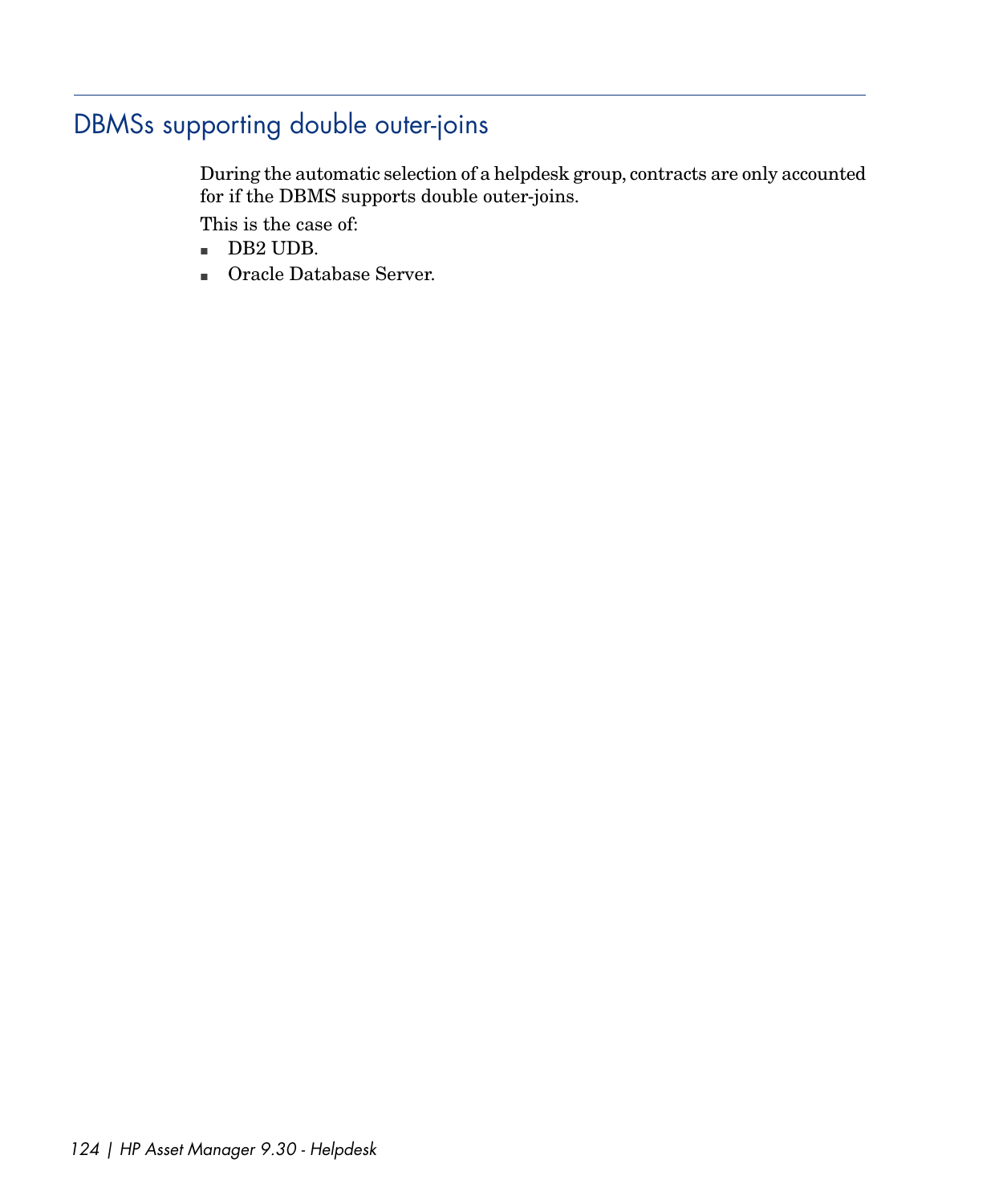# Index

## **A**

Administrators, [17](#page-16-0) Definition, [120](#page-119-0) Alarms (See Also Escalation schemes) Freezing, [75](#page-74-0) AmDefGroup (API), [56](#page-55-0) Answer call Shortcuts, [52](#page-51-0) Answering calls, [33-53](#page-32-0) (See Also Decision trees) Data-entry screens, [35](#page-34-0) Asset, [39](#page-38-0) Automatically populated fields, [46](#page-45-0) Caller, [47](#page-46-0) Contact, [47](#page-46-1) Decision tree, [44](#page-43-0) Description, [44](#page-43-0) Entering information, [37](#page-36-0) Escalation, [48](#page-47-0) Escalation scheme, [48](#page-47-1) Help zone, [36](#page-35-0) Interface, [35](#page-34-1) Severity, [48](#page-47-2) Status bar, [35](#page-34-2)

Ticket, [40](#page-39-0) Ticket assignee, [46](#page-45-1) Type, [42](#page-41-0) Definition, [119](#page-118-0) Finishing, [48](#page-47-3) Problem type shortcuts, [62](#page-61-0) Refreshing, [53](#page-52-0) Rights, [52](#page-51-1) Steps, [34](#page-33-0) Tickets - populated fields, [49](#page-48-0) User profiles, [52](#page-51-1) Wizard - activation, [34](#page-33-1) Asset Manager Automated Process Manager Escalation schemes, [88](#page-87-0) Assets - answering calls, [39](#page-38-0) Assignees, [17](#page-16-1) Automatic mechanisms, [15](#page-14-0)

## **B**

Barcodes Decision trees, [99](#page-98-0) Escalation schemes, [88](#page-87-1) Problem types, [118 ,](#page-117-0) [61](#page-60-0)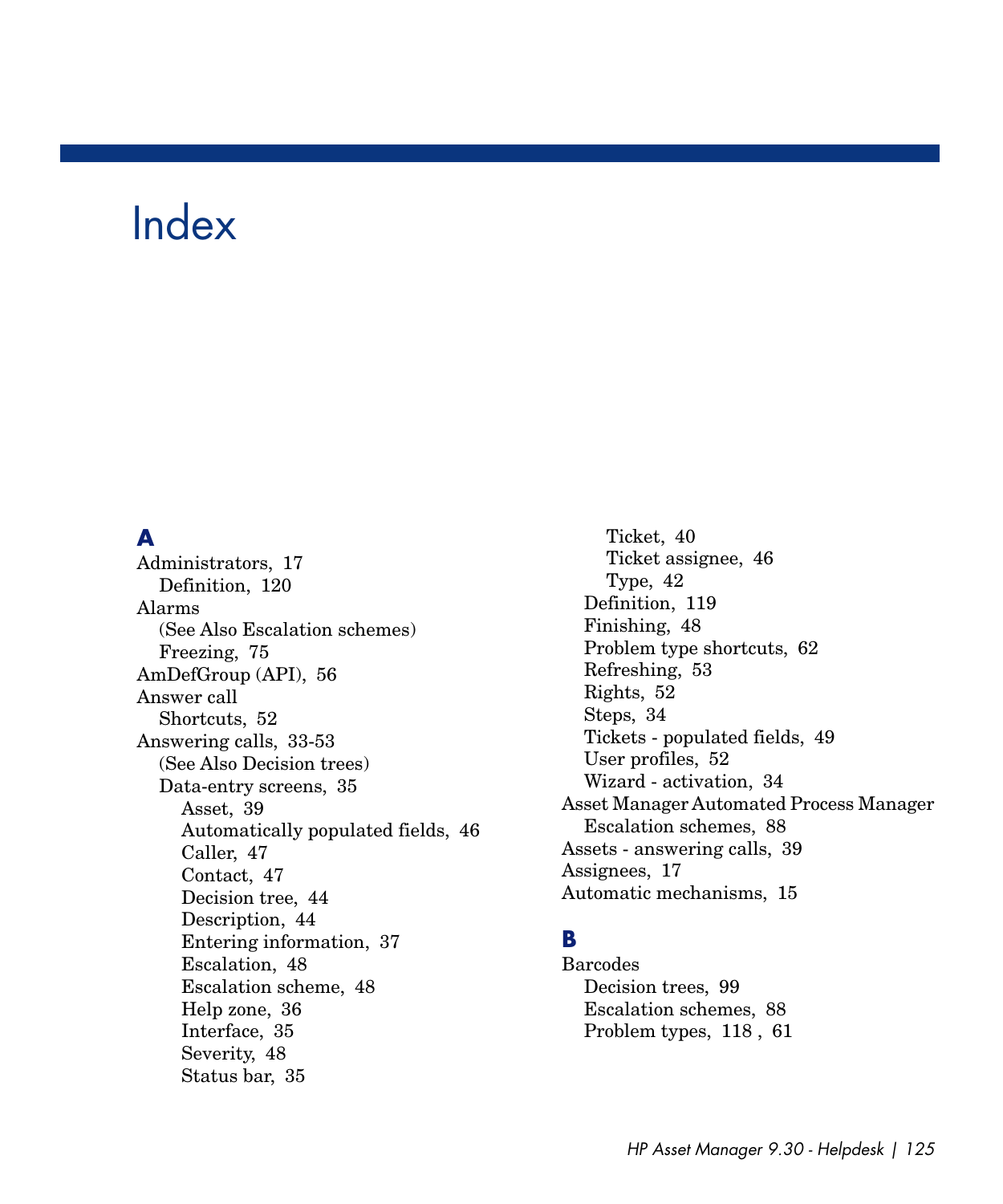# **C**

Calendars, [119](#page-118-1) Caller, [37](#page-36-0) Answering calls, [47](#page-46-0) Close (button), [79 ,](#page-78-0) [72](#page-71-0) Close the ticket (button), [80 ,](#page-79-0) [50](#page-49-0) Contacts - answering calls, [47](#page-46-1) Contracts - helpdesk groups, [60 ,](#page-59-0) [59](#page-58-0)

#### **D**

Dashboard, [107](#page-106-0) Overview, [107](#page-106-1) Tickets to be processed, [110](#page-109-0) Tracking group-by-group, [108](#page-107-0) Tracking technician-by-technician, [109](#page-108-0) Decision tree nodes, [100](#page-99-0) Jump nodes, [101](#page-100-0) Question nodes, [101](#page-100-1) Root node, [101](#page-100-2) Solution nodes, [101](#page-100-3) Decision trees, [99-106](#page-98-1) Answering calls, [44](#page-43-0) Barcodes, [99](#page-98-0) Creation, [102](#page-101-0) Definition, [116](#page-115-0) Example, [102](#page-101-1) Overview, [100](#page-99-0) Problems - resolution, [103](#page-102-0) Problem types, [102](#page-101-2) , [63](#page-62-0) Questions, [104](#page-103-0) Solutions, [105](#page-104-0)

#### **E**

Employee groups (See Helpdesk groups) Escalation schemes, [87-95](#page-86-0) Actions to be triggered Assignments - changes, [94](#page-93-0) Status - changes, [93](#page-92-0) Triggering, [94 ,](#page-93-1) [94](#page-93-2) Alarms, [91](#page-90-0) Answering calls, [48 ,](#page-47-1) [48 ,](#page-47-0) [43 , 43](#page-42-0) Asset Manager Automated Process Manager, [88](#page-87-0) Assignment, [89](#page-88-0)

Automatic assignment to a ticket, [84](#page-83-0) Barcodes, [88](#page-87-1) Creation, [90](#page-89-0) Deadlines, [91](#page-90-0) Calculating, [92](#page-91-0) Calendars, [92](#page-91-1) Conversion of delays (time limits) to hours, [93](#page-92-1) Definition, [119](#page-118-2) Overview, [88](#page-87-2) Resolution - delays, [91](#page-90-1) Tickets - assignment, [95](#page-94-0) Using, [88](#page-87-3)

#### **F**

Fill out (button), [51](#page-50-0) Freeze all the escalation scheme (option), [69](#page-68-0)

## **G**

General overview Concepts, [18](#page-17-0) Implementation, [19](#page-18-0) Overview, [15](#page-14-0) Players, [16](#page-15-0) Typical tasks, [16](#page-15-0) General overview of the helpdesk

#### **H**

Helpdesk (See General overview of the helpdesk) Helpdesk groups, [55-60](#page-54-0) , [17](#page-16-2) Areas of expertise, [59](#page-58-1) Competencies - adding, [56 ,](#page-55-1) [55](#page-54-1) Composition, [59](#page-58-2) Contracts, [60](#page-59-0) , [59](#page-58-0) , [58](#page-57-0) Contracts - adding, [56 ,](#page-55-1) [55](#page-54-1) Creation, [57](#page-56-0) Definition, [117](#page-116-0) Examples, [57](#page-56-1) Locations, [60 ,](#page-59-1) [58](#page-57-0) Locations - adding, [56](#page-55-1) , [55](#page-54-1) Overview, [56](#page-55-2) Problem types, [63](#page-62-1) , [58](#page-57-0)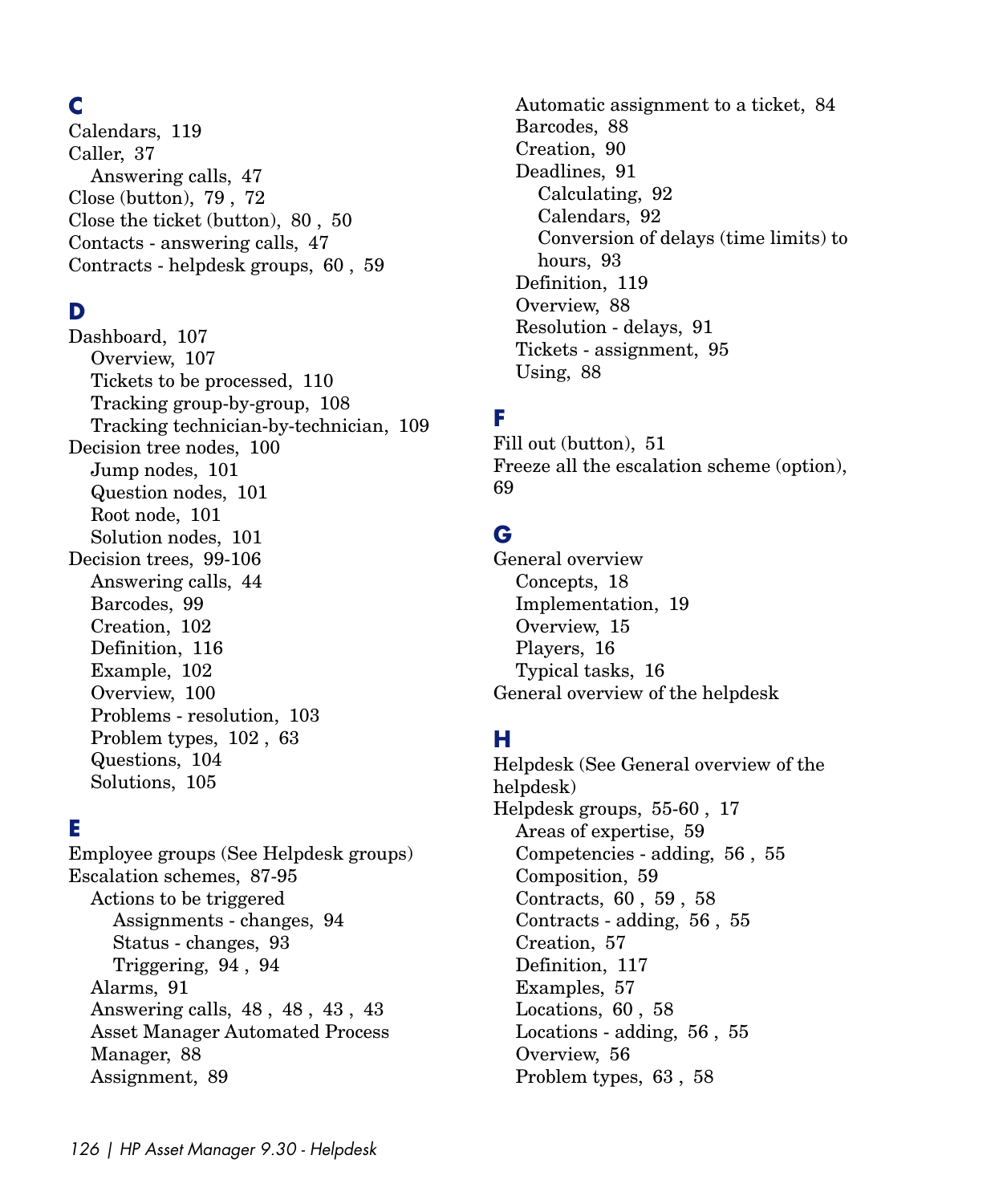Structure, [55](#page-54-1) Sub-groups, [55](#page-54-1) Supervisor, [58](#page-57-1) Helpdesk group supervisors, [17](#page-16-3) Declaration, [58](#page-57-1) Definition, [120](#page-119-1) Helpdesk tickets, [65-81](#page-64-0) (See Also Decision tree nodes) (See Also Decision trees) Activities, [73](#page-72-0) Answering calls, [40](#page-39-0) Assignee, [67](#page-66-0) Assignment, [67](#page-66-1) Buttons, [71](#page-70-0) Closing , [78](#page-77-0) Scheme, [79](#page-78-1) Closure Slip, [80](#page-79-1) Definition, [115](#page-114-0) Escalation, [68](#page-67-0) Escalation schemes, [89](#page-88-0) Expected resolution, [69](#page-68-1) Group, [67](#page-66-2) History, [73](#page-72-1) Timing, [73](#page-72-2) Linked tickets, [70](#page-69-0) Notes, [70](#page-69-1) Problem type codes, [62](#page-61-1) Severity, [68](#page-67-1) Status, [65](#page-64-1) Suspension, [74](#page-73-0) Action at the end of a suspension period, [76](#page-75-0) Alarms - freezing, [75](#page-74-0) Effects, [75](#page-74-1) End, [77](#page-76-0) Modification, [76](#page-75-1) Multiple suspensions, [78](#page-77-1) Scheme, [74](#page-73-1) Tracking - console, [112](#page-111-0) Work orders, [69](#page-68-2) Helpdesk user without catalog access, [17](#page-16-4)

## **I**

Icons, [123](#page-122-0) Implementation, [19](#page-18-0) In. call (button), [72](#page-71-1) Interface options, [123](#page-122-1) Interface - options, [123](#page-122-1)

# **J**

Joins, [124](#page-123-0)

# **K**

Knowledge base, [97](#page-96-0) Classifying, [98](#page-97-0) Consulting, [97](#page-96-1) Definition, [116](#page-115-1) Management, [98](#page-97-1) Knowledge files (See Knowledge base)

## **L**

Locations - helpdesk groups, [60](#page-59-1)

## **N**

News Definition, [116](#page-115-2) Helpdesk groups, [58](#page-57-2)

## **O**

Operators, [17](#page-16-5) Out. call (button), [72](#page-71-2)

# **P**

Players, [17](#page-16-4) Practical cases, [21-29](#page-20-0) Later resolution, [26](#page-25-0) Problem already saved, [24](#page-23-0) Problem solved during the initial call., [21](#page-20-1) Presentation (See General overview of the helpdesk) Problems (See Also Problem types) Problem type codes, [63](#page-62-2) Problem types, [61-64](#page-60-1)